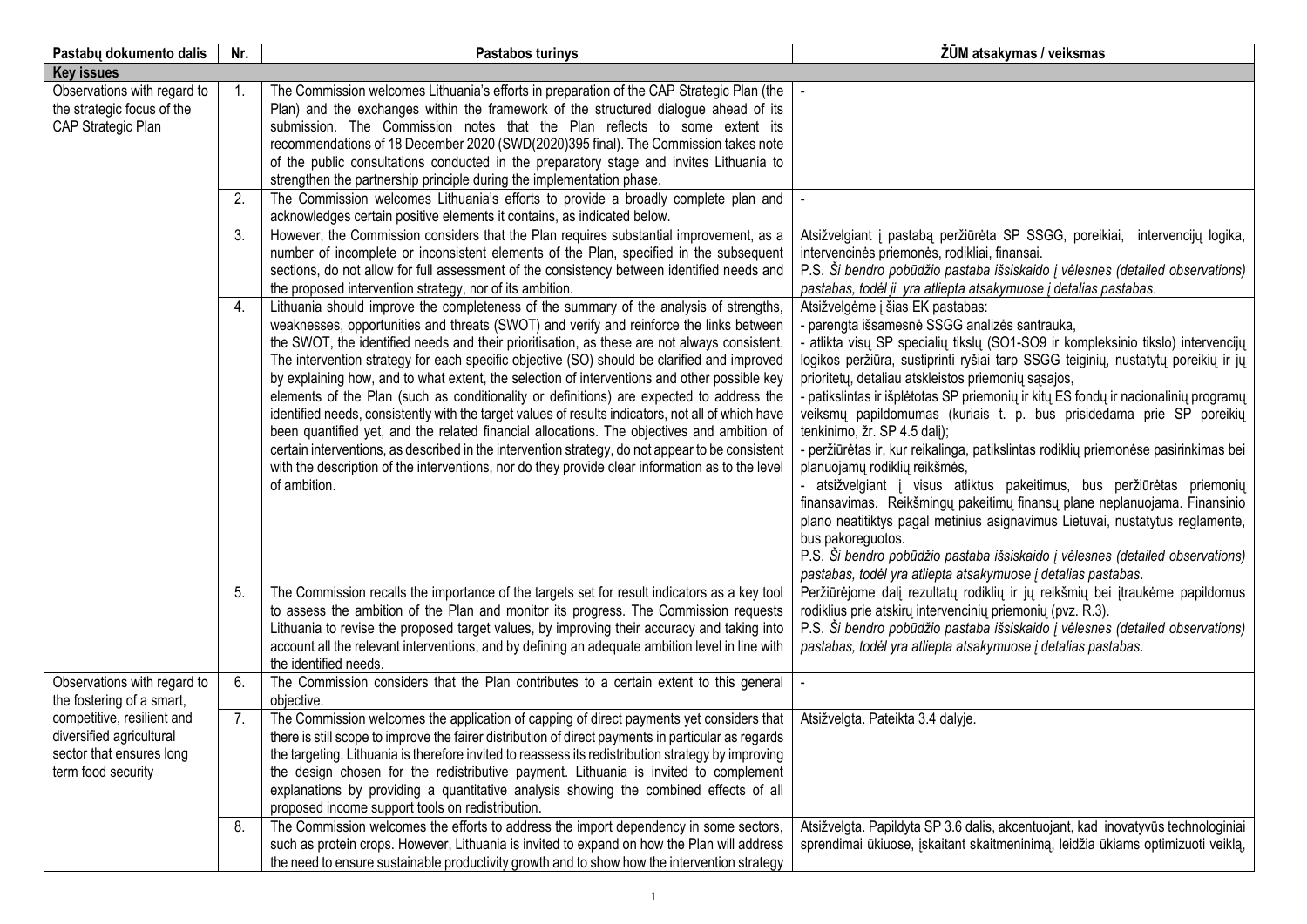|                                                                                                                                                                  |     | will improve farm income in the long-term. The Commission assessment indicates that the<br>level of ambition appears low to address this key challenge.<br>Moreover, in light of the Russian invasion of Ukraine, the Commission urges Lithuania to use<br>the possibilities offered by the Regulation (EU) 2021/2115 (Strategic Plan Regulation - SPR)<br>to expand and strengthen its national risk management system and to also consider<br>interventions that will help reduce dependence on fossil fuels and other externally sourced<br>inputs to preserve the long-term sustainable production capacity and viability of farms. | padidinti ūkio produktyvumą ir efektyvumą ir atitinkamai užtikrina stabilesnes<br>ūkio pajamas.<br>Todėl prie tvaraus produktyvumo užtikrinimo SP prisideda per daugelį SP<br>priemonių, pavyzdžiui:<br>- eko-schemos, kuriomis prisidedama prie klimato kaitos švelninimo ir<br>prisitaikymo prie jos, investicijos į melioracijos sistemas, padedančios sumažinti<br>ekstremalių meteorologinių reiškinių poveikį derliui,<br>- investicijos į žemės ūkio valdas (KP12vld ir KP32svp), kuriomis finansuojami<br>skaitmeniniai sprendimai, padedantys tobulinti prognozavimo sistemas ir jas<br>integruoti į žemės ūkio veiklos rizikos valdymą,<br>- biodujų jėgainių įrengimas (KP31tvi), didinantis ūkio nepriklausomybę nuo<br>didėjančių kuro kainų.<br>- rizikos valdymo priemonės (ypač KP16sav), siekiant kompleksiškai spręsti<br>sektoriaus pajamų praradimo problemas.<br>BŽŪP lėšomis finansuojamas priemones papildo nacionalinės lėšos, skirtos<br>nuostoliams dėl vienokių ar kitokių neigiamų rinkos veiksnių kompensuoti žemės<br>ūkio veiklą vykdantiems ūkio subjektams.<br>Atsižvelgiant į pastabą yra tobulinama ir stiprinama tikslų SO1 ir SO2<br>intervencijų logika, siekiant atskleisti aukščiau išvardintus tvaraus produktyvumo<br>augimo bei ūkių pajamų užtikrinimo ilguoju laikotarpiu aspektus. S. Atliekant SP<br>tobulinimus atsižvelgiant į kitas EK pastabas, tikėtina bus didinama ir ambicija<br>dėl tvaraus produktyvumo augimo bei ūkių pajamų užtikrinimo ilguoju<br>laikotarpiu. |
|------------------------------------------------------------------------------------------------------------------------------------------------------------------|-----|-----------------------------------------------------------------------------------------------------------------------------------------------------------------------------------------------------------------------------------------------------------------------------------------------------------------------------------------------------------------------------------------------------------------------------------------------------------------------------------------------------------------------------------------------------------------------------------------------------------------------------------------|-----------------------------------------------------------------------------------------------------------------------------------------------------------------------------------------------------------------------------------------------------------------------------------------------------------------------------------------------------------------------------------------------------------------------------------------------------------------------------------------------------------------------------------------------------------------------------------------------------------------------------------------------------------------------------------------------------------------------------------------------------------------------------------------------------------------------------------------------------------------------------------------------------------------------------------------------------------------------------------------------------------------------------------------------------------------------------------------------------------------------------------------------------------------------------------------------------------------------------------------------------------------------------------------------------------------------------------------------------------------------------------------------------------------------------------------------------------------------------------------------------------------------------|
|                                                                                                                                                                  | 9.  | While the SWOT acknowledges the limited horizontal and vertical cooperation within value<br>chains in the country, the proposed interventions to respond to this need are very limited in<br>terms of scope, coverage and ambition. Lithuania is requested to revise its approach, as it<br>constrains the added value and competitiveness pursued                                                                                                                                                                                                                                                                                      | Rodiklio R.10 reikšmė žema, nes tikimasi, kad įsisteigs tik 2 vaisių-daržovių<br>gamintojų organizacijos. Lietuvoje veikia žemės ūkio kooperatyvų sistema,<br>rodiklis to neįskaičiuoja (neatsispindi). Kooperatyvų ir kitų bendradarbiavimo<br>formų skatinimas vyks per kaimo plėtros investicines priemones KP12vld,<br>KP31tvi, KP14gr, KP19sūp.                                                                                                                                                                                                                                                                                                                                                                                                                                                                                                                                                                                                                                                                                                                                                                                                                                                                                                                                                                                                                                                                                                                                                                        |
| Observations with regard to<br>the support for and<br>strengthening of<br>environmental protection,<br>including biodiversity, and                               | 10. | The Commission notes that the Plan puts forward a number of relevant responses to the<br>environmental and climate-related challenges, including a strengthened conditionality and a<br>range of eco-schemes with the potential to foster a better uptake of sustainable practices<br>across all farming systems. However, the Commission considers that the Plan does not offer<br>an effective overall contribution to this objective.                                                                                                                                                                                                | Strateginis planas tobulinamas atsižvelgiant į konkrečias EK pastabas dėl<br>žaliosios architektūros, didesnės aplinkosauginės ambicijos, ekoschemų, kaimo<br>plėtros agroaplinkosauginių priemonių.                                                                                                                                                                                                                                                                                                                                                                                                                                                                                                                                                                                                                                                                                                                                                                                                                                                                                                                                                                                                                                                                                                                                                                                                                                                                                                                        |
| climate action and to<br>contribute to achieving the<br>environmental and climate-<br>related objectives of the<br>Union, including its<br>commitments under the | 11. | The Plan does not include a clear explanation of the 'green architecture' nor sufficient<br>elements to show its increased environmental and climate ambition compared to the current<br>programming period, as required by Article 105 of the SPR. Lithuania is requested to better<br>demonstrate the increased ambition of the 'green architecture' as regards environmental and<br>climate related objectives, using qualitative and quantitative elements such as financial<br>allocation and indicators.                                                                                                                          | Atsižvelgta. Patobulintas "Žaliosios architektūros" aprašas.                                                                                                                                                                                                                                                                                                                                                                                                                                                                                                                                                                                                                                                                                                                                                                                                                                                                                                                                                                                                                                                                                                                                                                                                                                                                                                                                                                                                                                                                |
| Paris Agreement.                                                                                                                                                 | 12. | Lithuania is invited to better outline the complementarities between conditionality, eco-<br>schemes, agro-environment-climate commitments and other relevant rural development<br>interventions as well as to further develop the consistency with the key pieces of the EU and<br>national environmental legislation (Annex XIII) and the planning tools arising from that<br>legislation, particularly those related to climate change, water and biodiversity.                                                                                                                                                                      | Atsižvelgta. Patobulintas aprašas.                                                                                                                                                                                                                                                                                                                                                                                                                                                                                                                                                                                                                                                                                                                                                                                                                                                                                                                                                                                                                                                                                                                                                                                                                                                                                                                                                                                                                                                                                          |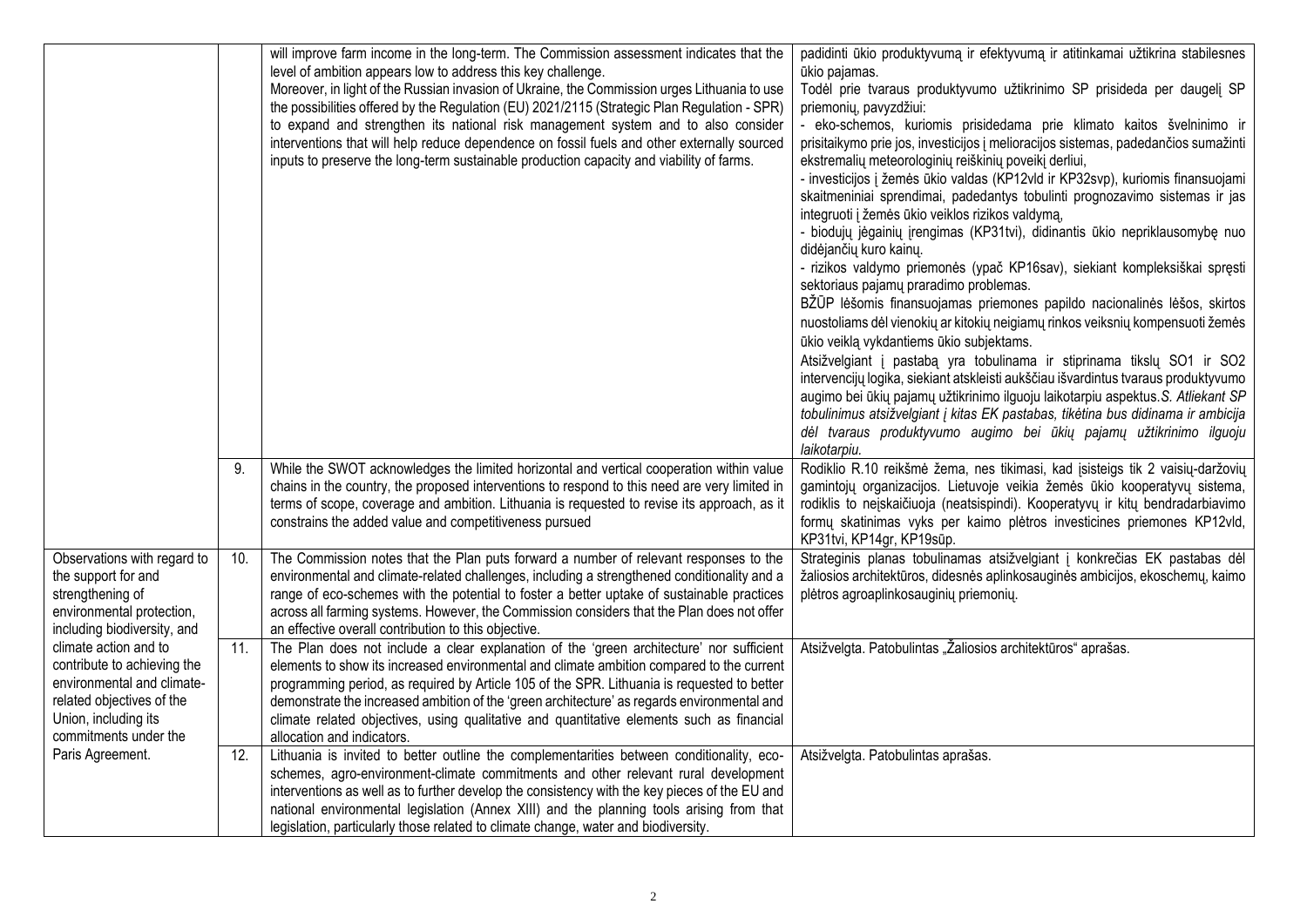| 13. | The Commission requests Lithuania to clarify or amend certain proposed standards for Good<br>agricultural and environmental conditions (GAEC) so that they fully comply with the                                                                                                                                                                                                                                                                                                                                                                       | Atsižvelgta (žr. 100-108 pastabas).                                                                                                                                                                                                                                                                                                                                                                                                                                                                                                                                                                                                                                                                                                                                                                                                                                                                                                                                                                                                                                                                                                                                                                                                                                                                                                                     |
|-----|--------------------------------------------------------------------------------------------------------------------------------------------------------------------------------------------------------------------------------------------------------------------------------------------------------------------------------------------------------------------------------------------------------------------------------------------------------------------------------------------------------------------------------------------------------|---------------------------------------------------------------------------------------------------------------------------------------------------------------------------------------------------------------------------------------------------------------------------------------------------------------------------------------------------------------------------------------------------------------------------------------------------------------------------------------------------------------------------------------------------------------------------------------------------------------------------------------------------------------------------------------------------------------------------------------------------------------------------------------------------------------------------------------------------------------------------------------------------------------------------------------------------------------------------------------------------------------------------------------------------------------------------------------------------------------------------------------------------------------------------------------------------------------------------------------------------------------------------------------------------------------------------------------------------------|
|     | regulatory framework as specified below in the detailed observations.                                                                                                                                                                                                                                                                                                                                                                                                                                                                                  |                                                                                                                                                                                                                                                                                                                                                                                                                                                                                                                                                                                                                                                                                                                                                                                                                                                                                                                                                                                                                                                                                                                                                                                                                                                                                                                                                         |
| 14. | The interventions designed do not address sufficiently the need to mitigate greenhouse gas<br>and air pollutant emissions from livestock, the need to improve nutrient management, the<br>climate change adaptation, and the need to better manage habitats and species of EU<br>importance, in particular grassland habitats of high natural value. In light of these points, the<br>Commission requests Lithuania to better explain the choices proposed and, if necessary, to<br>modify the intervention strategy.                                  | Dėl ŠESD emisijų ir oro taršos iš gyvulininkystės sektoriaus atsižvelgta:<br>1. Priemonėje KP31tvi užakcentuota, kad priemone remiamos veiklos,<br>susijusios su ŠESD išmetimo mažinimu, oro kokybės gerinimu, atsinaujinančiais<br>energijos ištekliais ir kitomis aplinkai draugiškomis praktikomis žemės ūkyje,<br>susijusiomis su gyvulių auginimo valdymu ir mėšlo tvarkymu, kurių<br>įgyvendinimui reikalingos investicijos gyvulininkystės sektoriuje;<br>2. Kuriama nauja ekoschema "Mėšlo tvarkymo tvarių technologijų naudojimas<br>(srutų rūgštinimas/probiotikų naudojimas)".<br>3. Dėl EB svarbos buveinių valdymo, su EK pastaba nesutinkame, žr. atsakymus<br>j konkrečias EK pastabas.                                                                                                                                                                                                                                                                                                                                                                                                                                                                                                                                                                                                                                                  |
| 15. | Lithuania is strongly encouraged to take into account the national targets that will be laid<br>down in the revised Regulation (EU) 2018/842 (the Effort Sharing Regulation) and<br>Regulation (EU) 2018/841 (the Regulation for the Land Use, Land Use Change and Forestry<br>(LULUCF)) (revisions which are currently discussed by the EU co-legislators) in view of the<br>legal requirement in Article 120 of the SPR to review the Plan after their application.                                                                                  | Dėl nacionalinių klimato tikslų, kurie bus nustatyti Reglamente (ES) 2018/842<br>(Pastangu pasidalijimo reglamentas) ir Reglamente (ES) 2018/841<br>(Reglamentas dėl žemės naudojimo, žemės naudojimo paskirties keitimo ir<br>miškininkystės (ŽNŽNKM)), Nacionalinėje klimato kaitos valdymo darbotvarkėje<br>numatytas atskiras tikslas žemės ūkio sektoriui – 11 proc. ŠESD emisijų<br>sumažinimas iki 2030 m. lyginant su 2005 m. Šis tikslas paremtas esamų ir<br>planuojamų priemonių, numatytų dabar galiojančiame Nacionaliniame<br>energetikos ir klimato srities veiksmų plane (toliau - NEKSP), efektu iki 2030 m.<br>Strateginis planas atitinkamai buvo rengiamas atsižvelgiant į NEKSP,<br>papildomai numatant priemones šiuo metu neįtrauktas į NEKSP, ypatingai<br>susijusias su ŽNŽNKM sektoriumi. Lietuva jau pradėjo NEKSP atnaujinimo<br>procesa, i tai taip pat atsižvelgiama rengiant strateginį planą (ir vice versa),<br>siekiant užtikrinti dokumentų suderinamumą ir sąsajas ir sumažinti poreikį<br>vėliau, patvirtinus atnaujintą NEKSP, tikslinti strateginį planą.                                                                                                                                                                                                                                                        |
| 16. | The Commission strongly encourages Lithuania to fully benefit from possibilities under the<br>SPR to increase sustainable domestic generation and use of renewable energy, including<br>biogas, thereby strengthening what has already been programmed in their National Energy<br>and Climate Plan (NECP). Moreover, the Commission calls on Lithuania to support<br>interventions that improve nutrient use efficiency, circular approaches to nutrient use,<br>including organic fertilising as well as further steps to reduce energy consumption. | Tvarios atsinaujinančiosios energijos, įskaitant biodujas, gamyba ir naudojimas<br>šalies viduje yra vienas iš Lietuvos prioritetų. Šiam tikslui investicinė parama<br>biometano dujų gamybai teikiama iš Klimato kaitos programos lėšų. Taip pat<br>ūkiai bus skatinami diegti atsinaujinančių energijos išteklių technologijas (pvz.<br>saulės baterijų įrengimą) iš Ekonomikos gaivinimo ir atsparumo didinimo<br>priemonės lėšų. Be to, šiuo metu rengiama biometano gamybos ir vartojimo<br>plėtros galimybių studija, kurioje bus įvertinta planuojamų investicijų būtinybė ir<br>pagrįstumas bei mėšlo ir kitų bioskaidžių atliekų panaudojimo biodujų gamybai<br>galimybės;<br>Be to, atsinaujinančiosios energijos naudojimas bus skatinimas per šias SP<br>priemones:<br>- KP31tvi įtraukta nauja remiama veikla: Biodujų jėgainių įrengimas<br>gyvulininkystės ūkiuose, kai parama teikiama biodujoms iš gyvulininkystės<br>ūkyje susidarančių atliekų (mėšlo ir(arba) kitų biologiškai skaidžių atliekų)<br>gaminti ir biodujos, šilumos ir elektros energija gaminama tik valdos reikmėms.<br>- KP12vld, KP14prd ir KP32svp skiriant paramą projektams, kuriuose<br>pareiškėjas naudoja arba investuoja į įrangą, energiją gaminančią iš<br>atsinaujinančių šaltinių naudojant kitų fondų ar nuosavas lėšas, bus teikiamas<br>prioritetas. |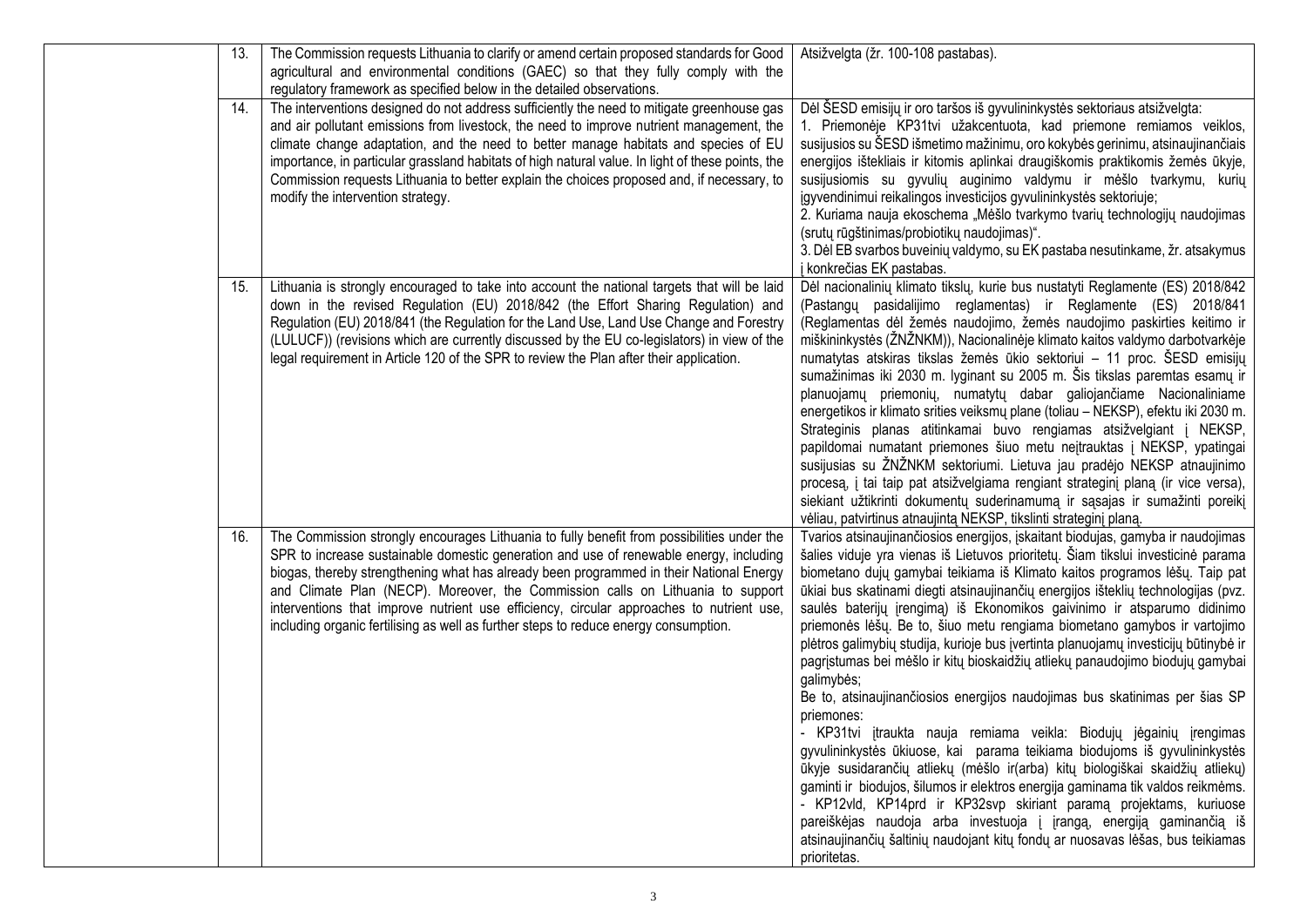|                                                                                                    | 17. | Lithuania is requested to take better account of the Prioritised Action Framework (PAF) and                                                                                                                                                                                                                                                                                                                                                                                                                                     | - KP12vld, KP14prd, KP31tvi ir KP32svp remiamos tokios investicijos kaip<br>saulės baterijos, saulės kolektoriai, saulės moduliai, geoterminio šildymo, oras-<br>oras, oras-vanduo šildymo sistemos, kai jos susijusios su statomo ar<br>rekonstruojamo gamybinio statinio poreikiais (tačiau pardavimui skirta energija<br>neremiama).<br>Suderinant su PAF, peržiūrimos galimybės skirti didesnį finansavimą Natura                                                                                                                                                                                                                                                                                                                                                                                                                                                                                                                                                                                                                                                                                                                                                                                                                                                                                                                                                                                                                                                                                                                                                                                                                                                                 |
|----------------------------------------------------------------------------------------------------|-----|---------------------------------------------------------------------------------------------------------------------------------------------------------------------------------------------------------------------------------------------------------------------------------------------------------------------------------------------------------------------------------------------------------------------------------------------------------------------------------------------------------------------------------|---------------------------------------------------------------------------------------------------------------------------------------------------------------------------------------------------------------------------------------------------------------------------------------------------------------------------------------------------------------------------------------------------------------------------------------------------------------------------------------------------------------------------------------------------------------------------------------------------------------------------------------------------------------------------------------------------------------------------------------------------------------------------------------------------------------------------------------------------------------------------------------------------------------------------------------------------------------------------------------------------------------------------------------------------------------------------------------------------------------------------------------------------------------------------------------------------------------------------------------------------------------------------------------------------------------------------------------------------------------------------------------------------------------------------------------------------------------------------------------------------------------------------------------------------------------------------------------------------------------------------------------------------------------------------------------|
|                                                                                                    |     | further align the proposed interventions with it.                                                                                                                                                                                                                                                                                                                                                                                                                                                                               | 2000 priemonei.<br>Taip pat EK detalesnis paaiškinimas dėl šios pastabos būtų sveikintinas.                                                                                                                                                                                                                                                                                                                                                                                                                                                                                                                                                                                                                                                                                                                                                                                                                                                                                                                                                                                                                                                                                                                                                                                                                                                                                                                                                                                                                                                                                                                                                                                           |
| Observations with regard to<br>the strengthening of the<br>socio-economic fabric of<br>rural areas | 18. | The Commission considers that the Plan contributes insufficiently to this objective. A<br>significant number of needs have been identified relating to the socio-economic fabric of rural<br>areas. The proposed interventions however only partially address them and are mainly to be<br>addressed through the community-led local development (LEADER). Lithuania is invited to<br>review the intervention strategy in this area by allocating appropriate budgets and designing<br>complementary interventions to add value | - Sutinkame su EK įžvalga, kad SP numatyti veiksmai nepajėgs išspręsti visų<br>socialinės ir ekonominės plėtros kaimo vietovėse problemų. Neplanuojame<br>atsitraukti nuo esminio strateginio tikslo - apsirūpinimo maistu, todėl esant<br>ribotiems ištekliams prioritetus skiriame maisto gamybai ir jo perdirbimui. Tvari<br>ir subalansuota teritorinė plėtra, atskirties tarp regionų mažinimas - tai<br>nacionalinis strateginis tikslas, įtvirtintas 2021–2030 m. Nacionaliniame<br>pažangos plane. Šio tikslo įgyvendinimo bus siekiama regionų plėtros politikos<br>priemonėmis ir kitomis 2021–2027 m. ES fondų investicijų programos<br>priemonėmis, pasitelkiant kitų ES fondų, visų pirma, ERFP, ESF+, taip pat<br>EGADF (ang. RRF), SaF, EJRŽF lėšas. Regionų plėtros politika Lietuvoje (kaip<br>ir BŽŪP priemonė LEADER) grindžiama "iniciatyvos iš apačios" principu –<br>Regionų plėtros tarybos, kurios atstovaujama teritorija dengia visą Lietuvą,<br>jskaitant kaimo vietoves, rengs ir įgyvendins individualius - regiono<br>problematika ir potencialu grįstus regionų plėtros planus, ypatingą dėmesį<br>skiriant pagrindinėms regionų problemoms spręsti - užimtumo, socialinės<br>įtraukties, paslaugų prieinamumo, mobilumo didinimui. Strateginio plano<br>priemonės "LEADER" ir "Sumanūs kaimai" papildys regionų politiką<br>prisidėdamos prie socialinių ir ekonominių problemų kaimo vietovėse<br>sprendimo. Šioms priemonėms numatyta skirti daugiau kaip 7 proc. strateginio<br>plano lėšų.<br>- Kitų ES fondų ir nacionalinių programų papildomumas be kita ko socio-<br>ekonominiams kaimo vietovių poreikiams detaliau aprašytas SP 4.5 dalyje. |
|                                                                                                    | 19. | In contrast, the Commission notes positively that the proposed allocation for young farmers<br>is well above the minimum requirement and that a combination of tools are used to address<br>the need for generational renewal in the sector.                                                                                                                                                                                                                                                                                    |                                                                                                                                                                                                                                                                                                                                                                                                                                                                                                                                                                                                                                                                                                                                                                                                                                                                                                                                                                                                                                                                                                                                                                                                                                                                                                                                                                                                                                                                                                                                                                                                                                                                                       |
|                                                                                                    | 20. | The Commission acknowledges the identified needs for animal welfare and encourages<br>Lithuania to propose interventions to reduce the need for tail docking in pigs and to<br>encourage non-confined housing system for laying hens, calves and sows.                                                                                                                                                                                                                                                                          | Atsakymas EK: Gyvūnų gerovės gerinimo poreikiai tenkinami per priemonę<br>KP31tvi - Tvarios investicijos į žemės ūkio valdas.<br>Atsižvelgta:<br>- Patikslinta priemonės KP31tvi aprašymo 2 dalis įtraukiant SO9 tikslą ir šios<br>priemonės aprašymo 3 dalis įtraukiant i.3 poreikį susijusį su gyvūnų gerove.<br>- KP31tvi priemone remiamos gyvulių gerovės užtikrinimo technologijos (tokios<br>kaip modernios melžimo aikštelės, pirminio aušinimo ir energijos rekuperacijos<br>sistemos, automatinės šėrimo sistemos, klimato valdymo sistemos) prisideda<br>prie gyvūnų gerovės ir jų sveikatos gerinimo bei leidžia sumažinti energijos<br>sanaudas ir atitinkamai ŠESD išmetimus į aplinką. Gyvulių ir paukščių tankumą<br>mažinančių sprendimų diegimas ir laikymo sąlygų gerinimas (užtikrinant<br>ūkiniams gyvūnams laikymo ir auginimo sąlygas, viršijančias minimalius<br>privalomuosius standartus) taip pat prisideda prie gyvūnų gerovės.                                                                                                                                                                                                                                                                                                                                                                                                                                                                                                                                                                                                                                                                                                                           |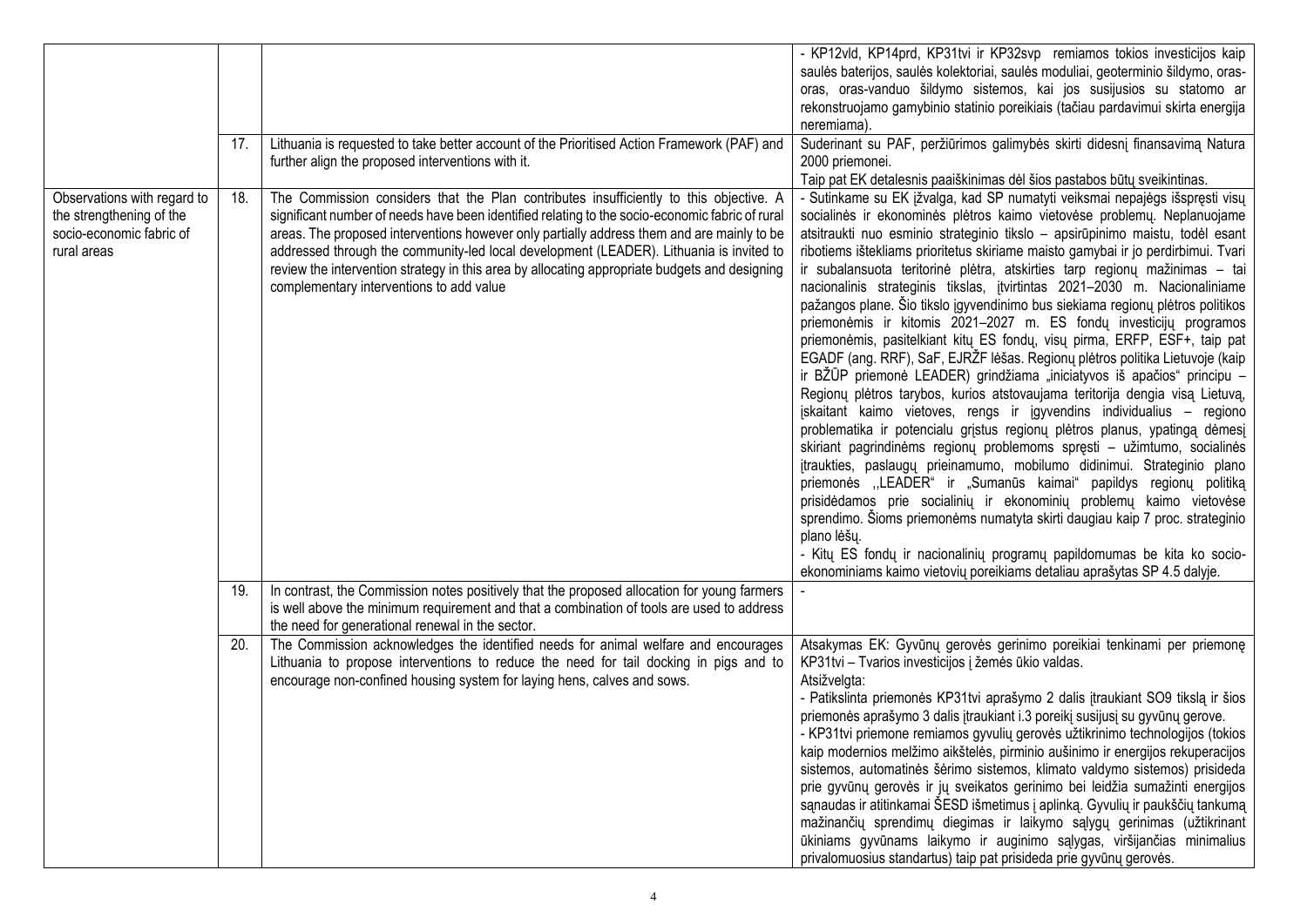| Observations with regard to<br>fostering and sharing of<br>knowledge, innovation and<br>digitalisation in agriculture<br>and rural areas | 21. | The transition to more resilient and sustainable agriculture and rural areas requires a<br>substantial effort on advice, training and innovation. On this premises, the Commission<br>invites Lithuania to strengthen its strategy for knowledge and innovation, paying particular<br>attention to fostering knowledge exchange and synergies in the Agricultural Knowledge and<br>Innovation Systems (AKIS), while ensuring an adequate level of support to the relevant<br>interventions in line with the assessment of needs. | 1. Negalime pilnai sutikti su pateikta EK pastaba. Atsižvelgiant į minimus<br>iššūkius naujuoju laikotarpiu turėtų būti efektyvinamas ŽŪŽIS įgyvendinimas, o<br>ne skiriama daugiau paramos lėšų ŽŪŽIS priemonėms. ŽŪŽIS veikla<br>efektyvinama ir integracija didinama diegiant naujas<br>priemones:<br>koordinuojančios struktūros, bendros ŽŪŽIS internetinės platformos,<br>konsultantų tinklo platformos, EIP partnerių paieškos įrankio, vaučerių sistemos<br>(svarstoma) bei mentorystės sistemos (svarstoma) sukūrimas ir diegimas,<br>naujų žinių perdavimo metodų taikymas ir kt. priemonės (SP 5 ir 8 dalis).<br>Valstybės kontrolė <sup>11</sup> (VK): tik didindami finansavimą, proveržio moksle ir<br>inovacijose nesukursime. Apžvalga rodo, kad, nepaisant valstybės lygiu<br>keliamo tikslo pereiti prie mokslo žiniomis, pažangiosiomis technologijomis,<br>inovacijomis grįsto darnaus ekonomikos vystymosi ir didinti šalies tarptautinį<br>konkurencingumą, šioje srityje proveržio vis dar nėra. VK vertinimu, sistemiškai<br>nesprendžiant pamatinių problemų, situacijos nepakeis ir iki 2027 metų<br>mokslui ir inovacijoms numatytų skirti ES fondų lėšų. Nesiimant papildomų<br>priemonių mokslo ir verslo bendradarbiavimui skatinti, šios lėšos, tikėtina,<br>netaps proveržį kuriančiomis inovacijomis.<br>https://www.valstybeskontrole.lt/LT/Post/17017/valstybes-kontrole-tik-<br>didindami-finansavima-proverzio-moksle-ir-inovacijose-<br>nesukursime?fbclid=IwAR0uoWN92LpdGV5f8LwDMSLRMcBd0KrqeS-<br>XloUVmuQNPScq6-EP10pcus<br>2. Bus atsižvelgta į pastabą dėl strategijos peržiūros ir stiprinimo. |
|------------------------------------------------------------------------------------------------------------------------------------------|-----|----------------------------------------------------------------------------------------------------------------------------------------------------------------------------------------------------------------------------------------------------------------------------------------------------------------------------------------------------------------------------------------------------------------------------------------------------------------------------------------------------------------------------------|--------------------------------------------------------------------------------------------------------------------------------------------------------------------------------------------------------------------------------------------------------------------------------------------------------------------------------------------------------------------------------------------------------------------------------------------------------------------------------------------------------------------------------------------------------------------------------------------------------------------------------------------------------------------------------------------------------------------------------------------------------------------------------------------------------------------------------------------------------------------------------------------------------------------------------------------------------------------------------------------------------------------------------------------------------------------------------------------------------------------------------------------------------------------------------------------------------------------------------------------------------------------------------------------------------------------------------------------------------------------------------------------------------------------------------------------------------------------------------------------------------------------------------------------------------------------------------------------------------------------------------------------|
|                                                                                                                                          | 22. | The Commission considers that the information on Lithuania's digital strategy for agriculture<br>and rural areas is not sufficient to formulate an assessment as regards its contribution to this<br>objective. The Commission invites Lithuania to further elaborate its digitalisation strategy and<br>reflect on how it will be addressed comprehensively across the Plan and in synergy with<br>other policy instruments, including for addressing EU broadband connectivity targets for rural<br>areas.                     | Atsižvelgta į pastabą ir papildyta SP 8.5 dalis.<br>Skaitmeninimas, kaip horizontalus prioritetas, taikomas įvairiose SP<br>priemonėse. Pvz.: LEADER ir Sumanūs kaimai, bet detalių rodiklių šiuo metu<br>negalime suplanuoti, nes:<br>- LEADER vietos plėtros strategijų rodiklius galėsime įtraukti atrinkę vietos<br>plėtros strategijas ir gavę informaciją apie jų turinį ir rodiklius;<br>- sumanių kaimų priemonę, pasirinkome įgyvendinti LEADER principais ir<br>vertindami priemonės naujumą Lietuvoje, skatiname skaitmeninimą<br>horizontaliai, tačiau temų įvairovė palikta labai plati, tad ne visuose sumanių<br>kaimų projektuose skaitmeniniai sprendimai bus pasirenkami. Siekdami išlaikyti<br>pagrindinį LEADER principą "iniciatyva iš apačios į viršų" siekiame sudaryti<br>galimybes rinktis temas ir sprendimus vietos gyventojams.<br>- Papildytos priemonių KP12 vld, KP32 svp, KP31tvi, su ŽŪŽIS susijusių<br>priemonių aprašymų 4 ir 12 dalys pasirenkant rodiklį R3;<br>- Papildyta priemonių KP12vld, KP32 svp ir KP14prd aprašymų 5 dalis įtraukiant<br>papildomą atrankos principą. Projektų atrankoje prioritetas bus teikiamas<br>pareiškėjams, investuojantiems į gamybinių procesų skaitmeninimą.                                                                                                                                                                                                                                                                                                                                                                                                      |
| Other issues                                                                                                                             | 23. | Lithuania has not described the coordination, synergies and complementarities of the Plan<br>with other funds in addressing certain identified needs, especially those related to the<br>development of rural areas and social inclusion. Such description is essential for the<br>Commission in assessing the overall Plan strategy.                                                                                                                                                                                            | SP 4.5. dalis papildyta išsamiau aprašant papildomumą su kitais ES fondais ir<br>nacionalinėmis programomis. Ypatingas dėmesys skirtas aprašant programų<br>papildomumą, prisidėsiančių prie socio-ekonominių ir kt. kaimo plėtros poreikių<br>tenkinimo (BIVP, verslumo skatinimo, interneto prieigos kūrimo ir kt. srityse).                                                                                                                                                                                                                                                                                                                                                                                                                                                                                                                                                                                                                                                                                                                                                                                                                                                                                                                                                                                                                                                                                                                                                                                                                                                                                                             |
| Information with regard to                                                                                                               | 24. | The Commission regrets that Lithuania did not make use of the possibility to quantify the                                                                                                                                                                                                                                                                                                                                                                                                                                        | Vadovaudamasi įgyvendinančiojo reglamento 2021/2289 2 str. ir I priedo 2.2 (e)                                                                                                                                                                                                                                                                                                                                                                                                                                                                                                                                                                                                                                                                                                                                                                                                                                                                                                                                                                                                                                                                                                                                                                                                                                                                                                                                                                                                                                                                                                                                                             |
| the contribution to and                                                                                                                  |     | national contributions to the EU Green Deal targets set in the Farm to Fork Strategy and the                                                                                                                                                                                                                                                                                                                                                                                                                                     | punktu., LT nusimatė 2 rodiklius: Ekologinių ūkių (reikšmė 12,84%) ir                                                                                                                                                                                                                                                                                                                                                                                                                                                                                                                                                                                                                                                                                                                                                                                                                                                                                                                                                                                                                                                                                                                                                                                                                                                                                                                                                                                                                                                                                                                                                                      |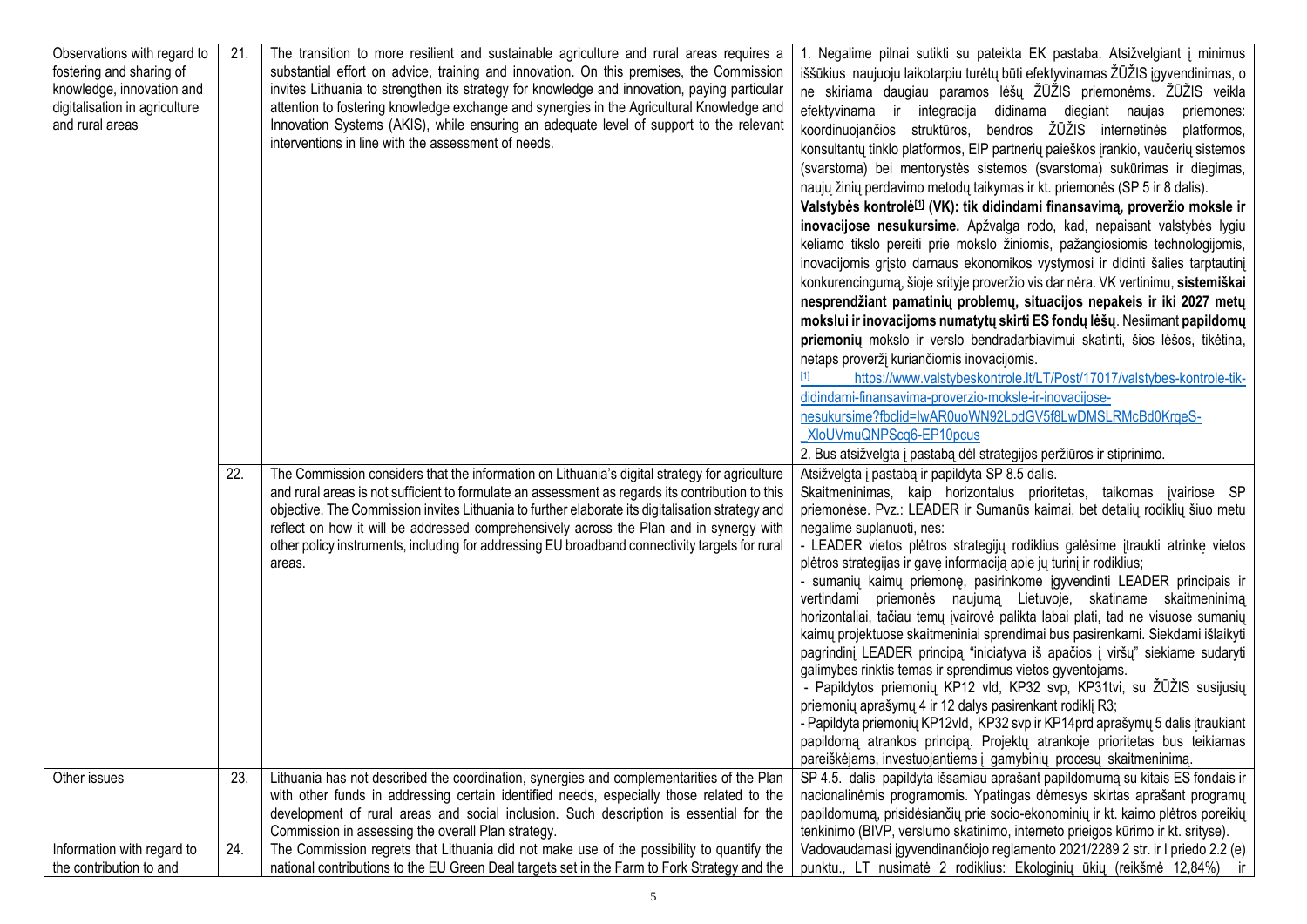| consistency with Green       |     | Biodiversity Strategy. The Commission requests Lithuania to provide explicit explanation on        | padengimo kraštovaizdžio elementais (10%). Dėl kraštovaizdžio elementų          |
|------------------------------|-----|----------------------------------------------------------------------------------------------------|---------------------------------------------------------------------------------|
| Deal targets                 |     | the Plan's consistency with and contribution to each of the Green Deal targets in the area of      | atkreipiame EK dėmesį, jog nesant ES lygiu nustatyto vieningo kraštovaizdžio    |
|                              |     | antimicrobials, pesticides (on their use and risk, and on the more hazardous pesticides),          | elementų sąrašo, nacionalinių reikšmių nustatymas yra problematiškas            |
|                              |     | landscape features, nutrient losses and broadband and indicate national values for each            | (patikimumo ir palyginamumo tarp VN prasme).                                    |
|                              |     | target. This will allow the Commission to complete the assessment of the impact of the             | Kitų rodiklių reikšmių iš anksto nenusistatėme.                                 |
|                              |     | proposed interventions.                                                                            |                                                                                 |
|                              | 25. | Based on the Plan, the following observations summarise the Commission assessment:                 | Atsakymas EK: kaip EK ir pastebi, šis rodiklis LT jau yra pakankamai<br>a)      |
|                              |     | a) Anti-microbial resistance: The Commission notes that the use of anti-microbial                  | žemas, stengsimės išlaikyti esamą lygį.                                         |
|                              |     | substances is low in Lithuania. Given the importance of animal and public health                   | žr. 24 kl. atsakymą.<br>b)                                                      |
|                              |     | and of maintaining agriculture's strong position with consumers, the Commission                    | žr. 24 kl. atsakymą.<br>C)                                                      |
|                              |     | encourages Lithuania to sustain the low level of anti-microbial use and consider                   | Atsakymas EK: Manome, kad atsižvelgiant į skiriamas lėšas,<br>d)                |
|                              |     | setting a corresponding target in order to monitor the trend.                                      | pasirinktas rodiklis jau yra pakankamai ambicingas. Tikslas dėl                 |
|                              |     | Pesticides: Due to the absence of the national values with regards to the use of<br>b)             | ekologinio ūkininkavimo įtvirtintas nacionaliniuose strateginiuose              |
|                              |     | pesticides and the difficulty to assess the impact of the proposed interventions,                  | dokumentuose ir yra pakankamai ambicingas. Strateginiame plane                  |
|                              |     | which do not clearly indicate how a reduction in pesticide pollution will be achieved              | ekologiniam ūkininkavimui skirta apie 26 proc. visų kaimo plėtros lėšų,         |
|                              |     | the Commission cannot fully assess whether the implementation of the plan will                     | o perėjimui prie ekologinio ūkininkavimo - apie 11 proc. ekoschemoms            |
|                              |     | result in a sufficient decrease in the use and risk of pesticides. Lithuania is invited            | skirtų lėšų.                                                                    |
|                              |     | to clarify this matter and to indicate the likely overall impact of the proposed                   | žr. 24 kl. atsakymą.<br>e)                                                      |
|                              |     | interventions.                                                                                     | f)<br>Atsižvelgta. Papildyta SP 8.5 ir 2.3.3. dalys dėl plačiajuosčio interneto |
|                              |     | Nutrient losses: Due to the non-identification of nutrient surplus as a need, the<br>C)            | plėtros kaimo vietovėse. Taip pat žr. ats. Nr. 81.                              |
|                              |     | absence of a value for the result indicator on sustainable nutrient management                     |                                                                                 |
|                              |     | and lack of explanation on the expected results from the implementation of                         |                                                                                 |
|                              |     | interventions, it is not possible to assess the national contribution to this target.              |                                                                                 |
|                              |     |                                                                                                    |                                                                                 |
|                              |     | Lithuania is invited to provide clear and quantified information and targets                       |                                                                                 |
|                              |     | regarding its strategy and reinforce proposed interventions to reduce nutrient                     |                                                                                 |
|                              |     | losses to the environment, to contribute to the common EU target and taking                        |                                                                                 |
|                              |     | account of its contribution to improving the status of Baltic Sea.                                 |                                                                                 |
|                              |     | Organic farming: The Commission welcomes Lithuania's plans by 2030 to almost                       |                                                                                 |
|                              |     | double to 15% the coverage of organic farming as well as the supporting                            |                                                                                 |
|                              |     | intervention. The Commission has noted the value of 12.84% set for 2027 as a                       |                                                                                 |
|                              |     | milestone. Given the benefits of organic farming and the slow growth of this sector                |                                                                                 |
|                              |     | in recent years, the Commission recommends Lithuania to explore the scope for                      |                                                                                 |
|                              |     | setting a higher target value.                                                                     |                                                                                 |
|                              |     | High-diversity landscape features: The Commission welcomes Lithuania's<br>e)                       |                                                                                 |
|                              |     | plans to address the need to increase landscape features through eco-schemes.                      |                                                                                 |
|                              |     | The Plan mentions a national target of 10% of agricultural land covered with                       |                                                                                 |
|                              |     | landscape elements by 2030. The Commission invites Lithuania to evaluate                           |                                                                                 |
|                              |     | whether the scope and coverage of intervention proposed in the Plan is a sufficient                |                                                                                 |
|                              |     | response to achieve its national objective.                                                        |                                                                                 |
|                              |     | Rural broadband: Lithuania is invited to set a milestone for 2025 coverage in line                 |                                                                                 |
|                              |     | with the EU connectivity objective of 100% for the fast rural broadband.                           |                                                                                 |
| <b>Detailed observations</b> |     |                                                                                                    |                                                                                 |
|                              | 26. | The needs in Section 2.1 of the Plan are listed, but their prioritisation is not identified in the | Atsižvelgta.                                                                    |
|                              |     | overview table as well as under each intervention. Also, the links between the established         | SP 2.1 dalyje:                                                                  |
|                              |     | needs and their justification are not always strong and evident. Lithuania is invited to amend     | pateiktas poreikių prioretizavimas;                                             |
|                              |     |                                                                                                    | patikslintas i.3 poreikio pagrindimas;                                          |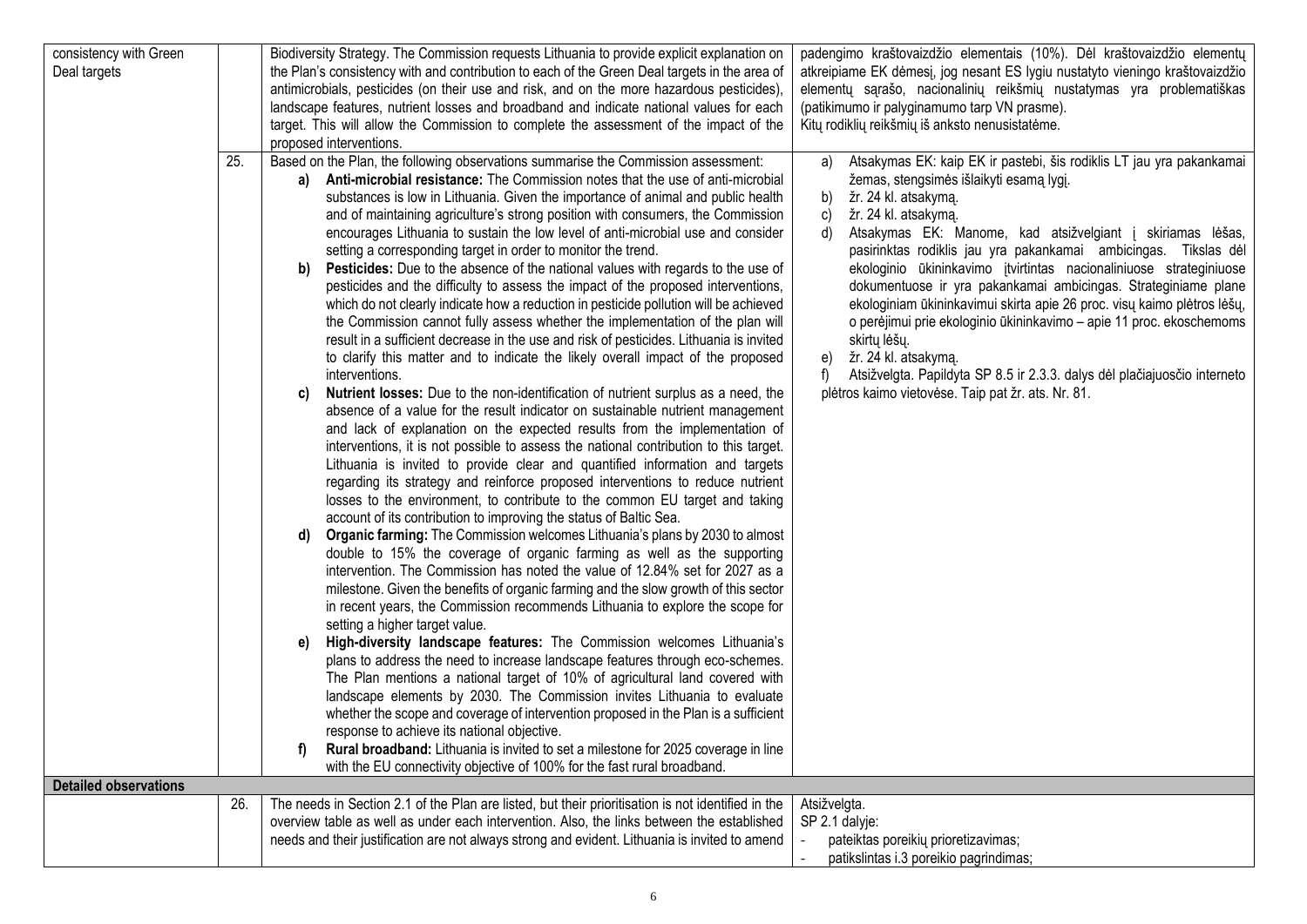|            |               |     | this Section so that it would comply with the requirements of point 2.1 of Annex I to            | patikslintos poreikių b.4 ir b.5 sąsajos su tikslais.                     |
|------------|---------------|-----|--------------------------------------------------------------------------------------------------|---------------------------------------------------------------------------|
|            |               |     | Regulation (EU) 2021/2289.                                                                       | Patikslinta, kad poreikis d.5 bus tenkinamas iš dalies.                   |
|            |               |     |                                                                                                  | priemonių aprašuose nurodyti pasirinktų poreikių prioritetai.             |
|            |               |     |                                                                                                  | Atlikti tikslinimai, šias priemones papildant /atsisakant poreikių:       |
|            |               |     |                                                                                                  | TI05eko1.1 - atsisakyta i.1;                                              |
|            |               |     |                                                                                                  | TI05eko1.2 - papildyta a.1, e.1, e.2, e.3; atsisakyta d.4;                |
|            |               |     |                                                                                                  | TI05eko1.3 - papildyta a.1, e.3;                                          |
|            |               |     |                                                                                                  | TI05eko1.4 - atsisakyta e.3;                                              |
|            |               |     |                                                                                                  | TI05eko1.5 - papildyta a.1, d.2;                                          |
|            |               |     |                                                                                                  | TI05eko1.6 - papildyta e.3;                                               |
|            |               |     |                                                                                                  | TI05eko1.7 - papildyta e.3, f.3;                                          |
|            |               |     |                                                                                                  | TI05eko1.8 - papildyta d.2, e.1, e.2, e.3;                                |
|            |               |     |                                                                                                  | TI05eko2 - papildyta a.1;                                                 |
|            |               |     |                                                                                                  | TI05eko4 - papildyta d.3, e.3;                                            |
|            |               |     |                                                                                                  | TI05eko5 - papildyta e.3;                                                 |
|            |               |     |                                                                                                  | TI05eko6 - atsisakyta f.2; papildyta a.1, e.1, e.2, e.3;                  |
|            |               |     |                                                                                                  | TI05eko7 - papildyta a.1, d.2, d.3, f.1;                                  |
|            |               |     |                                                                                                  | TI05eko8 - papildyta a.1, d.2, e.1, e.3, i.1, i.2, i.3;                   |
|            |               |     |                                                                                                  | KP01ekū - papildyta d.2, e.2, e.3, i.3;                                   |
|            |               |     |                                                                                                  |                                                                           |
|            |               |     |                                                                                                  | KP06ntm - papildyta a.1, d.1; atsisakyta d.2, f.3;                        |
|            |               |     |                                                                                                  | KP07ntž - papildyta a.1, e.1, e.2, e.3;                                   |
|            |               |     |                                                                                                  | KP08neg1 - papildyta f.3;                                                 |
|            |               |     |                                                                                                  | KP08neg3 - atsisakyta f.2, papildyta f.1.;                                |
|            |               |     |                                                                                                  | KP09gen atsisakyta f.2;                                                   |
|            |               |     |                                                                                                  | KP10 mel - papildyta d.2;                                                 |
|            |               |     |                                                                                                  | KP12vld ir KP32svp- papildyta b.1.ir b.5;                                 |
|            |               |     |                                                                                                  | KP14prd - papildyta b.4 ir b.5.                                           |
|            |               |     |                                                                                                  | KP17jūs - atsisakyta k.1;k.4;                                             |
|            |               |     |                                                                                                  | KP31tvi- papildyta d.5, a.5, b.2, i.3, b.4; ir kt.                        |
| $1.1.$ To  | 1.1.1.        | 27. | In addition to the relevant comments made under 'Key issues' to this Annex, Lithuania is         | Atsižvelgta, pateikta informacija 3.4 dalyje.                             |
| foster a   | Strategic     |     | invited to elaborate the corresponding overview that demonstrates that the redistributive        |                                                                           |
| smart,     | assessment of |     | needs have sufficiently been addressed. To justify the sufficiency of the strategy and the       |                                                                           |
| competiti  | Specific      |     | consistency of all income support tools, Lithuania is invited to provide a quantitative analysis |                                                                           |
| ve,        | Objective 1   |     | showing the combined effects of all relevant income support tools on income per work unit        |                                                                           |
| resilient  |               |     | by physical size (e.g. using Farm Accountancy Data Network (FADN)). When it comes to the         |                                                                           |
| and        |               |     | analysis on the Direct Payment/ha, Lithuania should provide further details. In particular,      |                                                                           |
| diversifie |               |     | Lithuania is invited to provide a comprehensive justification for the different Complementary    |                                                                           |
| d          |               |     | Redistributive Income Support for Sustainability (CRISS) thresholds selected, the different      |                                                                           |
| agricultur |               |     | CRISS unit amounts and the target R.6 'Redistribution to smaller farms' (R.6) value trend.       |                                                                           |
| al sector  |               | 28. | Lithuania is also invited to provide an explanation of the expected effects of the application   | Bus atsižvelgta.                                                          |
| ensuring   |               |     | of capping.                                                                                      |                                                                           |
| long term  |               | 29. | Lithuania underpins the necessity to grant coupled payments to certain sectors by the need       | Atsižvelgta. Papildyta prie susietosios paramos (CIS) priemonių aprašymo. |
| food       |               |     | to increase the degree of self-sufficiency and/or mitigate imports. Those justifications are not |                                                                           |
| security   |               |     | sufficient to explain the difficulties and the needs that the targeted sectors undergo. Besides, |                                                                           |
|            |               |     | the Member States must also take into consideration the potential impacts on the internal        |                                                                           |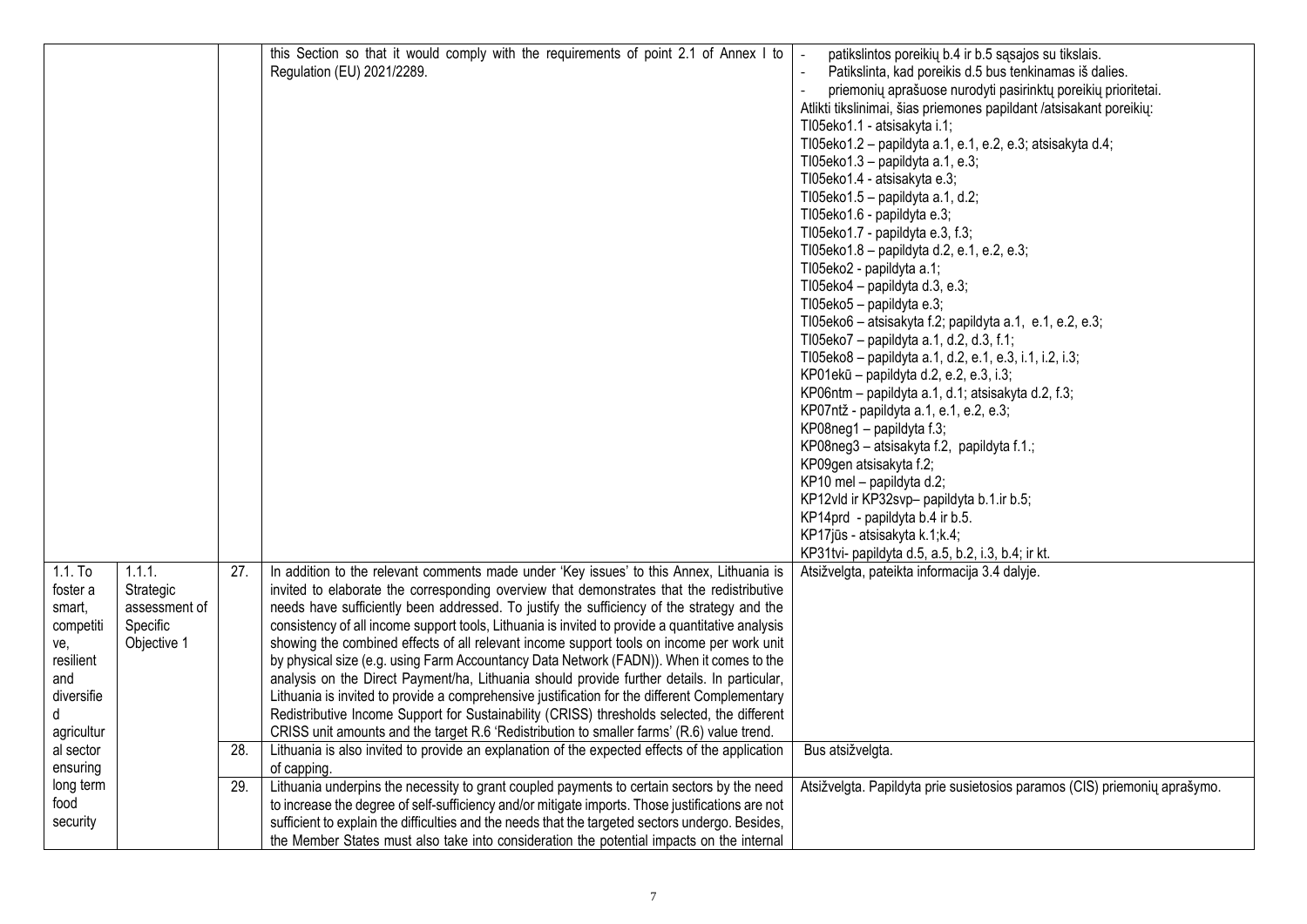|               |                   | market. The justifications for these sectors should thus be further described and/or the                                                                                                   |                                                                                                                                                               |
|---------------|-------------------|--------------------------------------------------------------------------------------------------------------------------------------------------------------------------------------------|---------------------------------------------------------------------------------------------------------------------------------------------------------------|
|               |                   | support decisions re-considered to target the needs.                                                                                                                                       |                                                                                                                                                               |
|               | 30.               | Given Lithuania's plans to implement both coupled support and sectoral interventions in the                                                                                                | Atsižvelgta. Pastiprinta takoskyra intervencijų strategijoje, užtikrinanti, kad nėra                                                                          |
|               |                   | fruit and vegetables sector, the intervention strategy should demonstrate how the double                                                                                                   | dvigubo finansavimo.                                                                                                                                          |
|               |                   | funding of the same objectives will be avoided.                                                                                                                                            |                                                                                                                                                               |
|               | 31.               | As for the consistency between the proposed Coupled Income Support (CIS) interventions                                                                                                     | Atsižvelgta.                                                                                                                                                  |
|               |                   | and the Directive 2000/60/EC (Water Framework Directive, WFD), Lithuania is invited to                                                                                                     | Papildyta prie susietosios paramos (CIS) priemonių aprašymo ir 3.3 dalis.                                                                                     |
|               |                   | explain in the dedicated section of the Plan how river-basin management challenges have                                                                                                    |                                                                                                                                                               |
|               | 32.               | been taken into account in the design and implementation of the CIS interventions.<br>The Commission welcomes Lithuania's willingness to build on the current experience and               | Atsižvelgta                                                                                                                                                   |
|               |                   | promote farm risk management. However, enhancing farm resilience is not sufficiently                                                                                                       | Strateginio plano 3.6 dalis papildyta.                                                                                                                        |
|               |                   | pronounced in the analysis nor has it been addressed in the intervention strategy. Lithuania                                                                                               |                                                                                                                                                               |
|               |                   | should provide a more elaborated overview of the national situation as regards risks in                                                                                                    |                                                                                                                                                               |
|               |                   | agriculture, such as the increasing market exposure of the agricultural sector, climate change                                                                                             |                                                                                                                                                               |
|               |                   | and associated frequency and severity of extreme weather events, as well as sanitary and                                                                                                   |                                                                                                                                                               |
|               |                   | phytosanitary crises. It should explain in more detail the approach to addressing these risks,                                                                                             |                                                                                                                                                               |
|               |                   | including how different interventions (also beyond risk management tools, and including                                                                                                    |                                                                                                                                                               |
|               |                   | sectoral programmes) and any national instruments or arrangements will contribute to                                                                                                       |                                                                                                                                                               |
|               |                   | helping farmers face those risks. Moreover, risk management tools may address the growing                                                                                                  |                                                                                                                                                               |
|               |                   | risks that the changing climate represents in agriculture. Lithuania is invited to consider                                                                                                |                                                                                                                                                               |
|               |                   | incentives for farmers to take proactive measures reducing their vulnerability and increasing                                                                                              |                                                                                                                                                               |
|               |                   | their adaptive capacity to climate change.                                                                                                                                                 |                                                                                                                                                               |
|               | 33.               | In addition to sectors benefitting from sectoral support described in Section 3.5 of the Plan,<br>Lithuania is invited to add a description on sectors which benefit from coupled support. | Atsižvelgta. Papildyta 3.5. dalis, aprašyta susietoji parama teikiama vaisiams ir<br>daržovėms.                                                               |
| 1.1.2.        | $\overline{34}$ . | According to the SWOT analysis, there is a need for strengthening the competitiveness of                                                                                                   | Atsižvelgta.                                                                                                                                                  |
| Strategic     |                   | the agricultural sector by addressing the low productivity, diversification and                                                                                                            | Išplėtota SO2 intervencijų strategija (SP 2.1 dalis) išsamiau aprašant SP                                                                                     |
| assessment of |                   | production/processing sustainability. Lithuania is invited to provide more information on how                                                                                              | priemonių, skirtų konkurencingumui, pridėtinei vertei,<br>perdirbimui,                                                                                        |
| Specific      |                   | these aspects are taken into consideration as well as how the need for enhanced market                                                                                                     | skaitmeninimui, orientacijai į rinką sąsajas, tokiu būdu aiškiau pademonstruojant                                                                             |
| Objective 2   |                   | orientation, including greater focus on research, technology and digitalisation, will be                                                                                                   | poreikio tenkinimui skirtų priemonių visumą.                                                                                                                  |
|               |                   | addressed.                                                                                                                                                                                 | Atitinkamai papildyti priemonių aprašai:                                                                                                                      |
|               |                   |                                                                                                                                                                                            | - Papildyta priemonių KP12vld, KP32svp, KP31tvi, KP19sūp, KP14gra aprašų 4                                                                                    |
|               |                   |                                                                                                                                                                                            | ir 12 dalys pasirenkant rodiklį R3.                                                                                                                           |
|               |                   |                                                                                                                                                                                            | - Papildyta priemonių KP12vld, KP32 svp ir KP14 prd aprašymų 5 dalis numatant                                                                                 |
|               |                   |                                                                                                                                                                                            | projektų atrankoje prioritetą teikti pareiškėjams, investuojantiems į gamybinių                                                                               |
|               |                   |                                                                                                                                                                                            | procesų skaitmeninimą.                                                                                                                                        |
|               |                   |                                                                                                                                                                                            | - Papildyta priemonių KP19sūp, KP17jūs aprašymų 5 dalis nustatant prioritetą<br>projektams, kuriantiems didesnę pridėtinę vertę (ekologiniams ūkiams, ūkiams, |
|               |                   |                                                                                                                                                                                            | dalyvaujantiems maisto kokybės sistemose, užsiimantiems ūkyje užaugintos                                                                                      |
|               |                   |                                                                                                                                                                                            | produkcijos apdorojimu, perdirbimu valdoje);                                                                                                                  |
|               |                   |                                                                                                                                                                                            | - Papildyta priemonės KP14gra aprašymo 5 dalis prioritetą nustatant                                                                                           |
|               |                   |                                                                                                                                                                                            | projektams, kuriuose numatoma tiekti pagal kokybės sistemas užaugintą,                                                                                        |
|               |                   |                                                                                                                                                                                            | pagamintą ir (ar) perdirbtą produkciją (ekologišką, NKP produktus).                                                                                           |
|               |                   |                                                                                                                                                                                            | - Priemonėse KP12vld, KP32svp (žr. priemonių aprašymų 5 dalis) nustatytas                                                                                     |
|               |                   |                                                                                                                                                                                            | prioritetas užaugintos produkcijos perdirbimui.                                                                                                               |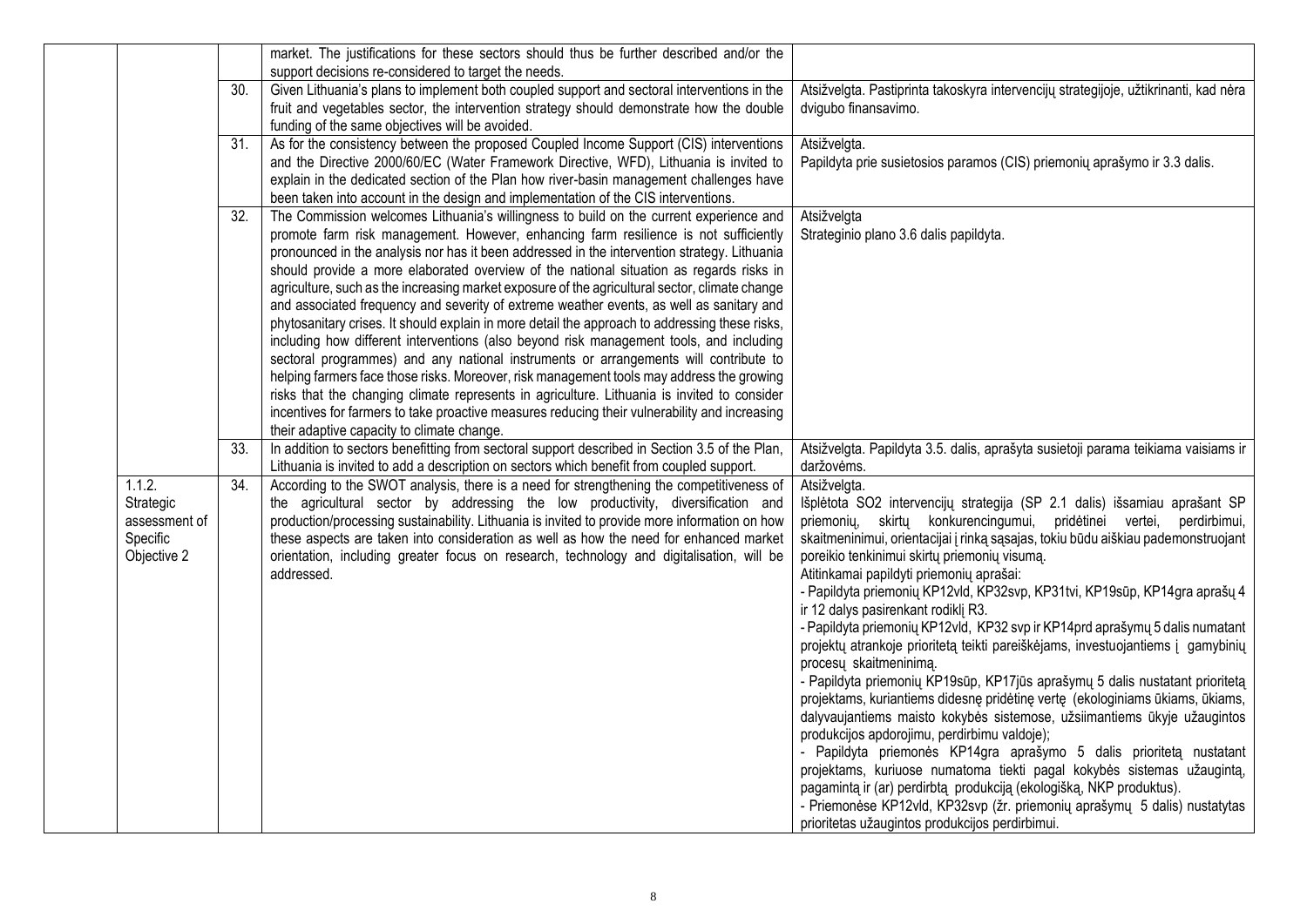|            |                                                                                                                                                                                                                         | ŽŪŽIS ir su ja susijusios priemonės padės užtikrinti prieigą ūkininkams prie<br>naujausių mokslinių tyrimų ir bendradarbiavimo projektų rezultatų, prisidės prie<br>pažangių technologijų diegimo, inovacijų kūrimo ir diegimo, skaitmeninimo.<br>Taip pat ŽŪM parengė Investicinių projektų inovatyvumo vertinimo metodikos<br>projektą, kuris nustato investicinių projektų inovatyvumo vertinimo tvarką ir<br>kriterijus. Siekiant įvertinti projektų inovatyvumą, išskiriami šie pagrindiniai<br>investicinių projektų inovatyvumo vertinimo kriterijai: naujumas, atitikimas<br>strateginiams poreikiams, poveikis aplinkai ir klimatui, skaitmeninimas, inovacijų<br>partnerystė su mokslu, ekonominis efektyvumas.                                                                                                                                                                                                                                                                                                                                                                                                                                                                                                                                                                                                                                                                                                                                                                                                                                                                                                                                                                                                                                                                                                                                                                                                                                                                                                                                                                                                                                                                                                                                                                                                                                                                                                                        |
|------------|-------------------------------------------------------------------------------------------------------------------------------------------------------------------------------------------------------------------------|--------------------------------------------------------------------------------------------------------------------------------------------------------------------------------------------------------------------------------------------------------------------------------------------------------------------------------------------------------------------------------------------------------------------------------------------------------------------------------------------------------------------------------------------------------------------------------------------------------------------------------------------------------------------------------------------------------------------------------------------------------------------------------------------------------------------------------------------------------------------------------------------------------------------------------------------------------------------------------------------------------------------------------------------------------------------------------------------------------------------------------------------------------------------------------------------------------------------------------------------------------------------------------------------------------------------------------------------------------------------------------------------------------------------------------------------------------------------------------------------------------------------------------------------------------------------------------------------------------------------------------------------------------------------------------------------------------------------------------------------------------------------------------------------------------------------------------------------------------------------------------------------------------------------------------------------------------------------------------------------------------------------------------------------------------------------------------------------------------------------------------------------------------------------------------------------------------------------------------------------------------------------------------------------------------------------------------------------------------------------------------------------------------------------------------------------------|
| 35.<br>36. | Additional explanations are also requested on the values set for the result indicator R.9 'Farm<br>modernisation' (R.9) for this SO, which seem very low to address the needs identified in the<br>SWOT analysis        | Teikiame platesnį paaiškinimą dėl R.9 rodiklio pirminių ir patikslintų reikšmių.<br>Kadangi naujasis SP įgyvendinimo modelis grindžiamas orientacijos į rezultatus<br>principu, pagal kurį, esant reikšmingam nuokrypiui nuo plano, valstybei narei gali<br>kilti neigiamos pasekmės, rezultatų rodiklių reikšmės buvo planuojamos<br>realistiškai - pagal priemonei skiriamų lėšų ir paramos lėšų vienam projektui<br>santyki.<br>EK pateiktame SP projekte numatyta, kad paramą ūkių modernizavimui (R.9)<br>gaus 1 proc. visų šalyje registruotų žemės ūkio valdų (1625 valdų). Viso šalyje<br>registruota 150 000 žemės ūkio valdų (C.12 rodiklis).<br>Pirminė R.9 rodiklio reikšmė buvo nustatyta pagal priemonėms, kuriose bus<br>taikomas šis rodiklis (t.y. KP12vld, KP19ssb, KP32svb) skiriamų lėšų ir paramos<br>lėšų vienam projektui santykį. SP projekte R.9 rezultato rodiklį "Ūkių<br>modernizavimas" sudarė 3 priemonių rodikliai: KP32svv - 225 valdos; KP19sūp<br>- 1000 valdų; KP12vld - 400 valdų. Viso planuota paremti 1625 valdas, kas<br>sudarė 1,083 proc. visų šalies valdų.<br>Remiantis istoriniais Lietuvos kaimo plėtros 2014–2022 m. (KPP) duomenimis,<br>užsibrėžtas aukštas rodiklis didina projektų skaičių, tačiau tuo pačiu neleidžia<br>paremti didelių, reikšmingų investicijų.<br>Atsižvelgiant į infliacijos veiksnį, dabartinio laikotarpio paramos sumos yra<br>nepakankamos - jas būtina didinti (KP12vld planuojamas reikšmingas paramos<br>projektui didinimas iki 1 mln. Eur). Tačiau turint omenyje ribotą biudžetą, galimų<br>paremti projektų skaičius nebus aukštas, tai atsispindi ir R.9 rodiklyje.<br>Atsižvelgiant į EK pastabą bei įvertinus atliktus priemonių pakeitimus, R.9<br>rodiklio bus siekiama įgyvendinant aukščiau išvardintas priemones (KP32svv,<br>KP19sūp, KP12vld) bei papildomai su R.9 rodikliu susietas priemones<br>(KP10mel, KP31tvi, "Parama bitininkystės sektoriui" (sektorinė parama)<br>(SP03med2), KPneg02 "Investicijos į prevencinę veiklą"). Atsižvelgiant į šiuos<br>pakeitimus R.9 rodiklio reikšmė didėja iki beveik 3 proc. visų šalyje registruotų<br>valdų.<br>P.S. Pažymėtina, kad C.12 rodiklis apima ir ūkius, kurių ekonominis dydis,<br>išreikštas standartinės produkcijos verte (SP), neviršija 4000 Eur per metus,<br>nors šie ūkiai SP priemonėse gamybinėms investicijoms nedalyvaus. Lietuvoje<br>tokie ūkiai sudaro net 39,3 proc. ūkių. |
|            | The description of the intervention strategy is very general. Thus, it does not allow a proper<br>assessment of the contribution of the selected interventions to this SO. Lithuania should<br>address this deficiency. | Atsižvelgta. Koreguojama intervencijų strategija.                                                                                                                                                                                                                                                                                                                                                                                                                                                                                                                                                                                                                                                                                                                                                                                                                                                                                                                                                                                                                                                                                                                                                                                                                                                                                                                                                                                                                                                                                                                                                                                                                                                                                                                                                                                                                                                                                                                                                                                                                                                                                                                                                                                                                                                                                                                                                                                                |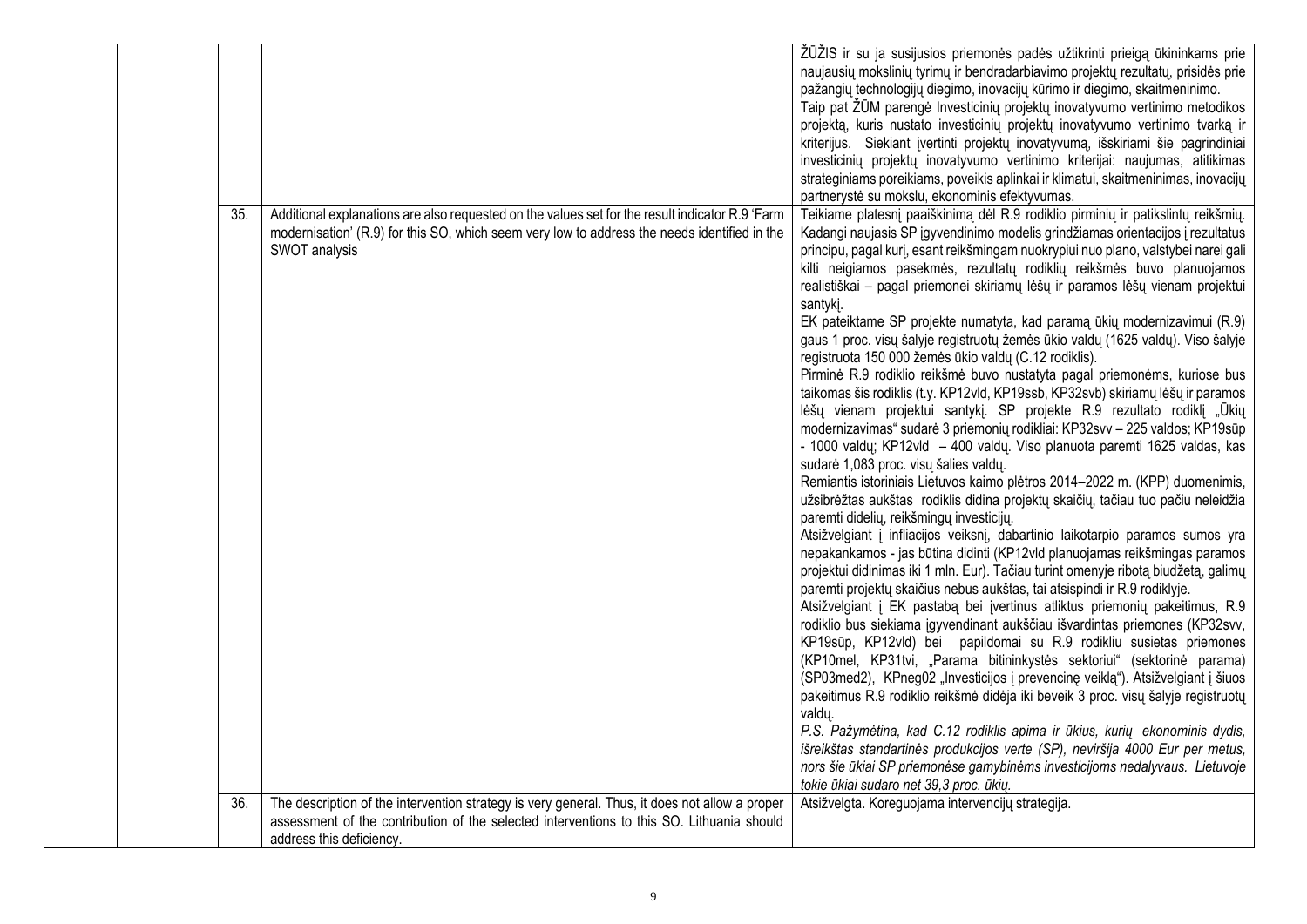|  | 1.1.3.<br>Strategic<br>assessment of<br>Specific<br>Objective 3 | 37.        | Despite the clear needs identified by Lithuania to encourage farm cooperation, including the<br>creation of producer organisations (POs) and to increase farmers' bargaining power, the<br>intervention strategy for SO3 refers only to compulsory sectoral interventions in the fruit and<br>vegetable, apiculture and wine sectors. Also, under SO2 Lithuania underlines the need to<br>increase both the added value of farms and their competitiveness. Lithuania is invited to<br>explain the reasons behind the decision not to extend sectoral interventions beyond these<br>three sectors. | Lietuvoje nėra gamintojų organizacijų kūrimosi patirties (ypač kituose<br>sektoriuose), šalyje veikia kitas ūkių bendradarbiavimo būdas – pripažinti žemės<br>ūkio kooperatyvai (taip pat žr. atsakymą į 38 pastabą).<br>Kooperatyvai ir kitos bendradarbiavimo formos yra skatinamos KP priemonėse,<br>pvz:<br>- KP12vld, KP32svp, KP19sūp, KP31tvi priemonėse yra numatyta galimybė<br>teikti paraiškas su partneriu (atitinkančiu tinkamumo kriterijus taikomus<br>pareiškėjui).<br>- Priemonėje KP10mel taikomas partnerystės principas, teikiant paraišką su<br>partneriu-savivaldybe, valdančia didžiąją dalį valstybei priklausančių<br>melioracijos statinių. Kiti priemonėje dalyvaujantys pareiškėjai taip pat gali veikti<br>pagal partnerystės principus.<br>- Vykdant projektų atranką pagal priemones KP12vld, KP32svp, prioritetas<br>teikiamas kooperuotiems ar kolektyvines investicijas įgyvendinantiems<br>kooperatyvų projektams.<br>- Kp 19sūp vykdant projektų atranką prioritetas teikiamas projektams, kuriuose<br>numatomi bendradarbiavimo veiksmai ir investicijos jungia 2 ir daugiau dalyvių;<br>- KP12vld, KP32svp, KP31tvi, Kp19sūp priemonėse netaikomas tinkamumo<br>kriterijus, susijęs su valdos dydžiu pretenduojantiems į paramą pripažintiems<br>žemės ūkio kooperatyvams, kurie superka ir realizuoja tik iš savo narių valdose<br>pagamintus ar išaugintus žemės ūkio produktus arba supirktus iš savo narių jų<br>valdose pagamintus ar išaugintus žemės ūkio produktus perdirba ir realizuoja iš<br>jų pagamintus maisto ir ne maisto produktus. |
|--|-----------------------------------------------------------------|------------|----------------------------------------------------------------------------------------------------------------------------------------------------------------------------------------------------------------------------------------------------------------------------------------------------------------------------------------------------------------------------------------------------------------------------------------------------------------------------------------------------------------------------------------------------------------------------------------------------|--------------------------------------------------------------------------------------------------------------------------------------------------------------------------------------------------------------------------------------------------------------------------------------------------------------------------------------------------------------------------------------------------------------------------------------------------------------------------------------------------------------------------------------------------------------------------------------------------------------------------------------------------------------------------------------------------------------------------------------------------------------------------------------------------------------------------------------------------------------------------------------------------------------------------------------------------------------------------------------------------------------------------------------------------------------------------------------------------------------------------------------------------------------------------------------------------------------------------------------------------------------------------------------------------------------------------------------------------------------------------------------------------------------------------------------------------------------------------------------------------------------------------------------------------------------------------------------------|
|  |                                                                 | 38.<br>39. | Based on the Plan, Lithuania does not intend to continue support for setting up POs under<br>Article 77 of the SPR. Given the extremely low number of POs in the country, Lithuania is<br>invited to explain how the Plan will respond to the identified need to improve producers'<br>cooperation.<br>The planned result of the cooperation activities overall shows an extremely low target value                                                                                                                                                                                                | Lietuvoje dominuojanti bendradarbiavimo forma yra kooperatyvai, o ne<br>gamintojų organizacijos (per 2014-2022 m. laikotarpį įsisteigė tik 2). Į poreikį<br>stiprinti gamintojų bendradarbiavimą atsižvelgiama ne tik per bendradarbiavimo<br>(77 str.) bet ir per investicijų (73,-74 str.) intervencijas,<br>Siekiant stiprinti žemės ūkio produktų gamintojų bendradarbiavimą patikslinti<br>priemonių KP12vld, KP32svp, KP31tvi aprašai (žr. 37 kl.).<br>Bendradarbiavimo galimybės Lietuvoje plėtojamos sudarant lanksčias<br>galimybes kooperuotis pirminės gamybos gamintojams (per KP19sūp<br>intervencija) bei vykdant užaugintos ar pagamintos žemės ūkio produkcijos<br>realizaciją - plėtojant trumpas tiekimo grandines (KP14gra). Lietuvoje savo<br>veiklą vykdo 23 trumpos tiekimo grandinės, kurios prisideda prie žemės ūkio<br>produkcijos realizavimo vietų kūrimo bei pridėtinės vertės kūrimo tiekiant<br>produkciją į vietinę rinką. BŽŪP lėšomis planuojama paremti dar 56 trumpų<br>tiekimo grandinių projektus ir 250 bendradarbiavimo projektų pagal Kp19ssb.<br>Rodiklio reikšmė žema, nes šiuo metu Lietuvoje turime tik dvi gamintojų                                                                                                                                                                                                                                                                                                                                                                                                                         |
|  |                                                                 |            | (R.10 'Better supply chain organisation', R.10) and raises concerns whether the intervention<br>strategy effectively responds to the identified needs.                                                                                                                                                                                                                                                                                                                                                                                                                                             | organizacijas vaisių ir daržovių sektoriuje, įgyvendinus SP, planuojama kad<br>skaičius padidės iki keturių GO. Planuojamas ūkių, dalyvausiančių priemonėje<br>KP14gra - Trumpos tiekimo grandinės, taip pat tęstinėse priemonėse KP26Tks<br>- kokybės sistemos ir KP27Tgo - Tęstiniai įsipareigojimai - Gamintojų grupių ir<br>organizacijų įsisteigimas taip pat yra nedidelis.                                                                                                                                                                                                                                                                                                                                                                                                                                                                                                                                                                                                                                                                                                                                                                                                                                                                                                                                                                                                                                                                                                                                                                                                          |
|  |                                                                 | 40.        | In accordance with Article 109(2) of the SPR, Lithuania is invited to complete its<br>assessment of complementarities/consistency among various interventions (sectorial, CIS<br>and rural development interventions targeting the same sectors).                                                                                                                                                                                                                                                                                                                                                  | Atsižvelgta.<br>Papildyta intervencijų strategija (pagal stambiausius sektorius).                                                                                                                                                                                                                                                                                                                                                                                                                                                                                                                                                                                                                                                                                                                                                                                                                                                                                                                                                                                                                                                                                                                                                                                                                                                                                                                                                                                                                                                                                                          |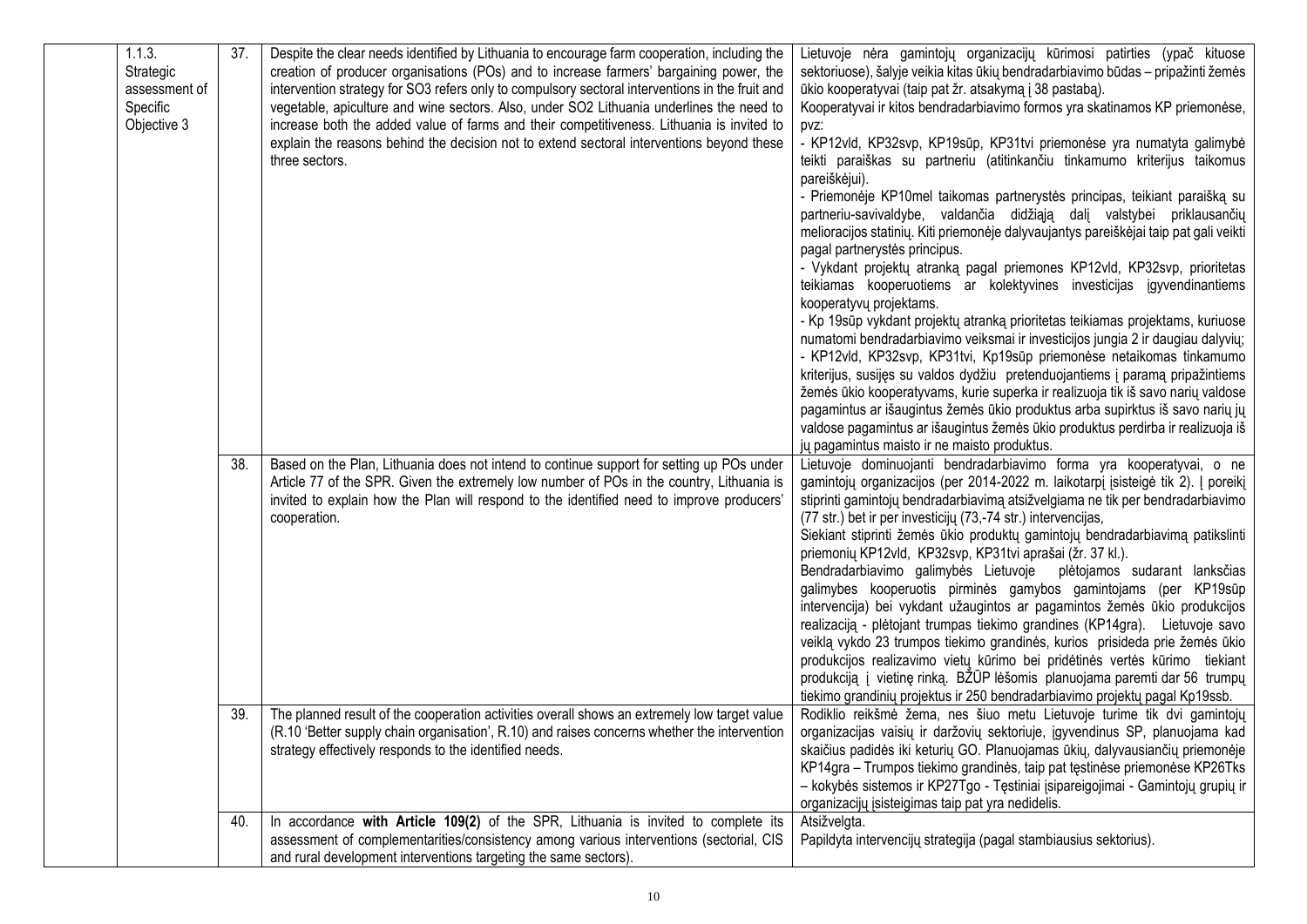|            |               |     |                                                                                                  | Papildyti kaimo plėtros priemonių aprašai nurodant papildomumą ir takoskyras     |
|------------|---------------|-----|--------------------------------------------------------------------------------------------------|----------------------------------------------------------------------------------|
|            |               |     |                                                                                                  | su kitomis SP priemonėmis (įskaitant I ramsčio priemones).                       |
|            |               | 41. | Lithuania is invited to consider linking the interventions in the wine sector to SO3 in order to | Nesutinkame, žr. atsakymą į 151 pastabą.                                         |
|            |               |     | improve the position of wine producers in the food supply chain rather than to SO9.              | Reikia konsultacijų su EK šiuo klausimu.                                         |
| $1.2.$ To  | 1.2.1.        | 42. | The Commission welcomes the analysis and explanations in relation to SOs 4, 5 and 6 with         |                                                                                  |
| support    | Strategic     |     | regard to Lithuania's background situation, needs to be addressed and responses to those         |                                                                                  |
| and        | assessment of |     | needs. However, the Plan fails to provide a comprehensive explanation of the intervention        |                                                                                  |
| strengthe  | Specific      |     | strategy for these objectives. The following key issues need to be addressed.                    |                                                                                  |
|            | Objective 4   | 43. | In addition to the observations made under the 'Key issues' to this Annex, the SWOT analysis     | Atsakymas EK: Poreikis yra susietas su SO5. Prašome EK patikslinti<br>a)         |
| environm   |               |     | and needs assessment have several gaps:                                                          | pastaba.                                                                         |
| ental      |               |     | a) The SWOT identifies the use of mineral fertilisers as a weakness but does not                 | b)<br>Neatsižvelgta.                                                             |
| protectio  |               |     | indicate any need under SO4 to tackle this issue. Lithuania should consider linking              | tokiam<br>atskyrimui.<br>C)<br>Nematome<br>poreikio<br>Pvz.,<br>ekologinis       |
| n,         |               |     | the relevant need to SO4 as well as to SO5.                                                      | ūkininkavimas, beariminė technologija tenkina abu poreikius, nėra                |
| including  |               |     | The SWOT only mentions the strength of the large forest area in Lithuania and its<br>b)          | naudos atskirti.                                                                 |
| biodiversi |               |     | great potential as a sink for greenhouse gas (GHG) emissions. Lithuania should                   | Savarankiškos priemonės kurti neketinama, tačiau priemonėse<br>d)                |
| ty, and    |               |     | consider the threat of decreasing sinks of forests and grasslands.                               | KP12vld, KP32svp, KP14prd teikiamas prioritetas projektams,                      |
| climatic   |               |     | As regards soil, Lithuania could consider splitting the need d.2 into 'technologies<br>C)        | kuriuose pareiškėjas naudoja arba investuoja į įrangą, energiją                  |
| action     |               |     | to reduce GHG' and 'increase organic carbon in soil', as separately they could be                | gaminančią iš atsinaujinančių šaltinių naudojant kitų fondų ar                   |
| and to     |               |     | better targeted.                                                                                 | nuosavas lėšas. Priemonė KP31tvi papildyta nauja veikla: dujų                    |
| contribut  |               |     | Lithuania should also include energy efficiency on farms and consider including an<br>d)         | jėgainių įrengimas gyvulininkystės ūkiuose, kuris sudaro sąlygas                 |
| e to       |               |     | appropriate intervention if relevant according to the assessment made.                           | utilizuoti valdoje susidarančias atliekas (mėšlas ir (arba) kitos                |
| achieving  |               |     |                                                                                                  | biologiškai skaidžios atliekos ) ir pagamintą energiją ar šilumą                 |
| the        |               |     |                                                                                                  | panaudoti ūkinėje veikloje (valdos reikmėms), tokiu būdu prisidedant             |
| environm   |               |     |                                                                                                  | prie oro kokybės gerinimo, klimato kaitos švelninimo bei energetinės             |
| ental and  |               |     |                                                                                                  | nepriklausomybės užtikrinimo.                                                    |
| climate-   |               | 44. | The intervention strategy could better address several needs:                                    | Atsakant į pastabas teikiame paaiškinimus:                                       |
| related    |               |     | Need b.3: Lithuania is requested to better explain the need for action regarding<br>a)           | a) Dėl reguliuojamo drenažo sąsajos su aplinkosaugos ir klimato tikslais:        |
| objective  |               |     | 'regulated drainage'. The Plan does not justify why this need has relevance for                  | Atsižvelgdami į EK pastebėjimą papildėme priemonės KP10mel aprašymą,             |
| s of the   |               |     | climate change adaptation and/or mitigation.                                                     | akcentuojant kaip priemonė prisideda prie prisitaikymo prie klimato kaitos,      |
| Union      |               |     | Need d.3: The Plan includes several interventions (under eco-schemes) on<br>b)                   | jskaitant potencialų priemonės indėlį mažinant ŠESD. Papildyta 5 priemonės       |
| including  |               |     | drained agricultural peatlands and extensive wetland management. However,                        | dalis dėl paramos indėlio mažinant ŠESD. Papildymas parengtas atsižvelgiant į    |
| its        |               |     | Lithuania is encouraged to consider including a specific intervention on rewetting               | Lietuvos Vytauto Didžiojo universiteto Žemės ūkio akademijos mokslininkų         |
| commitm    |               |     | peatlands or the conversion to paludiculture.                                                    | tyrimą, kitus duomenis.                                                          |
| ents       |               |     | Need d.4: The Plan does not include any intervention directly focusing on farm<br>C)             | Remiantis Lietuvos Vytauto Didžiojo universiteto Žemės ūkio akademijos           |
| under the  |               |     | resilience through modern water management nor an indication on alternative                      | mokslininkų 2018-2019 metais atliktu tyrimu, kurio tikslas buvo įvertinti        |
| Paris      |               |     | actions (national or using other EU funds).                                                      | dirvožemio drėgmės rėžimo reguliavimo priemones ir jų taikymo efektyvumą bei     |
| Agreeme    |               |     |                                                                                                  | jas palyginant su tradicinėmis drenažo sistemomis Lietuvos teritorijoje, įrengus |
| nt         |               |     |                                                                                                  | reguliuojamą drenažą ženkliai sumažėja drenažo nuotėkio tūris, kartu labai       |
|            |               |     |                                                                                                  | sumažėja ir ištirpusių medžiagų išplovimas, to pasėkoje daugiau maistingųjų      |
|            |               |     |                                                                                                  | medžiagų įsisavina augalai. Remiantis tyrimo duomenimis, drenažo nuotėkio        |
|            |               |     |                                                                                                  | reguliavimas turėjo teigiamą poveikį azoto (N) junginių koncentracijų            |
|            |               |     |                                                                                                  | sumažėjimui drenažo vandenyje, palyginant su nereguliuojamu drenažu. Taip        |
|            |               |     |                                                                                                  | pat buvo pastebėtas didelis teigiamas reguliuojamo drenažo poveikis azoto ir     |
|            |               |     |                                                                                                  | fosforo išplovimui. Tyrimo duomenimis, 2018-2019 m. vidutinis azoto (N)          |
|            |               |     |                                                                                                  | išplovimas nereguliuojamose sistemose siekė 12,91, o reguliuojamose – 4,44       |
|            |               |     |                                                                                                  | kg/ha, t.y. skirtumas sudarė 8,47 kg/ha arba reguliuojamose sistemose buvo       |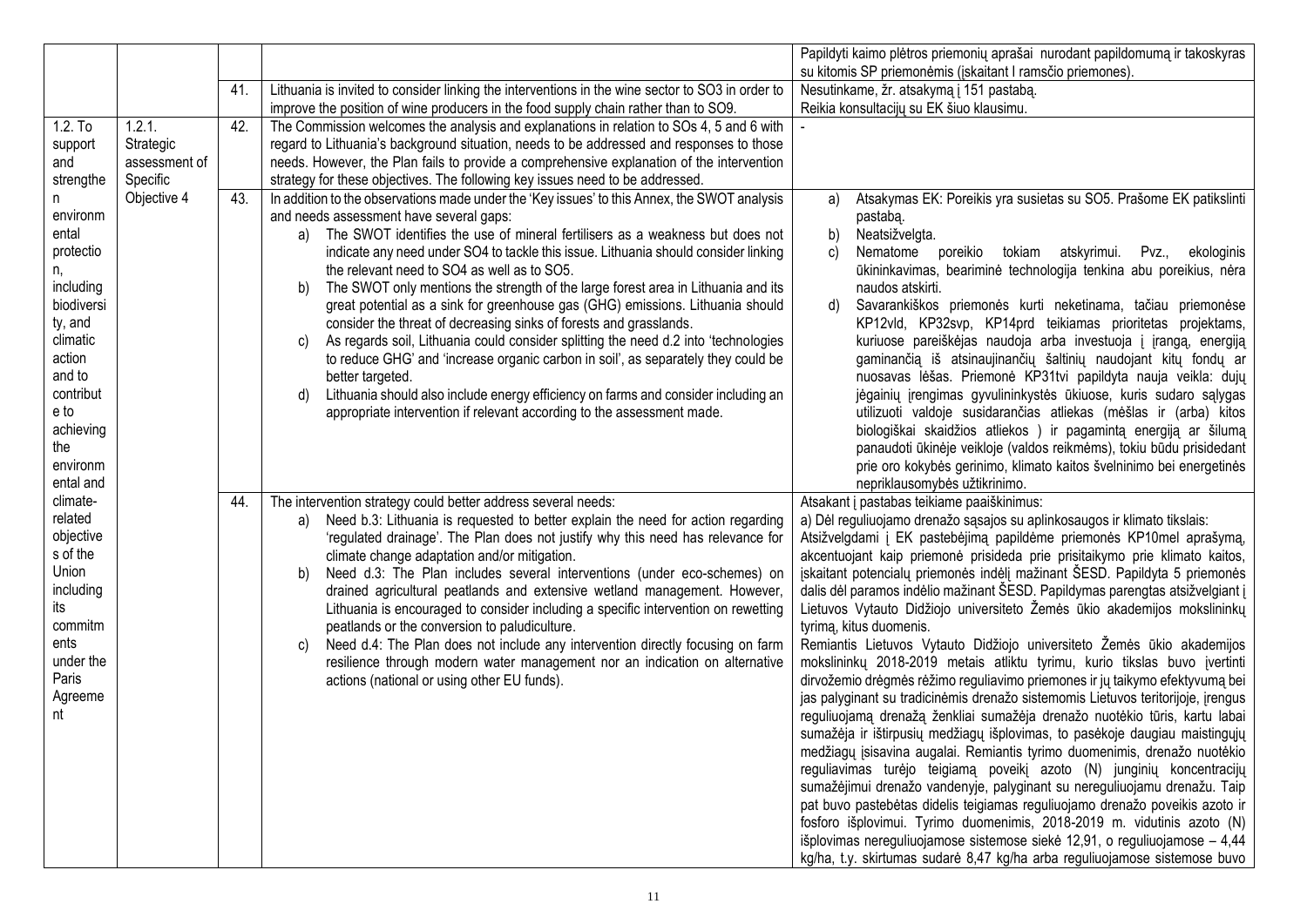|  | 65,6<br>mažesnis<br>nereguliuojamose<br>(43)<br>nei<br>proc.                                                                                                  |
|--|---------------------------------------------------------------------------------------------------------------------------------------------------------------|
|  | psl.).(Šaltinis:https://portalcris.vdu.lt/server/api/core/bitstreams/8f840a27-f344-                                                                           |
|  | 401d-9416-3ae7832b1950/content).                                                                                                                              |
|  | Taigi, atsižvelgiant į pateiktas Lietuvos mokslinimų tyrimų išvadas, papildytas                                                                               |
|  | prienės KP10mel aprašas, pagrindžiant, kad reguliuojamų drenažo sistemų                                                                                       |
|  | įrengimas prisideda prie mineralinių trąšų naudojimo mažėjimo, prie taršos                                                                                    |
|  | išplovos į paviršinius vandens telkinius mažėjimo bei ženkliai prisideda prie                                                                                 |
|  | azoto junginių, didinančių šiltnamio efektą, išplovimo į vidaus vandenis,                                                                                     |
|  | mažėjimo, ir tokiu būdu tiesiogiai prisideda prie ŠESD mažinimo.                                                                                              |
|  | Priemonės KP10mel aprašymas papildytas šia informacija:                                                                                                       |
|  | "Reguliuojamasis drenažas leidžia kontroliuoti drėgmės režimą dirvožemyje,                                                                                    |
|  | padidindamas vandens ir maistinių medžiagų sulaikymą bei naudojimo                                                                                            |
|  | rezultatyvumą. Dėl to stipriai mažėja taršos išplova į paviršinius vandens                                                                                    |
|  | telkinius, o auginamų žemės ūkio augalų derlingumas didėja.                                                                                                   |
|  | Lietuvoje<br>(Šaltinis:<br>atlikti<br>tyrimai                                                                                                                 |
|  | https://portalcris.vdu.lt/server/api/core/bitstreams/8f840a27-f344-401d-9416-                                                                                 |
|  | 3ae7832b1950/content) rodo, kad, įrengus kontroliuojamąjį drenažą, grūdinių                                                                                   |
|  | kultūrų derlius išaugo 20 - 40 proc. Tai leidžia manyti, kad, išaugus vandens ir                                                                              |
|  | maistinių medžiagų naudojimo rezultatyvumui, tam pačiam derliui gauti gali būti                                                                               |
|  | naudojami mažesni trąšų kiekiai.                                                                                                                              |
|  | Tręšimas mineralinėmis trąšomis yra vienas svarbiausių Lietuvos žemės ūkio                                                                                    |
|  | sektoriaus ŠESD emisijų šaltinių. Šiuo metu dėl mineralinių trąšų naudojimo                                                                                   |
|  | išmetama 932,74 kt CO2-e per metus<br>(Šaltinis<br>SPAV:                                                                                                      |
|  | https://zum.lrv.lt/uploads/zum/documents/files/LT_versija/Veiklos_sritys/Bendro                                                                               |
|  | ji_zemes_ukio_politika/SP%20SPAV/SP%20SPAV%20ataskaitos%20projekta                                                                                            |
|  | s_v%2020220505.pdf), ir tai sudaro 21 proc. viso sektoriaus išskiriamo ŠESD                                                                                   |
|  | emisijų kiekio. Jei, naudojant reguliuojamąjį drenažą, tręšimas mineralinėmis                                                                                 |
|  | azoto trąšomis būtų sumažinamas bent 10 proc. (tai rapsų ir javų laukuose                                                                                     |
|  | sudarytų apie 10 - 14 kgN/ha), įrengus drenažą 30 360 ha plote (planuojami 253<br>projektai po 120 ha) iš viso per metus mineralinių azoto trąšų sunaudojimas |
|  | šalyje sumažėtų 304 - 425 t. Tai prilygtų metinei 4,8 - 6,7 t N2O emisijai                                                                                    |
|  | (apskaičiuota pritaikius nacionalinėje ŠESD apskaitoje naudojamą emisijų                                                                                      |
|  | koeficientą 0,01 ir perskaičiavus į N2O, dauginant iš 44/28) arba 1,4 - 2 kt CO2-                                                                             |
|  | e emisijai (nes 1 t N2O prilygsta 298 t CO2-e).                                                                                                               |
|  | Melioracijos įrenginiai ir statiniai vidutiniškai tarnauja 40 metų. Tai reiškia, kad                                                                          |
|  | su vienkartine investicija per šį laikotarpį žemės ūkio ŠESD emisijas galima                                                                                  |
|  | tikėtis sumažinti 56 - 80 kt CO2-e."                                                                                                                          |
|  | Taip pat pažymime, kad SP strateginio poveikio aplinkai vertinime (SPAV), kurį                                                                                |
|  | atliko nepriklausomų išorės vertintojų - aplinkosaugos ir klimato sričių ekspertų                                                                             |
|  | grupė, identifikuotas teigiamas KP10mel priemonės poveikis dirvožemiui,                                                                                       |
|  | vandens ištekliams, klimatui bei visuomenės sveikatai.                                                                                                        |
|  | SPAV nurodoma, kad reguliuojamo drenažo sistemų dalis Lietuvoje dar yra labai                                                                                 |
|  | nedidelė. Reguliuojamo drenažo sistemų dalis veikia 41 Lietuvos ūkyje, bendras                                                                                |
|  | jų plotas tesiekia kiek daugiau nei 1000 ha. (77 psl.) Nurodoma, kad išmaniosios                                                                              |
|  | melioracijos sistemos leidžia kontroliuoti drėgmės rėžimą dirvožemyje ir sulaiko                                                                              |
|  | vandenį nuo tiesioginio ir greito jo patekimo į vandens telkinius, dėl to mažėja                                                                              |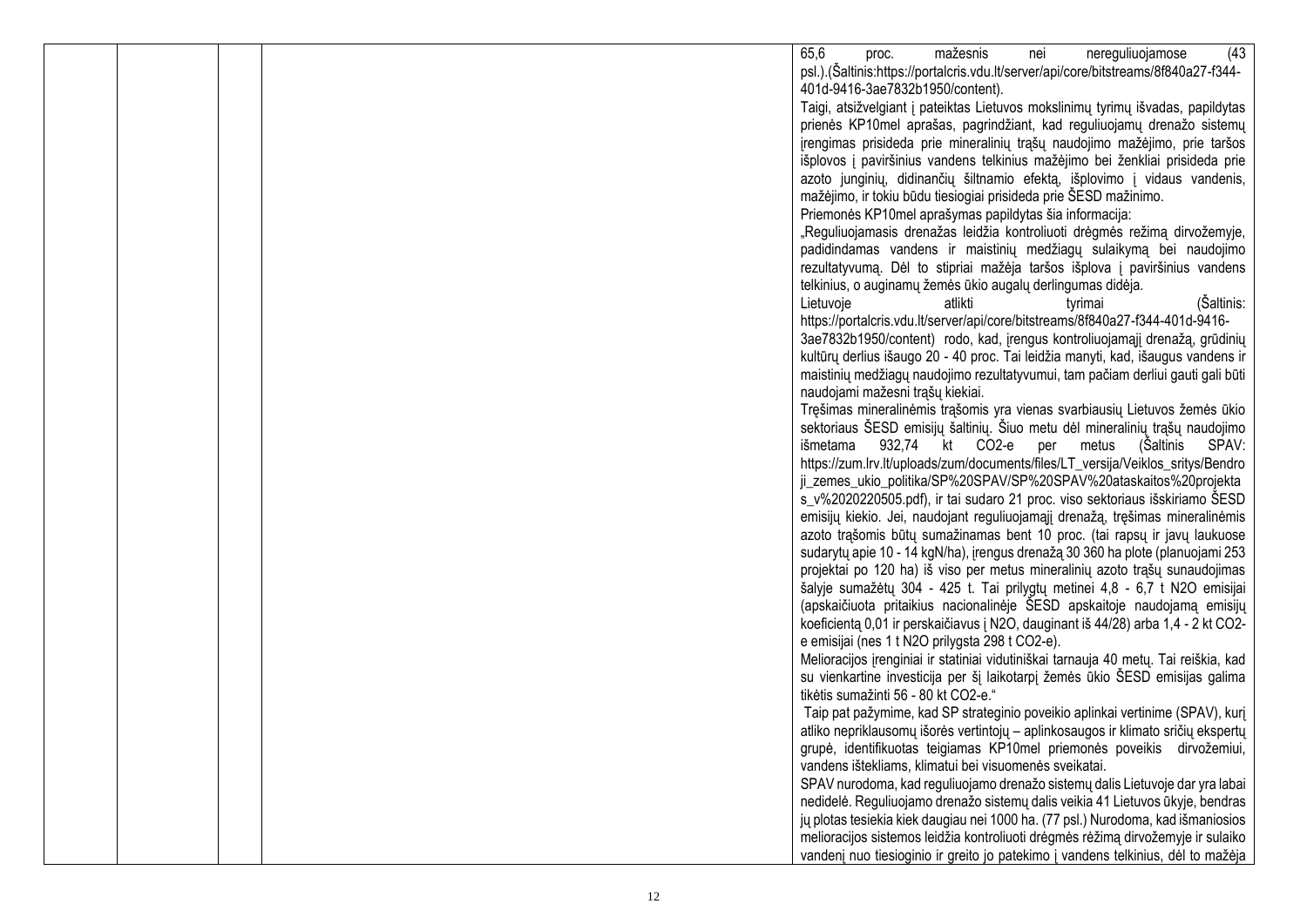|  |     |                                                                                                                                                                                                                                                                                         | mineralinių trąšų sunaudojimas, jų tiesioginis pernešimas į vidaus vandenis, o<br>tai mažina vidaus vandenų taršą, kuri tiesiogiai susijusi su klimato kaita (122-<br>123 psl.). Vertinime nurodoma, kad 2020 m. Lietuvoje atliktų tyrimų duomenimis,<br>reguliuojamas drenažas sumažino bendrojo azoto koncentraciją drenažo<br>vandenyje 23 proc., o dėl 1,5 karto sumažėjusio vandens nuotėkio tūrio, bendra<br>azoto pernaša sumažėjo 38 proc. (149-150 psl.).<br>SPAV taip pat nurodoma, kad siekiant prisitaikyti prie klimato kaitos,<br>reguliuojamo drenažo įrengimas, suteikiantis galimybę reguliuoti gruntinio<br>vandens lygį ir taip patenkinti augalų drėkinimo poreikį sausringais laikotarpiais,<br>didins ūkių atsparumą besikeičiančioms klimato sąlygoms ir mažins galimų<br>produkcijos praradimų riziką, socialinę atskirtį (127 psl.). (Šaltinis SPAV:<br>https://zum.lrv.lt/uploads/zum/documents/files/LT_versija/Veiklos_sritys/Bendro<br>ji_zemes_ukio_politika/SP%20SPAV/SP%20SPAV%20ataskaitos%20projekta<br>s_v%2020220505.pdf).<br>Papildomai informuojame, kad priemonei planuojame taikyti iki 80 proc.<br>paramos intensyvumą (pagal SPR 73 str. 4 d. (a) (i)). Pažymime, kad dėl<br>teigiamo priemonės poveikio ir žemės ūkio subjektų konkurencingumui (SO2),<br>ir aplinkos, klimato bei gamtos išteklių tikslams (SO4, SO5), planuojame<br>netraukti šios priemonės į "ring-fencing" priemonių grupę.<br>b) Šlapynių atkūrimas finansuojamas iš kitų fondų, žr. 4.5 SFC dalį. Atkūrus<br>šlapynę, bus vykdomi tęstiniai įsipareigojimai, pagal ekoschemą "Ekstensyvus<br>šlapynių tvarkymas".<br>c) Drėkinimo sistemos kaimo plėtros investicinėmis priemonėmis nebus |
|--|-----|-----------------------------------------------------------------------------------------------------------------------------------------------------------------------------------------------------------------------------------------------------------------------------------------|-------------------------------------------------------------------------------------------------------------------------------------------------------------------------------------------------------------------------------------------------------------------------------------------------------------------------------------------------------------------------------------------------------------------------------------------------------------------------------------------------------------------------------------------------------------------------------------------------------------------------------------------------------------------------------------------------------------------------------------------------------------------------------------------------------------------------------------------------------------------------------------------------------------------------------------------------------------------------------------------------------------------------------------------------------------------------------------------------------------------------------------------------------------------------------------------------------------------------------------------------------------------------------------------------------------------------------------------------------------------------------------------------------------------------------------------------------------------------------------------------------------------------------------------------------------------------------------------------------------------------------------------------------------------------------------------------------------|
|  |     |                                                                                                                                                                                                                                                                                         | remiamos, išskyrus drėkinimo sistemas, kurioms naudojamas lietaus vanduo<br>priemonėse KP12vld ir KP32svp.                                                                                                                                                                                                                                                                                                                                                                                                                                                                                                                                                                                                                                                                                                                                                                                                                                                                                                                                                                                                                                                                                                                                                                                                                                                                                                                                                                                                                                                                                                                                                                                                  |
|  | 45. | Lithuania should explain what actions will be taken to reduce enteric methane with actions<br>in the Plan or other national measures (regulatory or other) and consider including R.13<br>'Reducing emissions in the livestock sector' (R.13)                                           | Per ekoschemą TI05eko9 – Gyvūnų gerovė numatyta veikla – genomo tyrimai.<br>Kuriama nauja ekoschema "Mėšlo tvarkymo tvarių technologijų naudojimas<br>(srutų rūgštinimas/probiotikų naudojimas)". Ji bus susieta su R.13. rodikliu.                                                                                                                                                                                                                                                                                                                                                                                                                                                                                                                                                                                                                                                                                                                                                                                                                                                                                                                                                                                                                                                                                                                                                                                                                                                                                                                                                                                                                                                                         |
|  | 46. | The SWOT underlines issues with biogas production, but these, together with any other sorts<br>of renewable energy, are not really addressed in the intervention strategy. Lithuania should<br>review this aspect in line with the relevant comments in the 'Key issues' to this Annex. | Teikiama papildoma informacija, susijusi su paramos atsinaujinančiai energijai<br>priemonėmis Lietuvoje.<br>Tvarios atsinaujinančiosios energijos, įskaitant biodujas, gamyba ir naudojimas<br>šalies viduje yra vienas iš Lietuvos prioritetų. Šiam tikslui investicinė parama<br>biometano dujų gamybai teikiama iš Klimato kaitos programos lėšų (kuruoja<br>Aplinkos ministerija). Taip pat ūkiai bus skatinami diegti atsinaujinančių<br>energijos išteklių technologijas (pvz. saulės baterijų įrengimą) iš Ekonomikos<br>gaivinimo ir atsparumo didinimo priemonės lėšų. Be to, šiuo metu rengiama<br>biometano gamybos ir vartojimo plėtros galimybių studija, kurioje bus įvertinta<br>planuojamų investicijų būtinybė ir pagrįstumas bei mėšlo ir kitų bioskaidžių<br>atliekų panaudojimo biodujų gamybai galimybės.<br>Kalbant apie SP indėlį atsinaujinančios energijos gamybai, pažymime, kad<br>investicijos, skirtos atsinaujinančių energijos išteklių naudojimui gali būti<br>sudėtine projektų pagal SP priemones dalimi, kai jos yra įsigyjamos nuosavomis<br>lėšomis arba kitų fondų lėšomis - pagal priemones KP12vld, KP14prd, KP32svp<br>tam numatytas prioritetas. Taip pat, atsižvelgiant į šią EK pastabą priemonėje<br>KP31tvi numatyta nauja remiama veikla - biodujų gamyba iš ūkyje susidarančių<br>atliekų, kai energija naudojama ūkio reikmėms. (žr. 16 kl.).                                                                                                                                                                                                                                                                                                              |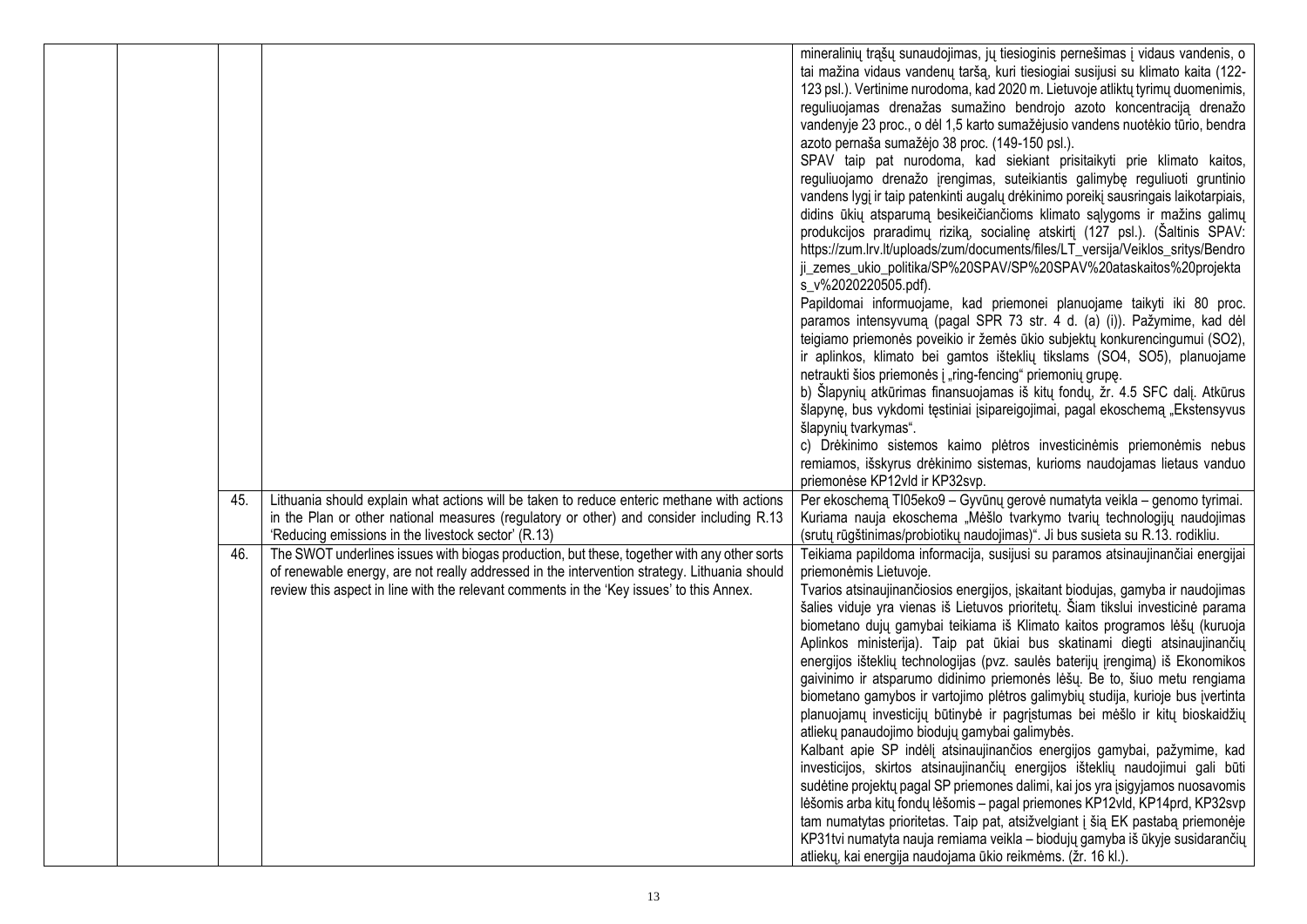|                                                                 | 47. | Lithuania should consider additional measures to reduce GHG and air pollutant emissions<br>from specific practices like manure management by implementing proper techniques to<br>prevent pollution from installations and also during the management of processes. Lithuania<br>is invited to provide an estimate of the mitigation potential under the concerned interventions.<br>The Plan should also clarify how it will improve the uptake of sustainable investments which<br>directly contribute to reducing GHG and ammonia emissions, in particular investments to<br>improve manure management.                                                                                                                                                                                                                                                                                                                                                                                                                                                                                                                                                                                                                                                                                                                                                                                                                                                                      | SP šiam tikslui yra sukurta priemonė KP31tvi, kuria remiamos veiklos, susijusios<br>su ŠESD išmetimo mažinimu, oro kokybės gerinimu, atsinaujinančiais energijos<br>ištekliais ir kitomis aplinkai draugiškomis praktikomis žemės ūkyje, susijusiomis<br>su gyvulių auginimo valdymu ir mėšlo tvarkymu.<br>Taip pat yra kuriama nauja ekoschema "Mėšlo tvarkymo tvarių technologijų<br>naudojimas (srutų rūgštinimas/probiotikų naudojimas)".<br>Šių priemonių ŠESD ir kitų oro taršos emisijų poveikio švelninimui įvertinimą<br>apsunkina tai, kad Lietuvoje nėra vieningos metodikos. ŠESD skaičiuoklė dar tik<br>kuriama.<br>Jeigu naujosios ekoschemos poveikį ŠESD išmetimų mažinimui dar būtų<br>jmanoma įvertinti gana tiksliai, tai KP31tvi (kadangi tai yra nauja priemonė,<br>apimanti tris veiklos sritis, pasižyminti plačiu galimų investicijų sąrašu), ŠESD ir<br>oro taršos emisijų švelninimo potencialą galima būtų vertinti nebent remiantis<br>vien teorinėmis prielaidomis kas sąlygotų nepakankamą tokių skaičiavimų<br>tikslumą. |
|-----------------------------------------------------------------|-----|---------------------------------------------------------------------------------------------------------------------------------------------------------------------------------------------------------------------------------------------------------------------------------------------------------------------------------------------------------------------------------------------------------------------------------------------------------------------------------------------------------------------------------------------------------------------------------------------------------------------------------------------------------------------------------------------------------------------------------------------------------------------------------------------------------------------------------------------------------------------------------------------------------------------------------------------------------------------------------------------------------------------------------------------------------------------------------------------------------------------------------------------------------------------------------------------------------------------------------------------------------------------------------------------------------------------------------------------------------------------------------------------------------------------------------------------------------------------------------|---------------------------------------------------------------------------------------------------------------------------------------------------------------------------------------------------------------------------------------------------------------------------------------------------------------------------------------------------------------------------------------------------------------------------------------------------------------------------------------------------------------------------------------------------------------------------------------------------------------------------------------------------------------------------------------------------------------------------------------------------------------------------------------------------------------------------------------------------------------------------------------------------------------------------------------------------------------------------------------------------------------------------------------------------------|
|                                                                 | 48. | Lithuania should revise the forestry interventions with a view to improve the resilience of<br>existing and new forest stands.                                                                                                                                                                                                                                                                                                                                                                                                                                                                                                                                                                                                                                                                                                                                                                                                                                                                                                                                                                                                                                                                                                                                                                                                                                                                                                                                                  | Atsižvelgdami į EK prašymą teikiame paaiškinimą dėl priemonių esamų medynų<br>atsparumui didinti (žr. atsakymą į 173 pastabą).                                                                                                                                                                                                                                                                                                                                                                                                                                                                                                                                                                                                                                                                                                                                                                                                                                                                                                                          |
| 1.2.2.<br>Strategic<br>assessment of<br>Specific<br>Objective 5 | 49. | Lithuania should consider and address the following gaps in the SWOT analysis and the<br>needs assessment:<br>a) The SWOT identifies the use of mineral fertilisers as a weakness. Nutrient surplus<br>should also be pointed out as need.<br>The eutrophication of the Baltic Sea due to nutrient loads is not specifically<br>b)<br>addressed, though the excess of nitrogen and phosphorus from agricultural<br>activities is identified as a weakness. The Commission requests Lithuania to<br>explain how its Plan is contributing to actions towards the reduction of<br>eutrophication in line with Lithuania's commitments under the Baltic Sea Action<br>Plan.<br>The situation and trends on chemical pesticides use should be clearly presented<br>C)<br>under SO5 and SO6.<br>Lithuania is requested to provide more details on air pollution from agriculture and<br>d)<br>set values for relevant result indicators R.13 and R.20 'Improving air quality'. The<br>recognised increase of ammonia emissions from application of mineral fertilisers<br>identified in the SWOT and need e.2 should be linked to air pollution. Synergies<br>are possible between reducing GHG and ammonia emissions.<br>Important water-related issues are missing in the needs analysis (including<br>e)<br>hydromorphological changes). Lithuania should consider the analysis performed<br>under the 3rd River Basin Management Plan when available in the intervention<br>logic | Nesutinkame su pastaba.<br>a)<br>Detaliau aprašysime, kaip bus mažinama tarša.<br>b)<br>Norime pasikonsultuoti su EK. SO9 pesticidai jau yra aprašyti, ar reikia<br>C)<br>dubliuoti informaciją?<br>KP31tvi priemonė tiesiogiai neprisideda prie SO5, tačiau joje<br>d)<br>numatyta galimybė remti investicijas į oro kokybės gerinimo sistemas<br>ūkyje.<br>Kuriama nauja ekoschema "Mėšlo tvarkymo tvarių technologijų<br>naudojimas (srutų rūgštinimas/probiotikų naudojimas)". Ji bus susieta<br>su R.13. rodikliu.<br>Įvertinsime EK pastabą.<br>e)                                                                                                                                                                                                                                                                                                                                                                                                                                                                                                |
|                                                                 | 50. | Lithuania should explain how the 'low availability of on-farm irrigation', identified as one of<br>the major weaknesses in the SWOT analysis, will be addressed. The promotion of irrigation<br>and interventions to increase the availability of water for soils through adaptive and drought<br>resilient farming practices is not very prominent in the intervention strategy. Lithuania should<br>further elaborate the links between SO4 and SO5, on how the resilience and adaptation of<br>farms to climate change risks could be improved through modern water management<br>systems. Lithuania should strive for coherent water policies to ensure that potential water                                                                                                                                                                                                                                                                                                                                                                                                                                                                                                                                                                                                                                                                                                                                                                                                | Atsižvelgiant į pastabą informuojame, kad neplanuojame remti drėkinimo<br>sistemų įrengimo SP priemonėmis. Planuojame skatinti žemės ūkio subjektus<br>naudoti lietaus vandenį.                                                                                                                                                                                                                                                                                                                                                                                                                                                                                                                                                                                                                                                                                                                                                                                                                                                                         |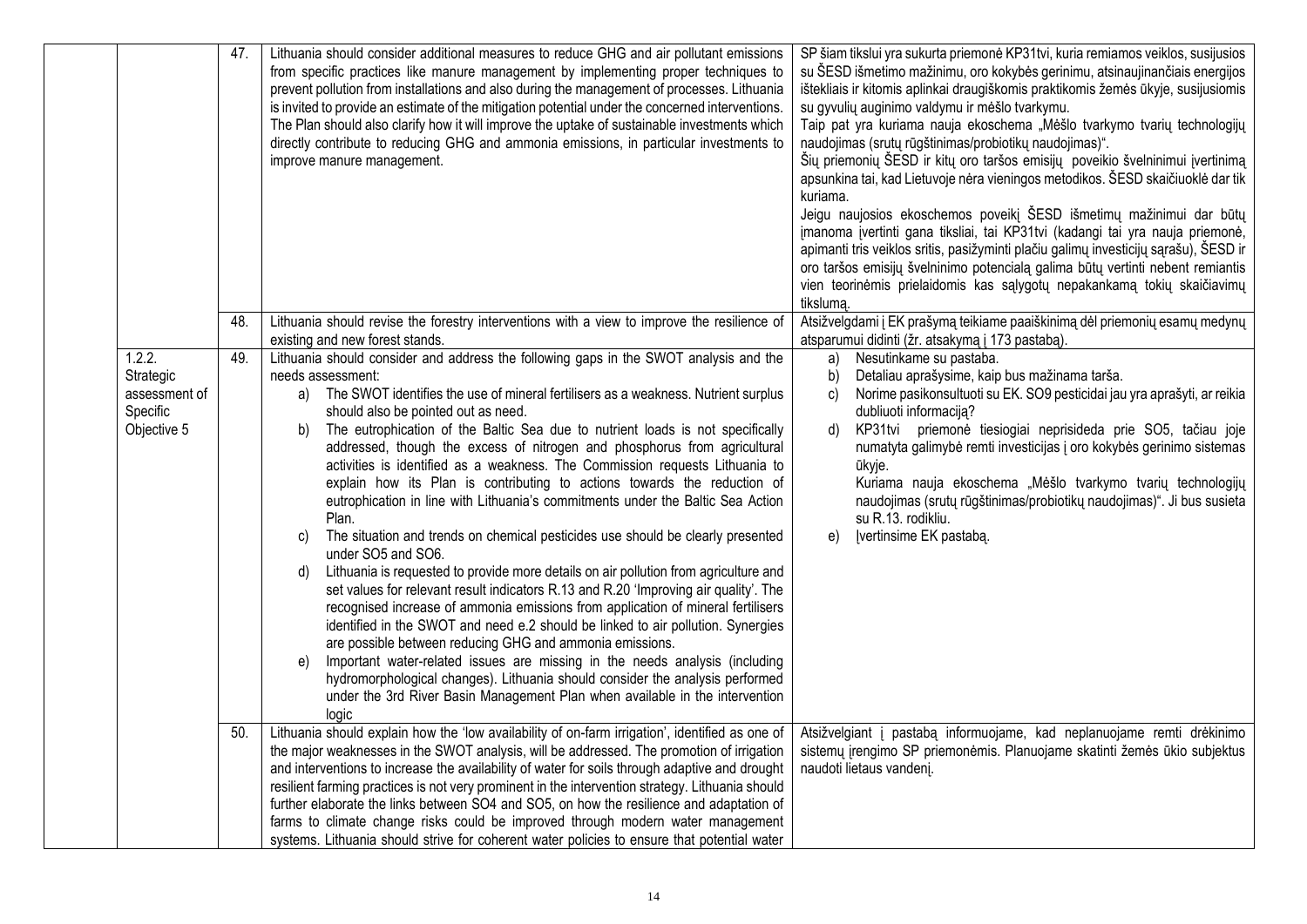|                                      |     | savings revert in environmental benefits while following the principles of the EU Adaptation<br>Strategy.                                                                                                                                                                                                                                                                                                                                                                                                                                                                                                                                                                                                                                                                                                                                                                                                                                  |                                                                                                                                                                                                                                                                                                                                                                                                                                                                                                                                                                                                                         |
|--------------------------------------|-----|--------------------------------------------------------------------------------------------------------------------------------------------------------------------------------------------------------------------------------------------------------------------------------------------------------------------------------------------------------------------------------------------------------------------------------------------------------------------------------------------------------------------------------------------------------------------------------------------------------------------------------------------------------------------------------------------------------------------------------------------------------------------------------------------------------------------------------------------------------------------------------------------------------------------------------------------|-------------------------------------------------------------------------------------------------------------------------------------------------------------------------------------------------------------------------------------------------------------------------------------------------------------------------------------------------------------------------------------------------------------------------------------------------------------------------------------------------------------------------------------------------------------------------------------------------------------------------|
|                                      | 51. | Lithuania is requested to include a more detailed description of what actions are envisaged<br>in order to contribute to the achievement of the targets set in the Directives listed in Annex<br>XIII to the SPR.                                                                                                                                                                                                                                                                                                                                                                                                                                                                                                                                                                                                                                                                                                                          | Bus atsižvelgta.                                                                                                                                                                                                                                                                                                                                                                                                                                                                                                                                                                                                        |
|                                      | 52. | GAECs are not explicitly included in the intervention strategy chapters for SO5 (and SO6)<br>and the contribution of eco-schemes is not explained in detail.                                                                                                                                                                                                                                                                                                                                                                                                                                                                                                                                                                                                                                                                                                                                                                               | Bus atsižvelgta.                                                                                                                                                                                                                                                                                                                                                                                                                                                                                                                                                                                                        |
|                                      | 53. | Values are missing for the result indicators related to water quality and water pollution (R.21<br>'Protecting water quality' (R.21), R.23 'Sustainable water use') while those for R.22<br>'Sustainable nutrient management' (R.22), R.24 'Sustainable and reduced use of pesticides'<br>(R.24), R.26 'Investment related to natural resources' (R.26) are very low. Lithuania is invited<br>to revise the targets in order to properly address water related issues                                                                                                                                                                                                                                                                                                                                                                                                                                                                      | Atsižvelgta.<br>R21, R22, R24 rodikliais papildyta TI05eko1.2 - Tarpiniai pasėliai; R21, R22,<br>R24 papildyta TI05eko1.3 - Daugianarių pasėlių auginimas; R24 papildyta<br>TI05eko1.8 - Neariminės tausojamosios žemdirbystės technologijos; R21<br>papildyta TI05eko8 - Perėjimas prie ekologinio ūkininkavimo<br>R21 papildyta: eko3 "Tausojanti vaisių, uogų ir daržovių programa (NKP)", eko4<br>"Ariamųjų durpžemių keitimas pievomis"<br>R24 papildyta TTI05eko1.4 - Sertifikuotos sėklos naudojimas.<br>R26 rodiklio vertės priemonėje KP10mel nedidinamos, tačiau R26 rodikliu<br>papildyta priemonė KP08neg1. |
|                                      | 54. | The Plan's contribution, particularly from eco-schemes, to a better management of nutrient<br>and pesticides is uncertain considering that 25% of water bodies are under significant<br>pressures due to diffuse pollution from agriculture and nearly 48% of surface water bodies<br>fail to achieve good ecological status. Lithuania is therefore requested to explain how it<br>intends to address water pollution problems with the Plan and other national tools and, if<br>necessary, to plan more targeted actions.                                                                                                                                                                                                                                                                                                                                                                                                                | Bus atsižvelgta, pateikti detalesni paaiškinimai.                                                                                                                                                                                                                                                                                                                                                                                                                                                                                                                                                                       |
|                                      | 55. | Lithuania is requested to explain how the use of integrated pest management and alternative<br>approaches such as non-chemical alternatives will be promoted among farmers and what<br>interventions will contribute to reduce the use of chemical pesticides.                                                                                                                                                                                                                                                                                                                                                                                                                                                                                                                                                                                                                                                                             | Bus atsižvelgta.                                                                                                                                                                                                                                                                                                                                                                                                                                                                                                                                                                                                        |
|                                      | 56. | The Commission encourages Lithuania to explain the links with the Best Available<br>Techniques (BAT) conclusions including BAT-associated emission level (BAT-AEL) notably<br>in the context of reduce emissions of pollutants from installations (e.g. ammonia).                                                                                                                                                                                                                                                                                                                                                                                                                                                                                                                                                                                                                                                                          | Reikia detalesnio EK paaiškinimo dėl šios pastabos.                                                                                                                                                                                                                                                                                                                                                                                                                                                                                                                                                                     |
| 1.2.3.<br>Strategic<br>assessment of | 57. | Lithuania should further clarify this objective by improving the SWOT, the identification of the<br>needs, the intervention strategy and completing the overall target values which are missing<br>for several result indicators listed under this SO.                                                                                                                                                                                                                                                                                                                                                                                                                                                                                                                                                                                                                                                                                     | Manome, kad SSGG yra išsamus ir poreikiai tinkami. EK detalesnis<br>paaiškinimas dėl šios pastabos būtų sveikintinas. Rezultatų rodiklių trūkstamos<br>reikšmės bus nurodytos.                                                                                                                                                                                                                                                                                                                                                                                                                                          |
| Specific<br>Objective 6              | 58. | Lithuania should consider completing the SWOT analysis and the needs assessment with<br>the following elements:<br>The threats related to farming on high nature value areas should be better identified.<br>a)<br>They should include aspects such as expansion of monocultures, removal of landscape<br>features, excessive use of chemicals such as pesticides, diffuse surface water pollution,<br>drainage and disruption of the hydrological regime. Abandonment of meadows and<br>pastures (no mowing, no grazing) is also a prominent threat.<br>The Plan should clearly acknowledge that there is a need to improve the conservation<br>b)<br>status of habitats and species of EU importance associated with agricultural land both<br>inside and outside Natura 2000 in line with the PAF for Natura 2000. Lithuania is<br>requested to take better account of the PAF and further align the proposed interventions<br>with it. | Bus atsižvelgta ir aprašymas patobulintas.<br>a)<br>Bus atsižvelgta. Suderinant su PAF, peržiūrimos galimybės skirti didesnį<br>b)<br>finansavima Natura 2000 priemonei.<br>Taip pat sukurta ekoschemos "Kompleksinė pievų priežiūros schema"<br>nauja veikla "Laukinių paukščių apsauga už Natura 2000 teritorijos ribų".<br>Dėl I sakinio: aprašymas bus patobulintas.<br>$\mathbf{c}$<br>Dėl II sakinio: Atsakymas EK: Lietuvoje nėra praktikos ganyti miškuose,<br>nematome grésmés.<br>Neatsižvelgta. Ek teiginiui neturime patikimų duomenų, negalime pagrįsti.<br>d)                                             |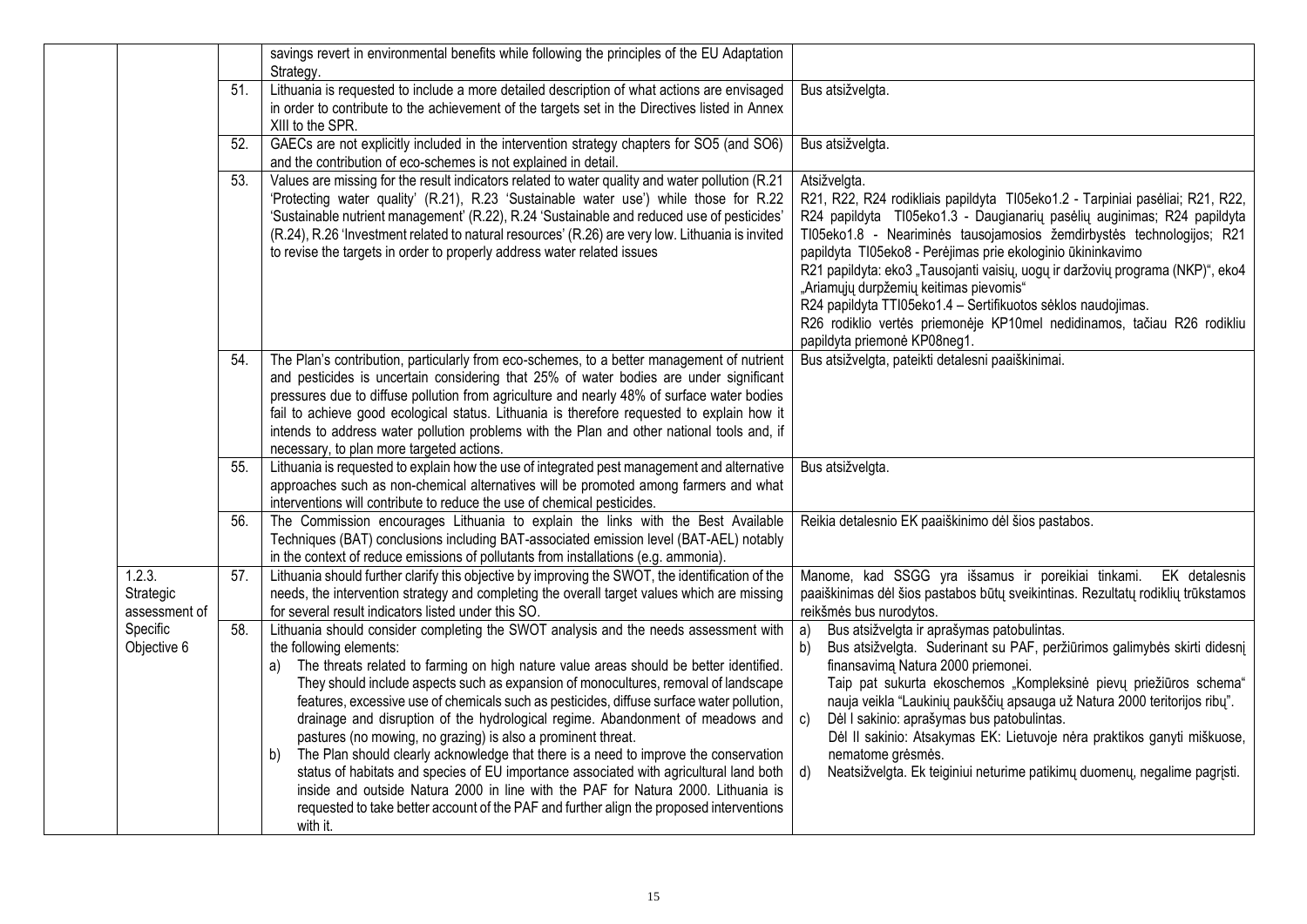|                              | 59. | c) The large areas of forestry and their positive impact on biodiversity should be<br>emphasised. No threats linked to forests are identified, yet for some forest habitats,<br>decline of traditional farming (grazing in forests) is one of the key threats.<br>The key drivers of pollinators decline that result from agricultural activities<br>d)<br>The Commission considers that the proposed interventions and dedicated funding might not<br>be sufficient to halt the deterioration of biodiversity in Lithuania. Most of the relevant target<br>values are very low, which shows the limited impact of the Plan on the protection of<br>biodiversity (e.g. only 0.32% of UAA will be under commitments (R.31 'Preserving habitats | Bus atsižvelgta.<br>Bus patobulintas aprašymas, akcentuojant, kad naujuoju laikotarpiu SP<br>prisiimami įsipareigojimai yra aukštesni nei praeitų laikotarpių: įtraukta daugiau<br>saugomų rūšių, išplėsti plotai.                                                                                                                                                                                                                 |
|------------------------------|-----|-----------------------------------------------------------------------------------------------------------------------------------------------------------------------------------------------------------------------------------------------------------------------------------------------------------------------------------------------------------------------------------------------------------------------------------------------------------------------------------------------------------------------------------------------------------------------------------------------------------------------------------------------------------------------------------------------------------------------------------------------|------------------------------------------------------------------------------------------------------------------------------------------------------------------------------------------------------------------------------------------------------------------------------------------------------------------------------------------------------------------------------------------------------------------------------------|
|                              |     | and species', R.31), and only 0.32% of farms will benefit from investment support (R.32<br>'Investments related to biodiversity', R.32) contributing to biodiversity).                                                                                                                                                                                                                                                                                                                                                                                                                                                                                                                                                                        | Dėl nepakankamo finansavimo, žr. 18 kl. atsakymą.<br>Dėl rodiklių: R.31 Preserving habitats and species priskirta: TI05eko1.5-<br>Kraštovaizdžio elementų priežiūra; TI05eko2 - Sodų ir uogynų tvarkymas<br>gamtai palankiu būdu; TI05eko7 - Ekstensyvus šlapynių tvarkymas; TI05eko8<br>- Perėjimas prie ekologinio ūkininkavimo; TI05eko1.6 "Trumpaamžių medingųjų<br>augalų juostos" ir TI05eko1.7 "Daugiamečių žolių juostos". |
| 1.2.4. Green<br>architecture | 60. | As indicated under 'Key issues' to this Annex, Lithuania is requested to improve the<br>description of the contribution of the Plan to the national commitments and the relevant<br>legislative instruments, such as ESR, LULUCF, the Directive (EU) 2018/2001 (Renewable<br>Energy Directive, RED II), and the Directive 2012/27/EU (Energy Efficiency Directive, EED.                                                                                                                                                                                                                                                                                                                                                                       | Bus atsižvelgta, aprašas tikslinamas.                                                                                                                                                                                                                                                                                                                                                                                              |
|                              | 61. | Lithuania is requested to improve the consistency of the Plan with its National Energy and<br>Climate Plan (submitted under Regulation (EU) 2018/1999) which states the goals of<br>achieving a more balanced use of mineral fertilisers, informing farmers about climate friendly<br>and productive livestock farming, and reducing the use of fossil fuel consumption by 5.7%                                                                                                                                                                                                                                                                                                                                                               | Lietuva jau pradėjo NEKSP atnaujinimo procesą, į tai taip pat atsižvelgiama<br>rengiant strateginį planą (ir vice versa), siekiant užtikrinti dokumentų<br>suderinamumą ir sąsajas ir sumažinti poreikį vėliau, patvirtinus atnaujintą<br>NEKSP, tikslinti strateginj plana.<br>Klausimas EK - ar reikia ir kurioje Strateginio dalyje pateikti detalesnius<br>paaiškinimus?                                                       |
|                              | 62. | In addition to the observations reported under 'Key issues' to this Annex, the Commission<br>notes with concern the weak description of the green architecture and requests Lithuania to<br>provide a more complete description                                                                                                                                                                                                                                                                                                                                                                                                                                                                                                               | Bus atsižvelgta, aprašas tikslinamas.                                                                                                                                                                                                                                                                                                                                                                                              |
|                              | 63. | Section 3.1.1 on conditionality is insufficiently developed. This section should provide a<br>comprehensive overview of the contribution of enhanced conditionality per SO and explain<br>how the conditionality standards, particularly GAECs, have been strengthened for the period<br>2023-2027 compared to the current cross-compliance and greening practices.                                                                                                                                                                                                                                                                                                                                                                           | Bus atsižvelgta, aprašas tikslinamas.                                                                                                                                                                                                                                                                                                                                                                                              |
|                              | 64. | As regards section 3.1.2, the Lithuanian Plan fails to provide a comprehensive view of the<br>overall "green strategy" of the Plan including how the different tools and interventions<br>interplay. The information on the number and list of interventions does not match Section 5.<br>This section should be further elaborated to summarise all the relevant tools and<br>interventions foreseen in the Plan.                                                                                                                                                                                                                                                                                                                            | Bus atsižvelgta, aprašas tikslinamas.                                                                                                                                                                                                                                                                                                                                                                                              |
|                              | 65. | Lithuania should review and, where relevant, redesign its proposed eco-schemes to improve<br>the practices included and focus on those interventions that have a higher environmental<br>value. This would reduce the potential risk that the funds allocated are scattered among<br>many interventions and thus lose their effectiveness and that farmers mostly subscribe to<br>the least ambitious ones.                                                                                                                                                                                                                                                                                                                                   | Sukurta kompleksinei ekoschemai "Veiklos ariamojoje žemėje" taikoma<br>metodika, siekiant užtikrinti jos veiksmingumą ir efektyvumą (pagal SPR 31 str.<br>8 dalj).                                                                                                                                                                                                                                                                 |
|                              | 66. | Lithuania is invited to describe how the forests and forestry needs will be addressed through<br>the Plan and other national funding.                                                                                                                                                                                                                                                                                                                                                                                                                                                                                                                                                                                                         | Atsižvelgiant į EK pastabą papildyta SP 4.5 dalis nurodant kitų finansavimo<br>šaltinių planuojamą indėlį miškininkystės sektoriui. Taip pat informacija<br>pateikiama atsakymuose į 173 ir 174 pastabas.                                                                                                                                                                                                                          |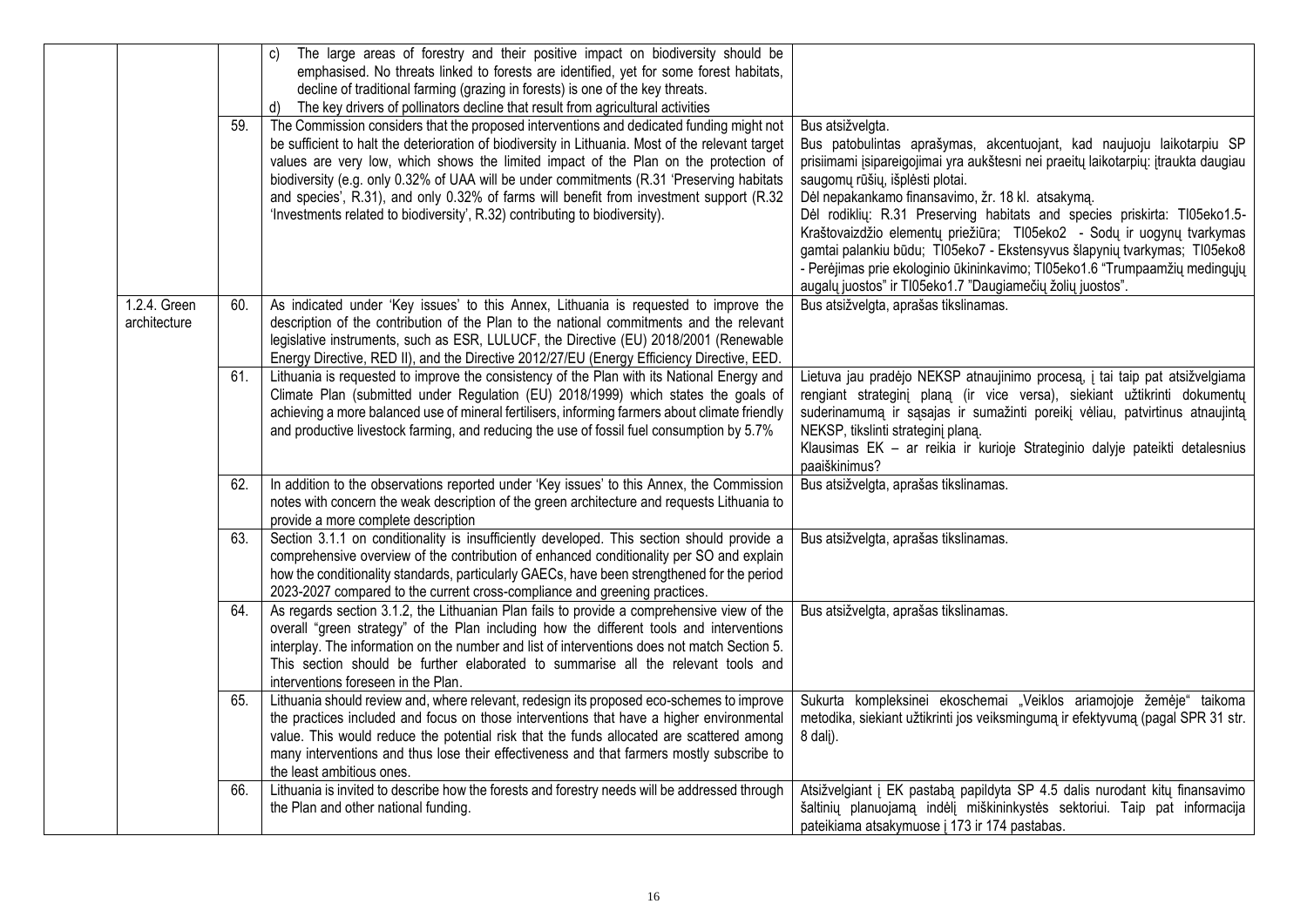|                                                                                      | 1.2.5. Greater<br>overall<br>contribution                       | 67.<br>68. | Section 3.1.3 mainly includes general statements and does not allow for the assessment as<br>to the greater ambition regarding climate and environmental-related objectives (Article 105<br>of the SPR).<br>Lithuania should substantially address and improve the current shortcomings of the Plan, as<br>laid down in this Annex and further substantiate the following elements: summarise how the<br>GAECs have been strengthened, confirm which eco-schemes are completely new and which<br>have been transferred from the agri-environment and climate measure of the current Rural                                                                                                                                                                                                                  | Svarbu paminėti, kad SP kontekste tikimasi, kad prie miškų ūkio sektoriaus<br>poreikių tenkinimo prisidės LEADER programa, jei tai atitiks vietos plėtros<br>strategijų poreikius bei strategijų kryptis (t.y. jei atitiks iniciatyvą iš apačios).<br>Atsižvelgta. Žr. 11 kl. atsakymą.<br>Atsižvelgta. Patikslintas "Greater overall contribution" skyrius. Siejasi ir su EK<br>44 pastaba, patikslintas tekstas, išvardinant naujas eko-schemas, taip pat ir tas,<br>kurios panašios į KPP 2014-2020 agroaplinkosaugines priemones. Patikslinta<br>SP 3 dalis "Strategijos nuoseklumas ir papildomumas" išvardinant naujas                                                                                                                                                                                                                                                                                                                                                                                                                                                                                                                                                                                                                                                                                                                                                                                                                                                                                                                                                                                                                                                                                                                                                                                                                                                  |
|--------------------------------------------------------------------------------------|-----------------------------------------------------------------|------------|------------------------------------------------------------------------------------------------------------------------------------------------------------------------------------------------------------------------------------------------------------------------------------------------------------------------------------------------------------------------------------------------------------------------------------------------------------------------------------------------------------------------------------------------------------------------------------------------------------------------------------------------------------------------------------------------------------------------------------------------------------------------------------------------------------|-------------------------------------------------------------------------------------------------------------------------------------------------------------------------------------------------------------------------------------------------------------------------------------------------------------------------------------------------------------------------------------------------------------------------------------------------------------------------------------------------------------------------------------------------------------------------------------------------------------------------------------------------------------------------------------------------------------------------------------------------------------------------------------------------------------------------------------------------------------------------------------------------------------------------------------------------------------------------------------------------------------------------------------------------------------------------------------------------------------------------------------------------------------------------------------------------------------------------------------------------------------------------------------------------------------------------------------------------------------------------------------------------------------------------------------------------------------------------------------------------------------------------------------------------------------------------------------------------------------------------------------------------------------------------------------------------------------------------------------------------------------------------------------------------------------------------------------------------------------------------------|
| $1.3.$ To<br>strengthe<br>n the<br>socio-<br>economic<br>fabric of<br>rural<br>areas | 1.3.1.<br>Strategic<br>assessment of<br>Specific<br>Objective 7 | 69.        | Development Programme (RDP), allocated funding<br>The Commission welcomes the analysis of SO7 and acknowledges Lithuania's efforts to<br>design the generational renewal strategy and the intervention strategy for SO7. The<br>Commission believes there is a scope for improvement in terms of better articulating the<br>prioritisation of needs as well as listing and describing all interventions in the intervention<br>strategy in favour of young farmers.                                                                                                                                                                                                                                                                                                                                        | ekochemas ir buvusias KPP 2014-2020 priemones.<br>Atsižvelgiant į pastabą informuojame, kad skatinant jaunuosius ūkininkus SP<br>investicinėse priemonėse numatytos šios papildomos paskatos jauniesiems<br>ūkininkams:<br>- taikomas didesnis paramos intensyvumas pirmą kartą pretenduojantiems į<br>paramą jauniesiems ūkininkams pagal priemones KP12vld, KP 32svp, KP31tvi<br>- teikiamas prioritetas jaunųjų ūkininkų teikiamoms paraiškoms pagal priemones<br>KP12vld, KP32svp, KP24pmj;<br>- remiamas žemės įsigijimas paskolos lėšomis pagal priemonę KP12vld.                                                                                                                                                                                                                                                                                                                                                                                                                                                                                                                                                                                                                                                                                                                                                                                                                                                                                                                                                                                                                                                                                                                                                                                                                                                                                                       |
|                                                                                      | 1.3.2.<br>Strategic<br>assessment of<br>Specific<br>Objective 8 | 70.        | Lithuania is invited to review the intervention strategy for the needs related with SO8 to show<br>how they can be realistically met. Lithuania has a large rural-urban divide and significant<br>rural social and territorial needs. The community-led local development (LEADER) and<br>Smart Villages, as the main interventions in this area, are unlikely to meet them all. Lithuania<br>is therefore invited to consider appropriate interventions outside LEADER or explain how the<br>needs of rural areas will be addressed by other Funds or national instruments. The<br>assessment of the intervention strategy is also complicated due to the fact that the Plan does<br>not set values for indicators R.37 'Growth and jobs in rural areas' (R.37) and R.42 'Promoting<br>social inclusion'. | Sutinkame su EK įžvalga, kad SP numatyti veiksmai nepajėgs išspręsti visų<br>socialinės ir ekonominės plėtros kaimo vietovėse problemų. Neplanuojame<br>atsitraukti nuo esminio strateginio tikslo - apsirūpinimo maistu, todėl esant<br>ribotiems ištekliams prioritetus skiriame maisto gamybai ir jo perdirbimui. Tvari<br>ir subalansuota teritorinė plėtra, atskirties tarp regionų mažinimas - tai<br>nacionalinis strateginis tikslas, įtvirtintas 2021-2030 m. Nacionaliniame<br>pažangos plane. Šio tikslo įgyvendinimo bus siekiama regionų plėtros politikos<br>priemonėmis ir kitomis 2021-2027 m. ES fondų investicijų programos<br>priemonėmis, pasitelkiant kitų ES fondų, visų pirma, ERFP, ESF+, taip pat<br>EGADF (ang. RRF), SaF, EJRŽF lėšas. Regionų plėtros politika Lietuvoje (kaip<br>ir BŽŪP priemonė LEADER) grindžiama "iniciatyvos iš apačios" principu –<br>Regionų plėtros tarybos, kurios atstovaujama teritorija dengia visą Lietuvą,<br>jskaitant kaimo vietoves, rengs ir įgyvendins individualius – regiono<br>problematika ir potencialu grįstus regionų plėtros planus, ypatingą dėmesį<br>skiriant pagrindinėms regionų problemoms spręsti – užimtumo, socialinės<br>įtraukties, paslaugų prieinamumo, mobilumo didinimui. Strateginio plano<br>priemonės "LEADER" ir "Sumanūs kaimai" papildys regionų politiką<br>prisidėdamos prie socialinių ir ekonominių problemų kaimo vietovėse<br>sprendimo. Šioms priemonėms numatyta skirti daugiau kaip 7 proc. strateginio<br>plano lėšų.<br>Kitų ES fondų ir nac. programų papildomumas plačiau aprašytas SP 4.5 dalyje.<br>Atsižvelgiant į pastabą dėl rodiklių priemonės KP20vvg aprašas papildytas,<br>papildomai įtraukiant (išplečiant) galimų rezultatų rodiklių sąrašą (meniu) (R.3,<br>R.37, R.39, R.41, R.42). Rodiklių reikšmės galės būti įrašytos vėliau, po VPS<br>atrankos. |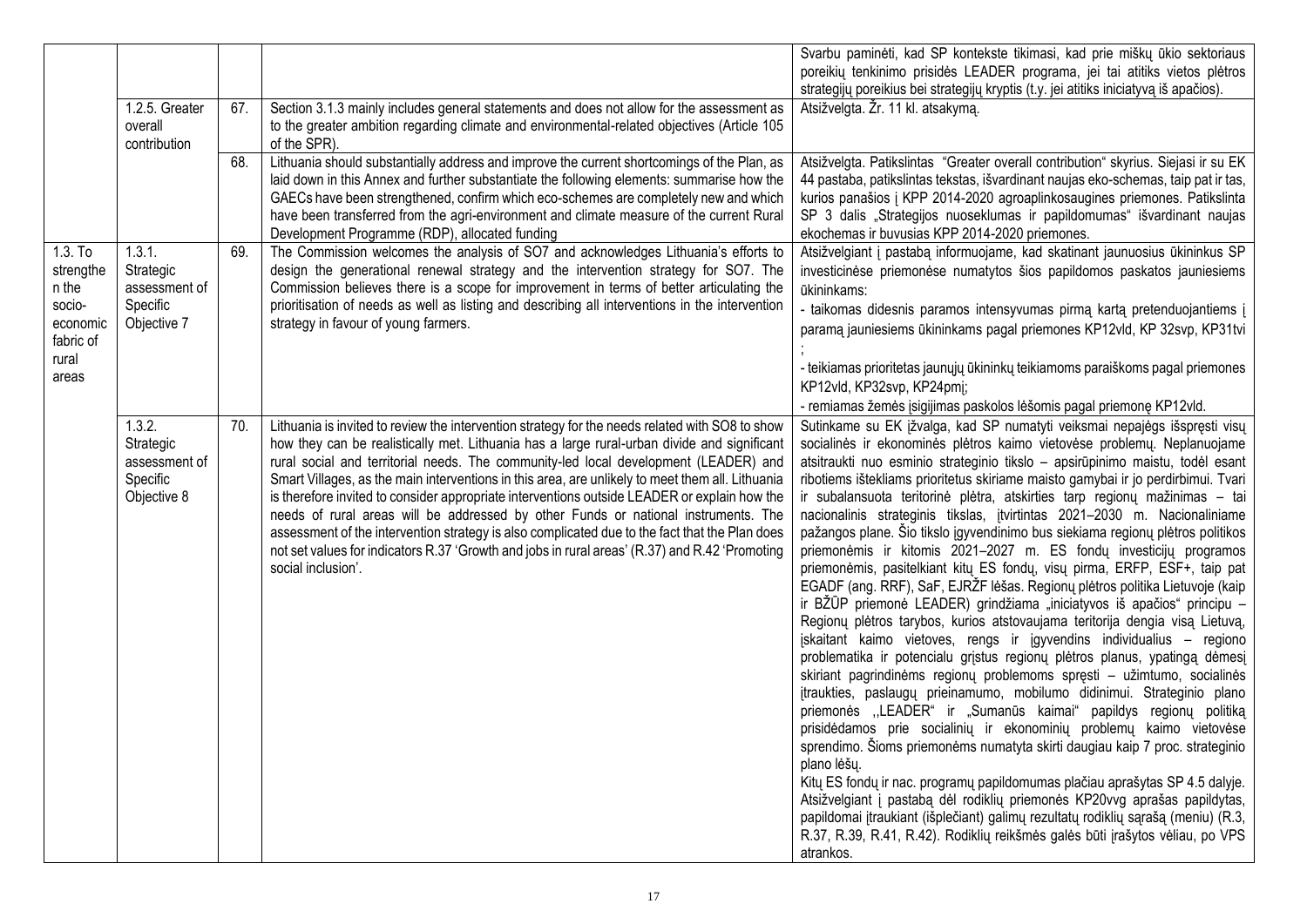|                                                                                                                           |                                                                 | 71. | Lithuania should clarify whether the need identified and the intervention related to the<br>bioeconomy also encompass the forestry sector                                                                                                                                                                                                                                                                                                                                                                                                                                                                                                            | Bioekonomikos verslų kūrimo poreikiui yra sukurta priemonė KP14prd -<br>Investicijos į bioekonomikos verslus, kuri miškininkystės neapima.<br>Be to, LEADER priemonė yra potenciali galimybė bioekonomikos verslams,<br>įskaitant miškų ūkio sektorių, jei tai sutaps su iniciatyvomis iš apačios.                                                                                                                                                                                                                                                                                                                                                                                                                                                                                                                                                                                                                                                       |
|---------------------------------------------------------------------------------------------------------------------------|-----------------------------------------------------------------|-----|------------------------------------------------------------------------------------------------------------------------------------------------------------------------------------------------------------------------------------------------------------------------------------------------------------------------------------------------------------------------------------------------------------------------------------------------------------------------------------------------------------------------------------------------------------------------------------------------------------------------------------------------------|----------------------------------------------------------------------------------------------------------------------------------------------------------------------------------------------------------------------------------------------------------------------------------------------------------------------------------------------------------------------------------------------------------------------------------------------------------------------------------------------------------------------------------------------------------------------------------------------------------------------------------------------------------------------------------------------------------------------------------------------------------------------------------------------------------------------------------------------------------------------------------------------------------------------------------------------------------|
|                                                                                                                           | 1.3.3.<br>Strategic<br>assessment of<br>Specific<br>Objective 9 | 72. | Lithuania is invited to provide additional clarifications on the intervention strategy, especially<br>on how the identified needs for enhanced animal welfare for animals (pigs and hens) covered<br>by the SWOT analysis will be addressed. There is no rationale in the SWOT analysis to<br>justify the eco-scheme TI05eko9 on animal welfare which targets cows, nor an intervention<br>in the wine sector. Lithuania is asked to address this incoherence.                                                                                                                                                                                       | Poreikis yra tenkinamas per investicinę priemonę KP31tvi. Žr. 20 kl. atsakymą.<br>SSGG papildyta analize, pagrindžiančia ekoschemą TI05eko9 dėl gyvūnų<br>gerovės ir sektorinę vyno priemonę.                                                                                                                                                                                                                                                                                                                                                                                                                                                                                                                                                                                                                                                                                                                                                            |
|                                                                                                                           |                                                                 | 73. | Lithuania has provided very limited details on how the proposed interventions will contribute<br>towards increasing biosecurity and combatting antimicrobial resistance. The Commission<br>invites Lithuania to clarify this contribution as well as to complete Section 2.3.3 of the Plan<br>in this respect.                                                                                                                                                                                                                                                                                                                                       | Atsižvelgta, bus papildyta 2.3.3 dalis.                                                                                                                                                                                                                                                                                                                                                                                                                                                                                                                                                                                                                                                                                                                                                                                                                                                                                                                  |
|                                                                                                                           |                                                                 | 74. | While overall the Commission welcomes the various interventions proposed, there is some<br>concern related to greater reliance on the increase in organic agriculture, and a wide number<br>of what could be considered low impact interventions, to achieve the targets on the reduction<br>of the use and risk of chemical pesticides. In order to assess better the effects of the<br>proposed interventions, Lithuania is invited to provide a target value for result indicator R.43<br>'Limiting antimicrobial use' and explain the downward trend in milestones for R.44 'Improving<br>animal welfare' foreseen during the programming period | Dėl R.43 rodiklio: Šio rodiklio nesirinkome, nes neturime jam specifinės<br>priemonės, o kiek galėtų ateiti per investicines priemones - sunku įvertinti. Dar<br>peržiūrėsim atitinkamų ekoschemų susiejimą su šiuo rodikliu.<br>Dėl R.44 rodiklio mažėjančios reikšmės: priemonėje Tl05eko9 - Gyvūnų gerovė<br>peržiūrėjome ir patikslinome gyvulių skaičiaus prognozę (planuojamas<br>augimas).<br>Taip pat R44 rodiklis įtrauktas į priemonės KP31tvi aprašą, taigi bendra rodiklio<br>reikšmė bus patikslinta.                                                                                                                                                                                                                                                                                                                                                                                                                                       |
|                                                                                                                           |                                                                 | 75. | The Commission considers that the extent to which the Plan intends to support a shift to<br>healthier and more sustainable diets requires additional explanations as the planned<br>interventions are aimed at ensuring the supply of 'safe, organic and high quality products'<br>rather than their consumption.                                                                                                                                                                                                                                                                                                                                    | Atsižvelgta.<br>SP dalis bus papildyta informacija, kaip skatinsime sveikesnę mitybą ir vartojimą<br>(per "žaliuosius pirkimus", nacionalinius teisės aktus, vaisių ir daržovių<br>mokykloms programą ir kt.).                                                                                                                                                                                                                                                                                                                                                                                                                                                                                                                                                                                                                                                                                                                                           |
|                                                                                                                           |                                                                 | 76. | The Commission notes that, while food waste is mentioned in the SWOT analysis, no needs<br>are identified in the CAP Strategic Plan, and no specific interventions are proposed, which<br>cover food waste. However, since several interventions seem to refer partly to food waste<br>prevention, Lithuania is invited to clarify this point as well as any intended coordination with<br>the national food waste reduction measures.                                                                                                                                                                                                               | Atsižvelgta iš dalies.<br>Intervencinės priemonės maisto švaistymo mažinimui nekursime. SP dalis bus<br>papildyta informacija apie nacionalines maisto švaistymo mažinimo priemones<br>ir vykdomus tyrimus šioje srityje.                                                                                                                                                                                                                                                                                                                                                                                                                                                                                                                                                                                                                                                                                                                                |
| 1.4.<br>Modernisi<br>ng the<br>sector by                                                                                  | 1.4.1.<br>Strategic<br>assessment of<br>the cross-              | 77. | There is scope for further improvement of the current fragmented Agricultural Knowledge<br>and Innovation System (AKIS) in Lithuania, that could be achieved by strengthening the<br>intervention strategy and fully addressing insufficient knowledge flows listed among the<br>weaknesses of AKIS in the analysis.                                                                                                                                                                                                                                                                                                                                 | Atsižvelgta.<br>Bus atlikta intervencijų strategijos peržiūra, siekiant mažinti<br>sistemos<br>fragmentaciją ir įvertinant kitas nustatytas silpnybes.                                                                                                                                                                                                                                                                                                                                                                                                                                                                                                                                                                                                                                                                                                                                                                                                   |
| fostering<br>and<br>sharing<br>of<br>knowledg<br>е,<br>innovatio<br>n and<br>digitalisat<br>ion in<br>agricultur<br>e and | cutting<br>objective                                            | 78. | The envisaged AKIS still has too many linear innovation model elements, also in the<br>interventions not all stakeholders are equal and research is expected to bring most of the<br>knowledge. The SPR envisages an interactive innovation model (Art 127(3)) which focuses<br>on equality of partners and co-creation, to speed up knowledge and innovation uptake.<br>Lithuania is invited to explain how administrative burden related to the organisation of advice<br>will be avoided and how all advisors will be fully integrated within the AKIS and its knowledge<br>flows.                                                                | 1. Manytume, kad Lietuvos EIP yra taikomas interaktyvus žinių sklaidos ir<br>inovacijų diegimo požiūris, įtraukiant įvairias šiuo procesu suinteresuotas<br>mokslo, konsultavimo institucijas, ūkininkus ir jis nėra linijinis. Pažymėtina, kad<br>parodomųjų projektų veiklų įgyvendinimą planuojama įtraukti EIP veiklos<br>grupes, konsultantus, mokslo įstaigas ir ūkininkus. Taip pat ir Kaimo tinklo<br>veiklos, skirtos inovacijų skatinimui įtraukia įvairius AKIS dalyvius.<br>2. Dėl administracinės naštos mažinimo konsultantams: planuojama atsisakyti<br>konsultantų akreditacijos reikalavimo, šiuo metu analizuojama ir vertinama<br>galimybė diegti vaučerių sistemą konsultavimo paslaugų teikimui, planuojamas<br>bendras konsultantų tinklo (sąrašo) sudarymas.<br>3. Dėl konsultantų įtraukimo į AKIS: numatoma, kad konsultantai bus integruoti<br>bendrą viešą konsultantų tinklą, konsultantai taip pat skatinami įsitraukti EIP |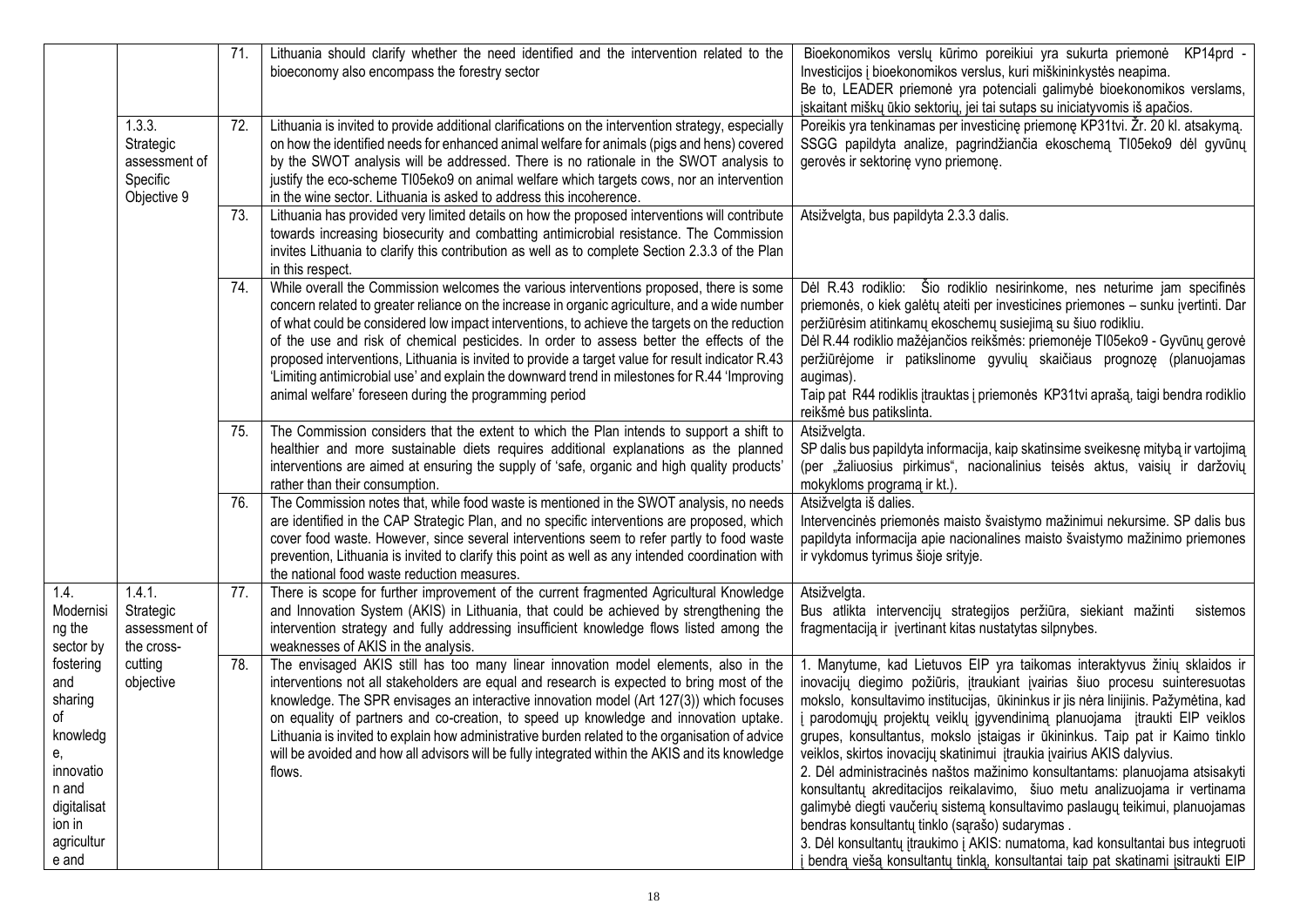| rural     |     |                                                                                                       | grupes, parodomuosius projektus, mokymo veiklas. Per Lietuvos kaimo tinklą          |
|-----------|-----|-------------------------------------------------------------------------------------------------------|-------------------------------------------------------------------------------------|
| areas,    |     |                                                                                                       | bus organizuojami renginiai ir kitos komunikacijos veiklos, kuriose dalyvaus        |
| and       |     |                                                                                                       | konsultantai. Nurodytos priemonės – galimybė konsultantams įgauti naujų             |
| encourag  |     |                                                                                                       | kompetencijų, apsikeisti patirtimi, žiniomis. Taip pat papildomai konsultantai      |
| ing their |     |                                                                                                       | gauna finansavimą ir iš kitų fondų taip pat ir iš nac. biudžeto.                    |
| uptake by | 79. | According to Article 15(4)(e) of the SPR, the Commission invites Lithuania to describe how            | Priemonės aprašai (SP 5 dalis) ir ŽŪŽIS aprašas (SP 8 dalis) bus patikslinti        |
| farmers,  |     | innovation support will be organised. Lithuania should also explain whether all impartial             | pagal EK pastabas:                                                                  |
| through   |     | advisors, public and private, will be integrated in the AKIS and its knowledge flows (Article         | - planuojame stiprinti inovacijų paramos elementus, bendradarbiaujame su            |
| improved  |     | 15(2)), and how farmers' needs will be taken into account in knowledge exchange                       | Ekonomikos ir inovacijų ministerija, kuri atsakinga už bendrąją Lietuvos            |
| access to |     | interventions.                                                                                        | inovacijų strategiją. Planuojame paskirti subjektus, kurie bus tiesiogiai atsakingi |
| research, |     |                                                                                                       | už inovacijų paramos paslaugų organizavimą žemės ūkio ir kaimo plėtros              |
| innovatio |     |                                                                                                       | sektoriuje. Taip pat atnaujinta SP 8.4 dalis.                                       |
| n         |     |                                                                                                       | - dėl konsultantų įtraukimo: planuojama, jog visi - vieši ir privatūs konsultantai  |
| knowledg  |     |                                                                                                       | bus integruoti į ŽŪŽIS (bus sukurta nauja konsultantų platforma, sudaromas          |
| е         |     |                                                                                                       | konsultantų sąrašas, į kurį pagal iš anksto nustatytus, visiems vienodus            |
| exchange  |     |                                                                                                       | atitinkamus kvalifikacinius reikalavimus bus įtraukiami visi konsultantai           |
| and       |     |                                                                                                       | - ūkininkų poreikiai bus įvertinami prieš renkant paraiškas, atliekant apklausas,   |
| training  |     |                                                                                                       | vertinant anketas, atsižvelgiant į asociacijų pateiktą apibendrintą mokymų          |
|           |     |                                                                                                       | poreikį (asociacijos yra mokymų projektų partneriai). Konsultantų tinklo            |
|           |     |                                                                                                       | platforma sudarys sąlygas kreiptis paslaugų pagal individualius ūkininkų            |
|           |     |                                                                                                       | poreikius. Grįžtamojo ryšio anketų vertinimas po suteiktų paslaugų taip pat leis    |
|           |     |                                                                                                       | jvertinti ūkininkų poreikius.                                                       |
|           | 80. | The proposed digitalisation strategy is very general. The lack of details and of quantified           | 1. Planuojama įvertinti šių rodiklių pasirinkimo ir jų reikšmių nustatymo           |
|           |     | targets (R.3 'Digitalising agriculture' (R.3), R. 40 'Smart transition of the rural economy' and      | galimybes SP priemonėse ir papildyti priemonių aprašai (pvz., KP12 vld, KP32        |
|           |     | R.41 'Connecting rural Europe') makes the assessment difficult.                                       | svp, KP31tvi, su ŽŪŽIS susijusiose priemonėse pasirinktas rodiklis R3               |
|           |     |                                                                                                       | (papildyta priemonių aprašų 4 dalis) ir papildyta priemonių KP12vld, KP32 svp       |
|           |     |                                                                                                       | ir KP14prd aprašų 5 dalis, numatant projektų atrankoje prioritetą teikti            |
|           |     |                                                                                                       | pareiškėjams, investuojantiems į gamybinių procesų skaitmeninimą).                  |
|           |     |                                                                                                       | 2. Atitinkamai papildyta Skaitmeninimo strategija (SP 8.5 dalis), nurodant          |
|           |     |                                                                                                       | konkrečias priemones, kuriose skaitmeninių technologijų diegimas yra                |
|           |     |                                                                                                       | numatytas kaip prioritetas ar pasirinkti rodikliai R3, R40, R41.                    |
|           | 81. | In relation to broadband, the Commission invites Lithuania to provide further details on how          | Papildyta SP 8.5 dalis.                                                             |
|           |     | the full connectivity to fast broadband of 100 Mbps by 2025 will be ensured in order to reach         | Taip pat teikiama papildoma informacija dėl interneto padengiamumo metodikų         |
|           |     | the EU connectivity objectives in 2025 and 2030 in rural areas.                                       | skirtumų:                                                                           |
|           |     | In line with the comments made under the 'Key issues' to this Annex, Lithuania should                 | DESI metodika skaičiuoja, kad padengtas namų ūkis yra tas, kurį operatorius be      |
|           |     | indicate the level of priority for the need h.4. Lithuania is also invited to provide further details | didesnių pastangų nuo egzistuojančios infrastruktūros gali atlikti pajungimą ir     |
|           |     | on the quality of 4G mobile coverage in rural areas and explain how Lithuania will reach the          | suteikti paslaugas.                                                                 |
|           |     | 5G target in all (populated) areas by 2030 at the latest and explain the differences in data          | Kiekviena šalis narė skaičiuodama padengiamumą interpretuoja. Vienos šalys          |
|           |     | used to demonstrate the coverage of households by fast broadband                                      | užskaito namų ūkius esančius tam tikru atstumo intervalu, kitos laiko (dienos,      |
|           |     |                                                                                                       | savaitės) intervalu, o kai kurios (kaip LT) užskaito tuos, iki kurių infrastruktūra |
|           |     |                                                                                                       | atvesta fiziškai.                                                                   |
|           |     |                                                                                                       | Naujausiam DESI statistikoje turi būti didesni LT padengimo skaičiai, kadangi       |
|           |     |                                                                                                       | skaičiuota vadovaujantis tam tikromis BEREC (Body of European Regulators for        |
|           |     |                                                                                                       | Electronic Communications) rekomendacijomis.                                        |
|           |     |                                                                                                       | Pagal BoR (20) 42 Berec gaires (BoR (20) 42 BEREC Guidelines to assist NRAs         |
|           |     |                                                                                                       | on the consistent application of Geographical surveys of network deployments)       |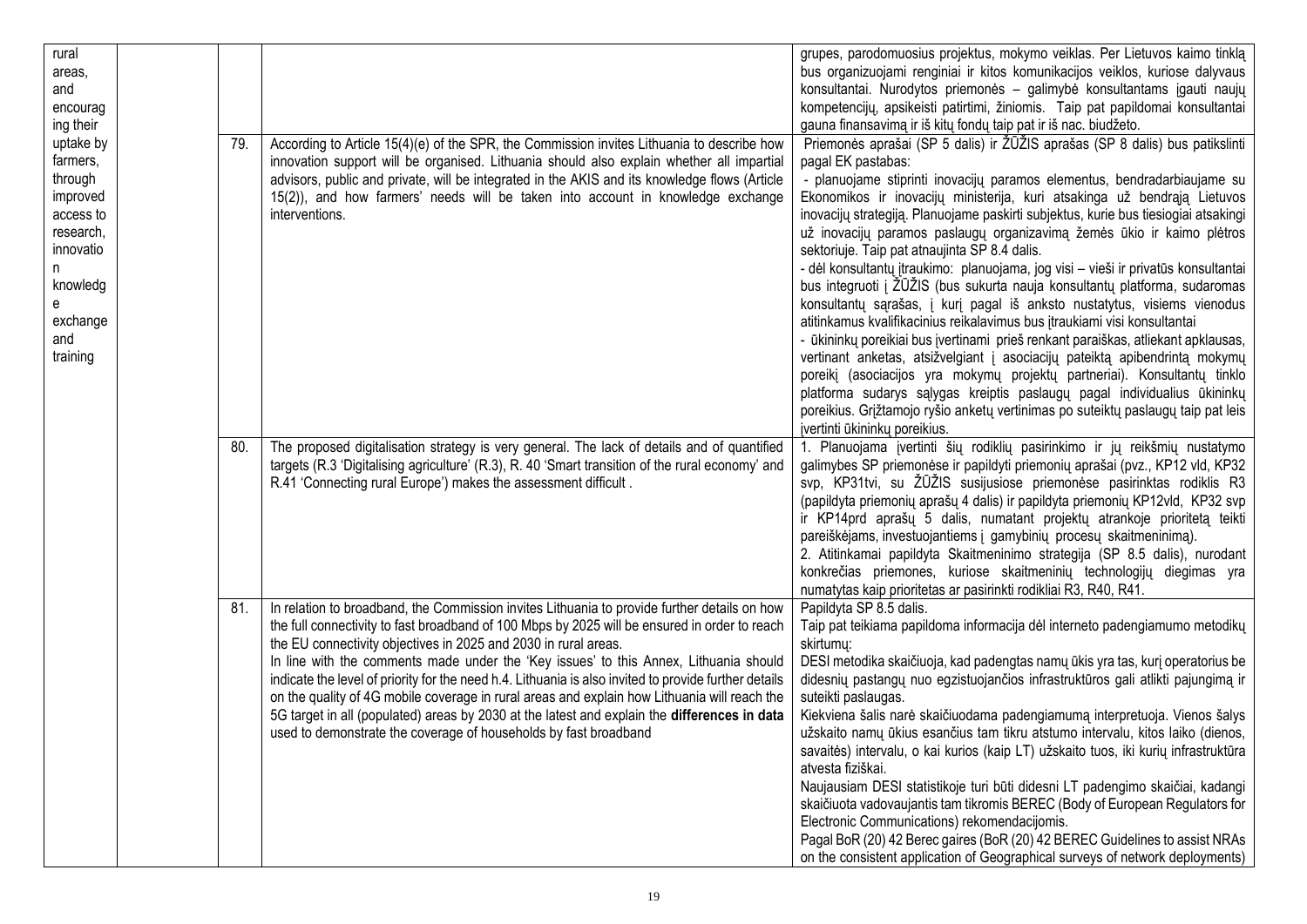|                                                 |     |                                                                                                                                                                                                                                                                                                                                                                                                                                                                                              | skaičiuojant padengiamumą, rekomenduojama koncentruotis į galimas padengti<br>(passed) patalpas, o ne prijungtas (connected). Padengiamumui apskaičiuoti<br>naudojome gyvenamųjų patalpų, kurias galima prijungti per 4 savaites, kaip<br>nurodoma Berec gairėse, skaičių.                                                                                                                                                                                                                                                                                                                                                                                                                                                                                                                                                                                                                                                                                                                                                                                                                                                                                                                                                                                                                                                                                                                                                                                                                                                                                                                                                                                                                                                                                                                                                                        |
|-------------------------------------------------|-----|----------------------------------------------------------------------------------------------------------------------------------------------------------------------------------------------------------------------------------------------------------------------------------------------------------------------------------------------------------------------------------------------------------------------------------------------------------------------------------------------|---------------------------------------------------------------------------------------------------------------------------------------------------------------------------------------------------------------------------------------------------------------------------------------------------------------------------------------------------------------------------------------------------------------------------------------------------------------------------------------------------------------------------------------------------------------------------------------------------------------------------------------------------------------------------------------------------------------------------------------------------------------------------------------------------------------------------------------------------------------------------------------------------------------------------------------------------------------------------------------------------------------------------------------------------------------------------------------------------------------------------------------------------------------------------------------------------------------------------------------------------------------------------------------------------------------------------------------------------------------------------------------------------------------------------------------------------------------------------------------------------------------------------------------------------------------------------------------------------------------------------------------------------------------------------------------------------------------------------------------------------------------------------------------------------------------------------------------------------|
| 1.5. Simplifications for final<br>beneficiaries | 82. | Lithuania is requested to clarify on which data the pre-filling of the applicant's single<br>application is based and whether LPIS three-yearly updates will feed into the single<br>application.                                                                                                                                                                                                                                                                                            | Atsižvelgta ir papildyta SP 3.9 dalis, nurodant, kad paraiška bus kuriama NMA<br>administravimo duomenų pagrindu. LPIS atnaujinimas bus integruotas.                                                                                                                                                                                                                                                                                                                                                                                                                                                                                                                                                                                                                                                                                                                                                                                                                                                                                                                                                                                                                                                                                                                                                                                                                                                                                                                                                                                                                                                                                                                                                                                                                                                                                              |
|                                                 | 83  | Lithuania is invited to provide information on whether the Area Monitoring System (AMS) will<br>be used for force majeure cases as laid down in Article 3 of Regulation (EU) 2021/2116.                                                                                                                                                                                                                                                                                                      | Atsižvelgta ir papildyta SP 3.9 dalis, nurodant, kad AMS bus skirtas force<br>majeure atvejams. Pagal Copernicus Senetinel palydovinius duomenis force<br>majeure atvejus galima peržiūrėti vizualiai interpretuojant vaizdą arba<br>naudojantis EK sukurta paslauga https://emergency.copernicus.eu/. Taip pat<br>įrodymo faktui naudosime pareiškėjų atsiųstas nuotraukas su geolokacijos žyme<br>(geotag photos) per "NMA agro" mobilia programėlę. Šiuo metu ūkininkai taip<br>pat gali siųsti nuotraukas iš laukų, kuriuos užklupo stichinės nelaimės (potvyniai,<br>užmirkimas, išdžiūvusios vietos)                                                                                                                                                                                                                                                                                                                                                                                                                                                                                                                                                                                                                                                                                                                                                                                                                                                                                                                                                                                                                                                                                                                                                                                                                                        |
| 1.6. Target plan                                | 84. | The Commission considers that the ambition of several result indicators is very low (e.g.<br>R.22, R.24, R.29 'Development of organic agriculture' (R.29), R.34 'Preserving landscape<br>features'). Lithuania should reinforce the related interventions, so that the ambition could be<br>increased                                                                                                                                                                                        | Ekoschemos susietos su papildomais rodikliais. Pvz. R22 papildyta: TI05eko1.1<br>- Augalų kaita; TI05eko1.6 - Trumpaamžių medingųjų augalų juostos ir<br>TI05eko8 - Perėjimas prie ekologinio ūkininkavimo.<br>R24 papildyta TI05eko8 - Perėjimas prie ekologinio ūkininkavimo, TI05eko1.4<br>- Sertifikuotos sėklos naudojimas.<br>R.29 reikšmė (2027 m. – 12,84 proc. žemės ūkio naudmenų) atitinka nacionalinį<br>tikslą dėl ekologinio ūkininkavimo, ambicijos nedidinsime.                                                                                                                                                                                                                                                                                                                                                                                                                                                                                                                                                                                                                                                                                                                                                                                                                                                                                                                                                                                                                                                                                                                                                                                                                                                                                                                                                                   |
|                                                 | 85. | Lithuania is invited to complete the target plan by adding or correcting values of output and<br>result indicators, as well as links to relevant result indicators. For instance, links to R.3, R.15<br>'Green energy from agriculture and forestry and from other renewable sources' (R.15), R.28<br>'Environmental and climate-related performance through knowledge' (R.28), R.37 'Growth<br>and jobs in rural areas', and R.43 'Limiting antimicrobial use' should be added in the Plan. | R3 pasirinktas priemonėms KP12vld, KP32svp, KP31tvi.<br>Dėl R.15: jis nenurodytas nei prie vienos intervencijos, todėl nenurodytas<br>(reikšmės) ir bendrame sąraše SP 2.3.1 skyriuje. LT pasirinkusi R.16, kuris taip<br>pat susijęs ir su atsinaujinančios energijos gamyba. Tik pagal šį rodiklį<br>skaičiuojama tokios paramos sklaida (pagal R.15- megavatai). Biodujų gamyba<br>numatoma remti pagal KP31tvi, kurioje jau yra pasirinktas rodiklis R16.<br>Del R28 - jis nepasirinktas, nes pagal "Tool for knowledge exchange and<br>information": "In particular for the link to R.28, it is important that the intervention<br>(or a clearly identified and quantified part of an intervention) specifically<br>contributes to this result indicator in a direct and significant way, based on clear<br>criteria. It means that interventions mixing environmental and climate<br>advice/training with nonenvironmental and climate in a non distinctive way<br>cannot be linked to R.28, even if eventually some trainings or advice services<br>will contribute to this Result indicator". Šiam rezultato rodikliui pasiekti reikalinga<br>atskira intervencija ar toje pačioje priemonėje turėtų būti atskiras suplanuotas<br>"unit amount", skirtas būtent tik "advice/training related with environmental and<br>climate".Tačiau su ŽŪŽIS susijusiose priemonėse su klimatu ir aplinka<br>susijusioms temoms yra teikiamas prioritetas.<br>Dėl R.37 nenurodytas nei prie vienos intervencijos, todėl jis nenurodytas<br>(reikšmės) ir bendrame sąraše SP 2.3.1 skyriuje. Atsakymas galėtų būti toks -<br>SP numatyta, kad verslai galės būti remiami pagal LEADER. Jeigu, patvirtinus<br>VPS, jose bus nusimatyta teikti paramą verslams ir kurti darbo vietas, atitinkamai<br>šis rodiklis bus nurodytas SP'e po VPS patvirtinimo. |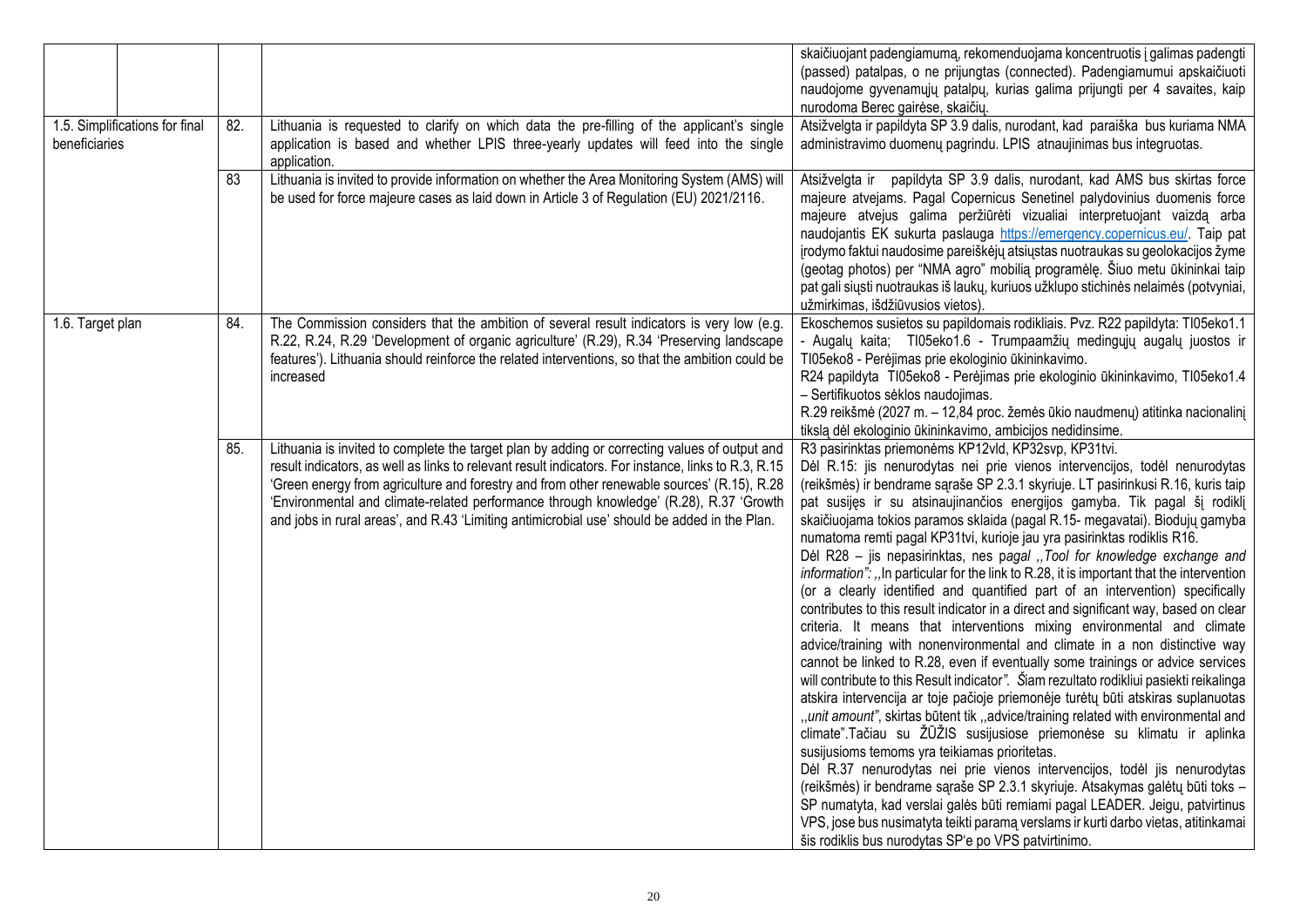|                           |     |                                                                                                                                                                                 | Dėl R.43 rodiklio: šio rodiklio nesirinkome, nes neturime jam specifinės<br>priemonės, o kiek galėtų ateiti per investicines priemones - sunku įvertinti. Dar |
|---------------------------|-----|---------------------------------------------------------------------------------------------------------------------------------------------------------------------------------|---------------------------------------------------------------------------------------------------------------------------------------------------------------|
|                           |     |                                                                                                                                                                                 | peržiūrėsim atitinkamų ekoschemų susiejimą su šiuo rodikliu.                                                                                                  |
|                           | 86. | The Commission has concerns on the non-use of R.15 for renewables investment, bearing                                                                                           | Atsinaujinančios energijos projektai yra remiami Aplinkos ministerijos                                                                                        |
|                           |     | in mind the Green Deal targets, and invites Lithuania to reconsider its selection.                                                                                              | priemonėmis. Rodiklis R.15 neprivalomas, jo nevertinsime.                                                                                                     |
| 2. Operational            | 87. | In Section 4.7.3 of the Plan, for activities falling outside the scope of Article 42 of the TFEU,                                                                               | Atsižvelgta.                                                                                                                                                  |
| assessment                |     | there must be an exclusion of companies in difficulty or companies still having a pending                                                                                       | SP 4.7.3. dalyje "Tinkamumo sąlygos ir reikalavimai" įtraukta papildoma                                                                                       |
|                           |     | recovery order following a Commission decision declaring an aid illegal and incompatible                                                                                        | nuostata: Pareiškėjas nėra sunkumų patirianti įmonė (nebankrutuojanti,                                                                                        |
|                           |     | with the internal market, except in the cases mentioned in the applicable State aid rules.                                                                                      | nelikviduojama).                                                                                                                                              |
|                           | 88. | Throughout the Plan, the information regarding compatibility with State aid rules has not                                                                                       | Atsižvelgta.                                                                                                                                                  |
|                           |     | been filled out consistently. Lithuania is requested to provide this information in accordance                                                                                  | SP priemonių aprašai peržiūrėti ir patikslintos nuostatos susijusios su valstybės                                                                             |
|                           |     | with Article 111(I) of the SPR and point 5(e)(vii) of Annex I to Regulation (EU) 2021/2289.                                                                                     | pagalba.                                                                                                                                                      |
|                           | 89. | For the interventions listed in Annex II to SPR, the interventions description needs to include                                                                                 | Atsižvelgta.                                                                                                                                                  |
|                           |     | the appropriate WTO correspondence along with an explanation on how compliance with                                                                                             | SP priemonių aprašai peržiūrėti ir patikslintos nuostatos susijusios su PPO                                                                                   |
|                           |     | WTO rules is ensured.                                                                                                                                                           | (visos susietosios paramos ir kitos priemonės).                                                                                                               |
| 2.1. Minimum ring-fencing | 90. | Lithuania is requested to correct the information provided in Section 5 with regards to the                                                                                     | Bus atsižvelgta.                                                                                                                                              |
|                           |     | financial allocations of eco-schemes for the calendar years 2023-2024, which are lower than                                                                                     |                                                                                                                                                               |
|                           |     | the 25% required by Article 97(1) of the SPR                                                                                                                                    |                                                                                                                                                               |
|                           | 91. | The amounts that are to be considered as necessary to meeting the minimum ring-fencing                                                                                          | Bus atsižvelgta.                                                                                                                                              |
|                           |     | requirements for young farmers should be clearly indicated in the overview table of the                                                                                         |                                                                                                                                                               |
|                           |     | financial plan (Section 6.1).                                                                                                                                                   |                                                                                                                                                               |
|                           | 92. | Lithuania should better specify in Section 5.2 of its plan that 15% of the costs of the                                                                                         | Bus atsižvelgta.                                                                                                                                              |
|                           |     | operational programme of the producer organisations in the fruit and vegetable sector must                                                                                      |                                                                                                                                                               |
|                           |     | be earmarked for environmental and climate interventions (Article 50(7)(a) of the SPR).<br>Similarly, Lithuania should ensure that at least 2% of expenditure under operational |                                                                                                                                                               |
|                           |     | programmes covers the intervention linked to the objective referred to in point (d) (research,                                                                                  |                                                                                                                                                               |
|                           |     | development and innovation) of Article 46 (Article 50(7)(c) of the SPR))                                                                                                        |                                                                                                                                                               |
|                           | 93. | In the wine sector, Lithuania plans only a promotion intervention under Article 58(1)(k) of the                                                                                 | Kai skiriamos lėšos tik rinkodaros/populiarinimo intervencinei priemonei, tuomet                                                                              |
|                           |     | SPR. However, the promotion type of intervention typically pursues only the objectives laid                                                                                     | nebeišeina skirti 5% klimatui. Taip pat žr. atsakymą į 151 pastabą.                                                                                           |
|                           |     | down in points (b) and (c) of Article 6(1) of the SPR. The Commission urges Lithuania to plan                                                                                   | Reikia EK konsultacijų šiuo klausimu.                                                                                                                         |
|                           |     | a type of intervention that can contribute to the environmental objectives set out in the latter                                                                                |                                                                                                                                                               |
|                           |     | Article and help achieving the compulsory environmental contribution of 5% of expenditure                                                                                       |                                                                                                                                                               |
|                           |     | earmarked for environmental objectives pursuant to Article 60(4) of the SPR.                                                                                                    |                                                                                                                                                               |
| 2.2. Definitions and      | 94. | The information provided in Sections 4.1 and 4.2 of the Plan needs better structuring and                                                                                       | a) Atsižvelgta. Patikslinta strateginiame plane.                                                                                                              |
| minimum requirements      |     | further clarifications. Lithuania is requested:                                                                                                                                 | b) Atsižvelgta. Patikslinta strateginiame plane.                                                                                                              |
|                           |     | a) To confirm that it will use the same definition of production as set under Article                                                                                           | c) Reikia papildomo EK išaiškinimo kokia informacija turi būti pateikta.                                                                                      |
|                           |     | 4(1)(c)(i) of Regulation (EU) No 1307/2013 or further defining the definition under                                                                                             | d) Iš dalies atsižvelgta. Strateginiame plane pateikti paaiškinimai.                                                                                          |
|                           |     | Article 4(2)(a) of the SPR. In fact, the latter framework definition of production lays                                                                                         | e) Atsižvelgta. Patikslinta strateginiame plane.                                                                                                              |
|                           |     | down the necessary common elements to be included in a more developed                                                                                                           | f) Atsižvelgta. Patikslinta strateginiame plane.                                                                                                              |
|                           |     | definition established at national level.                                                                                                                                       | g) Atsižvelgta. Patikslinta strateginiame plane.                                                                                                              |
|                           |     | To include the maintenance criteria for permanent crops under Section 4.1.1.2.2.<br>b)                                                                                          | h) Atsižvelgta. Patikslinta strateginiame plane.                                                                                                              |
|                           |     | Providing information on the elements of agroforestry based e.g. on type of trees,<br>C)                                                                                        | i) Atsižvelgta. Patikslinta strateginiame plane.                                                                                                              |
|                           |     | their size, number, distribution in relation to pedo-climatic conditions or                                                                                                     | (j) 4.1.5 skirsnyje papildyti jaunojo ūkininko reikalavimai (amžiaus, buvimo                                                                                  |
|                           |     | management practices (whether or not differentiated per type of agricultural area)                                                                                              | valdos valdytoju, kompetencijos) juridiniam asmeniui.                                                                                                         |
|                           |     | under Section 4.1.2.1.                                                                                                                                                          | (k) Atsižvelgti. Užduotis ekspertams: pateikti pagrindimą.                                                                                                    |
|                           |     |                                                                                                                                                                                 | I) Atsižvelgta. Patikslinta strateginiame plane.                                                                                                              |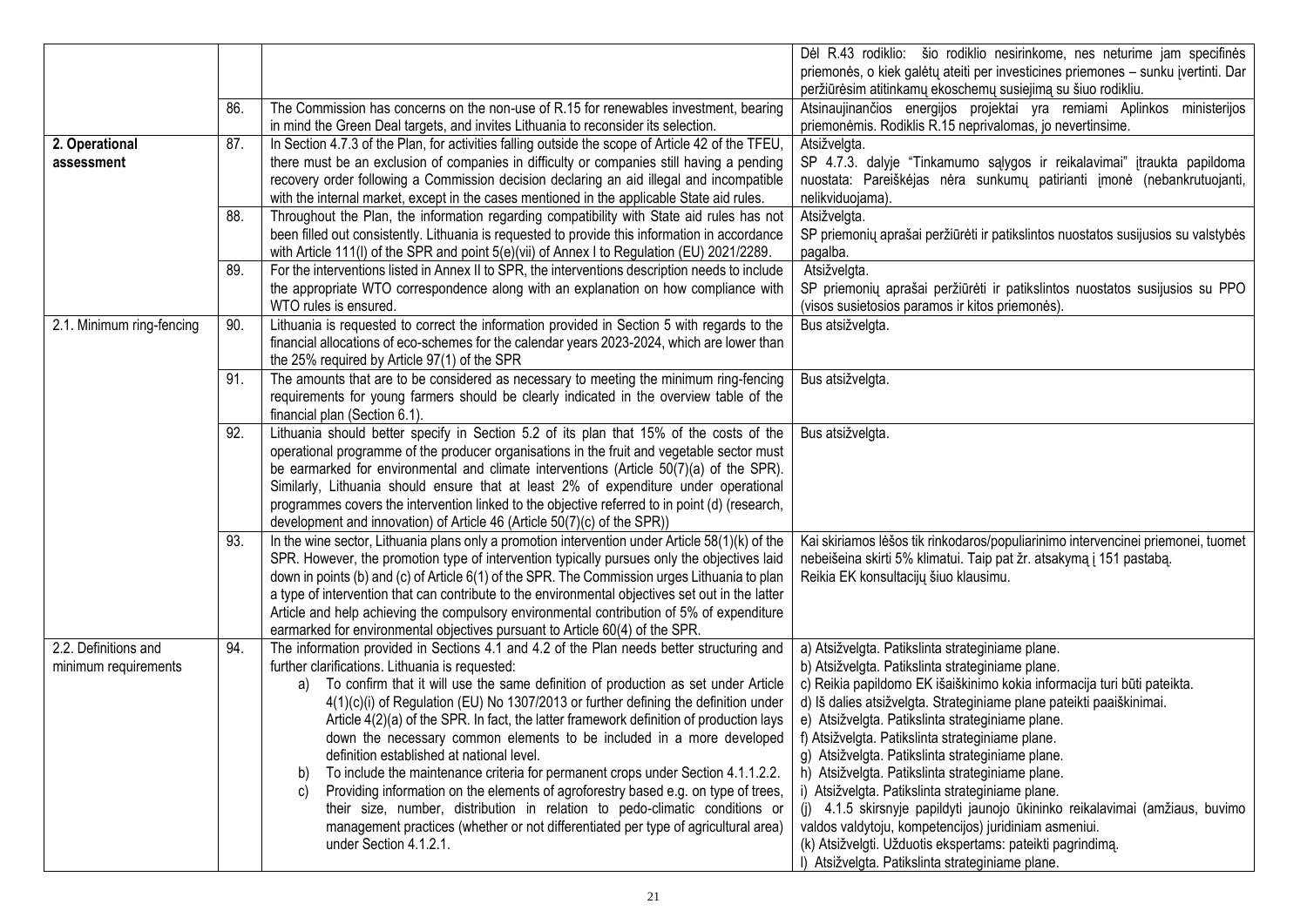|     | To provide a list of eligible species, their maximum rotation cycle and the minimum<br>d)                                                                                              |                                                                                                                                                          |
|-----|----------------------------------------------------------------------------------------------------------------------------------------------------------------------------------------|----------------------------------------------------------------------------------------------------------------------------------------------------------|
|     | planting density under Section 4.1.2.3.2.                                                                                                                                              |                                                                                                                                                          |
|     | To clarify the criterion 'reseeded with different type of grasses' under Section<br>e)<br>4.1.2.4.4                                                                                    |                                                                                                                                                          |
|     | To provide a more elaborated list of criteria to determine the predominance of the<br>f)                                                                                               |                                                                                                                                                          |
|     | agricultural activity in case the area is also used for non-agricultural activity under                                                                                                |                                                                                                                                                          |
|     | Section 4.1.3.1.                                                                                                                                                                       |                                                                                                                                                          |
|     | To provide details of how the actual and lawful use of the land will be verified under<br>g)                                                                                           |                                                                                                                                                          |
|     | Section 4.1.3.2.                                                                                                                                                                       |                                                                                                                                                          |
|     | As regards the definition of 'active farmer' under Section 4.1.4.1, to ensure that the<br>h)                                                                                           |                                                                                                                                                          |
|     | negative list is not the main but rather a complementary criterion and to clarify                                                                                                      |                                                                                                                                                          |
|     | whether the described criteria do not penalise those who are not involved in                                                                                                           |                                                                                                                                                          |
|     | productive activities.<br>To provide the justification for the threshold, based on qualitative and quantitative<br>i)                                                                  |                                                                                                                                                          |
|     | data (e.g. a number of excluded farms), under Section 4.1.4.3.                                                                                                                         |                                                                                                                                                          |
|     | To determine the conditions for head of the holding in case of legal entity and to<br>$\vert$ )                                                                                        |                                                                                                                                                          |
|     | provide details on the appropriate skills/training under Section 4.1.5.                                                                                                                |                                                                                                                                                          |
|     | To provide the quantitative justification for the 'minimum requirements' thresholds<br>k)                                                                                              |                                                                                                                                                          |
|     | set under Section 4.1.7.2 and, depending on its intended applicability, to move the                                                                                                    |                                                                                                                                                          |
|     | information on minimum size of the parcel either to the BISS or to the IACS part of                                                                                                    |                                                                                                                                                          |
|     | the Plan.                                                                                                                                                                              |                                                                                                                                                          |
|     | To clarify and not repeat the definition of 'agricultural activity' under Section 4.1.8, because<br>the definition of 'agricultural activity' is already provided under Section 4.1.1. |                                                                                                                                                          |
| 95. | Lithuania is requested to provide the estimated result of the capping and define where it will                                                                                         | Bus atsižvelgta ir papildyta SP 4.2.2.3 dalis.                                                                                                           |
|     | be assigned (Section 4.2.2.3 is empty), as well as describe the method used to determine                                                                                               |                                                                                                                                                          |
|     | deductible costs.                                                                                                                                                                      |                                                                                                                                                          |
| 96. | Lithuania is invited to include in Section 4.3 on technical assistance a confirmation that the                                                                                         | Atsižvelgta. Reglamento (ES) 2021/2115 125 str. 3 d. (Valstybių narių iniciatyva                                                                         |
|     | costs of the Certification Bodies will not be covered.                                                                                                                                 | teikiama techninė parama nenaudojama tvirtinančiosioms įstaigoms,                                                                                        |
|     |                                                                                                                                                                                        | nurodytoms Reglamento (ES) 2021/2116 12 straipsnyje, finansuoti).                                                                                        |
| 97. | Section 4.4 on the national CAP Network lacks some details, in accordance with Point 4.4<br>of Annex I to Commission Implementing Regulation (EU) 2021/2289, to fully assess the       | Dėl I pastraipos – atsižvelgta (papildyta ir patikslinta SP 4.4.1 dalis).<br>a) Atsižvelgta (patikslinta SP 4.4.1 dalis, Tinklas prie EIP projektų planų |
|     | overall structure and functioning of the network. Lithuania is requested to provide additional                                                                                         | sklaidos prisidės viešinimo veiklomis).                                                                                                                  |
|     | information and clarifications as regards the tasks of the network, where the (mandatory)                                                                                              | Atsižvelgta (papildyta SP 4.4.2 dalis)<br>b)                                                                                                             |
|     | task provided for in Article 126(4)(e) of the SPR – support for co-operation projects including                                                                                        | Atsižvelgta (papildyta SP 4.4.1 dalis (5-a pastr. dėl galimybės remti<br>C)                                                                              |
|     | transnational co-operation in general (not just AKIS) - does not appear to be included; some                                                                                           | "projektines veiklas")).                                                                                                                                 |
|     | summary information on membership of the network (where it is indicated Managing                                                                                                       | d)<br>Bus atsižvelgta.                                                                                                                                   |
|     | Authority will fix criteria); if any regional level components are envisaged, and the indicative                                                                                       | Atsižvelgta (papildyta SP 4.4.1 dalis)<br>e)                                                                                                             |
|     | financing foreseen for the network. In addition, no timeline is indicated for the establishment                                                                                        | Pagal Horizon Europe schema finansuoti projektai ir jų metu sukurtos žinios ir                                                                           |
|     | of the CAP network (it is understood that Lithuania intends rather to continue its current Rural<br>Network of Lithuania from the previous programming periods). Furthermore:          | inovacijos būtų skatinamos perduoti EIP grupėms ir per Parodomuosius                                                                                     |
|     | Article 127 of the SPR provides for the European Innovation Partnership (EIP)<br>a)                                                                                                    | projektus.                                                                                                                                               |
|     | operational groups to disseminate a summary of their plans as well as of the results                                                                                                   |                                                                                                                                                          |
|     | of the projects. Therefore, the Commission requests Lithuania to explain how the                                                                                                       |                                                                                                                                                          |
|     | dissemination of projects' plans will be arranged.                                                                                                                                     |                                                                                                                                                          |
|     | As regards the operation of the network, Lithuania should indicate which body will<br>b)                                                                                               |                                                                                                                                                          |
|     | have the role of Network Secretariat (in Table 7.1 on governance bodies).                                                                                                              |                                                                                                                                                          |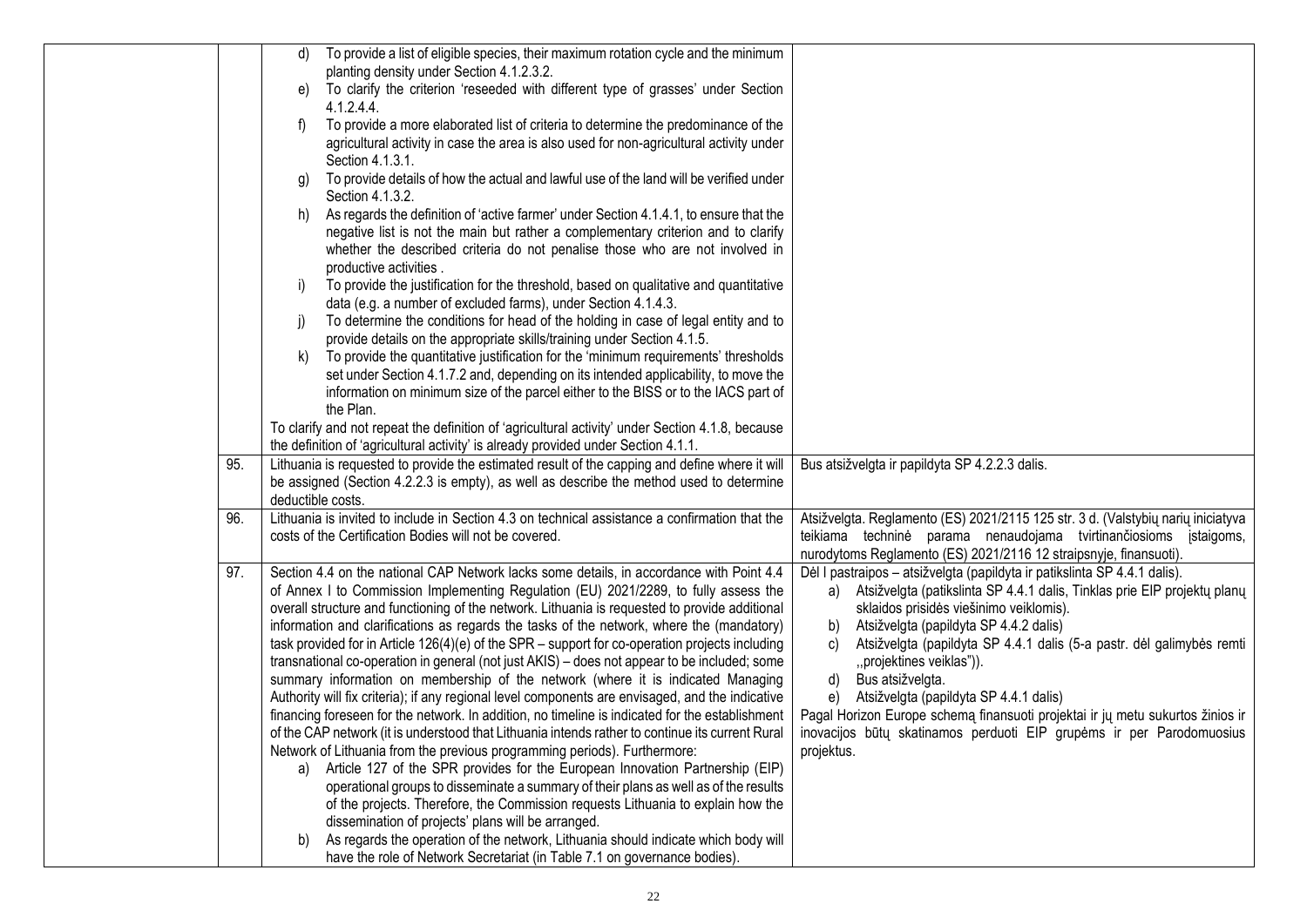|                                                                          |                   | 98.  | Clarification is also requested on the modalities for selection of those CAP network<br>C)<br>'project activities', for which it is indicated (in Section 4.3.3) that members of the<br>network are the beneficiaries.<br>Lithuania should also specify what concrete actions the CAP Network will undertake to<br>interact with Horizon Europe, to support the EIP operational groups to profit from synergies<br>with the EU research framework<br>The description in Section 4.5 on coordination, demarcation and complementarities is<br>insufficient to give the required overview required in Article 110(d)(v) of the SPR. Lithuania<br>is invited to provide a comprehensive description of how EU funds and initiatives active in<br>rural areas work together with the Plan. These include: the Cohesion Fund, the European<br>Regional Development Fund (ERDF), the European Social Fund Plus (ESF+), the Digital<br>Europe Programme (DEP), the Connecting Europe Facility (CEF2 Digital), the Programme<br>for the Environment and Climate Action (LIFE) and Horizon Europe. | Atsižvelgta.<br>Pagal EK pastaba papildyta SP 4.5 dalis.                                                                                                                                                                                                                                                                                                     |
|--------------------------------------------------------------------------|-------------------|------|-------------------------------------------------------------------------------------------------------------------------------------------------------------------------------------------------------------------------------------------------------------------------------------------------------------------------------------------------------------------------------------------------------------------------------------------------------------------------------------------------------------------------------------------------------------------------------------------------------------------------------------------------------------------------------------------------------------------------------------------------------------------------------------------------------------------------------------------------------------------------------------------------------------------------------------------------------------------------------------------------------------------------------------------------------------------------------------------|--------------------------------------------------------------------------------------------------------------------------------------------------------------------------------------------------------------------------------------------------------------------------------------------------------------------------------------------------------------|
|                                                                          |                   | 99.  | Given the importance of Horizon Europe in tackling issues such as soil health, climate<br>change, biodiversity, food systems and competitiveness, Lithuania is invited to consider<br>actions creating synergies between the Plan and Horizon Europe actions with specific<br>attention to EIP Operational Groups and Horizon Thematic Networks and Multi-actor<br>projects. Lithuania is invited to provide additional information on links of the Plan with the<br>Horizon Europe Programme, Missions and the Partnerships in particular with the Missions<br>"A soil deal for Europe", "Adaptation to Climate Change" and "Restore our Ocean and Waters<br>by 2030".                                                                                                                                                                                                                                                                                                                                                                                                                   | Atsižvelgta (papildyta SP 4.4.1 dalis dėl Tinklo veiksmų).<br>Lietuvos kaimo tinklas informuos apie galimybes, viešins informaciją, surengs<br>renginius (webinarai), pakvies kitų institucijų atstovus ir pan.<br>Pagal Horizon Europe schema finansuoti projektai ir jų metu sukurtos žinios ir<br>inovacijos būtų skatinamos perduoti EIP grupės nariams. |
| 2.3.<br>Intervention<br>s and<br>baseline<br>2.3.1<br>Conditionali<br>ty | GAEC1             | 100. | Lithuania should withdraw the exception number 4 for areas declared as organic as it is not<br>in line with Article 48(4) of Regulation (EU) 2022/126 to provide that areas of organic farming<br>are always counted for the restoration of permanent grassland. In accordance with<br>Regulation (EU) 2021/2289, Lithuania is required to indicate the value of the reference ratio<br>(2018) for permanent grassland and the method of calculation. In view of the observed<br>decline of permanent grasslands in Lithuania, it is important to design GAEC 1 in a way that<br>no illegitimate conversions of permanent grassland are carried out. Lithuania is strongly<br>encouraged to implement a system of prior authorisation when the decrease of the annual<br>ratio compared to the reference ratio comes close to 5%.                                                                                                                                                                                                                                                         | 1. Atsisakyti išlygos, kad nereikia atkurti daugiamečių pievų, kurios yra<br>sertifikuotos ekologinio ūkio. Atsižvelgta, pataisyta ir strategianiam plane.<br>2. Lietuva privalo nurodyti daugiamečių pievų 2018 m. referencinį rodiklį ir<br>apskaičiavimo būdą. Bus atsižvelgta, šiuo metu atliekami skaičiavimai.                                         |
|                                                                          | GAEC <sub>2</sub> | 101. | The Commission acknowledges the justification to apply GAEC 2 from 2024 and invites<br>Lithuania to set up the management system for its application.                                                                                                                                                                                                                                                                                                                                                                                                                                                                                                                                                                                                                                                                                                                                                                                                                                                                                                                                     | Ragina Lietuvą sukurti GAEC 2 taikymo valdymo sistemą. Atsižvelgta, pataisyta<br>ir SP.                                                                                                                                                                                                                                                                      |
|                                                                          | GAEC <sub>3</sub> | 102. | As regards the practices set out, Lithuania is requested to clarify the requirement of "not<br>convert wetland areas into peatland or otherwise drain". The protection requirement should<br>apply to both wetlands and peatlands areas (not converting one into the other). The<br>Commission welcomes the exclusion of new drainage systems. 'Repair and reconstruction'<br>of old drainage should be allowed only under the condition to improve the environmental<br>condition of peatland, particularly minimising the mineralization of organic matter or restoring<br>the natural hydrological regime in drained peatlands. Modern drainage systems have the<br>potential to both extract and reintroduce water (so called dry-rewetting technique) when<br>needed, which allows rewetting the fields during some periods of the year and then<br>minimizing losses of carbon when complete rewetting is not possible. Lithuania should also<br>envisage low tillage of drained peatlands as the tillage practices substantially contribute to<br>GHG emissions.                   | 1. Nekeisti šlapynių durpžemiais ir atvirkščiai. Atsižvelgta, pataisyta SP.<br>2. Reikalaujama numatyti ne gilaus arimo sąlygas nusausintuose durpynuose.<br>Atsižvelgta, pataisyta SP.                                                                                                                                                                      |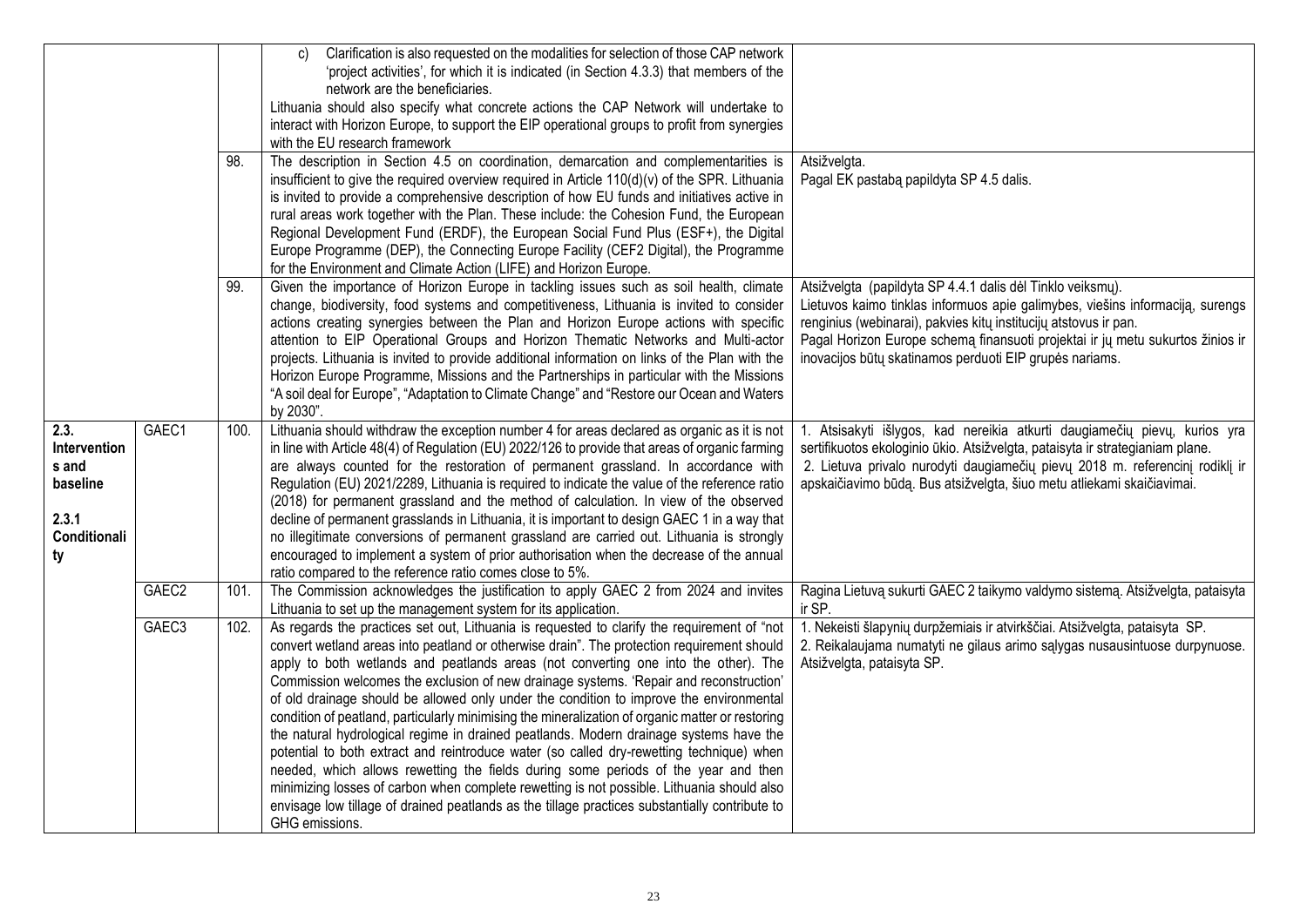| GAEC4             | 103. | The definition provided by Lithuania does not seem to cover the watercourses with less-than-<br>good quality status and that require buffer strips in order to prevent water pollution. In<br>addition, the Plan indicates that buffer strips will be established on the basis of digital maps<br>in accordance with the national legislation. However, the description of this standard does<br>not include the requirements under Nitrate Action Programmes within Nitrate Vulnerable<br>Zones (NVZ) designated under the Nitrates Directive (Directive 91/676/EEC) when these set<br>out wider widths for buffer strips. Lithuania is requested to revise the definition of the GAEC<br>4 standard accordingly.                                                                                                                                                                                                                                                                                                       | Neišskiriami prastesnės kokybės vandens telkiniai, kuriems reikalingos<br>buferinės juostos. Neapima nitratų veiksmų programų reikalavimų nitratų<br>pažeidžiamose zonose. Atsižvelgta, pataisyta SP.                                                                                                                                                                                                                                                                                                                                                                                                                               |
|-------------------|------|--------------------------------------------------------------------------------------------------------------------------------------------------------------------------------------------------------------------------------------------------------------------------------------------------------------------------------------------------------------------------------------------------------------------------------------------------------------------------------------------------------------------------------------------------------------------------------------------------------------------------------------------------------------------------------------------------------------------------------------------------------------------------------------------------------------------------------------------------------------------------------------------------------------------------------------------------------------------------------------------------------------------------|-------------------------------------------------------------------------------------------------------------------------------------------------------------------------------------------------------------------------------------------------------------------------------------------------------------------------------------------------------------------------------------------------------------------------------------------------------------------------------------------------------------------------------------------------------------------------------------------------------------------------------------|
| GAEC <sub>5</sub> | 104. | Lithuania is requested to further specify the tillage techniques by taking into account the<br>tillage direction (across slope rather than down the slope). The proposed standards are<br>applied solely to the areas with slope of more than 12 % gradient, which is not the only factor<br>having an impact on soil erosion. Lithuania is invited to consider other areas at risk of erosion<br>for applying tillage management practices; including areas with lower slope gradient.                                                                                                                                                                                                                                                                                                                                                                                                                                                                                                                                  | Reikalaujama nustatyti galimas dirbimo metodikas (skersai šlaito). Atsižvelgta,<br>pataisyta ir SP.                                                                                                                                                                                                                                                                                                                                                                                                                                                                                                                                 |
| GAEC <sub>6</sub> | 105. | The proposed definition is insufficient to ensure the GAEC objective. Article 13 of the SPR<br>provides for Member States to set out the appropriate timing and condition of the soil cover<br>to ensure adequate coverage. However, all concerned land (arable, permanent crops, fallow)<br>are expected to be covered. In light of this, Lithuania should apply the requirement on soil<br>cover to all arable land of the holding, not to "at least 50%" and to envisage minimum rules<br>for permanent crops. The requirement presented under point 1 of the GAEC description is<br>not possible as the exemption for some crops such as vegetables, potatoes, maize and beet<br>is not in line with the footnote 3 to GAEC 6.                                                                                                                                                                                                                                                                                       | 1. Lietuva turėtų taikyti reikalavimą dėl dirvožemio dangos visai valdos dirbamai<br>žemei, o ne "50 proc. ploto" ir numatyti minimalius reikalavimus daugiamečiams<br>augalams. Atsižvelgiama iš dalies, SP pateikiama atnaujinta šio standarto<br>įgyvendinimo versija.<br>2. Išimtis, kad "minimalus dirvos dangos reikalavimas neprivalomas po<br>daržovių, bulvių, kukurūzų ir runkelių" nesuderinama su GAAB standartu.<br>Neatsižvelgiama, strateginis planas patikslinamas pateikiant argumentus ir<br>statistiką.                                                                                                          |
| GAEC7             | 106. | The proposed duration of at least 4 weeks for the intermediate crops seems insufficient to<br>ensure a significant break between the planting of the same crops in two consecutive years.<br>Lithuania is therefore requested to extend the minimum period for intermediate crops.<br>Moreover, Lithuania should define more precise rotation requirements for maize to ensure<br>that this crop cannot be sown on the same parcel in consecutive years (unless including an<br>intermediate crop in the rotation). Otherwise, Lithuania should provide a justification for this<br>exemption based on the footnote 4 in Annex III to the SPR. In this respect, the Commission<br>recalls that following the provisions of Article 13 of the SPR, Lithuania might consider<br>applying the standards to a part of the arable land of the farm. However, it should be ensured<br>that all parcels of arable area undergo the growing of different crops in succession across a<br>sequence of two or three growing years. | 1. 4 savaičių išlaikymo laikotarpis tarpiniams augalams yra per trumpas,<br>reikalaujama pratęsti. Atsižvelgta, pataisyta ir SP ir terminas pratęsiamas iki 5<br>savaičių.<br>2. Lietuva turėtų nustatyti tikslesnius kukurūzų sėjomainos reikalavimus, kad<br>šie augalai nebūtų sėjami tame pačiame sklype iš eilės (nebent į sėjomainą būtų<br>įtrauktas tarpinis augalas) arba pagrįsti šią išimtį. Atsižvelgiama iš dalies,<br>pateikiami papildomi argumentai.                                                                                                                                                                |
| GAEC8             | 107. | The conversion factors for several landscape features (e.g., stone piles, ditches, field<br>margins, buffer strips, trees) seem high. Lithuania is requested to explain whether these<br>factors are based on the current rules for ecological focus areas (within greening). Option 2<br>is selected, but the corresponding eco-schemes allowing farmers to comply with the GAEC<br>have not been planned. Lithuania should address this inconsistency. As regards option 3,<br>Lithuania should explain the expected contribution of catch crops and N-fixing crops to the<br>GAEC objective.                                                                                                                                                                                                                                                                                                                                                                                                                          | 1. Pabrėžiama ir prašoma paaiškinti kodėl tokie aukšti kai kurių kraštovaizdžio<br>elementų (akmenų krūvų, griovių, lauko kraštų, buferinių juostų, medžių)<br>perskaičiavimo koeficientai. Ar yra susiejimas su žalinimu. Atsižvelgta, pataisyta<br>ir strategianiam plane.<br>2. Įgyvendinimo alternatyvai Nr. 2 nėra atitinkamos EKO schemos. Atsižvelgta,<br>susietos ekoschemos TI05eko 1.5, TI05eko 1.6 ir TI05eko 1.7.<br>3. Įgyvendinimo alternatyva Nr. 3 - reikia papildomų paaiškinimų kaip tarpiniai<br>ir azotą fiksuojantys augalai prisideda prie šio GAAB tikslo. Atsižvelgta,<br>pataisyta ir strategianiam plane. |
| GAEC9             | 108. | The presented provision on "grasslands may be rehabilitated, ploughed and sown if this is<br>permitted by the nature management plan" raises concerns on whether it is in line with the<br>GAEC definition that clearly requires that environmentally sensitive permanent grasslands<br>in Natura 2000 areas are not converted or ploughed up. Lithuania is requested to set out                                                                                                                                                                                                                                                                                                                                                                                                                                                                                                                                                                                                                                         | Pateikta nuostata "pievas galima atkurti, arti ir sėti, jei tai leidžia gamtotvarkos<br>planas" kelia susirūpinimą, ar tai atitinka GAAB apibrėžimą, aiškiai reikalaujantį,<br>kad aplinkai jautrios daugiametės pievos "Natura 2000" teritorijose nebūtų<br>pertvarkytos arba suartos. Prašoma aiškiai išdėstyti, kad pusiau natūralių pievų                                                                                                                                                                                                                                                                                       |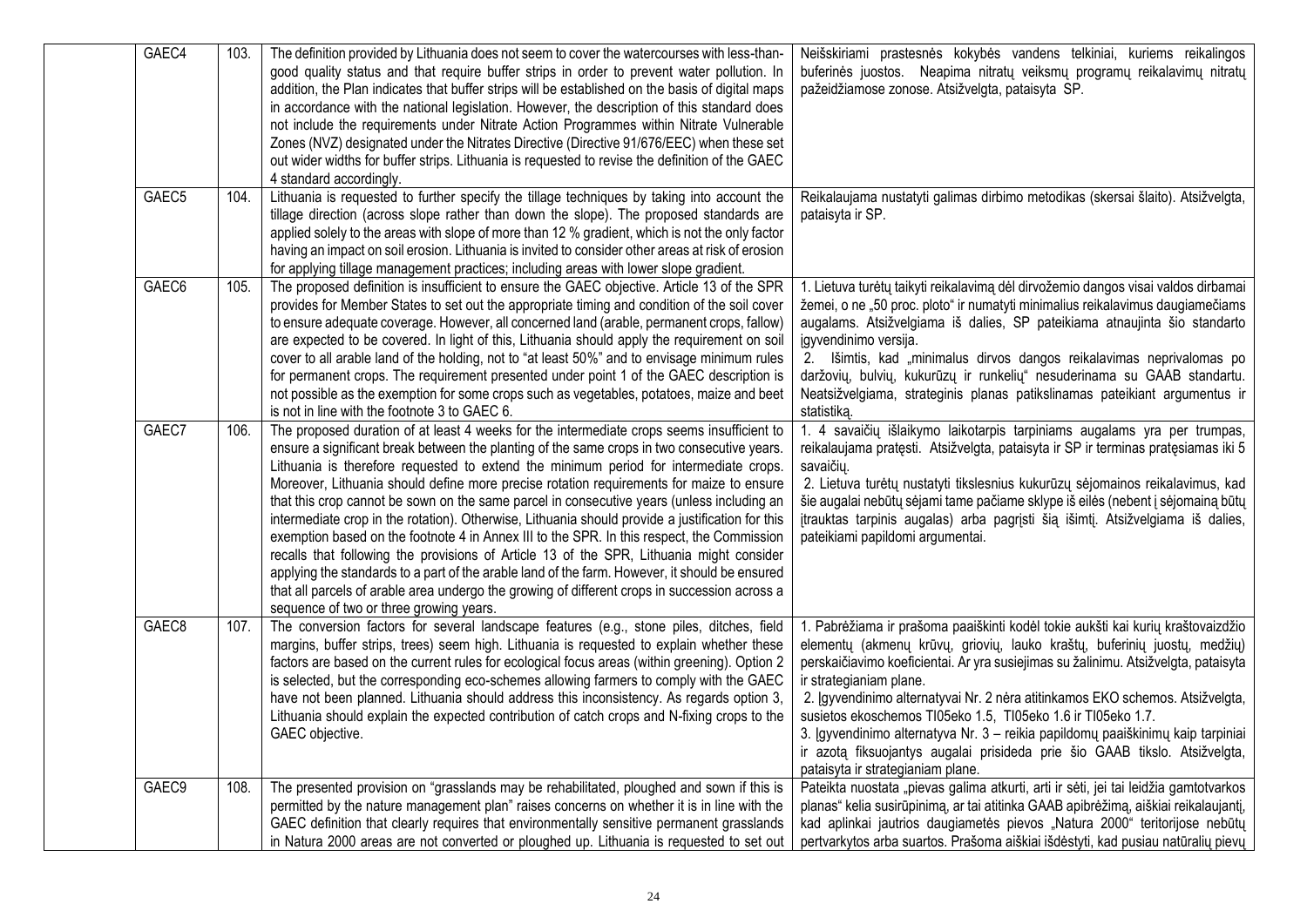|                              |             |      | clearly that the renewal and re-sowing of semi-natural grasslands habitats can be carried out    | buveinių atnaujinimas ir atsėjimas gali būti vykdomas tik gavus kompetentingos    |
|------------------------------|-------------|------|--------------------------------------------------------------------------------------------------|-----------------------------------------------------------------------------------|
|                              |             |      | only after approval of the competent nature conservation authority.                              | gamtos apsaugos institucijos pritarimą. Atsižvelgta, pataisyta ir SP.             |
| 2.3.2. For direct income     |             | 109. | Applicable minimum requirements, definition of agricultural land, of agricultural activity, etc. | Atsižvelgta ir pataisyta prie bazinės išmokos priemonės aprašo.                   |
| support                      |             |      | for the Basic Income Support for Sustainability (BISS) should be included in Section 4.1 and     |                                                                                   |
|                              |             |      | are not to be repeated in Section 5.                                                             |                                                                                   |
| 2.3.2.1. BISS (Article 21-28 |             | 110. | The unit amount and its variation cannot be justified as being the result from the division of   | Atsižvelgta.                                                                      |
| of the SPR, Section 5 of     |             |      | the BISS envelope by the number of estimated eligible hectares. It should instead be justified   |                                                                                   |
| the Plan)                    |             |      | primarily on the basis of the analysis of the income needs and only then comparing to the        |                                                                                   |
|                              |             |      | budget available                                                                                 |                                                                                   |
|                              |             | 111. | Lithuania is invited to reconsider the variation of the unit amount as it is considered to be    | Atsižvelgta.                                                                      |
|                              |             |      | very high and not sufficiently justified. The justification of the unit amount on the one hand,  |                                                                                   |
|                              |             |      | and of minimum and maximum unit amounts on the other hand, should be linked. These               |                                                                                   |
|                              |             |      | justifications should primarily be based on data related to the needs which the relevant         |                                                                                   |
|                              |             |      | intervention is intended to address. Elements of uncertainty leading to a risk of unspent funds  |                                                                                   |
|                              |             |      | can be added to justify the variation. However, these elements must be explained and where       |                                                                                   |
|                              |             |      | possible based on data, e.g. related to past experience related to under-execution.              |                                                                                   |
| 2.3.2.2. CRISS (Article 29   |             | 112. | Lithuania should ensure that the unit amounts for the highest thresholds/ranges do not           | Atsižvelgta.                                                                      |
| of the SPR, Section 5 of     |             |      | exceed the national average amount of direct payments per hectare for a given claim year         | Paaiškinimas: didžiausia išmoka numatoma ūkiams virš 30 ha, tačiau netgi su       |
| the Plan)                    |             |      | in accordance with Article 29(4) of the SPR.                                                     | numatytu maksimaliu svyravimu ji nesieks nacionalinio vidurkio (2023 m. - 203     |
|                              |             |      |                                                                                                  | EUR/ha).                                                                          |
|                              |             | 113. | Lithuania should revise the variation of the unit amount as it is very high and not adequately   | Atsižvelgta, papildyta prie perskirstymo išmokos priemonės.                       |
|                              |             |      | justified. The explanation provided by the Commission above on the variation of the unit         |                                                                                   |
|                              |             |      | amount with regard to BISS is also valid for CRISS.                                              |                                                                                   |
|                              |             | 114. | Further evidence is needed on the higher unit amounts for the ranges above certain hectare       | Atsižvelgta, papildyta prie perskirstymo išmokos (CRISS) priemonės ir 3.4         |
|                              |             |      | thresholds focusing CRISS towards middle-size farms and on the relevance of the maximum          | dalyje.                                                                           |
|                              |             |      | threshold.                                                                                       |                                                                                   |
| 2.3.2.3. CISYF (Article 30   |             | 115. | For the Complementary Income Support for Young Farmers (CISYF), Lithuania is invited to          | Atsižvelgta. Papildyta prie CISYF priemonės ir prie jaunojo ūkininko apibrėžimo.  |
| SPR, Section 5 SFC)          |             |      | check the consistency of the eligibility conditions for natural and legal persons and the newly  |                                                                                   |
|                              |             |      | set up requirement. Although Lithuania has provided a comprehensive justification for the        |                                                                                   |
|                              |             |      | hectare threshold and the planned unit amount, justification for the variations of minimum       |                                                                                   |
|                              |             |      | and maximum unit amounts is missing.                                                             |                                                                                   |
| 2.3.2.4 Eco-                 | Observation | 116. | Considerable revision of the proposed eco-schemes is required. Lithuania is requested to:        | a) Strateginio plano atitinkamos dalys tikslinamos ir pildomos.                   |
| schemes                      | s common    |      | complete the overview of the links between the eco-scheme and the selected<br>a)                 | b) ir c) dėl atitikties SPR 31 straipsnio 8 daliai ir taškų skaičiuoklės ar kitos |
| (Article 31                  | to all or   |      | needs as well as to ensure coherence between objectives, result indicators,                      | metodologijos - vietoje taškų skaičiuoklės Kompleksinei ekoschemai "Veiklos       |
| SPR,                         | multiple    |      | commitments and baseline provided under the different sub-sections of an eco-                    | ariamoje žemėje" sukurta "Kompleksinės ekoschemos ekfektyvumo metodika".          |
| Section 5                    | eco-        |      | scheme description;                                                                              | d) ekoschemų aprašuose aiškiai atskirtos tinkamumo finansuoti sąlygos nuo         |
| <b>SFC</b>                   | schemes     |      | elaborate the general support conditions for all eco-schemes capturing general<br>b)             | įsipareigojimų.                                                                   |
|                              |             |      | elements, such as: limits to how many eco-schemes a farmer can subscribe to,                     | e) kiekvienai ekoschemai nurodyta tinkamo finansuoti ploto rūšis (ariamoji        |
|                              |             |      | what are the most favourable combinations, etc. The Plan insufficiently explains                 | žemė, daugiamečiai žolynai, pievos).                                              |
|                              |             |      | how the interventions under the eco-schemes and those agro-environmental-                        | f) tikslinami ekoschemų aprašai.                                                  |
|                              |             |      | climate commitments are inter-linked and build on each other;                                    | g) tikslinami ekoschemų aprašai.                                                  |
|                              |             |      | explain how the compliance with Article 31(8) of the SPR is ensured, in particular<br>C)         | h) ekoschemos susietos su rezultato rodikliu R.4 "Pajamų paramos susiejimas       |
|                              |             |      | on the effectiveness and efficiency of eco-schemes based on basic agro-                          | su standartais ir gerąja praktika". Susieti R.6 ir R.7 manome netikslinga (bus    |
|                              |             |      | ecological practices, such as crop rotation, catch crops, riparian melliferous strips.           | double counting), reikia EK paaiškinimo.                                          |
|                              |             |      | The Commission considers that farmers should be encouraged to subscribe to                       | Su R7 susieta ekoschemos priemonė "Pievų priežiūra mažiau palankiose              |
|                              |             |      | several schemes to ensure a more holistic farming approach and maximized                         | ūkininkauti vietovėse".                                                           |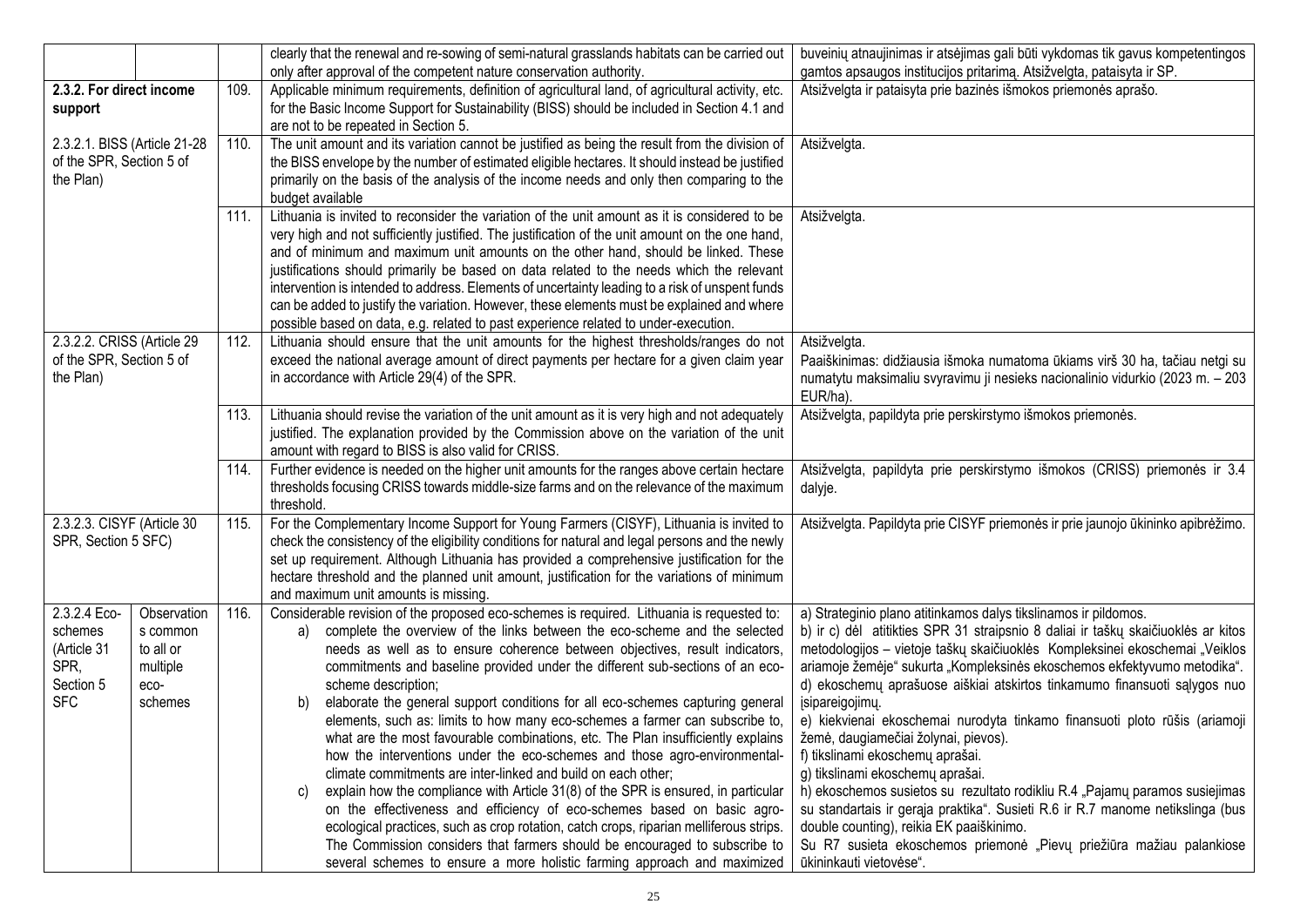|                                     |              | benefits for the environment. Lithuania is invited to develop further a points-based<br>system to improve the expected benefits of the practices;<br>clearly differentiate the eligibility conditions from the commitments, which in the<br>d)<br>current draft are presented together, as well as ensure proportionality and<br>relevance of the selected eligibility conditions;<br>indicate the type of eligible area (arable land, permanent grassland, other) as this<br>e)<br>is an essential element of the intervention. It is also unclear if all the land of the<br>holding should be enrolled in the different eco-schemes. The Commission<br>welcomes that, for some eco-schemes, farmers are requested to subscribe for a<br>minimum number of years with the aim of delivering greater environmental impact;<br>further elaborate the commitments by ensuring coherence between the needs and<br>the result indicators for each eco-scheme. It is important to clearly explain the<br>expected environmental and climate benefits of the interventions, in particular of<br>those for the maintenance of traditional beneficial practices and the transition<br>towards new agricultural practices;<br>explain the links to the SOs selected and justify the contribution of the designed<br>g)<br>eco-scheme;<br>select the result indicators R.4 'Linking income support to standards and good<br>h)<br>practices' (R.4), R.6 and R.7 'Enhancing support for farms in areas with specific<br>needs' (R.7) for all eco-schemes. The latter two result indicators do not reflect the<br>environmental contribution of eco-schemes but they do provide information on key<br>objectives for direct payments, which are redistribution of support towards small<br>and medium holdings and contribution to support to areas with higher needs;<br>justify the proposed flexibility of planned unit amounts (the minimum levels are<br>30% lower than the planned amounts);<br>provide the full certified method of calculation (when carried out by an independent body)<br>and, in case it has been carried out by the managing authority, the certification by an<br>independent body in an annex to the Plan. | i) dėl ekoschemų išmokų mažinimo iki 30 proc. (pritrūkus lėšų) pagrindimo -<br>laukime atsakymo iš EK, ar galime nenurodyti kiek bus mažinamos išmokos<br>(nenustatyti minimalios vieneto sumos ekoschemoms), nes tokį pagrindimą bus<br>sunku pateikti (vienintelis pagrindimas - galimas lėšų ekoschemoms trūkumas).<br>j) Plano priede bus pateikti išsamūs ekoschemų išmokų apskaičiavimo metodai.                                                                                                                                                                                                                                                                                                                                                                                                                                                                                                                                                      |
|-------------------------------------|--------------|------------------------------------------------------------------------------------------------------------------------------------------------------------------------------------------------------------------------------------------------------------------------------------------------------------------------------------------------------------------------------------------------------------------------------------------------------------------------------------------------------------------------------------------------------------------------------------------------------------------------------------------------------------------------------------------------------------------------------------------------------------------------------------------------------------------------------------------------------------------------------------------------------------------------------------------------------------------------------------------------------------------------------------------------------------------------------------------------------------------------------------------------------------------------------------------------------------------------------------------------------------------------------------------------------------------------------------------------------------------------------------------------------------------------------------------------------------------------------------------------------------------------------------------------------------------------------------------------------------------------------------------------------------------------------------------------------------------------------------------------------------------------------------------------------------------------------------------------------------------------------------------------------------------------------------------------------------------------------------------------------------------------------------------------------------------------------------------------------------------------------------------------------------------------------------------------------------------------------|-------------------------------------------------------------------------------------------------------------------------------------------------------------------------------------------------------------------------------------------------------------------------------------------------------------------------------------------------------------------------------------------------------------------------------------------------------------------------------------------------------------------------------------------------------------------------------------------------------------------------------------------------------------------------------------------------------------------------------------------------------------------------------------------------------------------------------------------------------------------------------------------------------------------------------------------------------------|
| Specific<br>comments                | 117.         | In addition to the general observations above, the Commission requests Lithuania to take<br>into account the specific comments on individual eco-schemes listed below.                                                                                                                                                                                                                                                                                                                                                                                                                                                                                                                                                                                                                                                                                                                                                                                                                                                                                                                                                                                                                                                                                                                                                                                                                                                                                                                                                                                                                                                                                                                                                                                                                                                                                                                                                                                                                                                                                                                                                                                                                                                       |                                                                                                                                                                                                                                                                                                                                                                                                                                                                                                                                                                                                                                                                                                                                                                                                                                                                                                                                                             |
| on<br>individual<br>eco-scheme<br>S | 118.<br>119. | TI05eko 1.1 'Crop rotation', Lithuania should enhance the added value of this eco-scheme<br>by defining a minimum share of leguminous crops that farmers need to grow and include a<br>crop rotation from different plant families to ensure maximum benefits to the soil and<br>environment. Please also explain how this eco-scheme goes beyond GAEC 7 standard on<br>crop rotation and ensure the consistency of the description with the commitments to<br>beneficiaries on the ban of mineral and organic fertilisers.<br>TI05eko 1.2 'Intermediary crops', Lithuania should provide additional explanations on how                                                                                                                                                                                                                                                                                                                                                                                                                                                                                                                                                                                                                                                                                                                                                                                                                                                                                                                                                                                                                                                                                                                                                                                                                                                                                                                                                                                                                                                                                                                                                                                                     | Atsižvelgta.<br>Dėl EK pasiūlymo nustatyti minimalią ankštinių augalų dalį - siūloma minimali<br>ankštinių augalų dalis - 10 proc.<br>Dėl kitų augalų šeimų įtraukimo - nustatyta, jog bent vienas iš augalų kaitos<br>narių privalo būti dirvą gerinančių augalų rūšies (ankštinių javų grupė, aliejinių<br>augalų grupė, daugiamečių ir vienmečių žolių grupė, kaupiamųjų augalų grupė,<br>sideraciniai augalai žaliajai trąšai arba žaliasis pūdymas).<br>Dėl EK pastabos užtikrinti, kad aprašymas atitiktų paramos gavėjų<br>įsipareigojimus nenaudoti mineralinių ir organinių trąšų - ištrintas netikslumas<br>SP 6 dalyje, kuriame buvo nurodyta, kad viršija VR2, VR7, VR8, nes draudžiama<br>naudoti augalų apsaugos produktus, mineralines ir organines medžiagas (nes<br>toks reikalavimas šiai ekoschemai netaikomas).<br>Dėl ekoschemos viršijimo GAAB7 - jis buvo nurodytas SP 6 dalyje (aiškumui<br>patikslinta formuluotė)<br>Atsižvelgta. |
|                                     |              | this scheme contributes to the selected needs d.4 and f.3 and justify the selected result                                                                                                                                                                                                                                                                                                                                                                                                                                                                                                                                                                                                                                                                                                                                                                                                                                                                                                                                                                                                                                                                                                                                                                                                                                                                                                                                                                                                                                                                                                                                                                                                                                                                                                                                                                                                                                                                                                                                                                                                                                                                                                                                    | Patikslinta, kaip ekoschema prisideda prie d.4 ir f.3 poreikių.                                                                                                                                                                                                                                                                                                                                                                                                                                                                                                                                                                                                                                                                                                                                                                                                                                                                                             |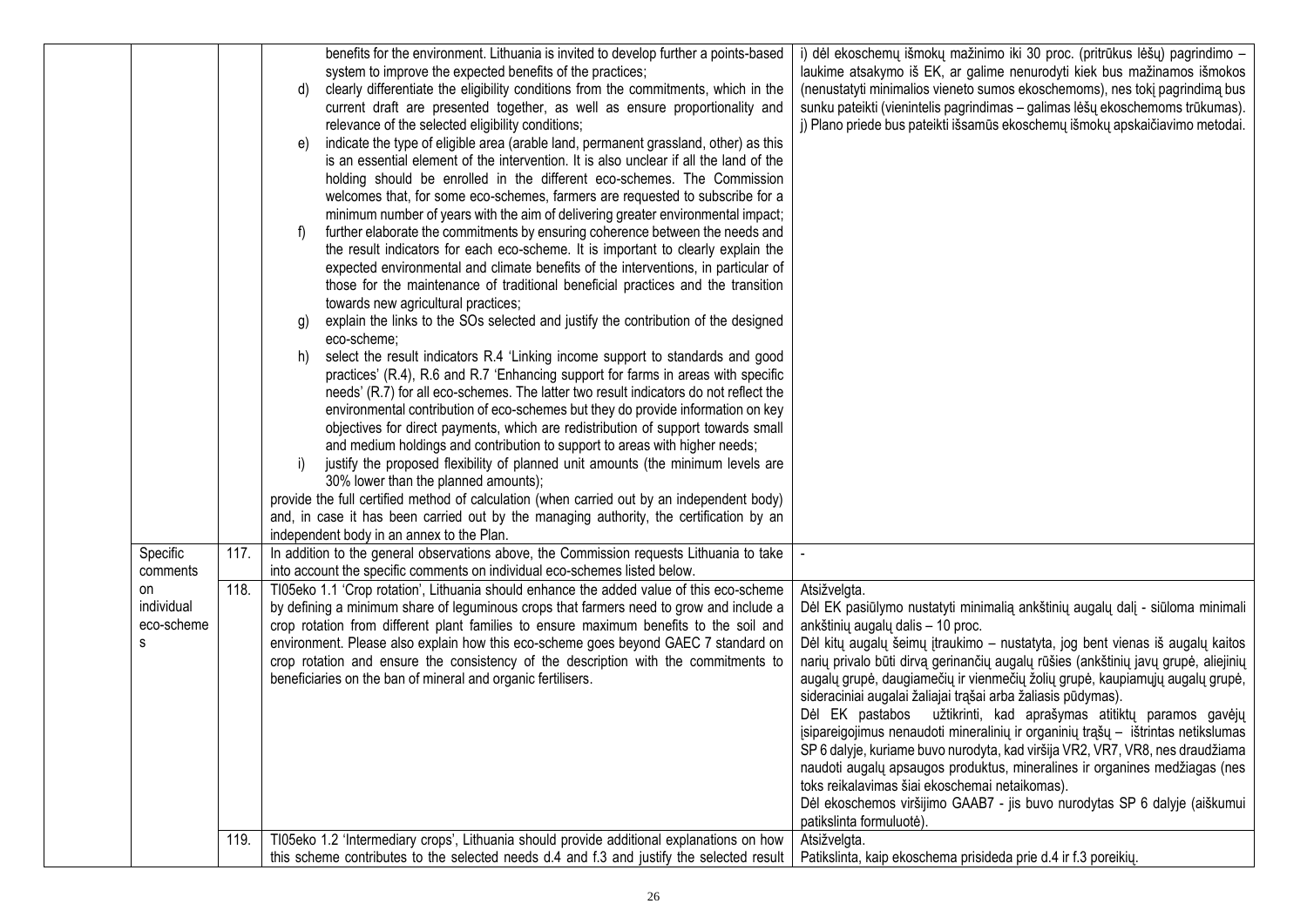| 120.<br>121. | indicators. The commitments should be elaborated and clearly distinguished from the<br>eligibility criteria so that is possible to assess the scope of the eco-scheme that should go<br>beyond the conditionality. Catch crops should be further defined as regards which species<br>can be cultivated to ensure at least a minimum benefit for insects and birds. In this regard,<br>the application of pesticides should be banned for the whole growing period.<br>TI05eko 1.3 'Under-sowing', Lithuania should consider merging this eco-scheme with 1.2<br>(catch crops) or reinforce presented arguments to demonstrate a clear added value as<br>compared to the GAEC standards and to extend the necessary minimum visibility period for<br>crops<br>TI05eko 1.4 'Application of certified seeds', Lithuania is invited to elaborate on the<br>description justifying the environmental and climate benefits of this eco-scheme. Based on | Dėl tinkamumo sąlygų ir įsipareigojimų atskyrimo – atskirta, aprašas patikslintas.<br>Dėl tinkamo augalų sąrašo nustatymo - nustatysime tarpinių augalų grupes (dar<br>derinama su mokslininkais).<br>Dėl pesticidų naudojimo - pagal eokschemos aprašą pesticidus naudoti yra<br>draudžiama, nieko keisti nereikia.<br>Atsižvelgta.<br>Sutinkame su EK, apjungsime su veikla TI05eko 1.2 "Tarpiniai pasėliai".<br>Dėl pasėlių matomumo termino prailginimo – neilginsime terminų (nustatyta min.<br>8 savaitės).<br>Atsižvelgta.<br>Patikslinta 5 SP dalis - papildytas ekoschemos pagrindimas dėl ekoschemos                                                                                                                                                                                      |
|--------------|---------------------------------------------------------------------------------------------------------------------------------------------------------------------------------------------------------------------------------------------------------------------------------------------------------------------------------------------------------------------------------------------------------------------------------------------------------------------------------------------------------------------------------------------------------------------------------------------------------------------------------------------------------------------------------------------------------------------------------------------------------------------------------------------------------------------------------------------------------------------------------------------------------------------------------------------------|-----------------------------------------------------------------------------------------------------------------------------------------------------------------------------------------------------------------------------------------------------------------------------------------------------------------------------------------------------------------------------------------------------------------------------------------------------------------------------------------------------------------------------------------------------------------------------------------------------------------------------------------------------------------------------------------------------------------------------------------------------------------------------------------------------|
|              | the current draft, the scheme seems to be production-oriented. Lithuania is requested to<br>justify its environmental benefit in order to qualify as an eco-scheme. In particular, this eco-<br>scheme is counted towards R.12 (adaptation to climate change) while the link to adaptation<br>is not explained.                                                                                                                                                                                                                                                                                                                                                                                                                                                                                                                                                                                                                                   | naudos aplinkai ir klimatui.                                                                                                                                                                                                                                                                                                                                                                                                                                                                                                                                                                                                                                                                                                                                                                        |
| 122.         | While the proposal of an eco-scheme dedicated to landscape elements (TI05eko 1.5<br>'Maintenance of landscape elements') is welcomed, Lithuania should elaborate on the<br>commitments and the overall internal coherence of the intervention description so that it is<br>possible to assess the scope of the proposed eco-scheme. Please reconsider the territorial<br>scope of the scheme, as landscape elements in other grasslands and wetlands are also<br>highly important to biodiversity, as well as the possibility to set a minimum share of landscape<br>elements (beyond GAEC 8 for arable land). Please elaborate on links with GAEC 8 and<br>consider linking this eco-scheme to R.31. Lithuania is invited to explore options to include in<br>the scheme the agroforestry system as it has a large potential for GHG sequestration,<br>prevention of erosion, retention of water and biodiversity.                               | Atsižvelgta.<br>Papildytas ekoschemos aprašas ir detalizuoti įsipareigojimai.<br>Dėl ekoschemos taikymo ir pievose - sutinkame, parama bus skiriama ir už<br>kraštovaizdžio elementus, esančius pievose.<br>Dėl agromiškininkystės sistemų įtraukimo - nėra tikslinga įtraukti, nes šiuo metu<br>dar tik tiriamos agromiškininkystės galimybės Lietuvoje.<br>Taip pat ši ekoschema susieta su GAAB8 antra alternatyva: Pareiškėjai,<br>dalyvaujantys Eko-schemoje ir pagal ją įsipareigoję kraštovaizdžio elementams<br>ir / arba pūdymui, skirti ne mažiau 7 proc. savo deklaruojamos ariamosios<br>žemės, šio GAAB įgyvendinimui gali skirti ne mažiau nei 3 proc. savo<br>deklaruojamos ariamosios žemės.<br>Susieta su R31.                                                                     |
| 123.         | TI05eko 1.6 'Melliferous strips', Lithuania should provide additional explanations on the<br>defined timeframe for the sowing and mowing of melliferous plants and reconsider the<br>selection of result indicators to capture adequately the benefits of this eco-scheme aimed at<br>pollinators. The links with R.12 'Adaptation to climate change' (R.12) and R.19 'Improving<br>and protecting soils' (R.19) should be reconsidered to avoid overestimations. In order to<br>maximise the impact of the proposed eco-scheme, Lithuania should define: the minimum<br>size of fields and the eligible area for support; the minimum period in which plants are to be<br>left on the field; and a minimum date until which plants are to be left uncut and uncrushed.<br>Please also define the eligible area and explain the unit amount calculation (strips or overall<br>parcels where the strips are set).                                  | Atsižvelgta.<br>Pateikti paaiškinimus dėl nustatyto medingųjų augalų sėjos (persvarstyti pagal<br>124 pastaba) ir šienavimo laikotarpio.<br>Dėl minimalaus lauko dydžio ir tinkamo paramai ploto - SP 4.1.7 dalyje<br>numatyta minimalus lauko dydis 0,1 ha, o tinkamas paramai plotas 1 ha.<br>Siekiant didesnio ekoschemų patrauklumo, tinkamą paramai plotą būtų siūlome<br>mažinti iki 0,5 ha.<br>Dėl minimalaus laiko tarpo, kai augalai turėtų būti palikti lauke - atspindėtų<br>šienavimo pradžios terminas.<br>Siūlome nustatyti šienavimo pradžios datą - nuo liepos 15 d.<br>Taip pat ši ekoschema susieta su GAAB8 antra alternatyva.<br>Atsisakyta sąsajos su rodikliu R12.<br>Paaiškinta, kad vieneto suma apskaičiuota juostoms (o ne bendrai sklypams,<br>kuriuose įsėtos juostos). |
| 124.         | TI05eko 1.7 'Strips of permanent grassland', Lithuania should provide additional<br>explanations on the defined timeframe for grassland harvesting and reconsider the sowing<br>period for annual strips of melliferous plants as well as links with the result indicators to<br>capture the expected effects of the grass-based riparian strips. Lithuania is invited to indicate<br>the minimum size of fields and the eligible area for compensatory payments. Lithuania                                                                                                                                                                                                                                                                                                                                                                                                                                                                       | Atsižvelgta.<br>Papildyta SP 5 dalis, kurioje atsispindi atitikimas rezultato rodikliams turėtų būti<br>pakankamas.<br>Dėl minimalaus lauko dydžio ir tinkamo paramai ploto - SP 4.1.7 dalyje<br>numatyta minimalus lauko dydis 0,1 ha, o tinkamas paramai plotas 1 ha.                                                                                                                                                                                                                                                                                                                                                                                                                                                                                                                             |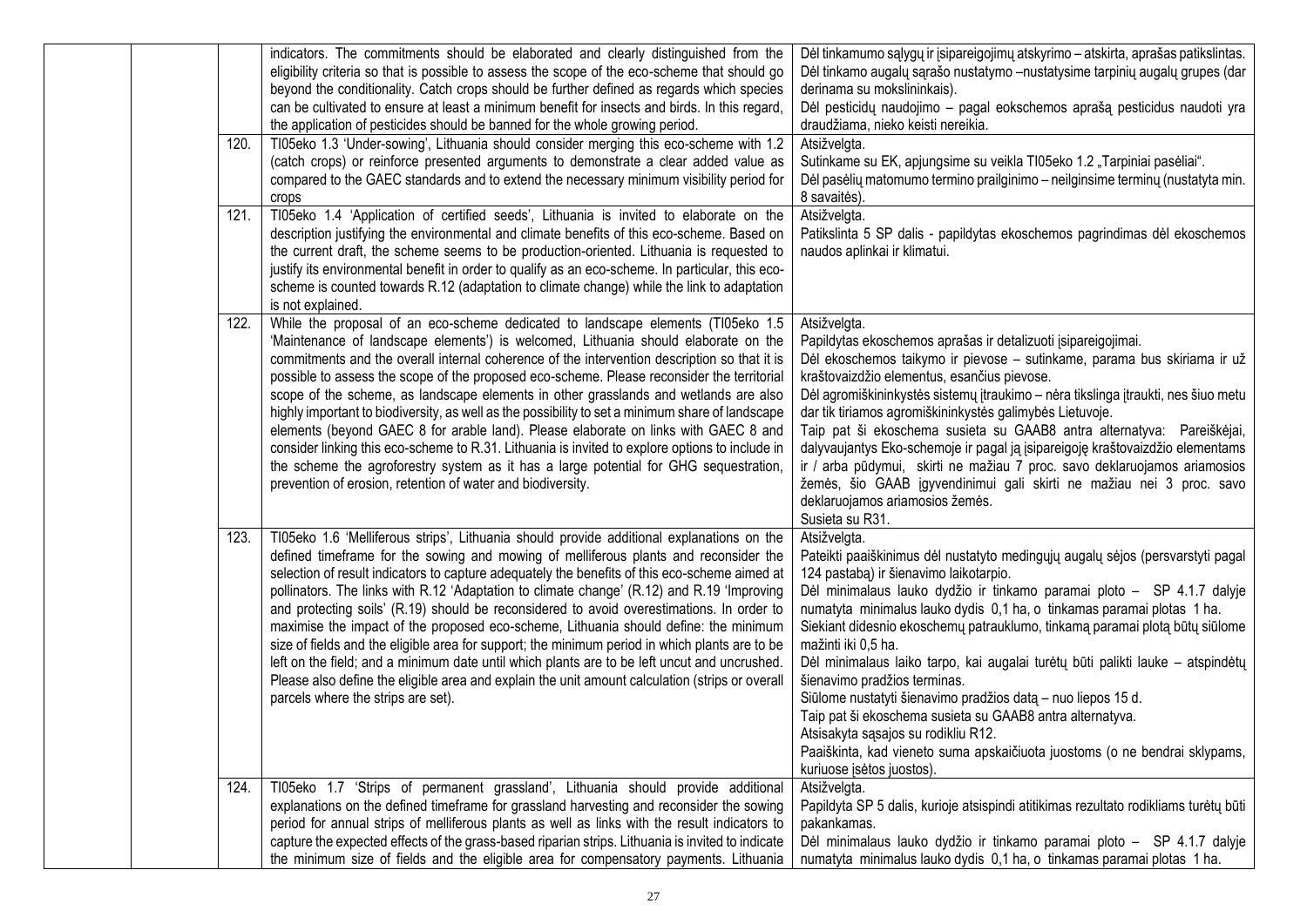|      | should indicate the starting date of mowing, which guarantees protection of sensitive fauna                                                                                       | Siekiant didesnio ekoschemų patrauklumo, tinkamą paramai plotą būtų siūlome                                                                                    |
|------|-----------------------------------------------------------------------------------------------------------------------------------------------------------------------------------|----------------------------------------------------------------------------------------------------------------------------------------------------------------|
|      | and flora.                                                                                                                                                                        | mažinti iki 0,5 ha.<br>Dėl minimalaus laiko tarpo, kai augalai turėtų būti palikti lauke - atspindėtų                                                          |
|      |                                                                                                                                                                                   | šienavimo pradžios terminas.                                                                                                                                   |
|      |                                                                                                                                                                                   | Siūlome nustatyti šienavimo pradžios datą - nuo liepos 15 d.                                                                                                   |
|      |                                                                                                                                                                                   | Taip pat ši ekoschema susieta su GAAB8 antra alternatyva.                                                                                                      |
|      |                                                                                                                                                                                   |                                                                                                                                                                |
|      |                                                                                                                                                                                   | Atsisakyta sąsajos su rodikliu R12.                                                                                                                            |
| 125. | TI05eko 1.8 'No-tillage practices', Lithuania should align the selection of the result indicators                                                                                 | Atsižvelgta.                                                                                                                                                   |
|      | to the expected benefits of no-tillage practices on soil quality or provide a stronger<br>justification for the current choice of R.12 and R.22 that are linked to climate change | Patikslintas ekoschemos aprašas: beariminė technologija padeda apsisaugoti                                                                                     |
|      | adaptation and nutrient management.                                                                                                                                               | nuo sausrų, taikant neariminę technologiją, yra didesnė dirvožemio vandentalpa<br>ir palankesnės hidrologinės sąlygos. Taip pat augalinės liekanos amortizuoja |
|      | In order to maximise the effectiveness and ensure an overall environmental benefit,                                                                                               | lietaus lašų energiją, vanduo nenubėga paviršiumi, o ramiai susigeria į dirvą,                                                                                 |
|      | Lithuania should introduce accompanying practices, such as crop rotation and permanent                                                                                            | pagerėja dirvos drėgmės ir dujų apykaita. Dirvos paviršius apsaugomas nuo                                                                                      |
|      | soil cover, and more prescribed commitments to beneficiaries. Given that the no-tillage                                                                                           | kaitros, augalų šaknys neperkaista esant aukštai oro temperatūrai. Taikant šią                                                                                 |
|      | practices increase the risk of weeds presence in fields, this could potentially lead to additional                                                                                | technologiją yra mažesni maisto medžiagų išplovimo nuostoliai, efektyvesnis                                                                                    |
|      | herbicides applications. This can be minimised with the application of appropriate techniques                                                                                     | maisto medžiagų panaudojimas, didesnis organinių medžiagų keikis dirvožemio                                                                                    |
|      | within an integrated pest management / integrated weed control strategy. Lithuania is also                                                                                        | paviršiuje.                                                                                                                                                    |
|      | invited to adapt the calculation method accordingly.                                                                                                                              | Dėl EK siūlymo įvesti papildomas praktikas (augalų kaita, nuolatinė dirvos                                                                                     |
|      |                                                                                                                                                                                   | danga) – neatsižvelgta, nėra tikslinga to reikalauti tik iš naudojančių neariminės                                                                             |
|      |                                                                                                                                                                                   | žemdirbystės technologijas.                                                                                                                                    |
|      |                                                                                                                                                                                   | Dėl IKOK naudojimo - nuo 2022-07-01 profesionalieji AAP naudotojai privalo                                                                                     |
|      |                                                                                                                                                                                   | laikytis IKOK principų, išdėstytų žemės ūkio ministro įsakyme Nr. 3D-535.                                                                                      |
|      |                                                                                                                                                                                   | Nustatomas 1 m. įsipareigojimų laikotarpis (vietoje 5 m.).                                                                                                     |
| 126. | TI05eko2 'Sustainable fruits and vegetables', Lithuania should elaborate on the                                                                                                   | Atsižvelgta.                                                                                                                                                   |
|      | commitments so that it is possible to assess how they effectively contribute to the reduction                                                                                     | Patikslinta/papildyta SP 5 dalis. Sąsaja su R.22 rodikliu išbraukta, papildomai                                                                                |
|      | of use of plant protection products and the leaching of nutrients. Please also explain how the                                                                                    | susieta su R.4 ir R.31.                                                                                                                                        |
|      | design of the commitments directly links to the selected R.22 while, based on the description                                                                                     | Įsipareigojimai:                                                                                                                                               |
|      | of the premium calculation, the scheme seems to focus on pesticides reduction and use of                                                                                          | · augalų apsaugos produktus, kurių sudėtyje yra glifosato naudoti ne daugiau 1                                                                                 |
|      | biocontrol techniques. The impact of this eco-scheme could be maximised by a total ban on                                                                                         | karta per metus,                                                                                                                                               |
|      | the use of all plant protection products                                                                                                                                          | · nuo gegužės 1 d. iki rugpjūčio 31 d. 1 ha sodo plote įrengti bent vieną feromonų                                                                             |
|      |                                                                                                                                                                                   | gaudyklę vabzdžių kenkėjams aptikti,                                                                                                                           |
|      |                                                                                                                                                                                   | · vaisių sodų 1 ha plote įrengti bent du biologinę įvairovę palaikančius elementus                                                                             |
|      |                                                                                                                                                                                   | (paukščių inkilai, vabzdžių lizdai),                                                                                                                           |
|      |                                                                                                                                                                                   | · vaismedžių ir uogakrūmių tarpueilius apsėti/laikyti apsėtus žoliniais augalais,                                                                              |
|      |                                                                                                                                                                                   | Dėl dėl visiško augalų apsaugos produktų draudimo, nekeičiame nuostatos                                                                                        |
|      |                                                                                                                                                                                   | (augalų apsaugos produktus leidžiama naudoti ne daugiau 1 kartą per metus,                                                                                     |
|      |                                                                                                                                                                                   | tai viršija įprastinę praktiką, kai augalų apsaugos produktai naudojami 2-4                                                                                    |
|      |                                                                                                                                                                                   | kartus).                                                                                                                                                       |
| 127. | TI05eko3 'Sustainable fruits and vegetables (quality scheme)', Lithuania should provide a                                                                                         | Atsižvelgta.                                                                                                                                                   |
|      | detailed description of the commitments so that is possible to assess the scheme's                                                                                                | Patikslinta/papildyta SP 5 dalis pagal vaisių ir daržovių nacionalinės kokybės                                                                                 |
|      | contribution to the environment. The sole possession of the certificate under the national                                                                                        | schemos (NKP), kuri notifikuota EK, reikalavimus:                                                                                                              |
|      | quality scheme in this respect is insufficient                                                                                                                                    | · naudoti sertifikuotą dauginamąją medžiagą;                                                                                                                   |
|      |                                                                                                                                                                                   | · nenaudoti genetiškai modifikuotos dauginamosios medžiagos;                                                                                                   |
|      |                                                                                                                                                                                   | · nenaudoti derliaus ilgaamžiškumo didinimo priemonių;                                                                                                         |
|      |                                                                                                                                                                                   | daryti fitosanitarines pertraukas;                                                                                                                             |
|      |                                                                                                                                                                                   | · dirvožemį dezinfekuoti tik natūraliomis priemonėmis;                                                                                                         |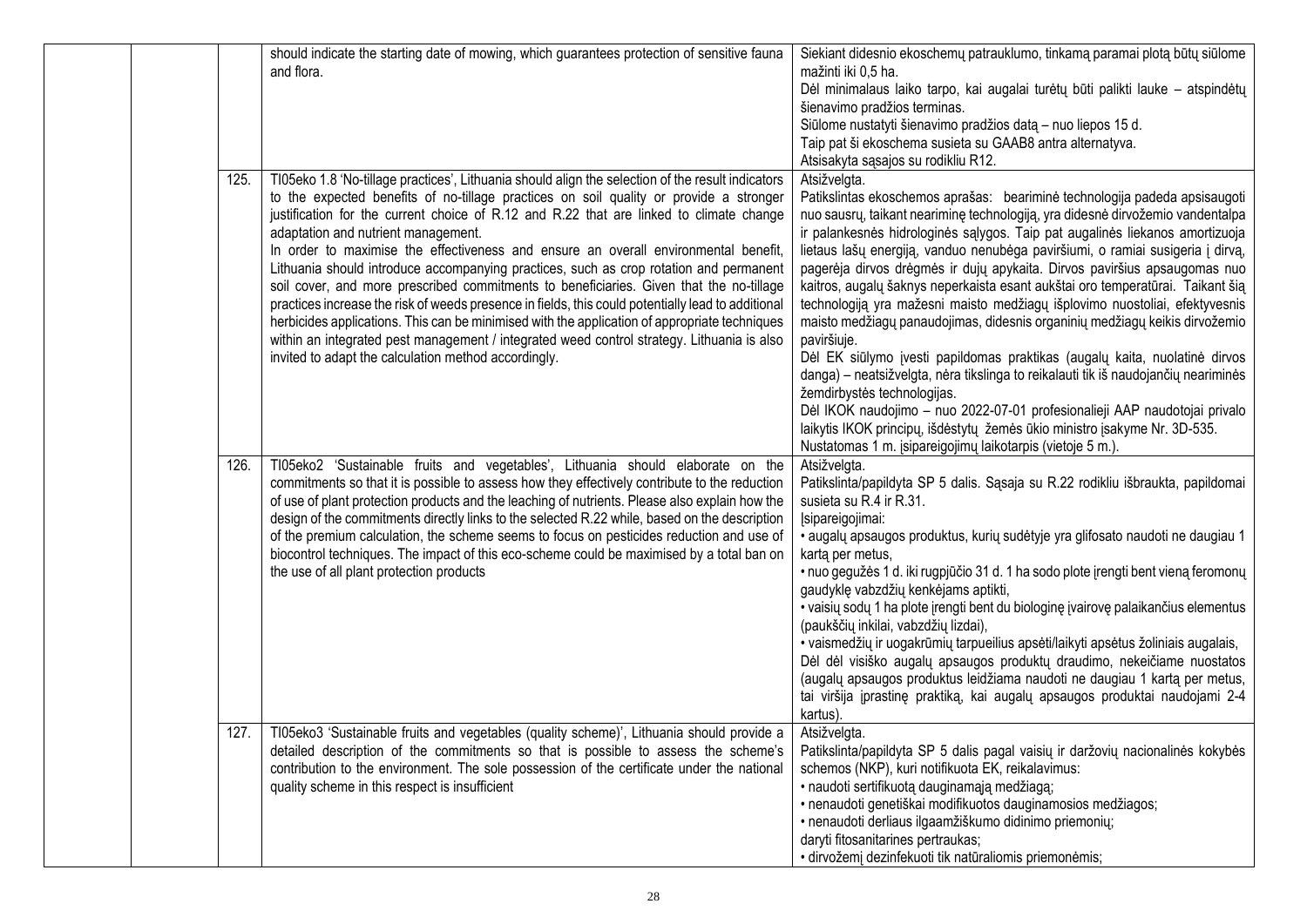|      |                                                                                                                                                                                                                                                                                                                                                                                                                                                                                                                                                                                                                                                                                                                                                                                                                                                                                                                                                                                                                                                                                                                                                                                                     | • nenaudoti nutekamųjų vandenų dumblo tręšimui ir komposto gamybai;<br>· jei tręšiama, sudaryti ir vykdyti tręšimo planą;<br>· laikytis mineralinio azoto kiekio normų; tręšti mėšlu ar srutomis prieš sėją ar<br>nuėmus derlių; antroje vegetacijos pusėje piktžoles naikinti mechaninėmis<br>priemonėmis;<br>· naudoti mikroelementines trąšas, atlikti dirvožemio laboratorinius tyrimus,<br>laikytis derliaus nuėmimo terminų po augalų apsaugos produktų panaudojimo<br>tik taisyklėse numatytais atvejais bei laikytis taisyklėse nustatytų šienavimo<br>terminy.                                                                                                                                                                                                                      |
|------|-----------------------------------------------------------------------------------------------------------------------------------------------------------------------------------------------------------------------------------------------------------------------------------------------------------------------------------------------------------------------------------------------------------------------------------------------------------------------------------------------------------------------------------------------------------------------------------------------------------------------------------------------------------------------------------------------------------------------------------------------------------------------------------------------------------------------------------------------------------------------------------------------------------------------------------------------------------------------------------------------------------------------------------------------------------------------------------------------------------------------------------------------------------------------------------------------------|----------------------------------------------------------------------------------------------------------------------------------------------------------------------------------------------------------------------------------------------------------------------------------------------------------------------------------------------------------------------------------------------------------------------------------------------------------------------------------------------------------------------------------------------------------------------------------------------------------------------------------------------------------------------------------------------------------------------------------------------------------------------------------------------|
| 128. | TI05eko4 'Conversion of peatlands', Lithuania should define restrictions imposed on mowing<br>during the bird nesting period as these grasslands may be attractive to ground nesting bird<br>species that are threatened or endangered in Lithuania. Lithuania is also requested to<br>indicate the minimum size of fields and the eligible area for compensatory payments.                                                                                                                                                                                                                                                                                                                                                                                                                                                                                                                                                                                                                                                                                                                                                                                                                         | Dėl šienavimo apribojimų paukščių perėjimo metu - šiuose plotuose bus taikomi<br>bendrieji daugiamečių pievų priežiūros reikalavimai.<br>Dėl minimalaus lauko dydžio ir tinkamo paramai ploto - SP 4.1.7 dalyje<br>numatyta minimalus lauko dydis 0,1 ha, o tinkamas paramai plotas 1 ha.<br>Siekiant didesnio ekoschemos patrauklumo, tinkamą paramai plotą siūlome<br>mažinti iki 0,5 ha.                                                                                                                                                                                                                                                                                                                                                                                                  |
| 129. | TI05eko5 'Establishment of grassland on eroded soil', Lithuania should clarify the differences<br>between TI05eko4 and TI05eko5 as the objectives and the commitments are the same.<br>Please clearly specify in the description if these schemes are designed for different target<br>areas.                                                                                                                                                                                                                                                                                                                                                                                                                                                                                                                                                                                                                                                                                                                                                                                                                                                                                                       | Atsižvelgta.<br>Patikslintas ekochemos aprašas ("Ariamųjų durpžemių keitimas pievomis" bei<br>"Eroduotos žemės keitimas" bus įgyvendinamos skirtinguose plotuose, pagal<br>sudarytus žemėlapius).<br>Dėl minimalaus lauko dydžio ir tinkamo paramai ploto - SP 4.1.7 dalyje<br>numatyta minimalus lauko dydis 0,1 ha, o tinkamas paramai plotas 1 ha.<br>Siekiant didesnio ekoschemos patrauklumo, tinkamą paramai plotą siūlome<br>mažinti iki 0,5 ha.                                                                                                                                                                                                                                                                                                                                      |
| 130. | The Commission welcomes the eco-scheme TI05eko6 'Integrated grassland management'<br>as it addresses multiple environmental needs, notably to reduce peatland degradation and<br>hence GHG emissions, and the provision of habitats for biodiversity. Lithuania is asked to<br>complete the description of the scheme and requested to clearly distinguish the eligibility<br>criteria and the commitments and present them under the relevant Sections of the<br>description. Furthermore:<br>Lithuania should also provide additional explanations and clarifications on the<br>a)<br>conditions for the areas with natural constraints (ANC). An upper limit on<br>livestock density would be needed to ensure the extensive nature of livestock<br>grazing.<br>The lack of information on targeted species as well as management elements<br>b)<br>does not allow for a proper assessment of how this scheme fits in the intervention<br>strategy and whether the identified need is adequately addressed<br>Lithuania is invited to revise its strategy to better address the needs of habitats of EU<br>importance and to ensure a clearer contribution to the targets identified in the PAF. | Dėl I pastraipos, patiklsinta SP 5 dalis (bendras aprašymas).<br>a) Manome, kad viršutinės ribos nustatymas nereikalingas, Nitratų direktyva<br>nustato viršutinę ribą: nustatytas mėšlo kiekis hektarui turi būti toks, kad jame<br>būtų 170 kg N. Pagal Valdymo reikalavimų įsakymą: per metus į dirvą<br>patenkančio azoto (tręšiant mėšlu, srutomis ir ganant gyvulius) kiekis negali<br>viršyti 170 kg/ha, t. y., 1,7 SG/ha.<br>b) papildyta pagal EK pastabą. Patikslinta SP 5 dalis.<br>c) Dėl geresnio ES svarbos buveinių poreikių tenkinimo - reikia EK paaiškinimo<br>dėl pastabos. Lietuvos nuomone (įskaitant Aplinkos ministeriją, kuri daug<br>prisidėjo kuriant šią ekoschemą) ekoschema tinkamai parengta, pagrindinė<br>nauda EB buveinėms bus dėl šienavimo mozaikiškumo. |
| 131. | The Commission welcomes the eco-scheme TI05eko7 'Extensive management of wetlands'.<br>However, Lithuania should clarify the internal coherence (e.g. the need focuses on<br>biodiversity while the result indicator is linked to GHG emissions and pesticides) and the<br>articulation with the eco-scheme TI05eko6 on integrated grassland management, which also<br>covers wetlands. Lithuania should also explain the period for mowing ban and its<br>environmental benefit. Lithuania should include a definition of wetlands in order to ensure<br>that the share of wetlands eligible for support is not decreased compared to the current                                                                                                                                                                                                                                                                                                                                                                                                                                                                                                                                                  | Atsižvelgta.<br>EK klausia, kuo ši ekoschema skiriasi nuo TI05eko6, kuri taip pat apima<br>šlapynes. ATS.: TI05eko6 ekoschema skiriasi, kadangi šioje eko-schemoje yra<br>tvarkomos šlapynės kuriose yra saugomų rūšių paukščių buveinės. Dėl šių<br>priežasčių tokių šlapynių priežiūra yra kitokia (šienaujant paliekama 20-30 proc.<br>nenušienauta, nešienaujamo ploto vietą būtina antrais metais keisti) lyginant su                                                                                                                                                                                                                                                                                                                                                                   |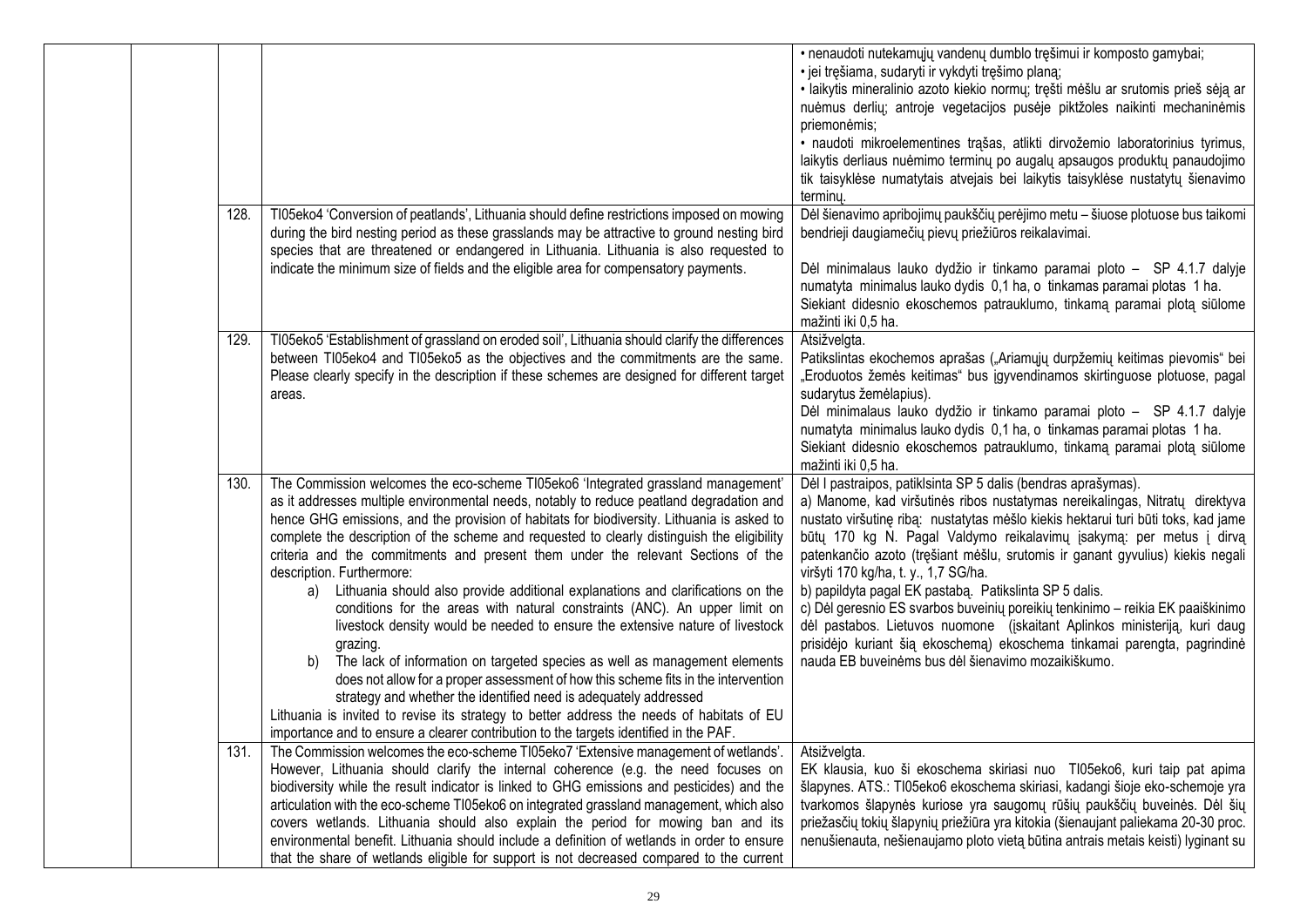|                                                    |      | programming period. In order to maximise the environmental effect of this scheme, Lithuania<br>should consider setting a multiannual commitment.                                                                                                                                                                                                                                                                                                                                                                                                                                                          | įprastinių šlapynių priežiūra. Abiem atvejais yra parengti atskiri šlapynių<br>sluoksniai.<br>EK klausia, kokia nustatyto nešienavimo laikotarpio aplinkosauginė nauda.<br>ATS.:Nešienautos žolės plotai, ypač skurdesniuose viksvynuose visiškai<br>nekenkia paukščiams. Tokiuose plotuose yra daugiau voragyvių, paprasčiau<br>susisukti lizdą. Mokslininkai siūlo tarpinėse pelkėse palikti nešienautų ruožų (tik<br>svarbu, kad juose nejsigalėtų nendrynai), net iki trečdalio viksvinių pelkių<br>šienauti kas antrus metus.<br>EK siūlo įtraukti šlapynių apibrėžimą. ATS.: galime įtraukti, yra aprobuotas<br>šlapynės apibrėžimas terminų banke: Šlapynė - šlapias žemės plotas, kuriam<br>būdinga savita augalija, pelkėjimo reiškiniai ir kurio ribos nustatytos teisės<br>aktuose.<br>Šiai veiklai EK siūlo nustatyti daugiamečius įsipareigojimus (SP projekte<br>nustatyta 1 m.). Sutinkame, nustatome 5 metų laikotarpį. |
|----------------------------------------------------|------|-----------------------------------------------------------------------------------------------------------------------------------------------------------------------------------------------------------------------------------------------------------------------------------------------------------------------------------------------------------------------------------------------------------------------------------------------------------------------------------------------------------------------------------------------------------------------------------------------------------|-----------------------------------------------------------------------------------------------------------------------------------------------------------------------------------------------------------------------------------------------------------------------------------------------------------------------------------------------------------------------------------------------------------------------------------------------------------------------------------------------------------------------------------------------------------------------------------------------------------------------------------------------------------------------------------------------------------------------------------------------------------------------------------------------------------------------------------------------------------------------------------------------------------------------------------------|
|                                                    | 132. | TI05eko8 'Conversion to organic farming', Lithuania should complete the description of the<br>scheme following the prescribed Plan structure so that it allows for a proper assessment.<br>Please clarify the identified length of commitment (1 year) whilst conversion to organic<br>farming normally takes 2-3 years. Please also explain and/or revise the payment rate that is<br>very similar to KP01ekū 'Maintenance of organic farming'. The result indicators relevant to<br>this eco-scheme are: R.14 'Carbon storage in soils and biomass' (R.14), R.19, R.21, R.22,<br>R.24, R.29, and R.31.  | Patikslintas ekoschemos aprašas. Atsižvelgta į EK siūlymą dėl rodiklių.<br>Dėl išmokų dydžių, kurios panašios į ekologinio ūkininkavimo išmokas - EK<br>prašome patikslinti klausimą (visas išmokas skaičiavo ekspertai pagal vienodą<br>metodologiją, kaip šiuo laikotarpiu, taip ir naujuoju laikotarpiu išmokos perėjimui<br>į ekologinį ūkininkavimą yra didesnės nei ekologinio ūkininkavimo išmokos).                                                                                                                                                                                                                                                                                                                                                                                                                                                                                                                             |
|                                                    | 133. | TI05eko9 'Animal welfare', Lithuania should specify the commitments and clarify whether the<br>three proposed practices are cumulative or alternative, and whether farmers can subscribe<br>in parallel to eco-schemes focused on extensive grassland management (where a minimum<br>grazing period is also set). Through this scheme, Lithuania is invited to consider the<br>promotion of low-protein feeding strategies for the reduction of ammonia emissions.                                                                                                                                        | Patikslintas ekoschemos aprašas (SP 5 dalis).<br>Ar visose trijose veiklose ūkininkas gali dalyvauti?<br>ATS.: Už galvijus gali būti mokama parama už dalyvavimą vienoje iš trijų veiklų<br>pasirinktinai arba dviejose veiklose: už genomo tyrimą moteriškos lyties<br>pieniniam galvijui ir laikymą/ganymą pasirinktinai arba mociono aikštelėse arba<br>pievose. Bus papildymas ekoschemos aprašas.<br>Ar ūkininkai gali kartu dalyvauti ir Ekstensyvaus pievų tvarkymo ekoschemoje?<br>ATS.: Ne, negalės (siekiant išvengti dvigubo finansavimo), tai alternatyvios<br>ekoschemos.<br>Dėl mažo baltymų kiekio šėrimo skatinimo - žemo baltymingumo pašarų<br>naudojimas gyvulių šėrimui mažintų produktyvumą ir didintų sąnaudas.<br>Nesiūlome naujos ekoschemos.                                                                                                                                                                   |
| 2.3.2.5. CIS (Article 32-35<br>SPR, section 5 SFC) | 134. | In order to address efficiently difficulties and improve the competitiveness and sustainability<br>of the sector and to avoid that the proposed CIS interventions lead to a deterioration of the<br>environmental and climate situation (e.g. resulting from intensification of livestock farming),<br>Lithuania is requested to clarify the interplay between CIS and other support decisions under<br>the Plan and to improve, if relevant, the CIS interventions' targeting (e.g. eligibility conditions<br>for specific types of farming within a sector and CIS adapted to different local context). | Atsižvelgta.<br>Papildyta ir patikslinta prie susietosios paramos priemonės TI03sus02.2                                                                                                                                                                                                                                                                                                                                                                                                                                                                                                                                                                                                                                                                                                                                                                                                                                                 |
|                                                    | 135. | Lithuania is invited to support by statistical evidence the justification of difficulties of the<br>sectors concerned. Regarding the need to increase the degree of self-sufficiency and/or<br>mitigate imports, the Commission informs Lithuania that the arguments provided are not in<br>line with the requirements laid down in the SPR, given that coupled payments are designed<br>to address the difficulty of the eligible sector by improving its competitiveness, quality or<br>sustainability                                                                                                  | Atsižvelgta.<br>Patikslinta ir papildyta prie visų susietosios paramos (CIS) priemonių                                                                                                                                                                                                                                                                                                                                                                                                                                                                                                                                                                                                                                                                                                                                                                                                                                                  |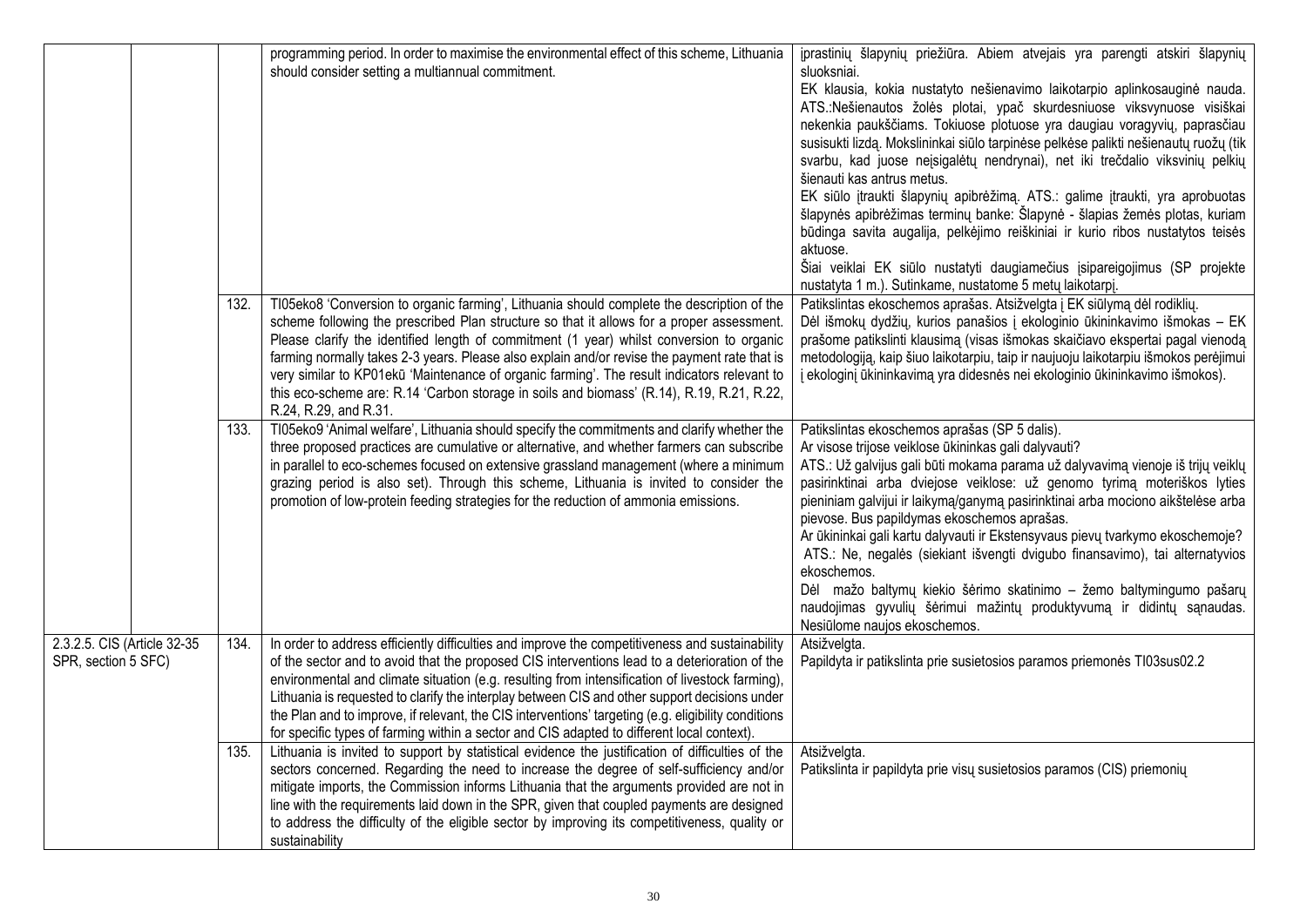|                      | 136. | Lithuania should ensure that the eligibility conditions are designed at a sufficient level of        | Atsižvelgta.                                                                   |
|----------------------|------|------------------------------------------------------------------------------------------------------|--------------------------------------------------------------------------------|
|                      |      | detail and are aimed to improve notably the selected quality and sustainability objectives.          | Papildyta ir patikslinta prie susietosios paramos priemonės TI03sus02.1        |
|                      |      | Where thresholds are introduced in the eligibility criteria (e.g. dairy 4th level of support), their |                                                                                |
|                      |      | rationale should be explained to achieve the aims of the intervention, while avoiding                |                                                                                |
|                      |      | discrimination and/or inconsistencies with other identified needs.                                   |                                                                                |
|                      | 137. | The long-term improvements can be better secured if the CIS is accompanied by other                  | Bus atsižvelgta.                                                               |
|                      |      | support interventions, especially sector-related interventions. Therefore, Lithuania is invited      |                                                                                |
|                      |      | to describe the synergies with the other interventions of the Plan, including support to young       |                                                                                |
|                      |      | farmers and areas with natural constraints, and present them in Section 3.5 of the Plan.             |                                                                                |
|                      | 138. | Lithuania is invited to define the eligibility of the sectors targeted by the CIS in compliance      | Atsižvelgta.                                                                   |
|                      |      | with Article 33 (e.g. potatoes) of the SPR. Furthermore, access to additional funding for            | Papildyta ir patikslinta prie susietosios paramos priemonės TI03sus01.1 ir     |
|                      |      | protein crops (a maximum of 2 % in total) must be in accordance with Article 96(3) of the            | TI03sus01.4                                                                    |
|                      |      | SPR (e.g. crop mixtures).                                                                            | Tačiau lieka klausimas EK dėl baltyminių augalų mišinių, kurie galėtų būti     |
|                      |      |                                                                                                      | remiami.                                                                       |
|                      | 139. | While budgetary constraints are understandable, Lithuania is encouraged to revise the                | Atsižvelgta.                                                                   |
|                      |      | presented justification of the unit amount and base it on the real needs of the targeted sectors     | Patikslinta ir papildyta prie visų susietosios paramos (CIS) priemonių.        |
|                      |      | rather than on the available budget. Lithuania is also invited to elaborate and justify the unit     |                                                                                |
|                      |      | rate, its variation (minimum and maximum amount) and its planned annual increase based               |                                                                                |
|                      |      | on the objective chosen for the CIS interventions (e.g., full compensation, partial                  |                                                                                |
|                      |      | compensation; negative operational margin; average income gap coverage).                             |                                                                                |
|                      | 140. | Besides the selected R.8 'Targeting farms in specific sectors', Lithuania is invited to consider     | Iš dalies atsižvelgta.                                                         |
|                      |      | linking coupled income support interventions to R.4, R.6 and R.7.                                    | Patikslinta ir papildyta prie visų susietosios paramos (CIS) priemonių.        |
|                      | 141. | The Commission should inform Member States about reduction coefficients, if any, related             |                                                                                |
|                      |      | to the EU WTO schedule on oilseeds (Blair House) in the observation letter to the Plan.              |                                                                                |
|                      |      | However, the Commission has not received all the information needed yet. Once all Member             |                                                                                |
|                      |      | States have submitted their Plans, the Commission will inform Member States, if such                 |                                                                                |
|                      |      | coefficient is needed.                                                                               |                                                                                |
| 2.3.3. For sectorial | 142. | The Commission invites Lithuania to provide updated information on the number of                     | Lietuvoje yra 2 patvirtintos GO su patvirtintomis veiklos programomis ir       |
| interventions        |      | recognised POs in the fruit and vegetables sector taking into account that the Plan foresees         | gaunančios ES paramą. Klausimas EK - ar reikia ir kokiu būdu apie tai reikia   |
|                      |      | two operational programmes being implemented as of 2023 (indicator O.35).                            | papildomai notifikuoti?                                                        |
| 2.3.3.1. Fruits and  | 143. | The current draft of interventions makes no link to the cross-cutting objective. The                 | Atsižvelgta, atitinkamos intervencijos bus susietos.                           |
| vegetables           |      | Commission considers that the link, where relevant, should be established, for example, in           |                                                                                |
|                      |      | intervention "ADVI1(47(1)(b))".                                                                      |                                                                                |
|                      | 144. | Similarly, there are no links established with SO3 although those links do exist. Lithuania is       | Atsižvelgta, susieta su SO3 tikslu.                                            |
|                      |      | invited to make the necessary corrections.                                                           |                                                                                |
|                      | 145. | As regards result indicators, Lithuania is invited to take into account R.10 and R.11 'Fruit         | Atsižvelgta, susieta su R.10, R.11.                                            |
|                      |      | and Vegetables Concentration of supply', to which a reference is mandatory based on Article          | Klausimas EK: informuokite, kur parašyta, kad R.5 reikia pasirinkti visoms     |
|                      |      | 160 of Regulation (EU) 1308/2013 and Article 46(b) of the SPR. Similarly, R.5 'Risk                  | intervencijoms? Mes pasirinkome tik 1 intervenciją su rizikų valdymų pagal SPR |
|                      |      | management' is mandatory for all fruit and vegetable sectorial types of interventions based          | 47 str. 2 dalį, o 5 intervencijas – nesiejome su rizikos valdymu.              |
|                      |      | on Article 47(2) of the SPR. Please also consider linking interventions "INVRE(47(1)(a))" and        |                                                                                |
|                      |      | P01vid1 with R.39 'Developing the rural economy' and R.27 'Environmental and climate-                |                                                                                |
|                      |      | related performance through investment in rural areas' (R.27).                                       |                                                                                |
|                      | 146. | Lithuania is invited to verify and properly describe in the Plan how all additional requirements     | Klausimas EK: Ar pakanka tiesiog jdėti nuorodą į deleguotąjį teisės aktą? Ar   |
|                      |      | set out in Regulation (EU) 2022/126, for instance, the percentage for minimum water savings          | reikia cituoti deleguotojo teisės akto nuostatas SP?                           |
|                      |      | (Article 11(4)(a) of Regulation (EU) 2022/126), are to be addressed.                                 |                                                                                |
|                      | 147. | Please complete Section 6 and include elements described in Article 52 of the SPR.                   | Klausimas EK: Laukas užpildytas. Ką konkrečiai prašoma papildyti?              |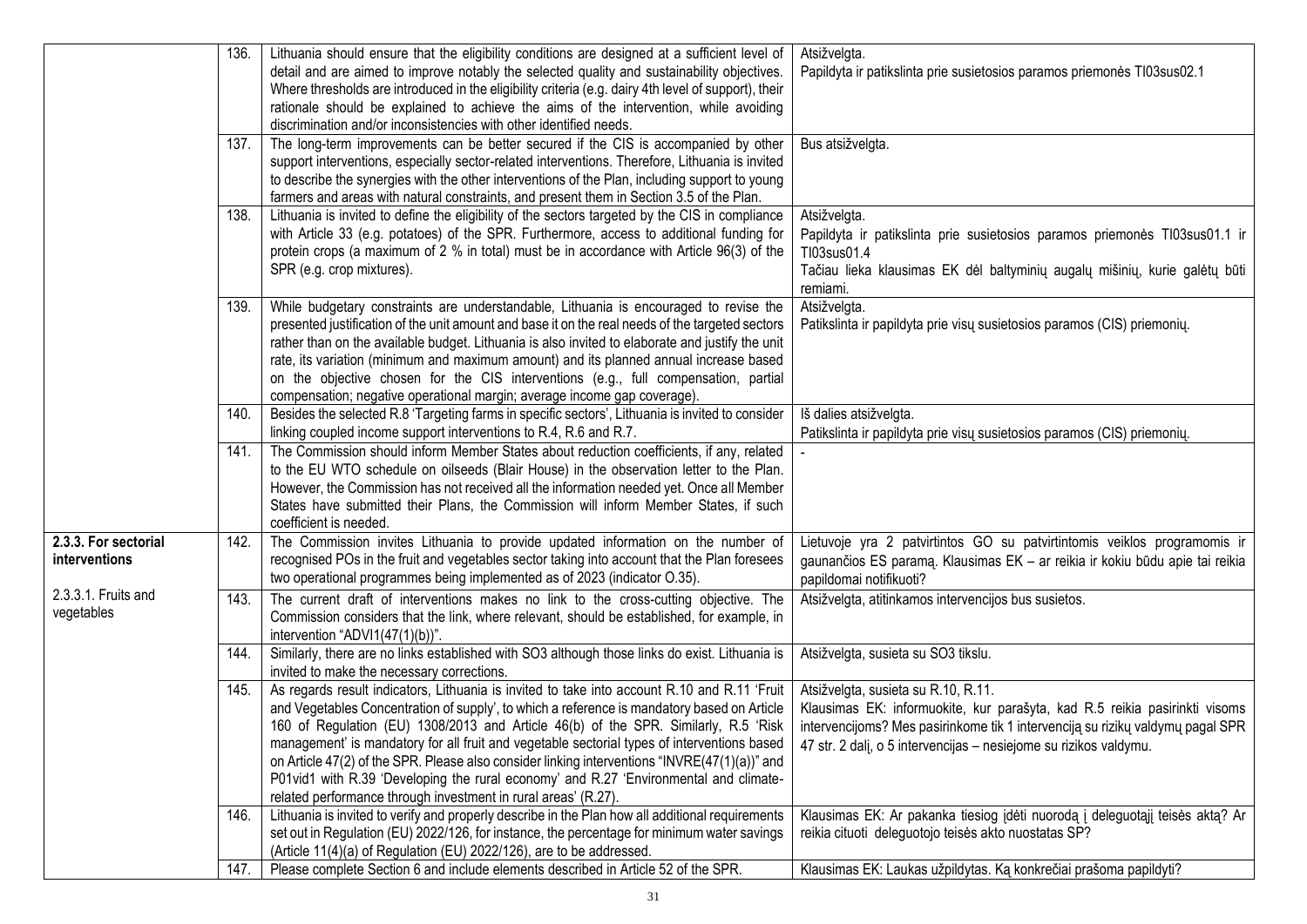|                     | 148. | Lithuania should ensure that operational programmes include three or more actions (80% of                                                                        | Atsižvelgta, patikslinta.                                                                                   |
|---------------------|------|------------------------------------------------------------------------------------------------------------------------------------------------------------------|-------------------------------------------------------------------------------------------------------------|
|                     |      | member of producers organisation rule) linked to the objectives referred to in points (e) and                                                                    |                                                                                                             |
|                     |      | (f) of Article 46 of the SPR (Article $50(7)(b)$ of the SPR).                                                                                                    |                                                                                                             |
|                     | 149. | Please ensure that the interventions within the types of interventions referred to in Article                                                                    | Atsižvelgta, patikslintas intervencijos, parengtos pagal SPR 47 str. 2 dalies f)                            |
|                     |      | 47(2), points (f), (g) and (h) of the SPR, do not exceed one third of the total expenditure                                                                      | punktą, aprašas.                                                                                            |
|                     |      | under operational programmes (Article 50(7)(d) of the SPR).                                                                                                      |                                                                                                             |
| 2.3.3.2. Apiculture | 150. | The presented apiculture interventions lack structure and information needed for the                                                                             | a) Atsižvelgta, metodas pateiktas 3.5.2 dalyje.                                                             |
|                     |      | assessment. Thus, Lithuania is invited to:                                                                                                                       | b) Atsižvelgta.                                                                                             |
|                     |      | a) include under Section 3.5.2 a reliable method for determining the number of beehives                                                                          | c) Planuojama, kad Nacionalinės bitininkystės 2020-2022 m. programos                                        |
|                     |      | in accordance with the provisions of Article 37 of Regulation (EU) 2022/126;                                                                                     | priemonių įgyvendinimo išlaidos bus apmokėtos iki 2022 m. spalio 15 d.                                      |
|                     |      | b) revise tables in Sections 5.2 and 6.2.2 and include the total public expenditure in the                                                                       | d) Intervencijų pavadinimai atitinka SP reglamente nurodytus, yra tinkami, keisti                           |
|                     |      | updated tables;                                                                                                                                                  | nematome būtinybės.                                                                                         |
|                     |      | ensure that the indicative financial allocation for 2023 also takes into account any<br>C)                                                                       | e) Atsižvelgta, išlaidų sąrašas patikslintas.                                                               |
|                     |      | planned expenditure for implementation of measures under the National Apiculture<br>Programme 2020-2022 during the extension period from 1 August to 31 December | f) 5 dalies aprašymai tikslinami.<br>g) Dėl medaus ir bičių produktų tyrimų, manome SPO3med6 ir S03med4 yra |
|                     |      | 2022;                                                                                                                                                            | tinkamos. Mes suprantame, kad pagal SP reglamenta 55(1)(c) str. galima remti                                |
|                     |      | name the interventions according to the support provided and type of intervention they<br>d)                                                                     | tik analizės laboratorijas, o ne bitininkus - reikia EK paaiškinimo šiuo klausimu.                          |
|                     |      | refer to;                                                                                                                                                        | Dėl dalyvavimo parodose priskyrimo prie SPO3med5 – įvertinsime pasiūlymą.                                   |
|                     |      | e) ensure the eligible expenditures comply with the provisions of Article 22 of and Annex                                                                        | h) Atsižvelgta. R.35 reikšmė paskaičiuota, su R.35 susieta tik SP03med2                                     |
|                     |      | II, part 1 to Regulation (EU) 2022/126 (e.g. purchase of means of transport under                                                                                | intervencija.                                                                                               |
|                     |      | SPO3med2 is ineligible as per point 4 of Annex II);                                                                                                              | i) Reikia EK paaiškinimo dėl Section 9 ir Section 6 suderinamumo (informacija                               |
|                     |      | considerably improve the description in Section 5 by providing the required<br>f)                                                                                | šiose dalyse skirtinga).                                                                                    |
|                     |      | information under each section in a clear and structured way and only that information                                                                           | j) Bus atsižvelgta, nustatytos 3 vieneto sumos ir 3 produktai.                                              |
|                     |      | which is relevant to the intervention, avoiding repetition and unnecessary information.                                                                          | (k) Bus atsižvelgta. Dėl antro sakinio (The provisions regarding eligibility of costs                       |
|                     |      | It should include a description of how the specific intervention addresses the sectoral                                                                          | incurred during apiculture year no longer apply under the Plan) prašome EK                                  |
|                     |      | objectives, followed by the specific actions supported, eligible expenditure (providing                                                                          | paaiškinimo.                                                                                                |
|                     |      | at least some examples of eligible costs), beneficiaries and eligibility conditions;                                                                             | (I) Atsižvelgta. Paaiškinta, kad tos pačios išlaidos negali būti finansuojamos                              |
|                     |      | support interventions/actions under the relevant type of intervention outlined in Article<br>g)                                                                  | EŽŪFKP ir ar kity fondy.                                                                                    |
|                     |      | 55(1) (e.g. analysis of honey/bee products under Article 55(1)(c) rather than                                                                                    |                                                                                                             |
|                     |      | SPO3med6 or S03med4; participation in food exhibitions/information on bee products                                                                               |                                                                                                             |
|                     |      | under SPO3med5 rather than SPO3med1);                                                                                                                            |                                                                                                             |
|                     |      | calculate the value for the result indicator R.35. Only intervention SP03med2 should<br>h)<br>contribute to this indicator (Article 111 of the SPR);             |                                                                                                             |
|                     |      | ensure the consistency of the description provided under Section 9 with the<br>I)                                                                                |                                                                                                             |
|                     |      | information provided in Section 6 as well as justify and explain how these were                                                                                  |                                                                                                             |
|                     |      | determined;                                                                                                                                                      |                                                                                                             |
|                     |      | define distinct planned unit amounts and outputs for the different actions supported<br>$\vert$                                                                  |                                                                                                             |
|                     |      | rather than a single amount for all (particularly in SP03med2 with a broad range of                                                                              |                                                                                                             |
|                     |      | diverse actions supported);                                                                                                                                      |                                                                                                             |
|                     |      | k) revise Section 6 by providing the relevant information on amounts and rates of aid for                                                                        |                                                                                                             |
|                     |      | the actions supported. The provisions regarding eligibility of costs incurred during                                                                             |                                                                                                             |
|                     |      | apiculture year no longer apply under the Plan;                                                                                                                  |                                                                                                             |
|                     |      | clarify the demarcation with EAFRD interventions.                                                                                                                |                                                                                                             |
| 2.3.3.3. Wine       | 151. | Lithuania is invited to remove the link with SO9 and need i.1 as well as to address the                                                                          | Per pasirinktą intervenciją (promotion), kaip ir šiuo laikotarpiu, bus remiamos tik                         |
|                     |      | relevant comments presented under Section 'Minimum ring-fencing' of this Annex.                                                                                  | įmonės, gaminačios putojantį vyną iš atvežtinės vyno žaliavos. Todėl ryšys su                               |
|                     |      |                                                                                                                                                                  | SO9 ir i.1 poreikiu yra tinkamas.                                                                           |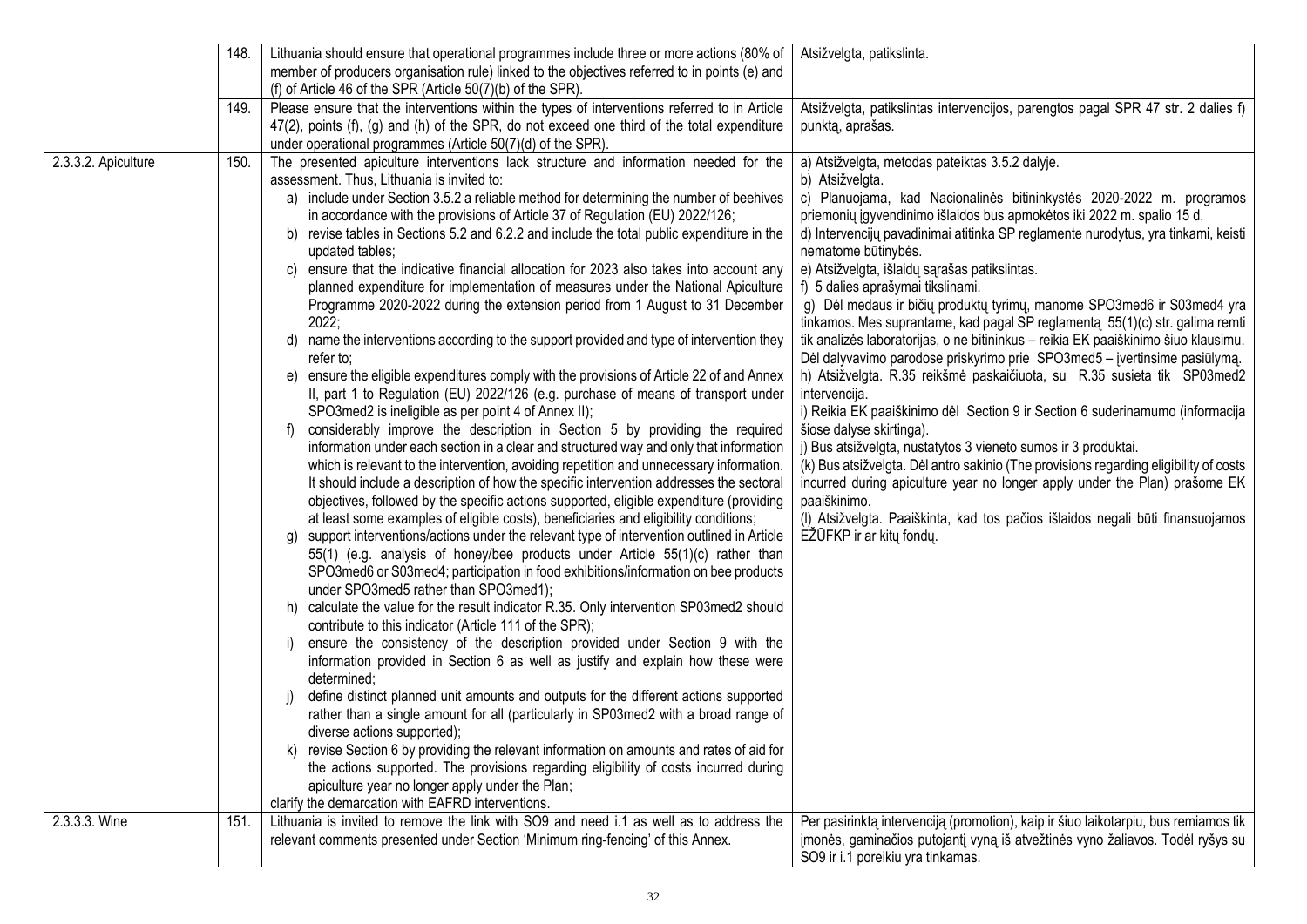|                  |      |                                                                                               | Lietuvoje dar nėra komercinių vyndarių (auginančių vynuoges ir gaminančių         |
|------------------|------|-----------------------------------------------------------------------------------------------|-----------------------------------------------------------------------------------|
|                  |      |                                                                                               | vyną), todėl nepasirinkome plotinių intervencijų (susijusių su vynuogynų          |
|                  |      |                                                                                               | įveisimu, auginimu, žalio derliaus nuėmimu ir pan.), kurias būtų galima susieti   |
|                  |      |                                                                                               | su minimaliu ,ring-fencing' klimatui. Dėl ,ring-fencing' užtikrinimo reikia       |
|                  |      |                                                                                               | konsultacijų su EK.                                                               |
| 2.3.4. For rural | 152. | Lithuania is requested to improve the description of rural development interventions in terms | Siekiant atsižvelgti į EK pastabą, priemonių aprašai bus patobulinti:             |
| development      |      | of clarity and provide further details allowing their proper assessment and understanding of  | (a) Atsižvelgta. SP priemonių aprašai peržiūrėti ir patikslintos sąsajos su       |
|                  |      | the intervention strategy. It should:                                                         | rezultatų rodikliais, patikslintos nuostatos, susijusios su valstybės pagalba ir  |
|                  |      | ensure that interventions are correctly detailed under their respective sub-sections<br>a)    | PPO.                                                                              |
|                  |      | in the Plan, linked to the appropriate result indicators as well as in line with the          | (b) Patikslinta priemonių KP12vld, KP17jūs, KP31tvi, KP32svp, KP19sūp             |
|                  |      | state aid rules and WTO requirements;                                                         | aprašų 5 dalis aiškiai nurodant ūkio dydžių ribas, išreikštus standartine         |
|                  |      | ensure that all definitions used in the descriptions of interventions are explained<br>b)     | produkcijos verte, kurie gali pretenduoti į paramą:                               |
|                  |      | (e.g. beneficiary 'a farmer with a partner', 'small farm', etc.) and used consistently        | - pagal priemones KP12 vld ir KP31tvi remiami ūkiai, kurių dydis išreikštas SP,   |
|                  |      | in the Plan; ensure consistency of 'rural area' definition with the interventions;            | yra didesni kaip 30 001 EUR;                                                      |
|                  |      | explain how each rural development intervention complements the relevant eco-<br>C)           | - pagal priemonę KP32svp remiami ūkiai, kurių dydis, išreikštas SP yra nuo 16     |
|                  |      | schemes, sectoral interventions and other interventions and avoids double                     | 001 Eur iki 30 000 Eur;                                                           |
|                  |      | founding;                                                                                     | - pagal priemonę KP19sūp remiami ūkiai, kurių dydis, išreikštas SP yra nuo        |
|                  |      | clarify if farmers certified for organic farming (and receiving relevant support under<br>d)  | 4 000 iki 16 000 Eur (per metus);                                                 |
|                  |      | EAFRD) would be eligible in parallel to participate in the related eco-schemes                | - pagal KP17jūs remiami ūkiai, kurių ūkio dydžio potencialas, paraiškos           |
|                  |      | ensure compliance with the provisions of Article 73(5) of the SPR on the new<br>e)            | pateikimo metu, yra ne mažesnis kaip 12 000 Eur ir ne didesnis kaip 70 000 Eur.   |
|                  |      | compulsory standards in all relevant investment interventions;                                | Taip pat patikslinta priemonių KP10 mel, KP12 vld, KP32svp aprašų 5 dalis         |
|                  |      | elaborate on targeting of the interventions, especially by taking into account the<br>f)      | papildant juos projekto partnerio/partnerystės apibrėžimu, KP14prd priemonės      |
|                  |      | scale of the need for intervention and the allocated resources;                               | aprašo 5 dalis papildyta žemės ūkio produktų perdirbimo sąvoka.                   |
|                  |      | harmonise the description of support ranges and planned unit amounts. The<br>g)               | Jaunojo ūkininko apibrėžimas patikslintas SP 4.1.5 dalyje.                        |
|                  |      | Section "range of support at beneficiary level" should indicate a range and the               | c) dėl sąsajų su I ramsčiu: susijusių kaimo plėtros priemonių aprašymai papildyti |
|                  |      | minimum level of support. The support amount should be differentiated, where                  | ryšių / sąsajų / papildomumo su sektorinėmis ir I ramsčio priemonėmis             |
|                  |      | applicable, in accordance with objective criteria in line with the targeting and the          | aprašymais.                                                                       |
|                  |      | identified need.                                                                              | Siekiant išvengti dvigubo finansavimo arba kompensacijų permokų toms              |
|                  |      | revise the environment and climate-related interventions in order to ensure their<br>h)       | pačioms investicijoms, Mokėjimo agentūra turimoje projektų duomenų                |
|                  |      | direct contribution to the environment and climate objectives and consider their              | informacinėje bazėje patikrins projektą pagal pareiškėją, investicijų rūšį,       |
|                  |      | reinforcement by creating interlinkages between eco-schemes, CIS and rural                    | projekto įgyvendinimo vietą. Mokėjimo agentūra suveda visas (visų priemonių ir    |
|                  |      | development support;                                                                          | fondų) sąskaitas faktūras ir automatiškai sutikrina, ar jos nesidubliuoja. Be to, |
|                  |      | consider introducing in Section 4.7.3 of the Plan a general eligibility requirement<br>i)     | vertinat paraišką visada patikrinama kokiose priemonėse dar dalyvauja             |
|                  |      | for an assessment of the expected environmental impact in accordance with the                 | pareiškėjas ir kokias investicijas yra įsigijęs. Tai yra nusistovėjusi ilgametė   |
|                  |      | applicable legislation for the type of investment concerned, where an investment              | Mokėjimo agentūros praktika. Aukščiau aprašymas dvigubo finansavimo rizikos       |
|                  |      | is likely to have negative effects on the environment.                                        | valdymo mechanizmas aprašytas kaimo plėtros priemonių aprašuose.                  |
|                  |      | j)<br>provide the following information and certification for interventions designed under    | (d) Atsakymas EK: taip, galės dalyvauti šiose ekoschemose: TI05eko1.1,            |
|                  |      | Article 70, Article 71, and Article 72 of the SPR:                                            | TI05eko1.2, TI05eko1.3, TI05eko1.4, TI05eko1.5, TI05eko1.6, TI05eko1.7,           |
|                  |      | a brief description of the method for calculating the amount of support and its<br>$\bullet$  | TI05eko1.8, TI05eko4, TI05eko5, TI05eko6 - neturint gyvulių, tik šienaujant       |
|                  |      | certification according to Article 82 of the SPR in Section 7 of each                         | prižiūrimus plotus, TI05eko9- atliekant genomo tyrimus, KP06ntm, KP09gen,         |
|                  |      | intervention concerned,                                                                       | KP07ntž, KP11mpū.                                                                 |
|                  |      | the full certified method of calculation (when carried out by an independent                  | (e) Atsižvelgta. Papildyta priemonių KP 12 vld, KP31tvi, KP32svp, KP19sūp         |
|                  |      | body) and in case it has been carried out by the managing authority, the                      | aprašymų 5 dalis numatant, kad investicijos, susijusios su naujais ES             |
|                  |      | certification by an independent body in an annex to the Plan.                                 | standartais, taikomais žemės ūkio gamybai yra remiamos, tačiau tokia parama       |
|                  |      |                                                                                               | gali būti teikiama ilgiausiai 24 mėn. nuo datos, kai jie tampa privalomi.         |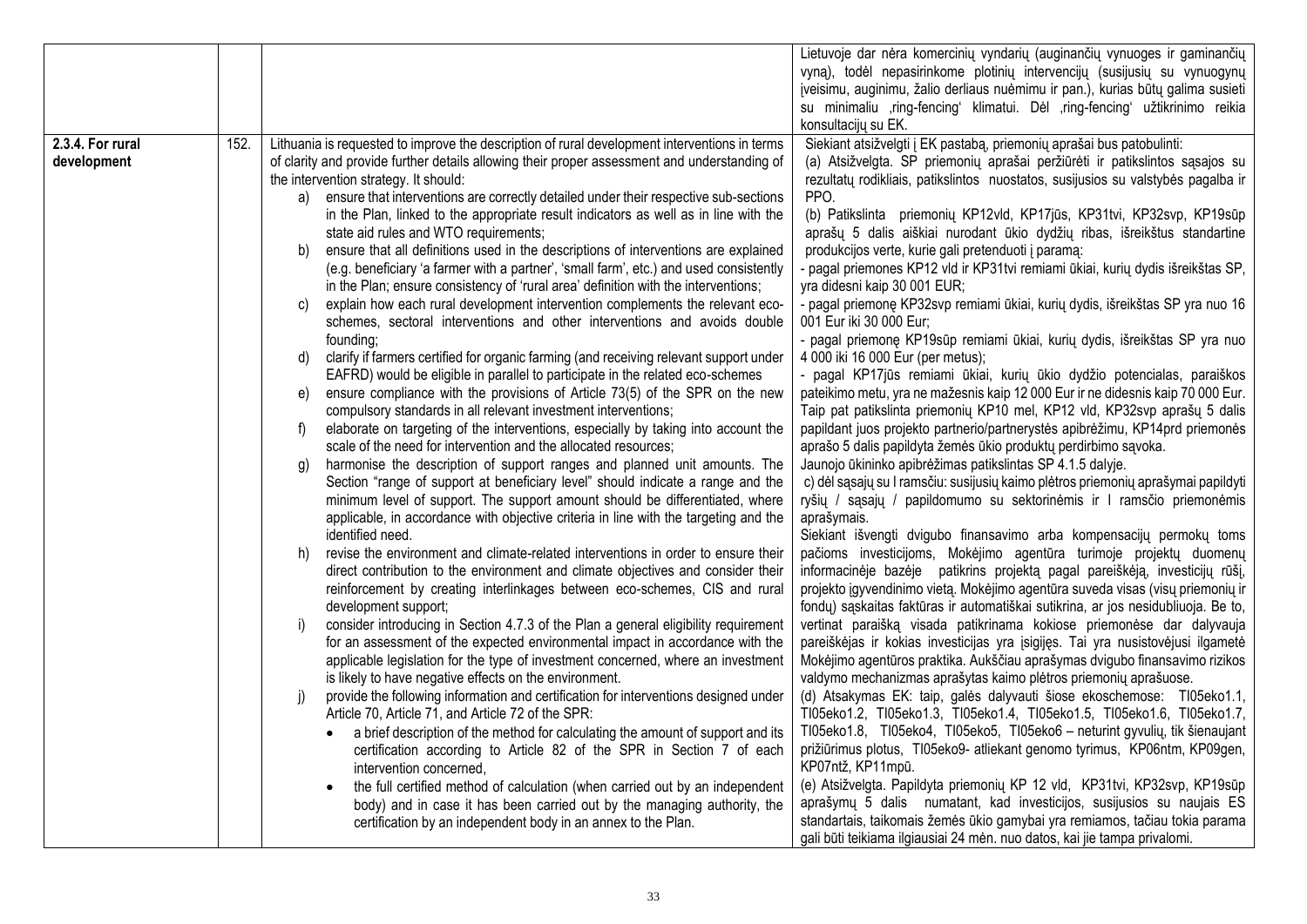|                                                                   |                                                                       |      |                                                                                                                                                                                                                                                                                                                                                                                                                                                                                                                                                                                                     | (f) Atsižvelgiant į EK pastabą bei į identifikuotus poreikius, priemonių<br>aprašuose išryškinti / nustatyti intervencijų tikslai. Peržiūrėtos loginės SP<br>poreikių ir priemonių sąsajos - kur tikslinga, į priemonių aprašus įtraukta daugiau<br>SP poreikių. Pvz., priemonės KP10mel aprašymas papildytas poreikiu d2.;<br>papildyti priemonių KP12vld, Kp32svp aprašymai poreikiu b.1 ir b.5; priemonės<br>KP14 prd aprašymas papildytas poreikiais b4, b5. Priemonės KP31tvi<br>aprašymas papildytas SO2 tikslu susijusiu su konkurencingumo didinimu,<br>skaitmeninimu, taip pat papildyta sąsaja su SO9, susijusiu su tvaria gamyba,<br>gyvūnų gerove; taip pat šios priemonės aprašymas papildytas poreikiais d5, a5,<br>b2, i3, b4, b5. Atsisakyta priemonės KP17jūs sąsajos su horizontaliojo tikslo,<br>susijusio su žemės ūkio sektoriaus modernizavimu, poreikiais k1, k4<br>(atsižvelgiant į ex ante pastaba).<br>Be to poreikiai, kuriuos atliepia priemonė, sureitinguoti pagal svarbą.<br>(g) Dėkojame EK už 2022-05-20 techninių konsultacijų metu suteiktus<br>papildomus paaiškinimus dėl siūlymo (pastabos) nustatyti minimalų paramos<br>lygį (minimalų paramos intensyvumą). Apsvarstę šią galimybę esame linkę<br>minimalaus paramos intensyvumo nenustatyti, o tęsti ilgametę praktiką, kai<br>priemonėje nustatomas maksimalus paramos intensyvumas (paramos<br>intensyvumo "lubos"), tačiau paliekant galimybę jį diferencijuoti vadovaujantis<br>objektyviais kriterijais. Visi diferencijuojamo paramos lygio (intensyvumo) atvejai<br>taipogi nustatomi SP priemonės apraše. Šis modelis suteikia daugiau lankstumo<br>ilgamečiame priemonės įgyvendinime prisitaikant prie pokyčių bei kartu sudaro<br>galimybes užtikrinti priemonės tikslingumą (targeting).<br>Atkreipiame dėmesį, kad SPR 111 str. (j) įpareigoja nurodyti "paramos formą ir<br>normą" ("form and rate of support"), tuo tarpu SFC2021 techninės gairės<br>reikalauja nustatyti ne "normą" ("rate"), o "diapazoną" ("range"). Vadovaujantis<br>teisės aktų hierarchija, laikome, kad siūlymas nustatyti minimalų paramos<br>intensyvumą nėra nustatytas reglamente (SPR), taigi yra daugiau<br>rekomendacinis.<br>(h) Atsižvelgta į EK pastabą: peržiūrėtos kur tikslinta, papildytos priemonių<br>sąsajos su I ramsčiu. Pvz., priemonės KP31tvi aprašas papildytas papildomumu<br>ir takoskyromis su ekoschemomis ir susietosios paramos priemonėmis.<br>Atkreipiame dėmesį, kad SP 4.7.3 dalyje "Tinkamumo sąlygos ir<br>reikalavimai" (11) nurodytas reikalavimas vykdyti investicijų poveikį aplinkai (kai<br>tai būtina pagal įstatymą). Naujų papildomų reikalavimų atsižvelgiant į EK<br>pastabą nenustatėme.<br>(j) Atsižvelgta į EK pastabą, patikslinti ir papildyti priemonių aprašai, pateikiant |
|-------------------------------------------------------------------|-----------------------------------------------------------------------|------|-----------------------------------------------------------------------------------------------------------------------------------------------------------------------------------------------------------------------------------------------------------------------------------------------------------------------------------------------------------------------------------------------------------------------------------------------------------------------------------------------------------------------------------------------------------------------------------------------------|------------------------------------------------------------------------------------------------------------------------------------------------------------------------------------------------------------------------------------------------------------------------------------------------------------------------------------------------------------------------------------------------------------------------------------------------------------------------------------------------------------------------------------------------------------------------------------------------------------------------------------------------------------------------------------------------------------------------------------------------------------------------------------------------------------------------------------------------------------------------------------------------------------------------------------------------------------------------------------------------------------------------------------------------------------------------------------------------------------------------------------------------------------------------------------------------------------------------------------------------------------------------------------------------------------------------------------------------------------------------------------------------------------------------------------------------------------------------------------------------------------------------------------------------------------------------------------------------------------------------------------------------------------------------------------------------------------------------------------------------------------------------------------------------------------------------------------------------------------------------------------------------------------------------------------------------------------------------------------------------------------------------------------------------------------------------------------------------------------------------------------------------------------------------------------------------------------------------------------------------------------------------------------------------------------------------------------------------------------------------------------------------------------------------------------------------------------------------------------------------------------------------------------------------------------------------------------------------------------------------------------------------------------------------------------------------------------------------------------------------------------------------------------------------------------------|
|                                                                   |                                                                       |      |                                                                                                                                                                                                                                                                                                                                                                                                                                                                                                                                                                                                     | trumpus paramos sumos apskaičiavimo metodo aprašymus. SP priede bus<br>pateiktas išsamus išmokų skaičiavimas.                                                                                                                                                                                                                                                                                                                                                                                                                                                                                                                                                                                                                                                                                                                                                                                                                                                                                                                                                                                                                                                                                                                                                                                                                                                                                                                                                                                                                                                                                                                                                                                                                                                                                                                                                                                                                                                                                                                                                                                                                                                                                                                                                                                                                                                                                                                                                                                                                                                                                                                                                                                                                                                                                                    |
| 2.3.4.1.<br>Manageme<br>nt<br>commitment<br>s (Article 70<br>SPR, | Observation<br>s common<br>to organic<br>farming<br>intervention<br>s | 153. | Lithuania should justify the level of degressivity and the farm size threshold starting from<br>which degressive payment applies for maintenance of organic farming, and provide<br>explanations on the different levels of payments for the three groups of crops in Section 7 of<br>KP01ekū 'Maintenance of organic farming'. Possible combinations with the various eco-<br>schemes need to be elaborated and possible synergies as regards environmental benefits<br>should be indicated. Lithuania is also requested to clarify how the double funding of similar<br>elements will be avoided. | Dėl išmokų mažinimo 30% plotui virš 200 ha yra rengiamas pagrindimas.<br>SP intervencijos aprašo 7 dalyje pateikti paaiškinimai dėl trijų išmokų grupių.<br>Dėl galimų kombinacijų su kitomis ekoschemomis ir dvigubo finansavimo<br>išvengimo - rengiama priemonių suderinamumo lentelė.                                                                                                                                                                                                                                                                                                                                                                                                                                                                                                                                                                                                                                                                                                                                                                                                                                                                                                                                                                                                                                                                                                                                                                                                                                                                                                                                                                                                                                                                                                                                                                                                                                                                                                                                                                                                                                                                                                                                                                                                                                                                                                                                                                                                                                                                                                                                                                                                                                                                                                                        |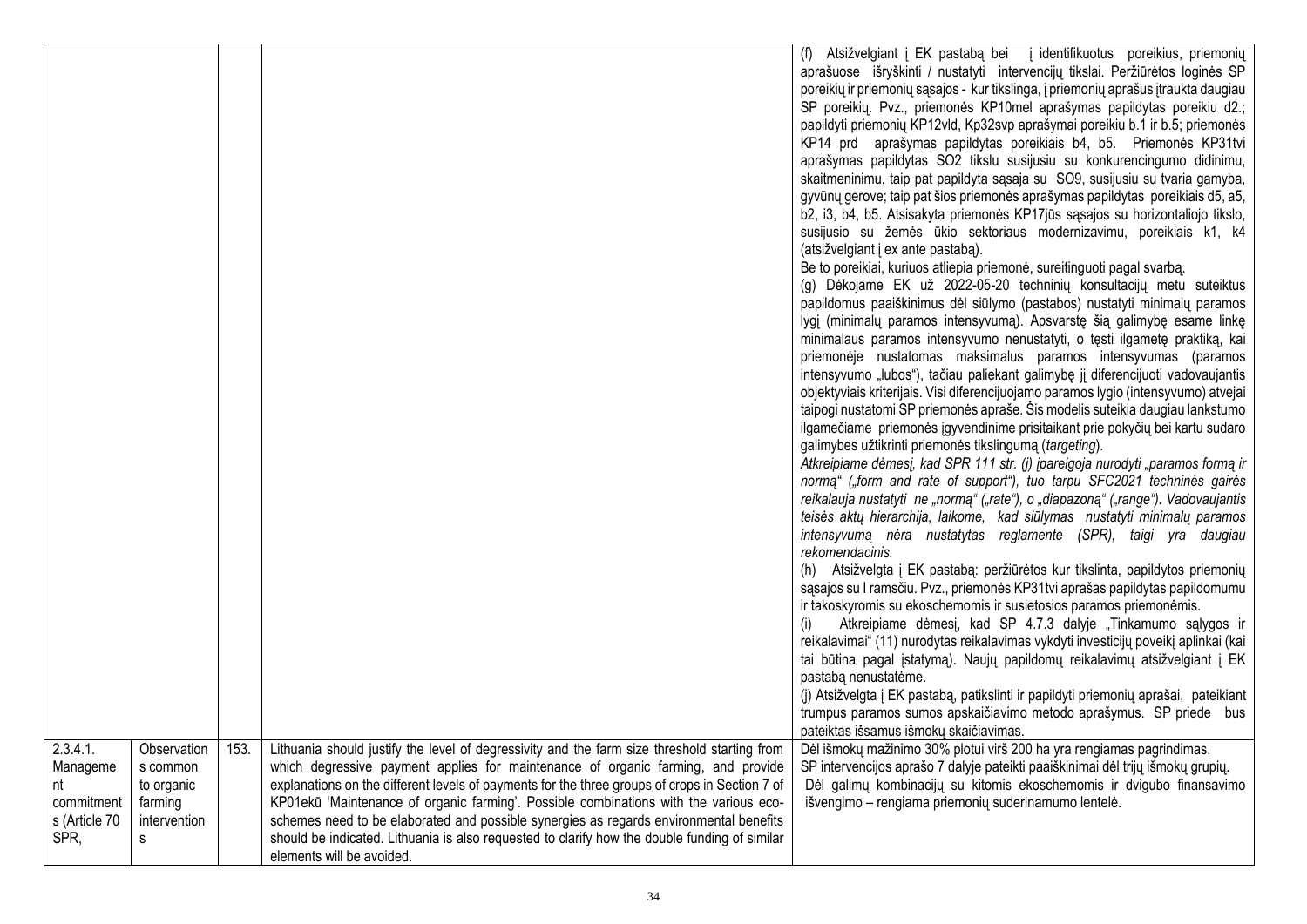| Section 5<br>SFC) |                                                           | 154. | Lithuania should consider additional linkages of the intervention KP01ekū 'Maintenance of<br>organic farming' to SO4 and SO6 as well as the result indicators R.14, R.19, R.21, R.22,<br>R.24, R.31 and possibly R.43 'Limiting antimicrobial use' and R.44 'Improving animal<br>welfare'. | Atsižvelgta. Priemonė KP01ekū papildyta BŽŪP specialiais tikslais SO4 ir SO6.<br>Bei rezultato rodikliais R.14, R.19, R.21, R.22, R.24, R.31, R.43 ir R.44.                                                                                                                                                                                                                                                                                                                                                                                                                                                                                                                                                                                                                                                                                                                                                                                                                                                                                                                                                                                                                                                                                                                                                                                                                                                                                                                                                                                                                                                                                                                                                                                                                                                                                                                                                                                                                                                                                                                                                                                                                                                                                                                                                                                                                                                                                                                                    |
|-------------------|-----------------------------------------------------------|------|--------------------------------------------------------------------------------------------------------------------------------------------------------------------------------------------------------------------------------------------------------------------------------------------|------------------------------------------------------------------------------------------------------------------------------------------------------------------------------------------------------------------------------------------------------------------------------------------------------------------------------------------------------------------------------------------------------------------------------------------------------------------------------------------------------------------------------------------------------------------------------------------------------------------------------------------------------------------------------------------------------------------------------------------------------------------------------------------------------------------------------------------------------------------------------------------------------------------------------------------------------------------------------------------------------------------------------------------------------------------------------------------------------------------------------------------------------------------------------------------------------------------------------------------------------------------------------------------------------------------------------------------------------------------------------------------------------------------------------------------------------------------------------------------------------------------------------------------------------------------------------------------------------------------------------------------------------------------------------------------------------------------------------------------------------------------------------------------------------------------------------------------------------------------------------------------------------------------------------------------------------------------------------------------------------------------------------------------------------------------------------------------------------------------------------------------------------------------------------------------------------------------------------------------------------------------------------------------------------------------------------------------------------------------------------------------------------------------------------------------------------------------------------------------------|
|                   |                                                           | 155. | Lithuania is requested to ensure the coherence with the carry-over commitments and outputs<br>for all unit amounts for the different crop types under the eco-scheme TI05eko8 (conversion<br>to organic farming)                                                                           | Reikia EK paaiškinimo dėl šios pastabos.<br>Taip pat prašome EK išaiškinimo, kokie reikalavimai taikomi carry-over<br>intervencijos aprašui (ar visi laukai turi būti pildomi, kaip ir bet kuriai kitai SP<br>intervencijai (BŽŪP tikslai, poreikiai, rodikliai ir t.t.)?                                                                                                                                                                                                                                                                                                                                                                                                                                                                                                                                                                                                                                                                                                                                                                                                                                                                                                                                                                                                                                                                                                                                                                                                                                                                                                                                                                                                                                                                                                                                                                                                                                                                                                                                                                                                                                                                                                                                                                                                                                                                                                                                                                                                                      |
|                   | Observation<br>s common<br>to forestry<br>commitment<br>S | 156. | Lithuania is requested to consider and focus on climate change and biodiversity friendly<br>forest management practices                                                                                                                                                                    | Siekiant atsižvelgti į EK pastabą inicijavome konsultacijas su aplinkosaugos,<br>klimato, miškininkystės, biojvairovės sričių ekspertais. Konsultacijų, kuriose<br>dalyvavo Aplinkos ministerijos Miškų politikos grupės atstovai, Lietuvos<br>agrarinių ir miškų mokslo centro Miškininkystės ir ekologijos skyriaus atstovas<br>dr. V. Suchockas, aplinkosaugos, klimato ir bioįvairovės sričių ekspertai, vykdę<br>Strateginio plano Strateginio pasekmių aplinkai vertinimą (SPAV) (G. Riauba,<br>Ž. Morkvėnas) išdavoje prieita bendros nuomonės didinti reikalavimą miškų<br>rūšinei įvairovei, t.y. nustatyti, kad veisiamame ir (arba) atkuriamame miške<br>lapuočiai sudarytų ne mažiau kaip 20 proc. formuojamo medyno. (2014-2020 m.<br>taikomas reikalavimas, kad lapuočių medžių dalis būtų bent 10 proc.).<br>Konsultacijų metu ekspertai pabrėžė, kad šiuo metu taikomos miškininkystės<br>praktikomis Lietuvoje yra užtikrinamas miškų atsparumas ir prisitaikymas prie<br>klimato kaitos, paminėtini šie svarbiausi esamos praktikos aspektai:<br>- Lietuvoje sodinamos ar išsaugomos tik vietinės medžių rūšys, prisitaikiusios<br>prie klimato ir Lietuvos ekologinių sąlygų. Vietinių rūšių sąrašas yra pakankamai<br>ilgas;<br>- Želdinių rūšinė sudėtis parenkama atsižvelgiant į Lietuvos miškininkų ilgametę<br>patirtį auginant mišką žemės ūkiui naudotuose plotuose ir šalies mokslininkų<br>parengtas rekomendacijas dėl želdinių rūšinės sudėties, siekiant išvengti<br>nuostolių, kai želdiniuose mišrinamos viena kitos netoleruojančios arba<br>dirvožemio sąlygų neatitinkančios medžių rūšys;-<br>Įveisiant mišką, kur<br>nesusiformavusi miško aplinka, sodinamos lengviau ir greičiau prie ne miško<br>aplinkos ir dirvožemio sąlygų (derlingumo), hidrologinio režimo prisitaikiusios<br>minkštųjų lapuočių ir spygliuočių medžių rūšys, padedančios greičiau suformuoti<br>miško aplinką, kuri būtina miško išlikimui;<br>- Miško augintojams nustatytos ir pateiktos rekomendacijos, kaip veisiant mišką<br>spygliuočiais, galima išvengti šakninės pintainės pažeidimų, didinti būsimų<br>medynų stabilumą ir kt.<br>- Taip pat atliekami naujų, nevietinių medžių rūšių (pvz., platanalapio klevo,<br>paprastojo buko, įvairių maumedžio rūšių) moksliniai tyrimai bei įveisti<br>bandomieji želdiniai, siekiant išsiaiškinti jo auginimo galimybes Lietuvoje. Naujų<br>medžių rūšių įvedimas negali būti vykdomas spontaniškai, be mokslinių tyrimų. |
|                   |                                                           | 157. | Lithuania should revise the intervention KP03imp 'Forest management and protection'<br>ensuring that management commitment-related elements are separated from investment-<br>related elements in accordance with the SPR, and correct the result indicator accordingly.                   | Siekiant atsižvelgti į EK pastabą inicijavome konsultacijas su miškininkystės<br>ekspertais.<br>Miško priešgaisrinės apsaugos taisyklėse, patvirtintose LR Vyriausybės 1995 m.<br>balandžio 7 d. nutarimu Nr. 500, nustatyta, kad miškuose įrengiamos 2-4 metrų<br>pločio (priklausomai nuo degiųjų medžiagų sudėties priešgaisrinės<br>mineralizuotos juostos, kuriose turi būti pašalintos degiosios medžiagos. Jos                                                                                                                                                                                                                                                                                                                                                                                                                                                                                                                                                                                                                                                                                                                                                                                                                                                                                                                                                                                                                                                                                                                                                                                                                                                                                                                                                                                                                                                                                                                                                                                                                                                                                                                                                                                                                                                                                                                                                                                                                                                                          |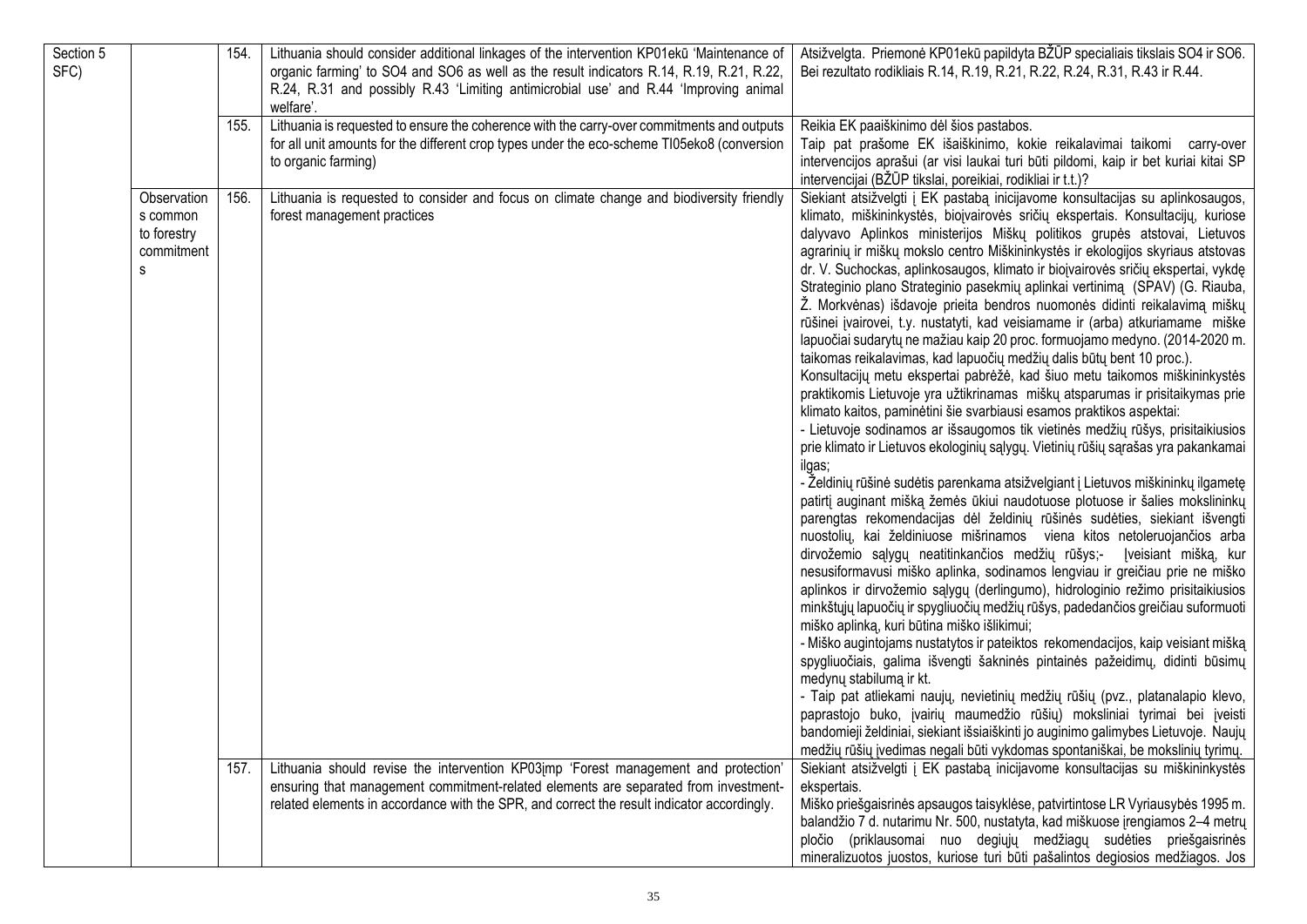|  |      |                                                                                                                                                     | atskiria miškus nuo galimų ugnies židinių bei stabdo požeminių gaisrų plitimą.<br>Šios juostos prireikus atnaujinamos prireikus, iš jų pašalinamos degiosios<br>medžiagos.<br>Nors atsižvelgėme į EK techninių konsultacijų metu išsakytą abejonę dėl<br>poreikio kasmet atnaujinti priešgaisrines mineralizuotas juostas ir nustatėme,<br>kad šios juostos bus atnaujinamos ne daugiau kaip 2 kartus, ekspertai nebuvo<br>vieningos nuomonės, nes derlinguose dirvožemiuose šių juostų atnaujinimas<br>gali būti reikalingas / būtinas kiekvienais metais.<br>Atsižvelgiant į EK pastabą atlikome šiuos priemonių aprašymų keitimus:<br>- Priešgaisrinių mineralizuotų apsaugos juostų priežiūros ir atnaujinimo išlaidos<br>papildomai įtrauktos į miško įveisimo išmoką (pagal priemonę KP02mva),<br>nustatant, kad pagal įprastinę miškininkystės praktiką šių juostų priežiūra bus<br>vykdoma 2 kartus.<br>- Tokiu būdu iš įveisto miško priežiūros ir apsaugos išmokos (pagal priemonę<br>KP03jmp) eliminuota dalis išlaidų, kurios anksčiau buvo skirtos kasmetiniam<br>priešgaisrinių mineralizuotų apsaugos juostų atnaujinimui ir priežiūrai, siekiant<br>išvengti gaisrų dėl gretimose žemės ūkio naudmenose deginamos žolės ir pan.<br>- Taip pat atskirtas tvoros priežiūros ir repelentų įkainis nuo bendros priežiūros<br>ir apsaugos išmokos (bus taikoma pasirinktinai).<br>(Rezultatų rodiklius galėsime perskaičiuoti po to, kai ekspertai perskaičiuos<br>išmoką).                                                                                                                                                                                                                                                                                                                                                                                                                                                                                                                                           |
|--|------|-----------------------------------------------------------------------------------------------------------------------------------------------------|----------------------------------------------------------------------------------------------------------------------------------------------------------------------------------------------------------------------------------------------------------------------------------------------------------------------------------------------------------------------------------------------------------------------------------------------------------------------------------------------------------------------------------------------------------------------------------------------------------------------------------------------------------------------------------------------------------------------------------------------------------------------------------------------------------------------------------------------------------------------------------------------------------------------------------------------------------------------------------------------------------------------------------------------------------------------------------------------------------------------------------------------------------------------------------------------------------------------------------------------------------------------------------------------------------------------------------------------------------------------------------------------------------------------------------------------------------------------------------------------------------------------------------------------------------------------------------------------------------------------------------------------------------------------------------------------------------------------------------------------------------------------------------------------------------------------------------------------------------------------------------------------------------------------------------------------------------------------------------------------------------------------------------|
|  | 158. | Lithuania should include a reference to the EU Forest Strategy and indicate whether the<br>proposed interventions contribute to its implementation. | Atsižvelgta į EK pastabą – SP papildytas sąsaja su Naująja 2030 m. ES miškų<br>strategija. SP miškų priemonėmis prisidedama prie Naujoje 2030 m. ES miškų<br>strategijoje numatytų tikslų įgyvendinimo, siekiant užtikrinti ES miškų kokybės ir<br>ploto didėjimą dar ne vieną ateinantį dešimtmetį, taip pat prie tikslo iki 2030 m.<br>papildomai pasodinti bent 3 mlrd. medžių.<br>Lietuvos miškingumas - 33,7 proc., ateityje jį numatoma padidinti iki 35-38 proc.<br>visos šalies teritorijos, kasmet įveisiant miškų mažiausiai 8 tūkst. ha plote. Šie<br>šalies miškingumo didinimo tikslai numatyti įvairiuose LR Seimo ir Vyriausybės<br>patvirtintuose ir naujai rengiamuose strateginiuose dokumentuose: Lietuvos<br>Respublikos Seimo 2020 m. birželio 4 d. nutarimu Nr. XIII-3021 patvirtintuose<br>Lietuvos Respublikos teritorijos bendrojo plano valstybės teritorijos erdvinio<br>vystymo krypčių ir teritorijos naudojimo funkciniuose prioritetuose, Nacionalinėje<br>darnaus vystymosi strategijoje, patvirtintoje Lietuvos Respublikos Vyriausybės<br>2003 m. rugsėjo 11 d. nutarimu Nr. 1160 "Dėl Nacionalinės darnaus vystymosi<br>strategijos patvirtinimo ir įgyvendinimo", Nacionalinėje aplinkos apsaugos<br>strategijoje, patvirtintoje Lietuvos Respublikos Seimo 2015 m. balandžio 16 d.<br>nutarimu Nr. XII-1626 "Dėl Nacionalinės aplinkos apsaugos strategijos<br>patvirtinimo", Nacionalinėje klimato kaitos valdymo politikos strategijoje,<br>patvirtintoje Lietuvos Respublikos Seimo 2012 m. lapkričio 6 d. nutarimu Nr. XI-<br>2375 "Dėl Nacionalinės klimato kaitos valdymo politikos strategijos<br>patvirtinimo", Aštuonioliktosios Lietuvos Respublikos Vyriausybės programoje,<br>patvirtintoje Lietuvos Respublikos Seimo 2020 m. gruodžio 11 d. nutarimu Nr.<br>XIV-72 "Dėl Aštuonioliktosios Lietuvos Respublikos Vyriausybės programos",<br>Europos Komisijai pateiktame Lietuvos Respublikos nacionaliniame energetikos<br>ir klimato kaitos veiksmų plane 2021-2030 m. ir kt. |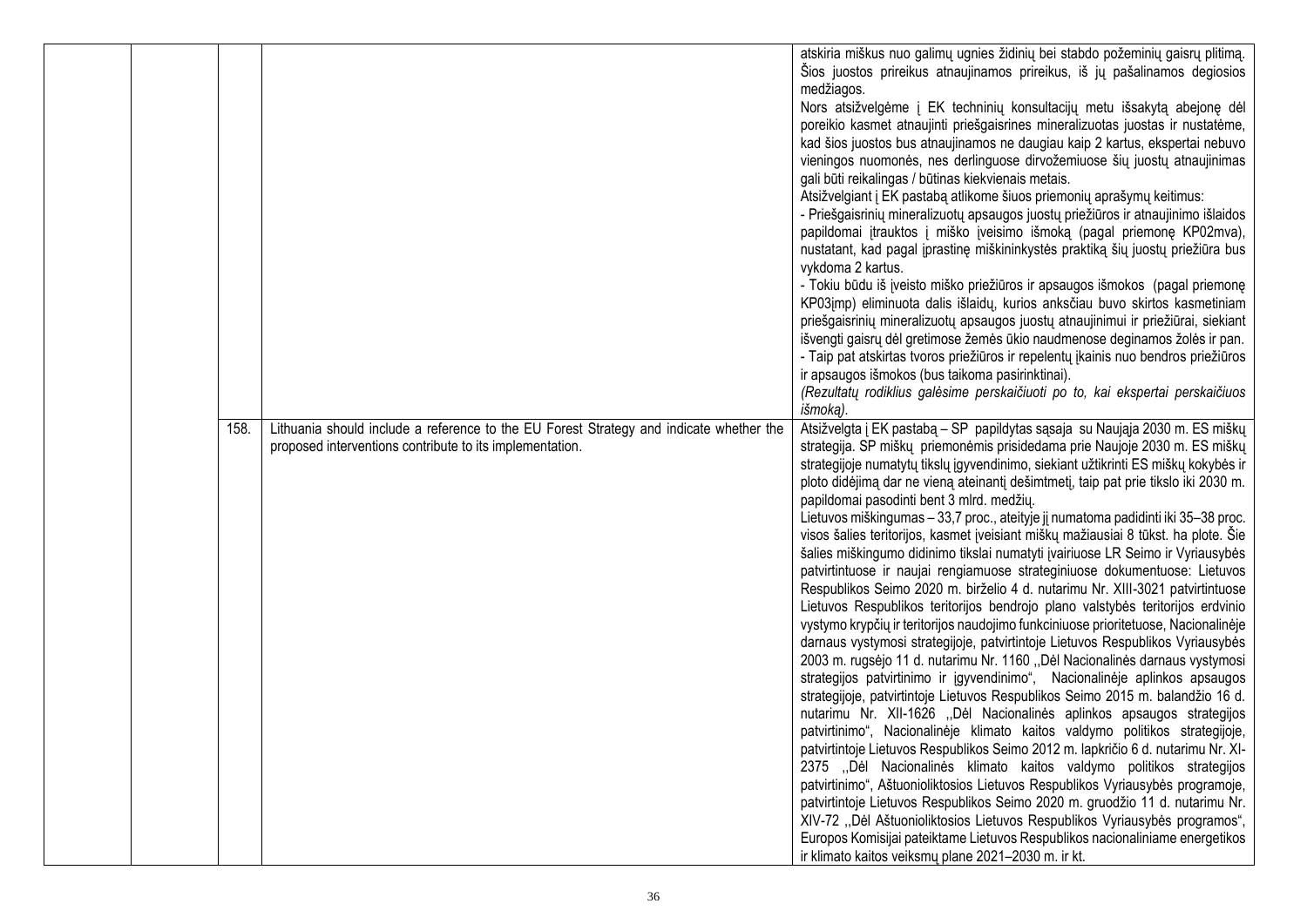|                                                        |      |                                                                                                                                                                                                                                                                                                                                                                                                                                                                                   | Miškų politiką Lietuvoje koordinuoja Aplinkos ministerija. Miškų veisimo tikslo<br>Lietuvoje bus siekiama pasitelkiant ne tik BŽŪP SP, bet ir nacionalines lėšas.                                                                                                                                                                                                                                                                                                                                                                                                                                                                                                                                                                                                                                                                                                                                                                                                                                                                                                                                                                                                                                                                                                                                                                                                                                                                                                                                                                                                                                                                                                                                                                                                                                                |
|--------------------------------------------------------|------|-----------------------------------------------------------------------------------------------------------------------------------------------------------------------------------------------------------------------------------------------------------------------------------------------------------------------------------------------------------------------------------------------------------------------------------------------------------------------------------|------------------------------------------------------------------------------------------------------------------------------------------------------------------------------------------------------------------------------------------------------------------------------------------------------------------------------------------------------------------------------------------------------------------------------------------------------------------------------------------------------------------------------------------------------------------------------------------------------------------------------------------------------------------------------------------------------------------------------------------------------------------------------------------------------------------------------------------------------------------------------------------------------------------------------------------------------------------------------------------------------------------------------------------------------------------------------------------------------------------------------------------------------------------------------------------------------------------------------------------------------------------------------------------------------------------------------------------------------------------------------------------------------------------------------------------------------------------------------------------------------------------------------------------------------------------------------------------------------------------------------------------------------------------------------------------------------------------------------------------------------------------------------------------------------------------|
| Observation<br>s common<br>to genetic<br>resources     | 159. | Lithuania is invited to complete intervention KP09gen 'Preserving endangered breeds' so<br>that it is possible to assess its compliance with the legal basis (Article $45(1)(a)$ , $45(2)(a)$ etc.<br>of Regulation (EU) 2022/126), including the references to the use of herd or flock breeding<br>book, and number of breeding females at national level.                                                                                                                      | Atsižvelgta. Papildytas priemonės KP08neg aprašas, nurodant veislinių patelių<br>skaičių nacionaliniu lygiu. Nykstančių veislių patelių skaičių yra pateikęs<br>Lietuvos sveikatos mokslų universiteto Lietuvos gyvulininkystės instituto Ūkinių<br>gyvūnų genetinių išteklių koordinavimo centras.                                                                                                                                                                                                                                                                                                                                                                                                                                                                                                                                                                                                                                                                                                                                                                                                                                                                                                                                                                                                                                                                                                                                                                                                                                                                                                                                                                                                                                                                                                              |
|                                                        | 160. | Lithuania is invited to reinforce the description by explaining how the intervention builds on<br>experiences from 2014-2022 and how the support will improve upon the current situation,<br>listing the breeds eligible for support, providing links to monitoring or breeding programmes<br>and to any other environmental requirements, and by defining planned unit amounts.                                                                                                  | Atsižvelgta. Priemonės aprašas papildytas.                                                                                                                                                                                                                                                                                                                                                                                                                                                                                                                                                                                                                                                                                                                                                                                                                                                                                                                                                                                                                                                                                                                                                                                                                                                                                                                                                                                                                                                                                                                                                                                                                                                                                                                                                                       |
|                                                        | 161. | Under eligibility conditions, Lithuania is invited to define the minimum number of animals per<br>breed type to ensure it is adequate to achieve the aim of the intervention.                                                                                                                                                                                                                                                                                                     | Atsižvelgta. Papildytas priemonės aprašas nustatant, minimalų išlaikomą<br>gyvulių skaičių: pareiškėjas privalo laikyti bent 1 arklį, (arba) galviją, (arba) 2<br>kiaules, (arba) 5 avis, (arba) 10 naminių paukščių, priklausančių Lietuvos<br>senosioms veislėms, kurioms gresia išnykimas".                                                                                                                                                                                                                                                                                                                                                                                                                                                                                                                                                                                                                                                                                                                                                                                                                                                                                                                                                                                                                                                                                                                                                                                                                                                                                                                                                                                                                                                                                                                   |
| Observation<br>s common<br>to ANC<br>intervention<br>s | 162. | Lithuania is asked to clarify what are the additional restrictions referred to in point 4 of the<br>eligibility conditions. Lithuania should also provide additionnal explanations on the increased<br>threshold for degressivity as compared to the current programming period and to clarify how<br>overcompensation will be avoided.<br>Dėl padidintos mažėjimo ribos, palyginti su dabartiniu programavimo laikotarpiu -<br>pateikiamas tik paaiškinimas, SP korekcijų nebus. | 1. Dėl tinkamumo apribojimų:<br>SP 5 dalis papildyta apribojimais iš Specialiųjų žemės naudojimo sąlygų<br>įstatymo, kad intensyvaus karsto vietovėse laikytis tręšimo ir augalų apsaugos<br>produktų naudojimo reikalavimų.<br>2. Dėl padidintos mažėjimo ribos, palyginti su dabartiniu programavimo<br>laikotarpiu:<br>SP KP11mpū 5 d. teikiant SP buvo pateiktas paaiškinimas:<br>Ūkių apskaitos duomenų tinklo duomenų analizė rodo, kad stambūs ūkiai, ypač<br>virš 200 ha, dėl mąsto ekonomijos patiria mažesnes pastoviąsias išlaidas,<br>gauna didesnes kainas, pasiekia 1,7-2,0 kartus didesnius produktyvumo<br>rodiklius (SSGG analizė), todėl numatyta, kad 100 proc. nustatytos išmokos<br>mokama visiems ūkiams už pirmus 200 ha, o už plotą virš 200 ha skiriama 50<br>proc. nustatytos išmokos lygio. Toks diferencijavimas labiau paskatintų smulkius<br>ir vidutinius ūkius, o mažesnę vidutinę išmoką ūkiui gautų labai mažą dalis<br>ūkininkaujančių gamtinius trūkumus turinčiose vietovėse, kadangi jose tik 0,7<br>proc. ūkių dirba daugiau kaip 200 ha ariamos žemės. Be to, diferencijuota<br>išmoka iš viso būtų skiriama tik už 15,6 proc. ariamos žemės ploto.<br>3. Dėl perkompensavimo: Kompensacinės išmokos mokamos už reikalavimus<br>atitinkantį ariamos žemės hektarą (kompensacinės išmokos mokamos iš II<br>ramsčio) / pievų (ganyklų) hektarą (kompensacinės išmokos mokamos iš l<br>ramsčio), kompensuojant 75 proc. susidarančių papildomų išlaidų ir prarastų<br>pajamų didesnio intensyvumo gamtinių trūkumų turinčiose vietovėse, 50 proc.<br>mažesnio intensyvumo gamtinių trūkumų turinčiose vietovėse ir 30 proc.<br>užliejamose teritorijose ir intensyvaus karsto zonose (lyginant gamtinių kliūčių<br>turinčias su gamtinių kliūčių neturinčiomis vietovėmis). |
|                                                        | 163. | Lithuania is requested to provide further clarifications as regards the potential cumulation of<br>support and to explain consistency with other interventions, i.e. eco-schemes. In addition,<br>based on the description of the design of the support, it is unclear whether output indicator<br>O.12 covers arable land and grassland (pasture)                                                                                                                                | 1. Dėl galimo dvigubo finansavimo ir nuoseklumo su ekoschemomis:<br>mažiau palankiose ūkininkauti vietovėse pagal priemonę KP11mpū didesnio /<br>mažesnio intensyvumo gamtinių kliūčių turinčiose vietovėse, karsto zonose ir<br>potvynių užliejamose vietovėse ariamojoje žemėje išmokos bus mokamos iš II<br>ramsčio lėšų, o pagal Kompleksinės ekoschemos TI05eko6 priemonę "Pievų                                                                                                                                                                                                                                                                                                                                                                                                                                                                                                                                                                                                                                                                                                                                                                                                                                                                                                                                                                                                                                                                                                                                                                                                                                                                                                                                                                                                                            |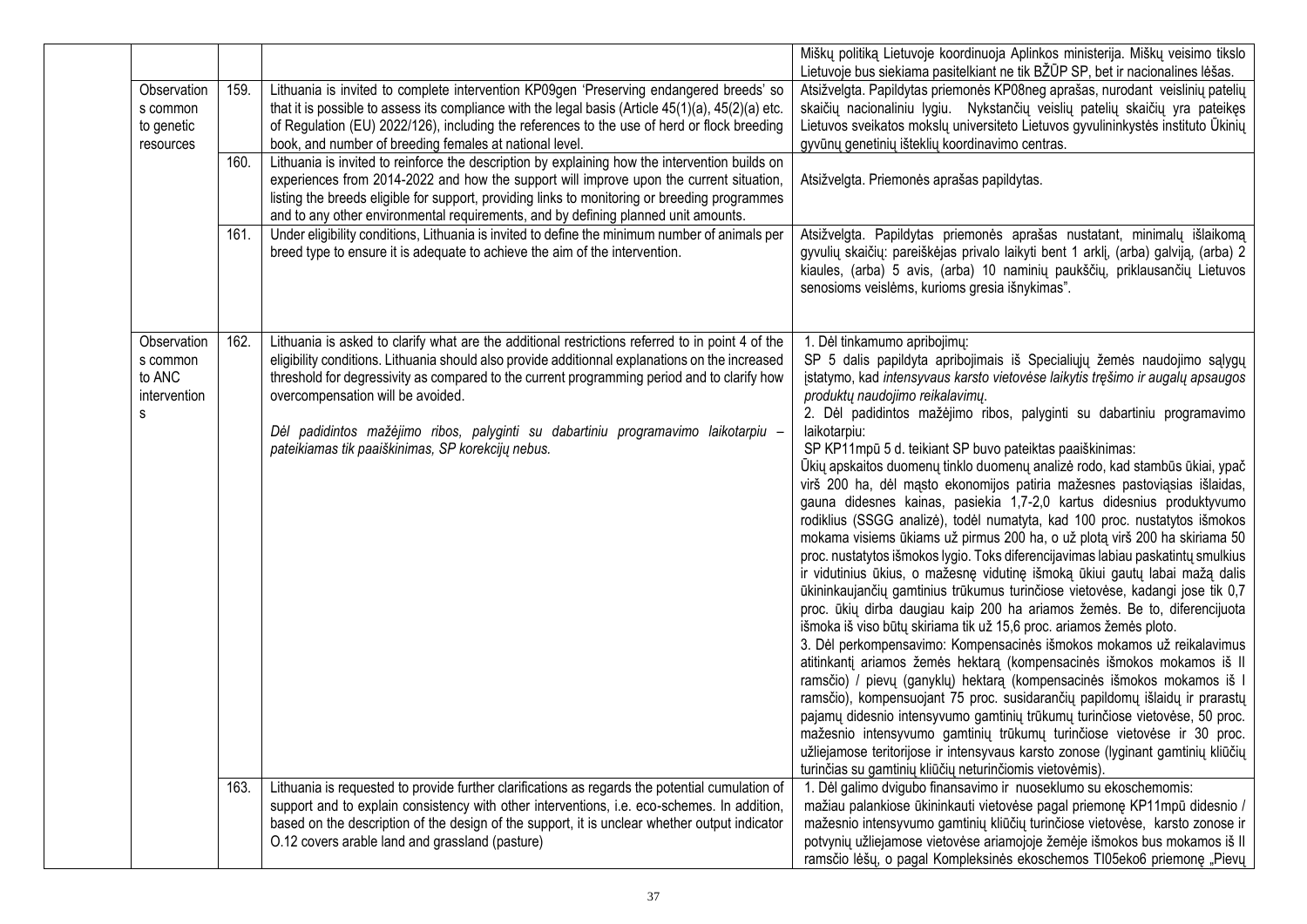|                                                         |      | Dėl šios EK pastabos pateikiamas tik paaiškinimas, SP korekcijų nebus.                                                                                                                                                                                                                                                                                                                                                                                                                      | priežiūra mažiau palankiose ūkininkauti vietovėse" didesnio / mažesnio<br>intensyvumo gamtinių kliūčių turinčių vietovių, karsto zonų ir potvynių užliejamų<br>vietovių pievose (ganyklose) kompensacinės išmokos bus mokamos iš l<br>ramsčio lėšų.<br>2. Dėl produkto rodiklio O12:<br>KP11mpū - produkto rodiklis O.12 nustatytas ariamojoje žemėje;<br>TI05eko6 priemonei "Pievų priežiūra mažiau palankiose ūkininkauti vietovėse"<br>produkto rodiklis O.8 nustatytas pievoms (ganykloms).                                                                                                                                                           |
|---------------------------------------------------------|------|---------------------------------------------------------------------------------------------------------------------------------------------------------------------------------------------------------------------------------------------------------------------------------------------------------------------------------------------------------------------------------------------------------------------------------------------------------------------------------------------|-----------------------------------------------------------------------------------------------------------------------------------------------------------------------------------------------------------------------------------------------------------------------------------------------------------------------------------------------------------------------------------------------------------------------------------------------------------------------------------------------------------------------------------------------------------------------------------------------------------------------------------------------------------|
|                                                         | 164. | Concerning the output indicator O.12, the data provided (ha) show a significant decrease in<br>areas with natural constraints (ANC) supported areas compared to the 2014-2022<br>programming period. Lithuania should explain the reasons for this decrease given that the<br>designation of such areas remains unchanged.<br>Dėl šios EK pastabos pateikiamas tik paaiškinimas, SP korekcijų atlikti nereikia.                                                                             | 2023-2027 SP prognozuojant plotus, atsižvelgta į 2014-2020 m. deklaruotus<br>plotus. 2021 m. deklaruota: gamtinių kliūčių turinčiose vietovėse - 670 448,97<br>ha; specifinių kliūčių turinčiose vietovėse - 78 066,63 ha; pereinamojo<br>laikotarpio vietovėse, kurios neteko mažiau palankių ūkininkauti vietovių statuso,<br>- 391 835 ha. Viso 1 140 350,60 ha.<br>2023-2027 SP numatyta:<br>Parama pagal priemonę KP11mpū "Mažiau palankios ūkininkauti vietovės"<br>ariamojoje žemėje (didesnio ir mažesnio intensyvumo kliūčių turinčiose<br>vietovėse, potvynių užliejamos vietovės, intensyvaus karsto vietovės) - 489 500                       |
|                                                         |      |                                                                                                                                                                                                                                                                                                                                                                                                                                                                                             | ha.<br>Parama pagal ekoschemos TI05eko6 "Kompleksinė pievų priežiūros schema"<br>priemonę "Pievų priežiūra mažiau palankiose ūkininkauti vietovėse" pievose<br>(ganyklose) (didesnio ir mažesnio intensyvumo kliūčių turinčiose vietovėse,<br>intensyvaus karsto zonose ir potvynių užliejamose vietovėse) - 212 000 ha. Viso<br>701 500 ha.<br>Pažymėtina, kad 2023-2027 SP eliminuotos didesnio ir mažesnio intensyvumo<br>kliūčių turinčios vietovės, kurios neteko mažiau palankių ūkininkauti vietovių<br>statuso ir kurioms 2014-2020 KPP laikotarpiu buvo taikomas pereinamasis<br>laikotarpis (2018-2021 m. deklaruojama apie 400 000 ha kasmet). |
|                                                         | 165. | Lithuania may also consider linking this intervention to result indicator R.4.                                                                                                                                                                                                                                                                                                                                                                                                              | Atsižvelgta, papildyta rodikliu R.4 (SP intervencijos aprašo 4 dalis).                                                                                                                                                                                                                                                                                                                                                                                                                                                                                                                                                                                    |
| Observation<br>s common<br>to<br>N2000/WF<br>D payments | 166. | In relation to intervention KP07ntž 'Natura 2000 payments on arable land', Lithuania should<br>complete the intervention description by elaborating on specific requirements resulting from<br>the implementation of Natura 2000 restrictions, on which the payment calculation will be<br>based (and the commitment to apply them should be included in the list of the commitments<br>for the beneficiary).                                                                               | intervencijos aprašo 5 dalis (tinkamumo sąlygomis ir<br>Papildyta SP<br>įsipareigojimais).                                                                                                                                                                                                                                                                                                                                                                                                                                                                                                                                                                |
|                                                         | 167. | Lithuania should specify the method for calculating the compensatory payment, the level of<br>payment, the payment itself, complete Tables 12 and 13 and provide the accompanying<br>explanations. It is also requested to clarify how the budget will be balanced given the current<br>draft proposes an increase in payment per hectare, while the total allocation for this<br>intervention has been reduced as compared to the annual allocations in the current<br>programming period. | Dėl kompensacinės išmokos apskaičiavimo papildyta SP intervencijos aprašo<br>11 dalis.<br>Dėl biudžeto:<br>Vertinamos galimybės padidinti šiuo metu Strateginiame plane numatytas lėšas<br>ir tokiu būdu užtikrinti poreikius atitinkantį finansavimą priemonėms (KP06ntm)<br>"Parama "Natura 2000" miškuose" ir (KP06Ntž) "Parama "Natura 2000" žemės<br>ūkio paskirties žemėje".                                                                                                                                                                                                                                                                        |
|                                                         | 168. | Lithuania is invited to add a link to SO1 and the relevant need as well as consider replacing<br>the result indicator by R.4 and R.7.                                                                                                                                                                                                                                                                                                                                                       | KP06ntž papildyta tikslu SO1, poreikiu a.1, rodiklis R33 pakeistas į R4 ir R7.                                                                                                                                                                                                                                                                                                                                                                                                                                                                                                                                                                            |
|                                                         | 169. | Similar to intervention KP07ntž 'Natura 2000 payments on arable land', Lithuania is invited<br>to consider linking KP06ntm 'Natura 2000 payments in forests' with SO1 and replacing result<br>indicator R.33 'Improving Natura 2000 management' by R.7.                                                                                                                                                                                                                                     | KP06ntm papildyta tikslu SO1, poreikiu a.7 "Palaikyti ūkių ekonominį ir<br>aplinkosauginį tvarumą vietovėse, turinčiose gamtinių ir kt. Kliūčių", rodiklis R33<br>pakeistas į R7.                                                                                                                                                                                                                                                                                                                                                                                                                                                                         |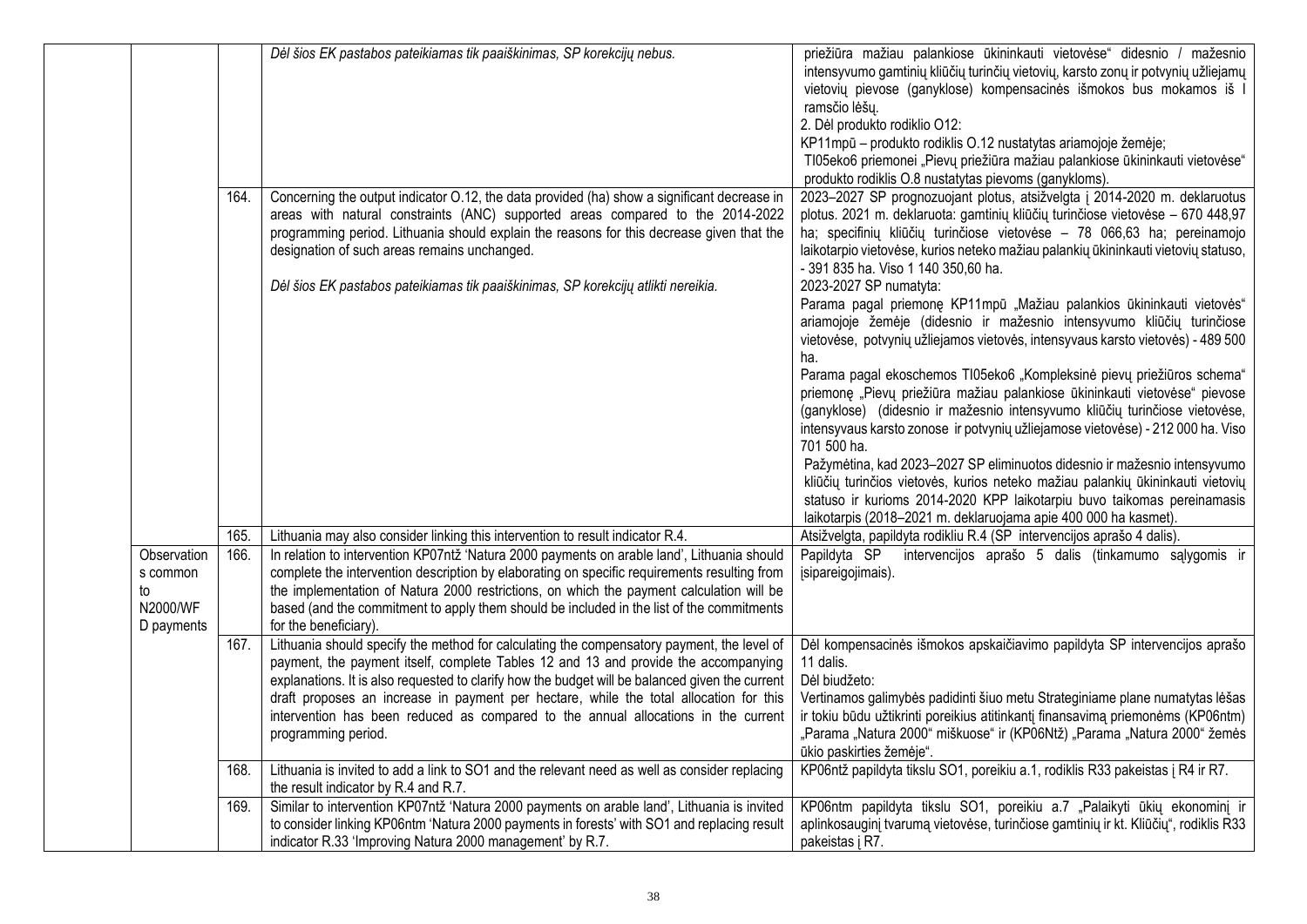|                                                                        |                                                       | 170.<br>171. | Lithuania is requested to explain what caused the drop in the level of payment for the<br>prohibition of sustainable logging as compared to the current programming period, while the<br>other premia have increased<br>Dėl šios EK pastabos pateikiamas tik paaiškinimas, SP korekcijų atlikti nereikia.<br>Lithuania is invited to consider introducing an intervention for compensation payments for                                                                                                                                                                                                                                                                                                                                                              | Išmoka sumažėjo, nes 2023-2027 SP nustatytas kompensacinės išmokos dydis<br>tik už ugdomųjų miško kirtimų draudimą (47 Eur/ha), o 2014-2020 KPP<br>kompensacinės išmokos dydis (155 Eur/ha) buvo nustatytas kompleksinio<br>ribojimo atveju, kai draudžiami ugdomieji miško kirtimai ir brandžių medžių<br>iškirtimas bei draudžiami ar apriboti sanitariniai kirtimai, paliekant tam tikrą<br>džiūstančių medžių ar sausuolių skaičių 1 ha (buvo taikomi keli apribojimai).<br>Jvertinome, naujos intervencijos nekursime (tokios priemonės neturime ir 2014-                                                                                                                                                                                                                                                                                                                                                                                                                                                                                                                                                                                                                                                                                                                                                                                                                                                                                                                                                                                                                                                                                                                                                                                                                                                                                                                                                                                                                                                                                                                                                                                                                                  |
|------------------------------------------------------------------------|-------------------------------------------------------|--------------|----------------------------------------------------------------------------------------------------------------------------------------------------------------------------------------------------------------------------------------------------------------------------------------------------------------------------------------------------------------------------------------------------------------------------------------------------------------------------------------------------------------------------------------------------------------------------------------------------------------------------------------------------------------------------------------------------------------------------------------------------------------------|-------------------------------------------------------------------------------------------------------------------------------------------------------------------------------------------------------------------------------------------------------------------------------------------------------------------------------------------------------------------------------------------------------------------------------------------------------------------------------------------------------------------------------------------------------------------------------------------------------------------------------------------------------------------------------------------------------------------------------------------------------------------------------------------------------------------------------------------------------------------------------------------------------------------------------------------------------------------------------------------------------------------------------------------------------------------------------------------------------------------------------------------------------------------------------------------------------------------------------------------------------------------------------------------------------------------------------------------------------------------------------------------------------------------------------------------------------------------------------------------------------------------------------------------------------------------------------------------------------------------------------------------------------------------------------------------------------------------------------------------------------------------------------------------------------------------------------------------------------------------------------------------------------------------------------------------------------------------------------------------------------------------------------------------------------------------------------------------------------------------------------------------------------------------------------------------------|
|                                                                        |                                                       |              | mandatory requirements resulting from the WFD.<br>Dėl šios EK pastabos pateikiamas tik paaiškinimas, SP korekcijų atlikti nereikia.                                                                                                                                                                                                                                                                                                                                                                                                                                                                                                                                                                                                                                  | 2022 m. KPP).                                                                                                                                                                                                                                                                                                                                                                                                                                                                                                                                                                                                                                                                                                                                                                                                                                                                                                                                                                                                                                                                                                                                                                                                                                                                                                                                                                                                                                                                                                                                                                                                                                                                                                                                                                                                                                                                                                                                                                                                                                                                                                                                                                                   |
| 2.3.4.2.<br>Investments<br>, including<br>investments<br>in irrigation | Observation<br>s common<br>to forestry<br>investments | 172.         | a) Lithuania is encouraged to maximise the use of available resources and avoid duplication<br>with the maintenance commitments in RDP 2014-2022.<br>b) Taking into account climate warming and the decrease of biodiversity, there is a need for<br>a shift in the tree species composition selected for afforestation. It is therefore necessary to<br>gradually introduce species that are more adapted to the changing climate in order to ensure<br>environmentally resilient stands and to enhance biodiversity by building highly diverse<br>forests. Therefore, Lithuania is invited to increase the required minimum 10% of deciduous<br>forest and define the most relevant composition of stands, as well as define the unit amount<br>for afforestation. | a) Atsižvelgta į EK pastabą ir priemonių aprašymas papildytas nuostata, kad SP<br>lėšomis nebus pakartotinai skiriama parama miško, įveisto pagal ankstesnių<br>programinių laikotarpių priemones, priežiūrai ir apsaugai.<br>b) Dėkojame EK už rekomendaciją. Lietuvos mokslininkai dirba naujų medžių<br>rūšių įvedimo į Lietuvos miškus srityje – vykdo mokslinius tyrimus, sodina<br>bandomuosius želdinius. Šiuo metu įtraukti naujų medžių neplanuojama. Kaip<br>minėta atsakyme į 156 pastabą, klimato kaitai atsparios nevietinės medžių rūšys<br>negali būti įtraukiamos tol, kol nėra pakankamai mokslinių tyrimų, įrodančių, kad<br>jos gali augti Lietuvos sąlygomis ir kol nėra patvirtintos sėklinės miško bazės,<br>atitinkančios Europos Tarybos direktyvos 1999/105/EB dėl prekybos miško<br>dauginamąja medžiaga reikalavimus. Kaip jau minėta atsakyme į 156 pastabą,<br>Lietuvoje veisiami ir atkuriami mišrūs miškai iš vietinės kilmės lapuočių ir<br>spygliuočių medžių rūšių. Įveisiant mišką sodinamos arba išsaugomos<br>savaiminės vietinės medžių rūšys, prisitaikiusios prie klimato ir Lietuvos<br>ekologinių sąlygų. Įveisiant mišką žemėje, kurioje iki tol jis neaugo ir<br>nesusiformavusi miško aplinka, sodinamos lengviau ir greičiau prie ne miško<br>aplinkos ir dirvožemio sąlygų (derlingumo), hidrologinio režimo prisitaikiusios<br>minkštųjų lapuočių ir spygliuočių medžių rūšys, padedančios greičiau suformuoti<br>miško aplinką, kuri būtina miško išlikimui. Pagal nacionalinius teisės aktus,<br>įveisiant mišką galima sodinti nuo 2 (pačiose nederlingiausiose augavietėse) iki<br>14 skirtingų (derlingose ir labai derlingose augavietėse) lapuočių ir spygliuočių<br>medžių rūšių, atsižvelgiant į jų kilmės rajonus ir perkėlimo galimybes (šių<br>reikalavimų Lietuva, kaip ir kitos ES šalys, turi laikytis įgyvendindama minėtos<br>ET direktyvos 1999/105/EB nuostatų). Kaip buvo minėta, Lietuvoje vykdomi<br>naujų, nevietinių medžių rūšių (pvz., platanalapio klevo, paprastojo buko, įvairių<br>maumedžio rūšių) moksliniai tyrimai ir įveisti bandomieji želdiniai, siekiant<br>išsiaiškinti jų auginimo Lietuvoje galimybes. |
|                                                                        |                                                       | 173.         | Lithuania should explain how it will increase resilience not only of the new forest stands but<br>also of the existing forest stands and adapt forestry-related interventions if relevant.                                                                                                                                                                                                                                                                                                                                                                                                                                                                                                                                                                           | Atsižvelgdami į EK prašymą teikiame paaiškinimą dėl priemonių esamų medynų<br>atsparumui didinti.<br>Primename, kad priemonė esamų medynų gerinimui (pertvarkymui) buvo<br>numatyta ankstesniuose programavimo laikotarpiuose, tačiau buvo ypač<br>nepopuliari. Valstybiniuose miškuose esamų miškų medynų pertvarkymą<br>vykdo urėdijos. Prie medynų formavimo iš dalies prisidės SP intervencija<br>"Jaunuolynų ugdymas", kurios pagalba gali būti formuojami tikslinės rūšinės<br>sudėties ir neigiamam aplinkos poveikiui atsparūs medynai (didinamas medynų                                                                                                                                                                                                                                                                                                                                                                                                                                                                                                                                                                                                                                                                                                                                                                                                                                                                                                                                                                                                                                                                                                                                                                                                                                                                                                                                                                                                                                                                                                                                                                                                                                |
|                                                                        |                                                       |              |                                                                                                                                                                                                                                                                                                                                                                                                                                                                                                                                                                                                                                                                                                                                                                      | atsparumas vėjavartoms, vėjalaužoms, sniegalaužoms ir kitiems nepalankiems<br>aplinkos veiksniams). Atskiros priemonės SP tam nenumatome.                                                                                                                                                                                                                                                                                                                                                                                                                                                                                                                                                                                                                                                                                                                                                                                                                                                                                                                                                                                                                                                                                                                                                                                                                                                                                                                                                                                                                                                                                                                                                                                                                                                                                                                                                                                                                                                                                                                                                                                                                                                       |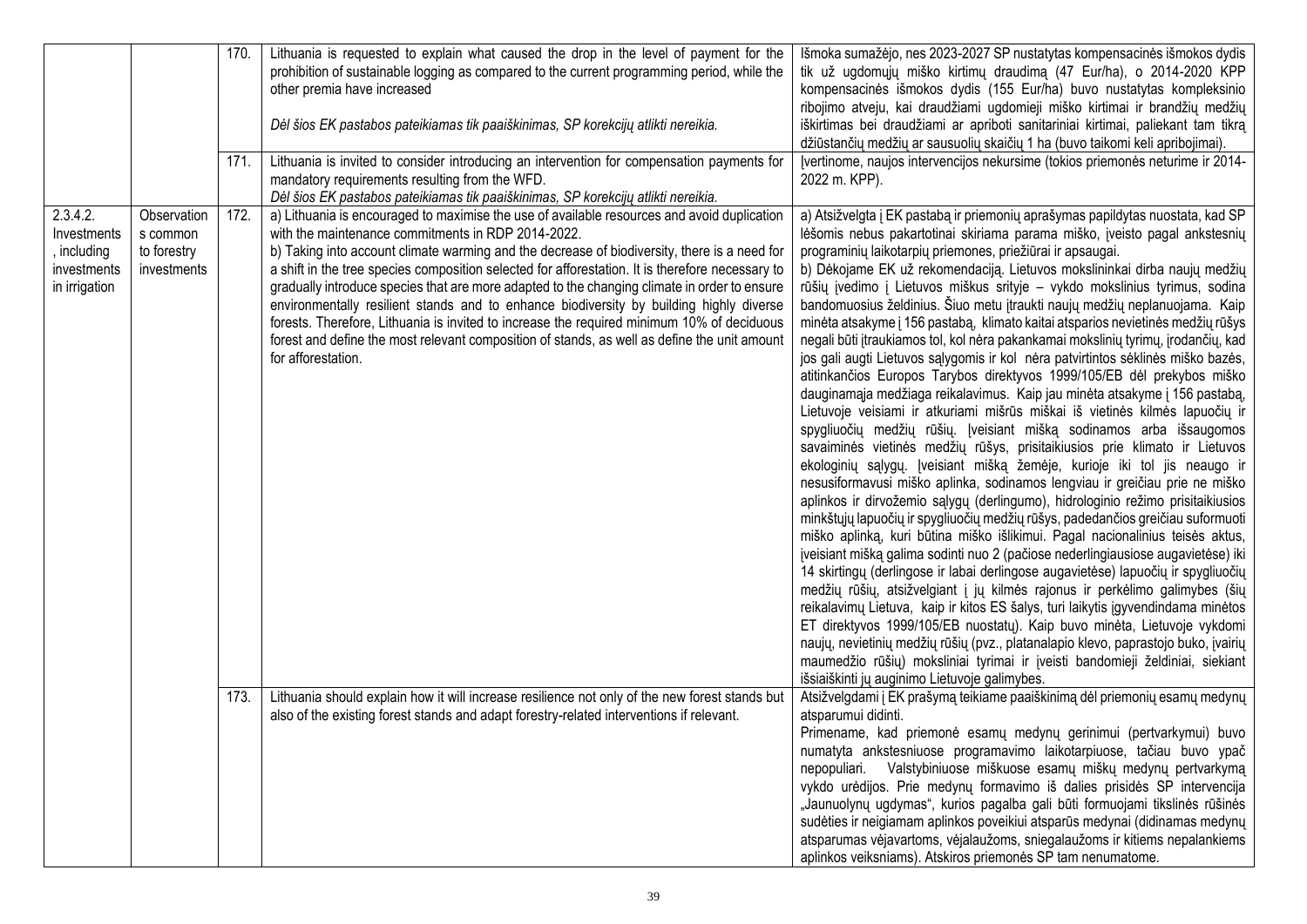|  |      |                                                                                              | Papildomai informuojame, kad Aplinkos ministerija šiuo metu rengia 2022-2030       |
|--|------|----------------------------------------------------------------------------------------------|------------------------------------------------------------------------------------|
|  |      |                                                                                              | m. Aplinkos apsaugos ir klimato kaitos valdymo plėtros programos pažangos          |
|  |      |                                                                                              | priemonę "lšretėjusių ir ekonomiškai menkaverčių medynų ar krūmynų                 |
|  |      |                                                                                              | pertvarkymas į produktyvius ir atsparius klimato kaitai medynus, įvairiarūšių ir   |
|  |      |                                                                                              | įvairiaamžių medynų formavimas". Jei priemonė bus patvirtinta, jos                 |
|  |      |                                                                                              | jgyvendinimas planuojamas 2023-2030 m. planuojant kasmet privačiuose               |
|  |      |                                                                                              | plotuose sutvarkyti 150 ha, valstybiniuose - 200 ha tokių miškų, iš viso per       |
|  |      |                                                                                              | metus - 350 ha, per visa laikotarpi iš viso - 2800 ha. Planuojamas priemonės       |
|  |      |                                                                                              | biudžetas 1,250 mln. Eur /m, iki 2030 m. iš viso 10 mln. Eur.                      |
|  | 174. | Lithuania should explain the sharp drop in the afforestation expectations as compared to the | Atsižvelgiant į EK prašymą teikiame paaiškinimą dėl rodiklių planavimo.            |
|  |      | current programming period, particularly when the new intervention intends to cover not only | Šiuo metu Lietuvos miškingumas siekia 33,7 proc. ir atitinka ES šalių vidurkį,     |
|  |      | afforestation but also forest restoration activities.                                        | tačiau svarbiausiuose nacionaliniuose strateginiuose dokumentuose numatoma         |
|  |      |                                                                                              | pasiekti 38 proc. miškingumą iki 2050 m., o šiuo metu rengiamoje Nacionalinio      |
|  |      |                                                                                              | miškų susitarimo vizijoje matomas ir 40 proc. miškingumas. Nuo 2015 iki 2020       |
|  |      |                                                                                              | m. miško plotai padidėjo 20,3 tūkst. ha (arba +0,93 proc.). Per šį patį laikotarpį |
|  |      |                                                                                              | miškingumas padidėjo nuo 33,4 iki 33,7 proc. Iš viso per pastaruosius 20 metų      |
|  |      |                                                                                              | šalies miškingumą pavyko padidinti 3 proc., tačiau paskutiniaisiais metais miškų   |
|  |      |                                                                                              | veisimo apimtys stipriai sumažėjo.                                                 |
|  |      |                                                                                              | Siekiant sudaryti palankesnes sąlygas strateginiuose dokumentuose                  |
|  |      |                                                                                              | numatytam tikslui - padidinti šalies miškingumą, taip pat siekiant sumažinti       |
|  |      |                                                                                              | administracinę naštą privačios žemės savininkams, veisiantiems naujus miškus       |
|  |      |                                                                                              | ne miško žemėje, ir sutrumpinant laiką, per kurį šalies atsakingos institucijos    |
|  |      |                                                                                              | priima sprendimą dėl miško įveisimo ne miško žemėje ir medžių savaiminukų,         |
|  |      |                                                                                              | augančių ne miško žemėje, įtraukimo į miško žemės apskaitą, siekiant apsaugoti     |
|  |      |                                                                                              | nuo sunaikinimo natūraliai susiformavusius savaiminius miškus, kai to              |
|  |      |                                                                                              | pageidauja žemės savininkai, 2022 m. buvo pakeisti nacionaliniai teisės aktai      |
|  |      |                                                                                              | reglamentuojantys miško įveisimo ne miško žemėje tvarką ir medžių                  |
|  |      |                                                                                              | savaiminukais apaugusios ne miško žemės inventorizacijos ir įtraukimo į            |
|  |      |                                                                                              | apskaitą tvarką. Be to atsisakyta rengti brangiai kainuojančius kaimo plėtros      |
|  |      |                                                                                              | žemėtvarkos projektus miškui veisti, kai miškas veisiamas iki 10 ha plotuose,      |
|  |      |                                                                                              | leista veisti mišką derlingesnėse kaip 32 našumo balai žemės ūkiui                 |
|  |      |                                                                                              | nenaudojamose ar paleistose žemėse, supaprastinta miško įrašymo į                  |
|  |      |                                                                                              | Nekilnojamojo turto kadastrą tvarka ir kt. Siekiant Nacionaliniame miškų           |
|  |      |                                                                                              | susitarime numatytų miško įveisimo tikslų prisidės ir Aplinkos ministerija (kuri   |
|  |      |                                                                                              | atsakinga už valstybinių miškų veisimą, kasmet įveisiama apie 400-500 ha           |
|  |      |                                                                                              | miškų), taip pat pagal naujai priimtus nacionalinius teisės aktus į naujų miškų    |
|  |      |                                                                                              | statistiką bus įtraukiami savaime mišku apaugę plotai – preliminariais             |
|  |      |                                                                                              | Valstybinės miškų tarnybos duomenimis, savaime užaugusio miško metinis             |
|  |      |                                                                                              | rodiklis turėtų siekti apie 500 ha.                                                |
|  |      |                                                                                              | Svarbu paminėti ir miško įveisimo rizikas:                                         |
|  |      |                                                                                              | Valstybinių miškų valdytojai susiduria su problema, kad mažėja jiems               |
|  |      |                                                                                              | perduodamų plotų miškui veisti, nes laisvos valstybinės žemės fondo žemė           |
|  |      |                                                                                              | nuomojama žemės ūkio veiklai, todėl artimiausiame dešimtmetyje valstybinių         |
|  |      |                                                                                              | miškų valdytojai kasmet planuoja įveisti ne daugiau kaip 200-300 ha naujų miškų    |
|  |      |                                                                                              | kasmet. Valstybinių miškų valdytojai miškams veisti perka žemę iš privačios        |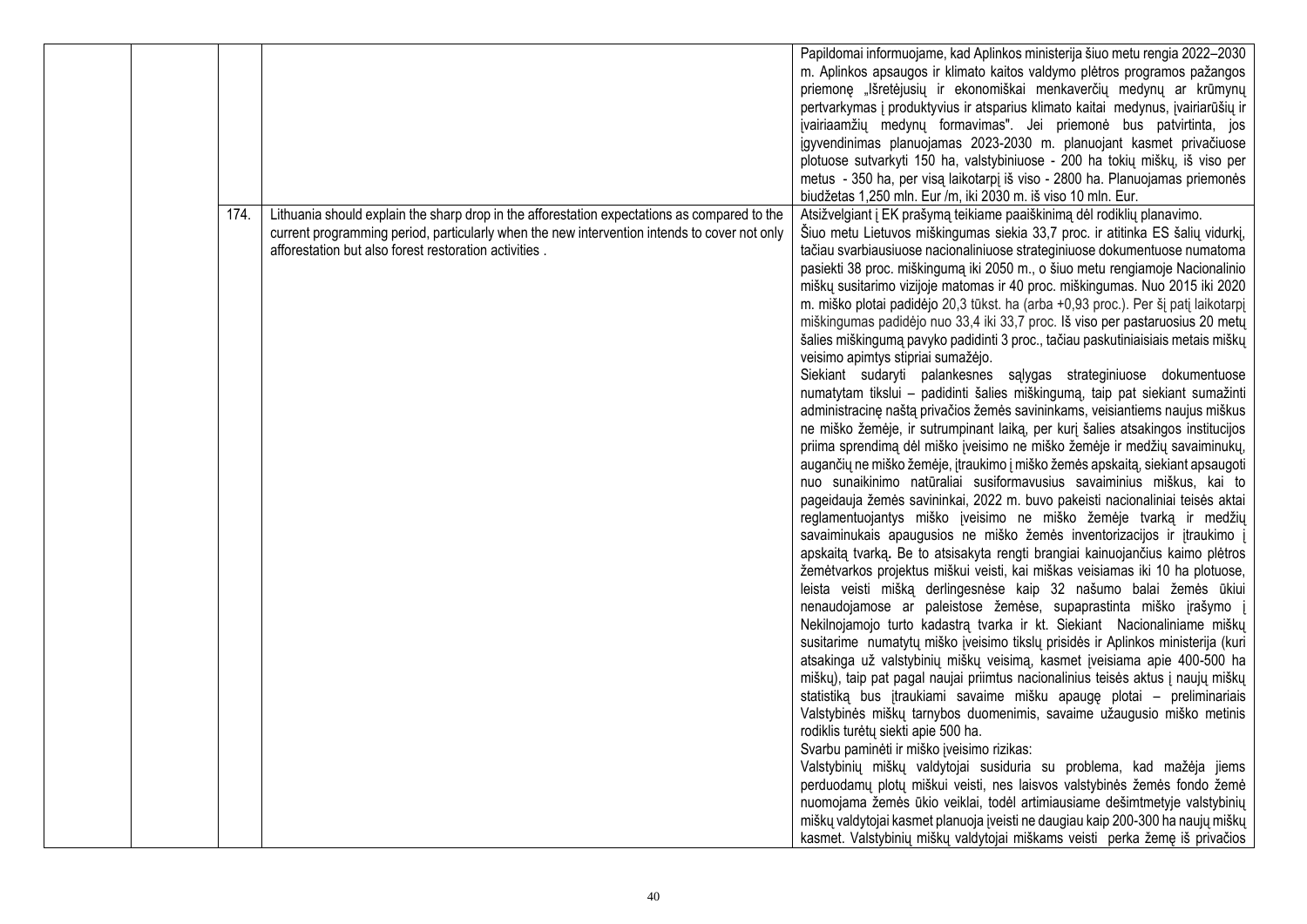|                                                    |      |                                                                                                                                                                                                                                                                                                                                                                                                                                                                                                                                                                  | žemės savininkų, tačiau jos kasmet nuperka nedaug - vidutiniškai apie 30 ha.<br>Todėl ateityje planuojama minimali miškų plėtra valstybinėje žemėje.<br>Privačioje žemėje pagrindiniai miško veisimo apribojimai numatomi dėl dabar<br>vykdomos sparčios saugomų teritorijų plėtros (Natura 2000 teritorijos, atviros<br>teritorijos paukščių apsaugai ire kt. ). Nemažai valstybinių miškų<br>gamtotvarkinėmis priemonėmis ateityje bus verčiama į kitas naudmenas -<br>pelkes, atviras buveines, ganyklas, verčiamas miškas kitomis naudmenomis ir<br>dėl karinių poligonų plėtros, naudingųjų iškasenų eksploatacijos ir pan.<br>Kalbant apie SP priemonės KP02mva rezultato rodiklį – jis skaičiuotas<br>atsižvelgiant į metinius vidurkius per ilgametę 2007-2022 patirtį, kuri rodo, kad<br>kasmet įveisiama apie 500 ha miško. Po nelaimių atkuriamo miško ploto<br>metiniai faktiniai vidurkiai yra maži (apie 50 ha) – į tai irgi atsižvelgta planuojant<br>rodiklius.                                                                                                                                                                                                                            |
|----------------------------------------------------|------|------------------------------------------------------------------------------------------------------------------------------------------------------------------------------------------------------------------------------------------------------------------------------------------------------------------------------------------------------------------------------------------------------------------------------------------------------------------------------------------------------------------------------------------------------------------|------------------------------------------------------------------------------------------------------------------------------------------------------------------------------------------------------------------------------------------------------------------------------------------------------------------------------------------------------------------------------------------------------------------------------------------------------------------------------------------------------------------------------------------------------------------------------------------------------------------------------------------------------------------------------------------------------------------------------------------------------------------------------------------------------------------------------------------------------------------------------------------------------------------------------------------------------------------------------------------------------------------------------------------------------------------------------------------------------------------------------------------------------------------------------------------------------------|
|                                                    | 175. | Moreover, Lithuania is invited to add a reference to the Pan-European Afforestation and<br>Reforestation Guidelines at the level of intervention.                                                                                                                                                                                                                                                                                                                                                                                                                | Atsižvelgta: papildyta, kad intervencinės priemonės atitinka Visos Europos<br>miško įveisimo ir atkūrimo gairėse numatytus kriterijus.                                                                                                                                                                                                                                                                                                                                                                                                                                                                                                                                                                                                                                                                                                                                                                                                                                                                                                                                                                                                                                                                     |
|                                                    | 176. | Lithuania is invited to consider replacing the current output indicator by off-farm indicator<br>O.23 and linking thinning of young stands to result indicator R.27.                                                                                                                                                                                                                                                                                                                                                                                             | Atsižvelgta.<br>Iš O.21 pakeista į O.23.<br>Iš R18 pakeista į R.27.                                                                                                                                                                                                                                                                                                                                                                                                                                                                                                                                                                                                                                                                                                                                                                                                                                                                                                                                                                                                                                                                                                                                        |
| Observation<br>s common<br>to green<br>investments | 177. | In relation to KP31tvi 'Sustainable investments' intervention, Lithuania should revise the<br>scope of the intervention, so that it covers 'green' investments only and thus the higher<br>support rate as well as accounting for the environmental ring-fencing could apply. This<br>intervention represents an opportunity for e.g. supporting low-emission animal housing or<br>conversion of manure/slurry into biogas, which should be addressed. Lithuania should<br>ensure that investments go clearly beyond mandatory requirements and normal practice. | Atsižvelgta į EK pastabą. Patikslinta priemonės KP31tvi aprašo 5 dalis dėl<br>remiamų veiklų ir 7 dalis dėl paramos intensyvumo, nustatant, kad:<br>- Priemonė visa savo apimtimi remia "žaliąsias" investicijas, kadangi ja<br>remiamos veiklos, susijusios su šiltnamio efektą sukeliančių dujų (ŠESD)<br>išmetimo mažinimu, oro kokybės gerinimu, atsinaujinančiais energijos ištekliais<br>ir kitomis aplinkai draugiškomis praktikomis žemės ūkyje, susijusiomis su<br>gyvulių auginimo valdymu ir mėšlo tvarkymu, kurių įgyvendinimui reikalingos<br>investicijos gyvulininkystės sektoriuje.<br>- Maksimalus paramos intensyvumas<br>pareiškėjams, įgyvendinantiems<br>investicijas į gyvūnų gerovę kiaulininkystės sektoriuje – iki 80 proc. Kitiems<br>pareiškėjams - 65 proc<br>- Priemonė papildyta nauja veikla - biodujų jėgainių įrengimu ūkio vidaus<br>reikmėms, kuri prisideda prie oro kokybės gerinimo bei klimato kaitos<br>švelninimo.<br>Įvestas naujas tinkamumo kriterijus: Kai parama skiriama investicijoms gyvūnų<br>gerovei užtikrinti, tinkamomis laikomos tik investicijos, daromos siekiant viršyti<br>privalomus Europos Sąjungos standartus, taikomus žemės ūkio gamybai. |
|                                                    | 178. | Lithuania should consider options and envisage actions on how to improve the uptake of<br>sustainable investments                                                                                                                                                                                                                                                                                                                                                                                                                                                | Atsižvelgiant į EK pastabą inicijuoti priemonės KP31tvi aprašo patikslinimai,<br>aprašyti atsakyme į 177 pastabą.                                                                                                                                                                                                                                                                                                                                                                                                                                                                                                                                                                                                                                                                                                                                                                                                                                                                                                                                                                                                                                                                                          |
|                                                    | 179. | Lithuania should describe the synergies and links with other related interventions and ensure<br>that double funding is avoided                                                                                                                                                                                                                                                                                                                                                                                                                                  | Atsižvelgiant į EK pastabą papildyta priemonės KP31tvi aprašo 5 dalis<br>informacija apie papildomumą su kitomis priemonėmis ir apie dvigubo<br>finansavimo rizikos prevenciją. Akcentuota KP12vld ir KP31tvi takoskyra (pagal<br>remiamų investicijų pobūdį).                                                                                                                                                                                                                                                                                                                                                                                                                                                                                                                                                                                                                                                                                                                                                                                                                                                                                                                                             |
| Observation<br>s common<br>to non-                 | 180. | In relation to intervention KP08neg1 'Non-productive investments', Lithuania should<br>complete the description of the intervention to permit its proper assessment. The current<br>description lacks essential information, namely on: beneficiary, eligibility conditions and<br>eligible investments, commitments/obligations, range of support, etc. Furthermore:                                                                                                                                                                                            | Atsižvelgta: priemonės aprašas papildytas trūkstamais elementais: paramos<br>gavėjais, tinkamumo sąlygomis, įsipareigojimais ir tinkamomis investicijomis.<br>a) Atsižvelgta. Priemonė susieta su tęstiniais įsipareigojimais, nustatant jog<br>paramos gavėjas įsipareigoja vykdyti tęstinius įsipareigojimus ekoschemose,                                                                                                                                                                                                                                                                                                                                                                                                                                                                                                                                                                                                                                                                                                                                                                                                                                                                                |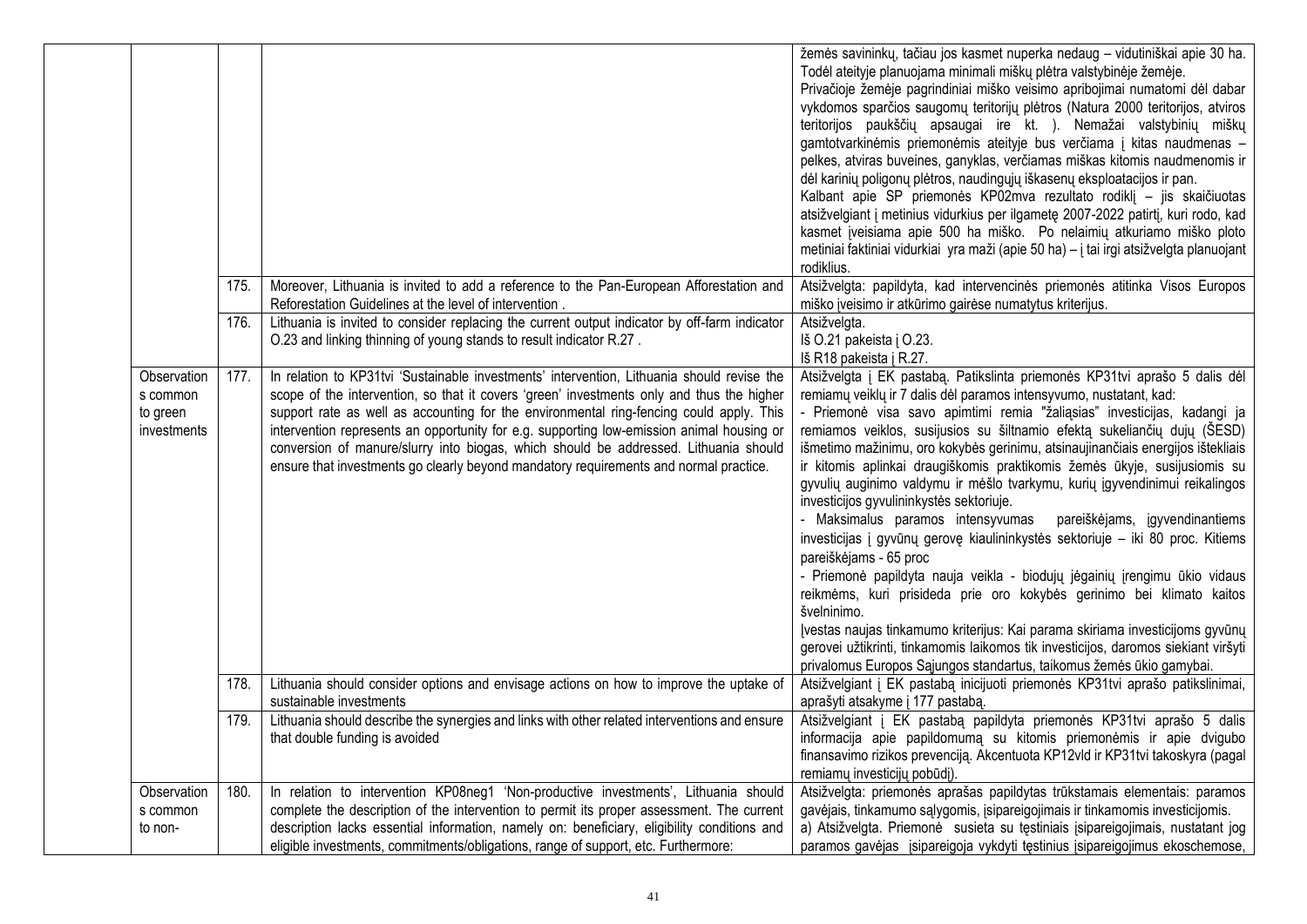| productive<br>investments                           |      | It should also assess to what extent proposed investments are linked to or<br>a)<br>different from maintenance (management commitments) which could be<br>supported under the interventions provided for in Article 71 or Article 30 of the<br>SPR. The Commission strongly recommends to link non-productive investments<br>to obligatory management commitments.<br>Lithuania should elaborate on the "management of wetlands" and explain the link<br>b)<br>to the improvement of biodiversity through this investment.<br>Lithuania is invited to consider replacing the identified result indicator by R.26<br>C)<br>and R.32 if the investments are on-farm, R.27 in case of off-farm.<br>Lithuania is encouraged to explore possibilities of further ambitious actions. In this respect,<br>the PAF could guide on the needs for non-productive investments.                                                           | susijusiose su pievų ir šlapynių priežiūra (EB svarbos šlapynių ir pievų<br>palaikomoji ekoschema);<br>b) Atsižvelgta. Patikslintas priemonės aprašas, jog atkūrus šlapynes bus<br>sudarytos sąlygos biologinei įvairovei pagerinti (išvardintos saugomos rūšys),<br>atkuriant buveines šlapynėse, pvz., tinkamas meldinei nendrinukei. Išvardintų<br>rūšių paplitimo teritorijos yra atrinktos ir suregistruotos Aplinkos ministerijos GIS<br>pagrindu tvarkomoje Saugomų rūšių informacinėje sistemoje, o natūralių<br>buveinių paplitimo GIS duomenys nustatyti atlikus EB svarbos buveinių<br>inventorizaciją visos šalies mastu. Bendras plotas, kuriame identifikuotas minėtų<br>labiausiai nykstančių rūšių (neįskaičiuojant meldinės nendrinukės) ir natūralių<br>buveinių tvarkymo poreikis, yra apie 31,5 tūkst. ha, tačiau pažymime, kad šis<br>plotas apibrėžia tik potencialias, būtinas tvarkyti teritorijas.<br>c) Atsižvelgta. Patikslinti priemonės rodikliai. Pasirinkti R.26 ir R.27 rodikliai.<br>d) Neatsižvelgta. Žr. 59 kl. atsakymą (naujuoju laikotarpiu SP prisiimami<br>įsipareigojimai yra aukštesni nei praeitų laikotarpiu: įtraukta daugiau saugomų<br>rūšių, išplėsti plotai). |
|-----------------------------------------------------|------|-------------------------------------------------------------------------------------------------------------------------------------------------------------------------------------------------------------------------------------------------------------------------------------------------------------------------------------------------------------------------------------------------------------------------------------------------------------------------------------------------------------------------------------------------------------------------------------------------------------------------------------------------------------------------------------------------------------------------------------------------------------------------------------------------------------------------------------------------------------------------------------------------------------------------------|----------------------------------------------------------------------------------------------------------------------------------------------------------------------------------------------------------------------------------------------------------------------------------------------------------------------------------------------------------------------------------------------------------------------------------------------------------------------------------------------------------------------------------------------------------------------------------------------------------------------------------------------------------------------------------------------------------------------------------------------------------------------------------------------------------------------------------------------------------------------------------------------------------------------------------------------------------------------------------------------------------------------------------------------------------------------------------------------------------------------------------------------------------------------------------------------------------------|
|                                                     | 181. | In relation to intervention KP08neg2 'Preventive actions against disasters', Lithuania is<br>invited to provide more details on the scope of the intervention (Section 5), especially actions<br>envisaged for support and how they link with the SWOT analysis, specific objectives and<br>identified needs. Furthermore:<br>a) It should be noted that biosecurity investments (e.g. installing a gate, changing<br>rooms) do not qualify as non-productive and/or 'green' investments. Therefore,<br>references to non-productive and/or green investments (investments as referred<br>to in Article $73(4)(a)(i)$ of the SPR) should be removed, and the intervention<br>description adapted accordingly (output indicator, result indicator, description,<br>level of support, etc.).<br>Lithuania is invited to clarify the proposed support: is it cumulative or alternative (amount per<br>project or amount per LU). | Siekiant atsižvelgti į EK pastabas patobulintas priemonės KP08neg2 aprašas.<br>a) atsisakyta sąsajos su negamybinėmis investicijomis. Atitinkamai pakoreguoti<br>rodikliai, susiję tikslai.<br>Aukštesnis paramos intensyvumas (80 proc.) taikomas atsižvelgiant į remiamų<br>veiklų pobūdį bei vadovaujantis SPR 73 str. 4 d. (c) (iii) "<> investicijoms į<br>tinkamus prevencinius veiksmus".<br>b) teikiame paaiškinimą, kad<br>paramos suma skaičiuojama dvejopai,<br>priklausomai nuo ūkio dydžio:<br>- smulkiems ūkiams (iki 20 SG) teikiama fiksuoto dydžio (4 tūkst. Eur) parama<br>(neatsižvelgiant į laikomų gyvulių skaičių);<br>- ūkiams, turintiems daugiau kaip 20 SG, parama apskaičiuojama<br>diferencijuotai, pagal laikomų gyvulių skaičių.                                                                                                                                                                                                                                                                                                                                                                                                                                                 |
|                                                     | 182. | In relation to intervention KP08neg3 'Preventive actions against predators', Lithuania should<br>elaborate on the eligible investments, which should be included in Section 5 of the<br>intervention, and clarify the targeting in terms of territory. It should also revise the section on<br>planned unit amounts. It is mandatory to establish also a planned average unit amount.<br>Moreover, the maximum planned average unit amount should not represent the upper ceiling<br>for the payment per beneficiary.                                                                                                                                                                                                                                                                                                                                                                                                         | Atsižvelgiant į EK pastabą patikslintas priemonės KP08neg3 taikymo teritorijos<br>aprašymas: atsižvelgiant į išaugusią vilkų populiaciją ir žalų atvejus ir siekiant<br>sudaryti galimybes ūkininkams gauti paramą apsaugai nuo vilkų tose<br>savivaldybėse, kuriose yra tikimybė patirti vilkų daromą žalą ūkiniams<br>gyvūnams, įtraukta naujų teritorijų grupė, t. y. savivaldybės, kuriose per<br>pastaruosius 5 metus užfiksuota iki 10 vilkų išpuolių prieš ūkinius gyvūnus<br>atvejų.<br>Paramos vienetai bus peržiūrėti.                                                                                                                                                                                                                                                                                                                                                                                                                                                                                                                                                                                                                                                                               |
| Observation<br>s common<br>to regulated<br>drainage | 183. | In relation to intervention KP10mel 'Investments in controlled drainage', Lithuania should<br>elaborate on the scope of the intervention focusing on the linkages of regulated drainage to<br>the clear and direct climate and environmental benefits. Only investments with such proven<br>linkages can qualify as a 'green' investment with a higher support rate and accounting for<br>the environmental ring-fencing. Furthermore:<br>a) based on the assessment of the current draft, the present intervention is a<br>productive intervention with a clear focus on increasing the production of<br>agricultural holdings. The link to SO5 and SO6, and to result indicators R.26 and<br>R.27 seems weak.                                                                                                                                                                                                               | Papildant atsakymą į 44 pastabą, pažymime, kad SP priemonė KP10mel turi<br>vieną esminį skirtumą lyginant su dabartine priemone: reikalavimas įdiegti<br>reguliuojamo drenažo sistemą tampa privalomas (šiuo laikotarpiu tai nėra<br>privaloma, už tai skiriami atrankos balai). Taigi, nuo 2023 m. bet kuris<br>melioracijos projektas turės tiesioginį teigiamą poveikį aplinkai ir klimatui.<br>Atsakymai dėl:<br>a) Reguliuojamo drenažo aplinkosauginis aspektas ir sąsaja su S04 bei S05<br>atskleistas papildytame priemonės aprašyme (žr. atsakymą į 44 pastabą), t. y.<br>pateikiama informacija, paremta moksliniais tyrimais ir ekspertiniais<br>skaičiavimais dėl vandens nuotėkio, N ir P išsiplovimų, ŠESD mažinimo, kt.                                                                                                                                                                                                                                                                                                                                                                                                                                                                         |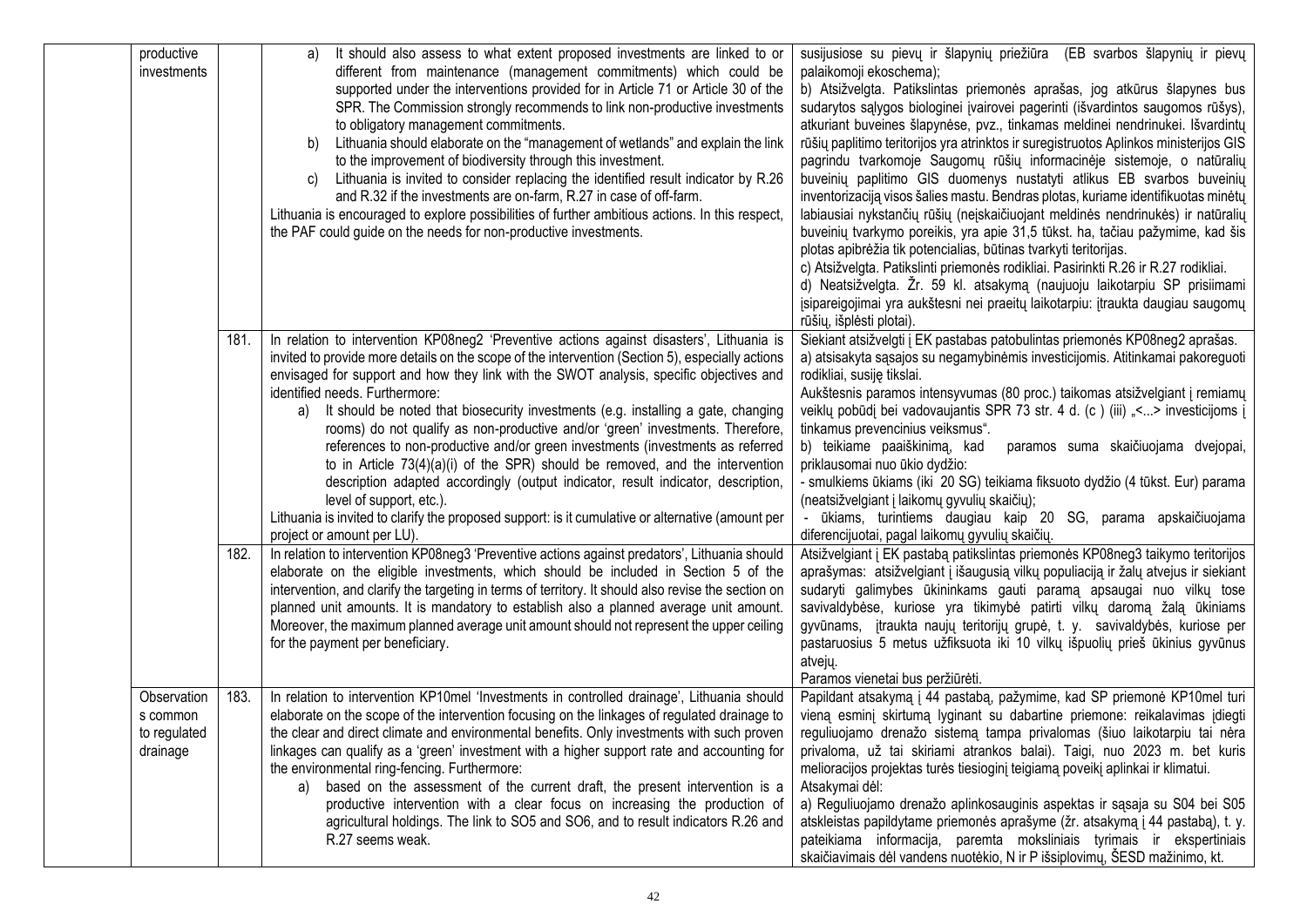|                                                                 |                                                          |      | If the GHG mitigation potential is not satisfactorily demonstrated, investment in<br>b)<br>regulated drainage systems cannot qualify as a non-productive investment and the<br>contribution rate of 80% is not possible.<br>Lithuania is also invited to ensure compliance with the relevant provisions of Article 74 of the<br>SPR, define the targeting and the minimum support rate.                                                                                                                               | b) Melioracijos įrenginiai ir statiniai vidutiniškai tarnauja 40 metų. Tai reiškia,<br>kad su vienkartine investicija per šį laikotarpį žemės ūkio ŠESD emisijas galima<br>tikėtis sumažinti 56 - 80 kt CO2-e (žr. atsakymą į 44 pastabą).<br>c) Modeliuojame šią priemonę vadovaudamiesi SPR 73 str. 4 d. (a) (i) bei<br>aukščiau pateiktais įrodymais dėl atitikimo aplinkosauginiams tikslams, todėl<br>planuojame taikyti 80 proc. paramos intensyvumą, bet į "ring-fencing" priemonių<br>grupę ši priemonė nebus traukiama.                                                                                                                                                                                                                                                |
|-----------------------------------------------------------------|----------------------------------------------------------|------|-----------------------------------------------------------------------------------------------------------------------------------------------------------------------------------------------------------------------------------------------------------------------------------------------------------------------------------------------------------------------------------------------------------------------------------------------------------------------------------------------------------------------|---------------------------------------------------------------------------------------------------------------------------------------------------------------------------------------------------------------------------------------------------------------------------------------------------------------------------------------------------------------------------------------------------------------------------------------------------------------------------------------------------------------------------------------------------------------------------------------------------------------------------------------------------------------------------------------------------------------------------------------------------------------------------------|
|                                                                 | Observation<br>s common                                  | 184. | Lithuania is invited to provide explanations and/or revision with regard to the low level of<br>ambition for farm modernisation (R.9 at 1,013%).                                                                                                                                                                                                                                                                                                                                                                      | Žr. atsakymą į 35 pastabą.                                                                                                                                                                                                                                                                                                                                                                                                                                                                                                                                                                                                                                                                                                                                                      |
|                                                                 | to the<br>productive<br>investments<br>intervention<br>s | 185. | It is indicated that investments in irrigation will be eligible for support under interventions<br>KP12vld 'Investments in holdings' and KP32svp 'Small and medium-size farms' development<br>and cooperation'. Lithuania should clarify what type of investments in irrigation can be<br>covered by these interventions, ensure that they are in line with Article 74 of the SPR, by<br>describing the environmental safeguards and conditions for support as well as specify the<br>expected water saving potential | Patikslinta priemonių KP12vld ir KP32svp aprašų 9 dalis susijusi su<br>netinkamomis finansuoti išlaidomis, atsisakant investicijų į drėkinimo sistemas<br>rėmimo, tačiau paliekant galimybę remti drėkinimo sistemas, kurioms<br>naudojamas lietaus vanduo.                                                                                                                                                                                                                                                                                                                                                                                                                                                                                                                     |
|                                                                 |                                                          | 186. | The current description of productive investment interventions does not allow for a proper<br>assessment. Lithuania should clarify the intervention descriptions and define clearer<br>demarcations between relevant rural development as well as sectoral interventions                                                                                                                                                                                                                                              | Atsižvelgta į EK pastabas:<br>gamybinėms investicijos skirtų priemonių (KP12 vld, KP14prd, KP17jūs,<br>KP30pfi, KP31tvi, KP32svp, KP10mel, KP19sūp) ir priemonės KP14gra aprašų<br>5 dalis papildyta informacija apie sąsajas su kitomis priemonėmis, įskaitant<br>sektorines priemones;<br>- taip pat į priemonių aprašų 5 dalį įtrauktos nuostatos dėl dvigubo finansavimo<br>rizikos prevencijos mechanizmo (žr. atsakymą į 152 pastabos (c) dalį.                                                                                                                                                                                                                                                                                                                           |
|                                                                 |                                                          | 187. | Clarifications should be provided on the proposed eligibility for 'cooperative projects' and on<br>the priority in relation to lending to the smaller size farms                                                                                                                                                                                                                                                                                                                                                      |                                                                                                                                                                                                                                                                                                                                                                                                                                                                                                                                                                                                                                                                                                                                                                                 |
|                                                                 |                                                          | 188. | Lithuania should explain planned unit amounts as required by the Plan structure and<br>consider linking intervention KP12vld 'Investments in holdings' also to R.3 as well as include<br>a condition on the durability of investments for all productive investment interventions.                                                                                                                                                                                                                                    | Atsižvelgta:<br>Papildytos priemonės KP12vld aprašo 4 ir 12 dalys įtraukiant R3 rodiklį.<br>Teikiant paskolas, investicijų tvarumas užtikrinamas per atrankos principus<br>(skolinant lėšas prioritetas bus teikiamas mažesniems ūkiams).<br>SP 4.7.3 dalyje "Įsipareigojimai pareiškėjui ir paramos gavėjui" yra nustatytas<br>įsipareigojimas pareiškėjams įgyvendinantiems gamybines investicijas<br>mažiausiai 5 metus nuo galutinio paramos lėšų išmokėjimo: a) nenutraukti ar<br>neperkelti gamybinės veiklos už Strateginio plano įgyvendinimo teritorijos ribų;<br>b) nepakeisti infrastruktūros objekto ar jo dalies nuosavybės teisių; c) nepakeisti<br>veiklos pobūdžio, tikslų ar įgyvendinimo sąlygų, kai tokie veiksmai pakenkia<br>pradiniams projekto tikslams. |
|                                                                 |                                                          | 189. | In relation to intervention KP14prd 'Investments in bioeconomy business', Lithuania should<br>revise the description according to comments presented in point 149 of this Annex, where<br>relevant, and remove all conditional links to production and exports                                                                                                                                                                                                                                                        | Atsižvelgta į EK pastabą - patikslinta priemonės KP14prd aprašymo 5 dalis ir<br>atrankos principai. Priemonėje panaikintos sąsajos su eksportu ar gamyba<br>(numatyta remti žemės ūkio produktų perdirbimą)                                                                                                                                                                                                                                                                                                                                                                                                                                                                                                                                                                     |
|                                                                 |                                                          | 190. | Lithuania is invited to correct the legal basis for intervention KP26tks 'Quality schemes' as it<br>should be designed under Article 77 of the SPR and in this way cannot be linked to the<br>environmental ring-fencing                                                                                                                                                                                                                                                                                              | Atsižvelgta iš dalies. Tai yra tęstinė 2014-2022 m. KPP priemonė, paramos<br>gavėjas gali būti vienas asmuo, todėl SPR 77 str. netinka (nes pagal šį straipsnį<br>turi būti bent du dalyviai). Priemonę atsiejome nuo aplinkosaugos ring-fencing.                                                                                                                                                                                                                                                                                                                                                                                                                                                                                                                               |
| 2.3.4.3. Installation aid<br>(Article 75 SPR, section 5<br>SFC) |                                                          | 191. | Lithuania is invited to provide additional clarifications on how it will be decided whether a<br>young farmer is in the process of setting-up and when the setting-up has been completed. It<br>should consider linking KP17jūs 'Installation of young farmers' intervention to R.37                                                                                                                                                                                                                                  | Siekiant atsižvelgti į pastabą apibrėžtas jaunojo ūkininko įsikūrimo momentas -<br>priemonės (KP17jūs) aprašo 5 dalis patikslinta nurodant, kad:<br>- paraišką galima pateikti per 24 mėn., nuo valdos ar ūkio įregistravimo;<br>- teikiant paraišką valdos ekonominis dydis (SP) negali viršyti 70 000 Eur;                                                                                                                                                                                                                                                                                                                                                                                                                                                                    |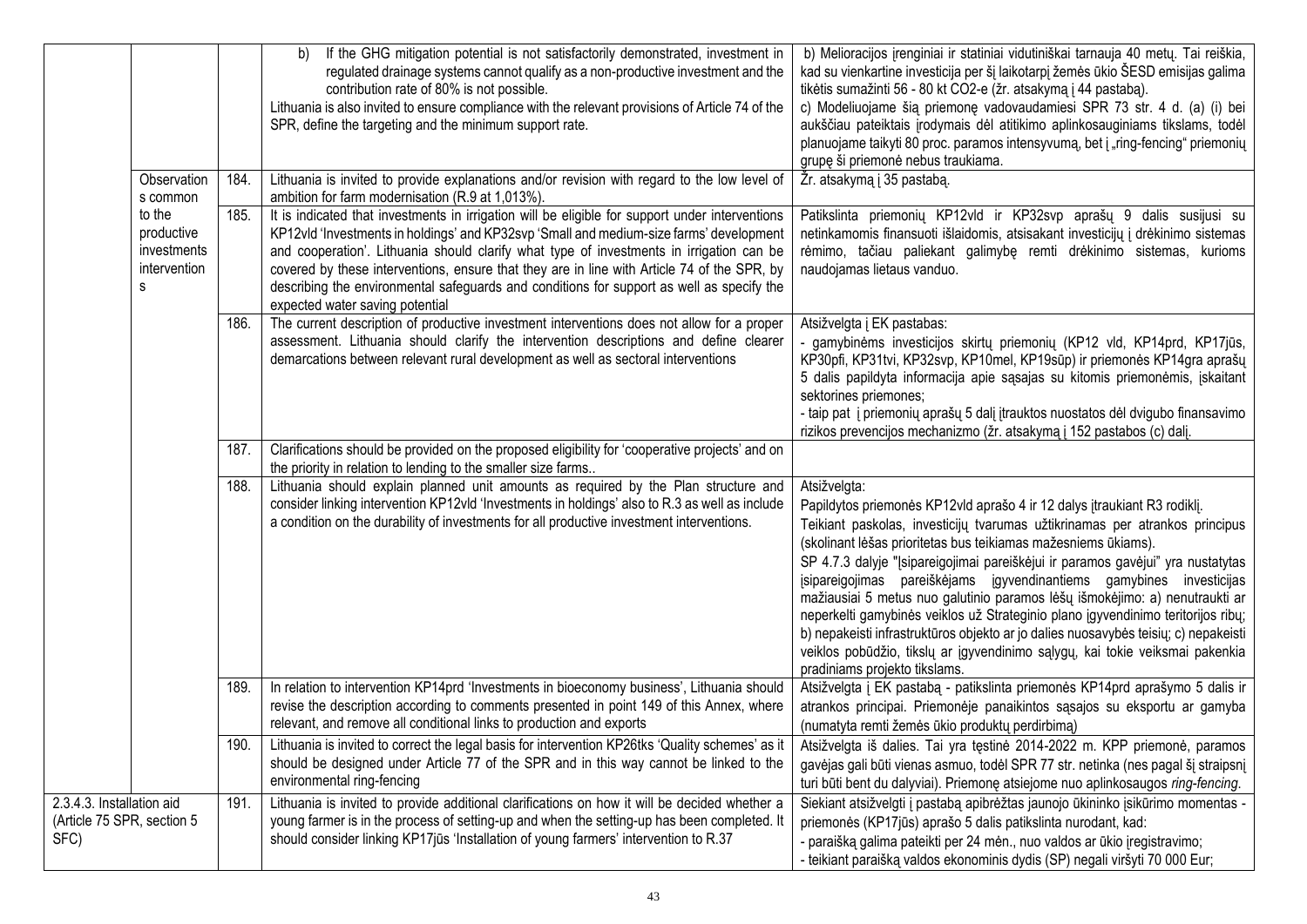|                                                                     |                                                                 |      |                                                                                                                                                                                                                                                                                                                                                                                                                                                                                                                                                                                                                                                                                                                                                                                                                                                                                     | - verslo planas turi būti įgyvendinamas per ne ilgesnį kaip 5 metų laikotarpį;<br>- parama teikiama jaunajam ūkininkui, kuris pirmą kartą steigiasi žemės ūkio<br>valdoje ir ūkyje kaip valdos ir ūkio valdytojas.<br>Dar kartą įvertinę EK siūlymą dėl rodiklio R.37 informuojame, kad neplanuojame<br>į priemonę KP17jūs įtraukti papildomo rezultato rodiklio R.37 (sukurtų darbo<br>vietų skaičius), nes:<br>- KP17jūs intervencijos esminis tikslas - padėti jauniems asmenims kurtis žemės<br>ūkio sektoriuje, taip palengvinant kartų kartą ir užtikrinant žemės ūkio veiklos<br>testinuma;<br>- darbo vietų skaičiavimas ženkliai didintų administracinę naštą, įvertinant, kad<br>žemės ūkio veikloje vyrauja sezoniškumas, nepilni etatai, dirba šeimos nariai;<br>- rezultato rodiklis R.37 nėra privalomas valstybėms narėms. |
|---------------------------------------------------------------------|-----------------------------------------------------------------|------|-------------------------------------------------------------------------------------------------------------------------------------------------------------------------------------------------------------------------------------------------------------------------------------------------------------------------------------------------------------------------------------------------------------------------------------------------------------------------------------------------------------------------------------------------------------------------------------------------------------------------------------------------------------------------------------------------------------------------------------------------------------------------------------------------------------------------------------------------------------------------------------|-------------------------------------------------------------------------------------------------------------------------------------------------------------------------------------------------------------------------------------------------------------------------------------------------------------------------------------------------------------------------------------------------------------------------------------------------------------------------------------------------------------------------------------------------------------------------------------------------------------------------------------------------------------------------------------------------------------------------------------------------------------------------------------------------------------------------------------------|
|                                                                     |                                                                 | 192. | Lithuania is invited to consider including an intervention on the business start-up in order to<br>cover further the emerging needs in the rural areas or to explain how related needs will be<br>addressed outside the CAP.                                                                                                                                                                                                                                                                                                                                                                                                                                                                                                                                                                                                                                                        | Naujų priemonių verslui nenumatyta. Kitų fondų ir programų papildomumas<br>atliepiant poreikius detaliau aprašytas SP 4.5 dalyje.                                                                                                                                                                                                                                                                                                                                                                                                                                                                                                                                                                                                                                                                                                         |
| 2.3.4.4. Risk management<br>(Article 76 SPR, section 5<br>SFC)      |                                                                 | 193. | Lithuania is invited to justify the decision of including in intervention KP15riz 'Crop, plant and<br>animal insurance' only insurance in relation to drought and frost damage and to include<br>information as to whether single or multi-peril losses are covered. Furthermore:<br>It should include in the relevant sections the threshold triggering compensation, as<br>a)<br>well as a description of the methodology for calculation of losses, including for<br>indices, if such are to be used.<br>Lithuania is invited to describe the provisions in order to avoid overcompensation,<br>b)<br>for example in relation to relevant sectoral interventions.<br>It should also include an explanation and justification related to the value of the unit amount<br>as well as provide the assessment on WTO compliance                                                      | Atsižvelgta į pastabas:<br>Priemonės KP15riz aprašyme patikslinta, nurodant kodėl iš<br><b>SP</b><br>kompensuojama tik sausros ir iššalimo žalų draudimo įmokos dalis - kadangi<br>kitos žalos (kruša, audra, liūtis) dalis draudimo įmokos kompensuojama iš<br>valstybės pagalbos;<br>a) patikslinta intervencijos aprašymo dalis nurodant kaip įvertinama<br>kompensacijos riba (threshold trigering);<br>b) patikslintas intervencijos aprašymas nurodant takoskyras;<br>c) patikslintas priemonės aprašymas nurodant kaip bus nustatytas<br>mechanizmas užtikrinantis dalies draudimo įmokos kompensavimą atsižvelgiant<br>į draudžiamo vieneto maksimalią vertę. Kadangi intervencija patenka į PPO<br>geltonąją dėžutę pagal savo principą, atliktas atitinkamas patikslinimas.                                                     |
|                                                                     |                                                                 | 194. | In relation to intervention KP16sav 'Mutual funds', a number of elements need to be clarified,<br>notably: how the intervention will respond to the need of addressing income fluctuations, the<br>sector-specific or general nature of the intervention, the degressivity and duration of support,<br>compliance with state aid rules and WTO rules/obligations, as well as an explanation and<br>justification related to the value of the unit amounts.                                                                                                                                                                                                                                                                                                                                                                                                                          | Intervencijos aprašymas patikslintas nurodant kaip bus atliepti pajamų<br>stabilizavimo poreikiai apibrėžti papildomumai ir takoskyros su kitomis rizikos<br>valdymo ir sektorinėmis intervencijomis, nurodyta de minimis apibrėžtis.<br>Kadangi intervencija patenka į PPO geltonąją dėžutę pagal savo principą,<br>atliktas atitinkamas patikslinimas. Nurodytos atsižvelgiant į pastabą tinkamos<br>išlaidos ir jų kompensavimo principai bei mechanizmas patikslinant rodiklius.                                                                                                                                                                                                                                                                                                                                                      |
| 2.3.4.5.<br>Cooperation<br>(Article 77<br>SPR,<br>section 5<br>SFC) | Observation<br>s common<br>to Leader<br>and "smart<br>villages" | 195. | The LEADER intervention appears to be the only intervention supporting wider rural<br>development (outside agri-food sector) - and is expected to cover a whole range of rural<br>needs. Lithuania is invited to streamline the LEADER intervention fully in line with its method<br>(e.g. including innovation at the local level) so that the intervention can deliver added value<br>(in terms of better social capital, local governance and better project results compared with<br>non-LEADER delivery). Complementary measures covering basic needs could be envisaged<br>in view of the large rural-urban gap in Lithuania.<br>Lithuania is also invited to provide additional clarification and/or revision on definition of sub-<br>regional level, partnership, functions of Local Action Groups (LAGs), principles of selection<br>of Local Development Strategies etc. | Priemonės aprašas patikslintas pagal EK pastabas:<br>- išplėstas potencialių rezultato rodiklių sąrašas (meniu);<br>- pateikta "Vietos plėtros strategijų taikymo teritorijos" apibrėžtis;<br>- patobulinti LEADER principų aprašymai, kuriais atskleidžiamas priemonės<br>turinys;<br>- nurodyti vietos plėtros strategijų atrankos principai);<br>- patikslintos VVG funkcijos vadovaujantis Reglamentu 2021/106033 str.<br>- aprašytas papildomumas su kitomis SP priemonėmis.                                                                                                                                                                                                                                                                                                                                                         |
|                                                                     |                                                                 | 196. | In relation to intervention KP21sum 'Smart villages', Lithuania is invited to provide additional<br>explanations on the implementation it envisages of the 'smart villages' concept, namely: the                                                                                                                                                                                                                                                                                                                                                                                                                                                                                                                                                                                                                                                                                    | Priemonės aprašas patobulintas atsižvelgiant į EK pastabas:<br>- išryškintas priemonės tikslas;                                                                                                                                                                                                                                                                                                                                                                                                                                                                                                                                                                                                                                                                                                                                           |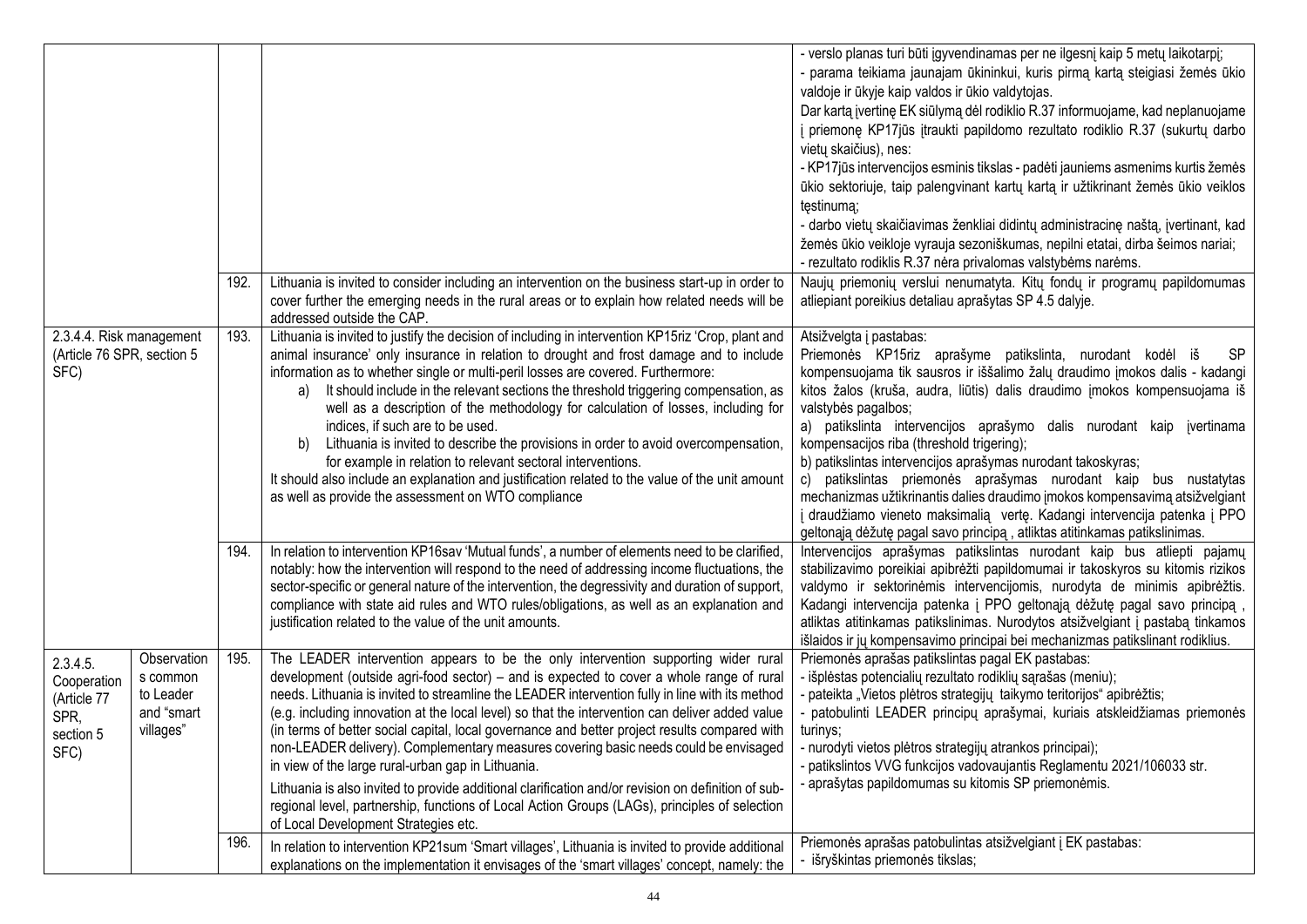| Priemonės aprašas patikslintas, tačiau reikia konsultacijų su EK dėl reikalavimų<br>Observation<br>197.<br>Lithuania is invited to explain the reasons to discontinue the quality schemes' intervention<br>tęstinių priemonių aprašams.<br>s common<br>KP26Tks 'Quality schemes' which is limited to carried over operations from its RDP, that is<br>to<br>well aligned with the identified need c.4, and provide further details on if and how Lithuania<br>Šios priemonės atsisakoma dėl nepakankamo pareiškėjų susidomėjimo ir                                                                                                                                                                                                                                                                                                                                                                                                                                                                                                                                                                                                                                                                                                                                                                                                                                                                                                                                                                                                                                                                                                                                                                                                                                                                                                                                                                                                                                                                                                                                                                                                                                                                                                                                                                                                                                                                                                                                                                                                                                                                                                                                                                                                                                                                                                                                                         |             |
|--------------------------------------------------------------------------------------------------------------------------------------------------------------------------------------------------------------------------------------------------------------------------------------------------------------------------------------------------------------------------------------------------------------------------------------------------------------------------------------------------------------------------------------------------------------------------------------------------------------------------------------------------------------------------------------------------------------------------------------------------------------------------------------------------------------------------------------------------------------------------------------------------------------------------------------------------------------------------------------------------------------------------------------------------------------------------------------------------------------------------------------------------------------------------------------------------------------------------------------------------------------------------------------------------------------------------------------------------------------------------------------------------------------------------------------------------------------------------------------------------------------------------------------------------------------------------------------------------------------------------------------------------------------------------------------------------------------------------------------------------------------------------------------------------------------------------------------------------------------------------------------------------------------------------------------------------------------------------------------------------------------------------------------------------------------------------------------------------------------------------------------------------------------------------------------------------------------------------------------------------------------------------------------------------------------------------------------------------------------------------------------------------------------------------------------------------------------------------------------------------------------------------------------------------------------------------------------------------------------------------------------------------------------------------------------------------------------------------------------------------------------------------------------------------------------------------------------------------------------------------------------------|-------------|
| cooperation<br>intends to support products under geographical indications (GIs) scheme. Lithuania is also<br>dalyvavimo priemonėje. Mažesnį nei tikėtasi susidomėjimą kreiptis paramos<br>intervention<br>invited to correct the legal basis for KP26Tks 'Quality schemes' (currently classified as an<br>pagal priemonę sąlygojo veiksniai, susiję su kokybiškų žemės ūkio ir maisto<br>s, quality<br>investment intervention) and adapt the intervention accordingly (output indicator, no ring-<br>produktų ženklo, etiketės su minėtu ženklu ir (ar) prekinės pakuotės<br>schemes<br>fencing, legal references, type of payment). It should be ensured that carried-over operations<br>spausdinimo, gamybos ir (ar) įsigijimo išlaidų, kurios negali būti pripažįstamos<br>and EIP<br>paid under the Plan follow the requirements laid down in the SPR in terms of content<br>kaip tinkamos finansuoti, traktavimu ir eliminavimu iš paramos schemos dėl<br>pasikeitusios intervencijos logikos taikymo.<br>Atsižvelgiant į EK išsakytą nuomonę dėl tinkamų išlaidų, buvo atliktas priemonės<br>ekspertinis vertinimas, kurio rezultatų pagrindu buvo suformuoti planuojami<br>galimi KPP paramos schemos M03 įgyvendinimo pokyčiai, dėl kurių ŽŪM raštu<br>Nr. 2D-2571 (11.98E) kreiptasi 2020-08-17 į EK. EK 2020-10-28 pateikė<br>atsakymą Ares(2020)6046993 ir pakartojo savo nuomonę dėl finansuojamų<br>išlaidų tinkamumo. Tinkamos finansuoti pagal priemonę fiksuotosios išlaidos -<br>dalyvavimo remiamoje kokybės sistemoje pradžios išlaidos, metinis įnašas už<br>dalyvavimą toje sistemoje, įskaitant, jei būtina, patikrinimų, reikalingų atitikčiai<br>tos sistemos specifikacijoms patikrinti, išlaidos. Atsižvelgiant į tai, kad tinkamos<br>finansuoti išlaidos sudaro tik 7 proc. ir kad pagrindinis priemonės principas yra<br>ne investicijų, o išlaidų padengimas prisijungus prie kokybės sistemų,<br>nemotyvuoja pareiškėjų, nes nėra skatinančio elemento.<br>Pagrindinis kompensavimo principas yra išlaidų padengimas prisijungus prie<br>Kokybės sistemų, o ne investicijos. EK nurodė, kad kitos ŽŪM rašte nurodytos<br>išlaidos neturėtų būti laikomos tinkamomis kompensuoti iš EŽŪFKP lėšų.<br>Atsižvelgiant į tai, 2021 m. buvo pakeistos Lietuvos kaimo plėtros 2014-2020<br>metų programos priemonės "Žemės ūkio ir maisto produktų kokybės sistemos"<br>jgyvendinimo taisyklės dėl tinkamų finansuoti išlaidų koregavimo, išbraukiant,<br>EK nuomone, netinkamas kompensuoti išlaidas (kanceliarinių prekių, reklamos,<br>pakuočių, dizaino sukūrimo ir panašias išlaidas).<br>Statistiniai duomenys: nuo 2015 m. iki 2022 m. balandžio 1 d. patvirtintos 123<br>naujos paraiškos. Išmokėta paramos suma - 1,27 mln. EUR (Tęstiniai KPP<br>2007-2013 įsipareigojimai-0,7 mln., Parama pirmą kartą dalyvaujantiems<br>kokybės sistemose - 0,57 mln. |             |
| Atsižvelgta į pastabas:<br>Lithuania is invited to describe complementarities, if any, with other interventions (rural<br>198.                                                                                                                                                                                                                                                                                                                                                                                                                                                                                                                                                                                                                                                                                                                                                                                                                                                                                                                                                                                                                                                                                                                                                                                                                                                                                                                                                                                                                                                                                                                                                                                                                                                                                                                                                                                                                                                                                                                                                                                                                                                                                                                                                                                                                                                                                                                                                                                                                                                                                                                                                                                                                                                                                                                                                             |             |
| development and sectoral) for the interventions KP19sūp 'Small farms' development and<br>Priemonė KP19sūp perkvalifikuota iš bendradarbiavimo<br>cooperation' and KP14gra 'Short-supply chains'. Furthermore:<br>(atsižvelgiant į konsultacijas su socialiniais partneriais). Išryškintos priemonių                                                                                                                                                                                                                                                                                                                                                                                                                                                                                                                                                                                                                                                                                                                                                                                                                                                                                                                                                                                                                                                                                                                                                                                                                                                                                                                                                                                                                                                                                                                                                                                                                                                                                                                                                                                                                                                                                                                                                                                                                                                                                                                                                                                                                                                                                                                                                                                                                                                                                                                                                                                        | investicine |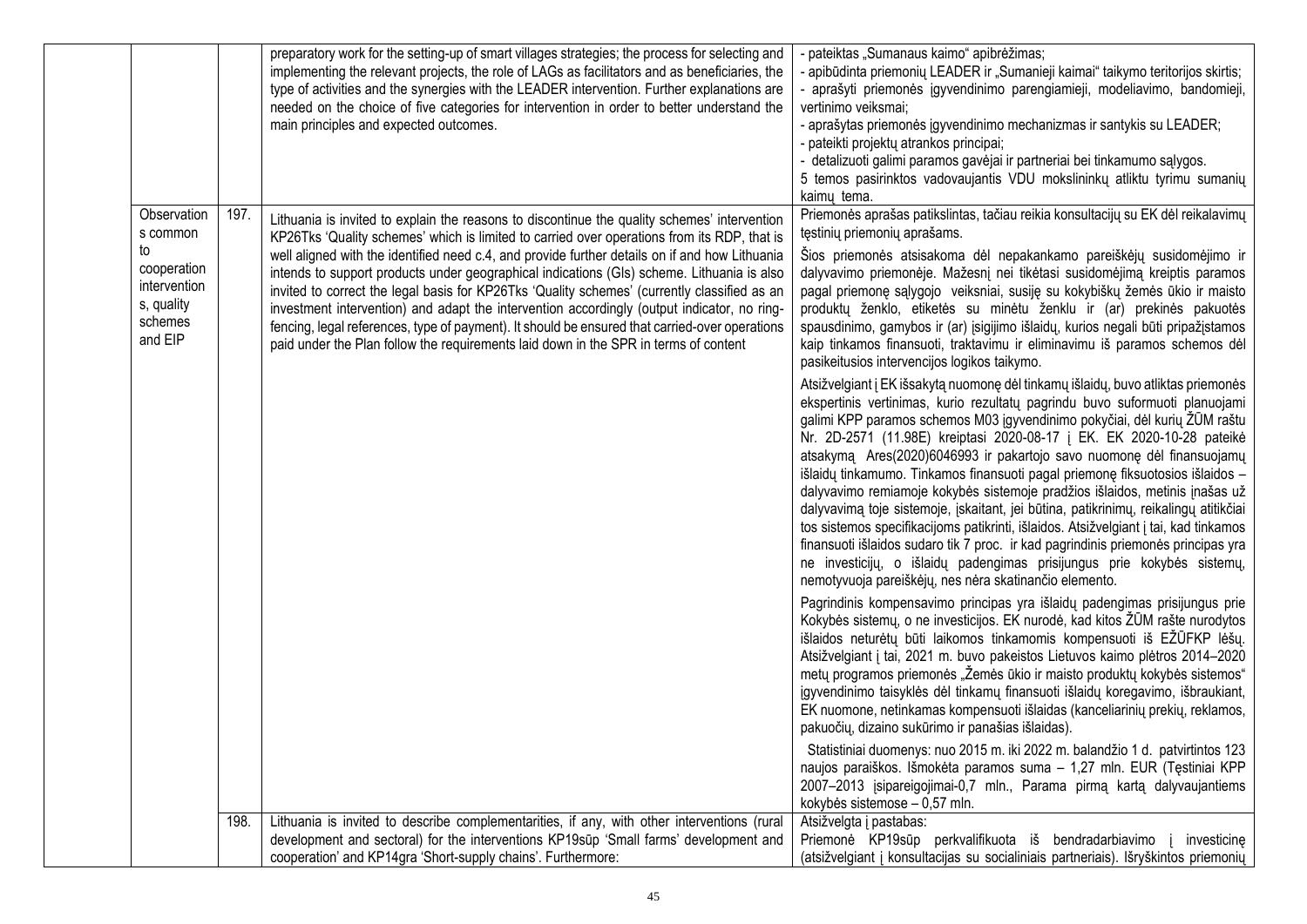|  |      | It should be recalled that under cooperation type of interventions, support may be<br>a)<br>granted for new forms of cooperation, including existing ones if starting a new<br>activity. Lithuania is invited to describe explicitly these aspects for the interventions<br>KP19ssb (pastaba - pakeista į KP19sūp) 'Small farms' development and<br>cooperation' and KP14gra 'Short-supply chains' and to include all the minimum<br>requirements laid down in Article 77 and Article 73 of the SPR, including the<br>duration of the support to cooperation schemes.<br>Lithuania is encouraged to elaborate and/or amend the purpose and the added<br>b)<br>value of the cooperation schemes (why they are not possible without the joint<br>action), the beneficiaries, and how the benefits of supported actions will be<br>distributed among participating farmers.<br>Explanations and/or revisions are expected with regard to the<br>particularly low level of ambition for cooperation type of<br>interventions, which according to the result indicator R.10 stands<br>at 0,15%. | sąsajos (priemone KP19sūp skatinama smulkių ūkių pirminė gamyba, ūkių<br>kooperacija (bendri kelių smulkių ūkių projektai), o priemone grandinės -<br>skatinamas sekantis etapas, t.y. perdirbimas, logistika, tiekimas i rinką.<br>a) priemonėje KP14gra įtvirtinta naujų bendradarbiavimo formų galimybė,<br>siekiant neriboti projektų idėjų baigtiniu bendradarbiavimo formų sąrašu.<br>Pareiškėjas turės pagrįsti naujos formos modelį. KP14gra aprašo tinkamumo<br>kriterijai papildyti privalomais pagal SPR 77 ir 73 str. Projektams pagal KP14gra<br>bus taikomas veiksmų trukmės reikalavimas nustatytas bendruosiuose<br>reikalavimuose SP 4.7.3 d.(t.y. kaip ir investicinėms priemonėms 5 m. kontrolės<br>laikotarpis). Papildyta tinkamumo reikalavimu turėti jungtinės veiklos sutartį<br>(kurioje bus aprašomos grandinės dalyvių atsakomybės).<br>b) atsižvelgiant į pastabą išryškintas bendradarbiavimui ir kooperuotiems<br>projektams SP priemonėse teikiamas dėmesys. Atitinkamai patikslinti priemonių<br>aprašymai:<br>- KP19sūp priemonės apraše apibrėžtas priemonės tikslas, išryškinant smulkių<br>ūkių bendradarbiavimo ir bendrų / dalijimosi procesų svarbą, aprašo 12 d.<br>pateiktas paaiškinimas, kaip paramos vieneto suma didėja didėjant projekte<br>dalyvaujančių ūkių skaičiui,<br>- priemonėse KP32svp ir KP12vld numatytas prioritetas kooperuotiems<br>projektams,<br>- priemonėse KP14gra ir KP19sūp numatytas prioritetas daugiau subjektų<br>jungiantiems projektams.<br>c) skaičiuojant rodiklį remtasi istoriniais duomenimis - vidutiniškai 1 grandinių<br>projekte dalyvauja 3 ūkiai. Tačiau rodiklis bus peržiūrėtas įvertinant tai, kad<br>logistikos centrų kūrimo projektuose dalyvaujančių ūkių skaičius gali būti<br>didesnis. |
|--|------|--------------------------------------------------------------------------------------------------------------------------------------------------------------------------------------------------------------------------------------------------------------------------------------------------------------------------------------------------------------------------------------------------------------------------------------------------------------------------------------------------------------------------------------------------------------------------------------------------------------------------------------------------------------------------------------------------------------------------------------------------------------------------------------------------------------------------------------------------------------------------------------------------------------------------------------------------------------------------------------------------------------------------------------------------------------------------------------------|---------------------------------------------------------------------------------------------------------------------------------------------------------------------------------------------------------------------------------------------------------------------------------------------------------------------------------------------------------------------------------------------------------------------------------------------------------------------------------------------------------------------------------------------------------------------------------------------------------------------------------------------------------------------------------------------------------------------------------------------------------------------------------------------------------------------------------------------------------------------------------------------------------------------------------------------------------------------------------------------------------------------------------------------------------------------------------------------------------------------------------------------------------------------------------------------------------------------------------------------------------------------------------------------------------------------------------------------------------------------------------------------------------------------------------------------------------------------------------------------------------------------------------------------------------------------------------------------------------------------------------------------------------------------------------------------------------------------------------------------------------------------------------------|
|  | 199. | Lithuania is invited to fill in the template for intervention KP27Tgo 'Producer organisations'.<br>Carried-over operations paid under the Plan should follow the requirements laid down in the<br>SPR in terms of content.                                                                                                                                                                                                                                                                                                                                                                                                                                                                                                                                                                                                                                                                                                                                                                                                                                                                 | Papildytas priemonės aprašymas.                                                                                                                                                                                                                                                                                                                                                                                                                                                                                                                                                                                                                                                                                                                                                                                                                                                                                                                                                                                                                                                                                                                                                                                                                                                                                                                                                                                                                                                                                                                                                                                                                                                                                                                                                       |
|  | 200. | It should be noted that EIP operational group innovation is a broad concept and can be based<br>on improving traditional practices into a new geographical or environmental context (Article<br>127(3) of the SPR). As such, it can as well encompass short supply chains and cooperation<br>of small farms, which are now under a separate intervention. In order to reduce the<br>administrative burden and simplify the implementation, Lithuania is invited to explore the<br>possibility of merging some of the proposed interventions or better explaining the purpose<br>and differentiation of each of the interventions pursuant to Article 77 of the SPR                                                                                                                                                                                                                                                                                                                                                                                                                         | Trumpos grandinės ir smulkių ūkių bendradarbiavimas yra skirtingos priemonės,<br>jos skirtos ūkiams, o EIP - orientuotas į mokslą. Neatsižvelgta dėl priemonių<br>apjungimo.                                                                                                                                                                                                                                                                                                                                                                                                                                                                                                                                                                                                                                                                                                                                                                                                                                                                                                                                                                                                                                                                                                                                                                                                                                                                                                                                                                                                                                                                                                                                                                                                          |
|  | 201. | In relation to intervention KP22eip 'European Innovation Partnerships', Lithuania is invited<br>to enhance the coherence between the description of the intervention implementation<br>and the content of Section 8. The Commission recommends to keep the design of the<br>intervention simple, for example, usually this intervention is implemented in two steps and<br>open enough to pay for development of grassroots ideas too. Clarifications are needed on<br>the ways of involving advisors in the EIP operational groups, their possible motivation, the<br>organisation and promotion of the transnational operational groups, and ensuring the use of<br>an adequate amount to attract competent partners for the development of good project<br>proposals.                                                                                                                                                                                                                                                                                                                   | 1. Bus atsižvelgta į EK pastabą ir užtikrintas nurodytų dalių tarpusavio derėjimas<br>- EIP intervencijos (5 dalis) ir AKIS (8 dalis).<br>2. Siekiant atrinkti perspektyviausias idėjas, atranka bus organizuojama trimis<br>etapais. Tuomet kai idėjų poreikį identifikuos ministerija (dėl viešojo intereso<br>užtikrinimo, pvz., aplinkosaugine temai skirtas projektas), atranka bus<br>organizuojama dviem etapais.<br>3. Dėl konsultantų motyvacijos įsitraukti į EIP grupes .manome, kad pritrauksime<br>konsultantus šios sumos rėmuose. Priemonė sukonstruota taip, kad                                                                                                                                                                                                                                                                                                                                                                                                                                                                                                                                                                                                                                                                                                                                                                                                                                                                                                                                                                                                                                                                                                                                                                                                      |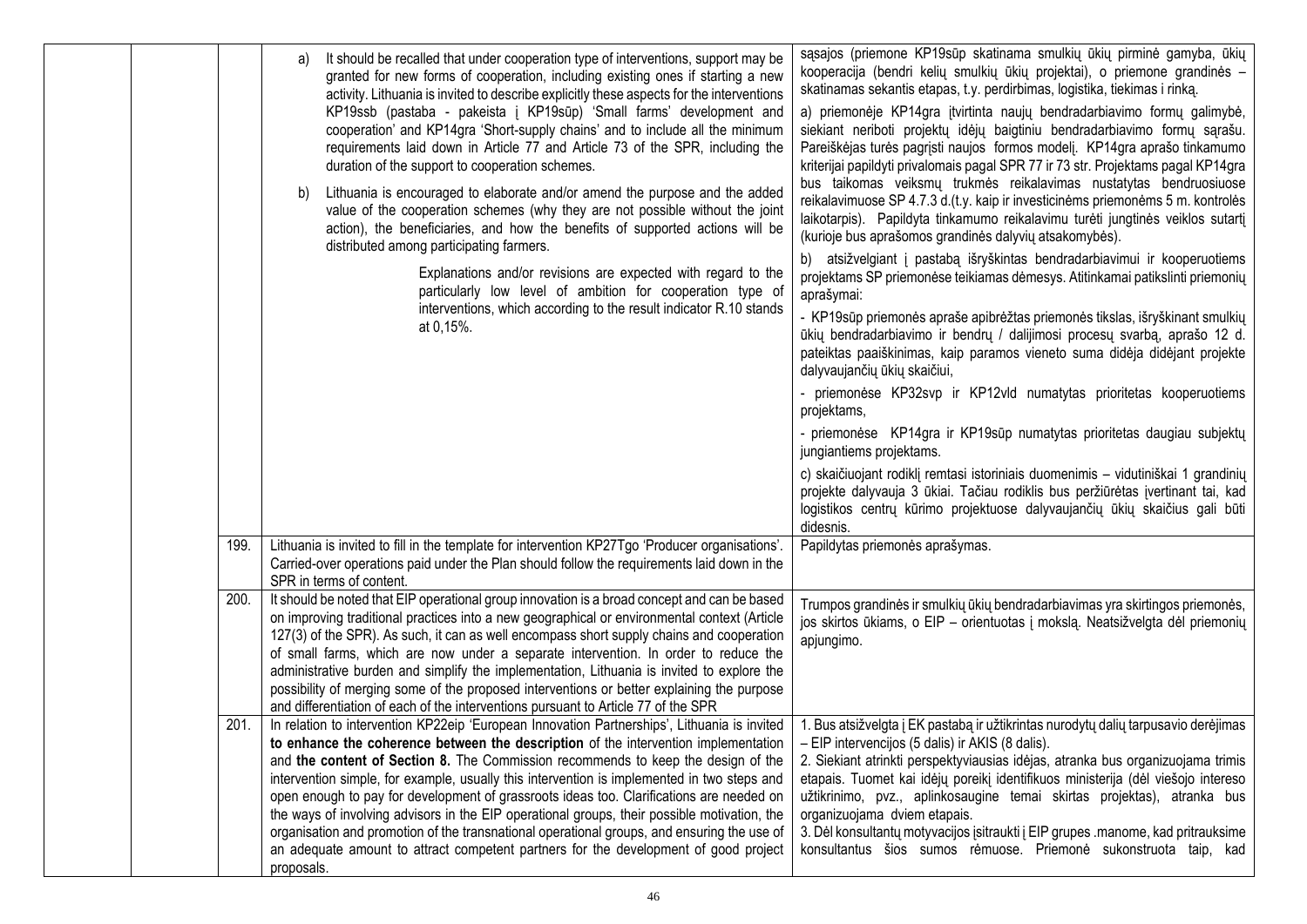|                                           |      |                                                                                                                                                                                                                                                                                                                                                      | konsultantai gaus naujausias mokslo žinias, kels savo kompetencijas.<br>Konsultantai bus motyvuojami naujomis žiniomis. Jie turi būti proaktyvūs.<br>4. Dėl tarptautinių EIP veiklos grupių organizavimo ir populiarinimo: šiuo metu<br>turime galimybę iš nacionalinio biudžeto lėšų prisidėti prie tarptautinių tyrimų<br>finansavimo, todėl mes pradžioje planuotume tai atlikti iš nacionalinių lėšų ir jei<br>ši priemonė bus patraukli, tuomet ateityje numatytume organizuoti pilotinį<br>projektą ir paremti iš SP tarptautinių EIP veiklos grupių partnerystę. 2023-2027<br>m. laikotarpiu bus svarstomos EIP veiklos grupių galimybės dalyvauti<br>tarptautiniuose EIP projektuose. |
|-------------------------------------------|------|------------------------------------------------------------------------------------------------------------------------------------------------------------------------------------------------------------------------------------------------------------------------------------------------------------------------------------------------------|-----------------------------------------------------------------------------------------------------------------------------------------------------------------------------------------------------------------------------------------------------------------------------------------------------------------------------------------------------------------------------------------------------------------------------------------------------------------------------------------------------------------------------------------------------------------------------------------------------------------------------------------------------------------------------------------------|
|                                           |      |                                                                                                                                                                                                                                                                                                                                                      | 5. Dėl pakankamo biudžeto, kuris padėtų pritraukti kompetentingus partnerius,<br>manome, kad numatyta tinkama lėšų suma, reikalinga pritraukti partneriams<br>siekiant parengti gerus projektų pasiūlymus.                                                                                                                                                                                                                                                                                                                                                                                                                                                                                    |
|                                           | 202. | Please mention the interactive innovation model (Article 127(3) of the SPR) in the conditions<br>for the intervention. There is no need for all EIP operational group partners to have relevant<br>academic qualifications: relevance and expertise to contribute to the objectives of the project<br>is sufficient.                                 | Bus atsižvelgta į EK pastabą ir papildytas EIP priemonės aprašymas, nurodant,<br>kad inovaciniai projektai grindžiami sąveikiuoju inovacijų modeliu, kuris<br>pasižymi pagrindiniais principais, nustatytais SPR Nr. 2021/2115 127 str. 3 d.                                                                                                                                                                                                                                                                                                                                                                                                                                                  |
|                                           |      |                                                                                                                                                                                                                                                                                                                                                      | 2. EIP priemonės apraše bus patikslinta, kad kademinė kvalifikacija reikalinga<br>tik mokslo institucijų dalyviams.                                                                                                                                                                                                                                                                                                                                                                                                                                                                                                                                                                           |
| 2.3.4.6. Knowledge<br>exchange and advise | 203. | Lithuania should reconsider the budget allocation for the knowledge, advice and innovation<br>interventions, which does not seem to respond to the identified needs. Furthermore, the                                                                                                                                                                | 1. Dėl biudžeto ŽŪŽIS priemonėms, kaip bus tenkinami visi nustatyti poreikiai -<br>žr. atsakymą prie pastabos Nr. 21.                                                                                                                                                                                                                                                                                                                                                                                                                                                                                                                                                                         |
| (Article 78 SPR, section 5<br>SFC)        |      | Commission strongly recommends that Lithuania makes available appropriate financial<br>means for these interventions for the year 2023 to avoid a funding gap between the two<br>periods                                                                                                                                                             | 2. Dėl asignavimų 2023 m., pažymėtina, kad priemones planuojame pradėti<br>2023 m. Mokėjimai intervencinėms priemonėms įgyvendinti bus pradėti mokėti<br>2024 m. Pažymėtina, kad buvo EK išaiškinimas (konsultacijų metu), kad pinigai<br>turi būti planuojami pagal atliktus išmokėjimus, o ne prisiimtus įsipareigojimus.                                                                                                                                                                                                                                                                                                                                                                   |
|                                           | 204. | Lithuania is invited to provide more information on how farmers and advisors will be involved<br>in intervention KP23ppi 'Project demonstration and knowledge' and to explore the possibility<br>to focus this intervention on demonstrations on genuine farms working under real production<br>conditions. Please consider links to indicator R.28. | Konsultantai gali būti projektų vykdytojais ir pristatyti ūkininkams<br>parodomuosius projektus. Tiek konsultantai, tiek ūkininkai gali būti EIP veiklos<br>grupės nariais, kurie yra tinkami pareiškėjai pagal šią intervenciją.<br>Bus atsižvelgta į EK pastabą ir papildytas priemonės aprašymas,<br>2.<br>akcentuojant projektų vykdymą realiuose ūkiuose, realiomis gamybos<br>sąlygomis. Šiuo metu parodomieji projektai demonstruojami realiuose ūkiuose<br>ir tai bus tęsiama ir naujame laikotarpyje                                                                                                                                                                                 |
|                                           |      |                                                                                                                                                                                                                                                                                                                                                      | 3. Kadangi rodiklis R.28.neprivalomas, todėl neplanuojame jo rinktis. Tačiau<br>planuojama numatyti prioritetą paraiškoms, kurios numato demonstracines<br>veiklas aplinkosaugos ir klimato srities temomis.                                                                                                                                                                                                                                                                                                                                                                                                                                                                                  |
|                                           | 205. | In relation to intervention KP24pmi 'Vocational training', Lithuania is invited to explain how<br>the provision of advice and training will be aligned with the specific needs and expectations<br>of the agricultural holdings and other actors (not only new holding managers). It is invited to<br>consider links to indicator R.28               | 1. Bus papildytas priemonės "Konsultavimo paslaugos" aprašas nurodant, kad<br>SPR 15 str. yra nustatytas privalomas konsultavimo temų sąrašas. Papildomos<br>konsultavimo paslaugų temos bus nustatytos, analizuojant naujus tikslinių<br>grupių poreikius dėl aktualių konsultacijų tematikų (kurių neapima Reglamento<br>(ES) Nr. 2021/2115 15 str. 4 d. nustatytos tematikos). Tuo tarpu konsultantai<br>savo ruožtu kels siūlymus ir papildomus poreikius į skaitmeninę ŽŪŽIS<br>platformą.                                                                                                                                                                                               |
|                                           |      |                                                                                                                                                                                                                                                                                                                                                      | 2. Rodiklis R.28. neprivalomas, todėl jis nebuvo pasirinktas. Tačiau planuojama<br>numatyti prioritetą paraiškoms, kurios numato mokymus aplinkosaugos ir<br>klimato srities temomis.                                                                                                                                                                                                                                                                                                                                                                                                                                                                                                         |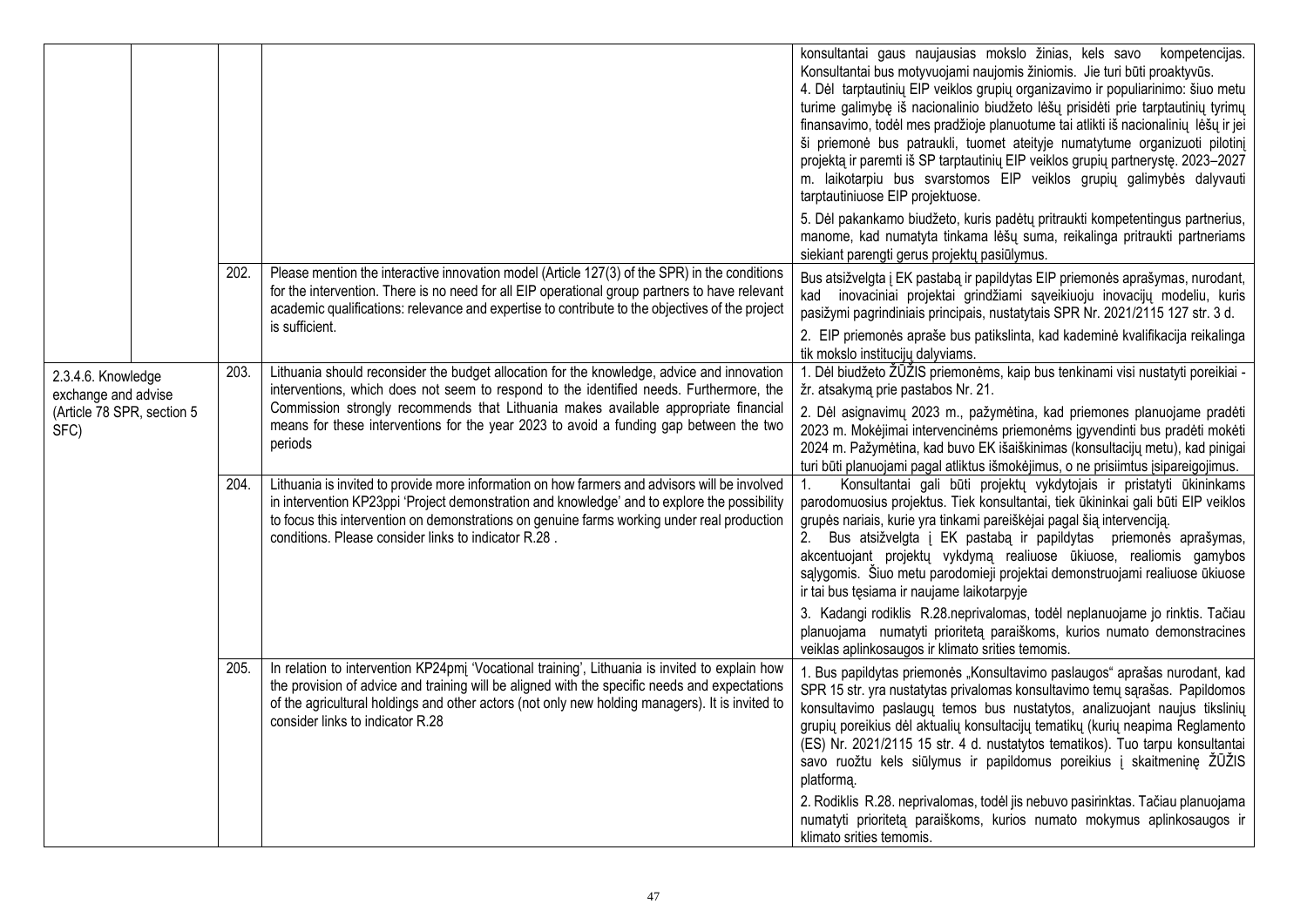|                                                                         | 206. | Lithuania should ensure sufficient flexibility under intervention KP25kon 'Advisory services'<br>in order to keep advisors up to date with the changes and challenges in agriculture and to<br>use conditions and modalities which open up the intervention to all advisors.                                                                                                                                                                                                                                                                                                                                                                                                                                                                                                                                                             | 1. Dėl priemonės lankstumo reaguojant į pokyčius: SPR 15 str. yra nustatytas<br>privalomas konsultavimo temų sąrašas. Papildomos konsultavimo paslaugų<br>temos bus nustatytos, analizuojant naujus tikslinių grupių poreikius dėl aktualių<br>konsultacijų tematikų (kurių neapima Reglamento (ES) Nr. 2021/2115 15 str. 4<br>dalyje nustatytos tematikos). Tuo tarpu konsultantai savo ruožtu kels siūlymus<br>ir papildomus poreikius į skaitmeninę ŽŪŽIS platformą.                                             |
|-------------------------------------------------------------------------|------|------------------------------------------------------------------------------------------------------------------------------------------------------------------------------------------------------------------------------------------------------------------------------------------------------------------------------------------------------------------------------------------------------------------------------------------------------------------------------------------------------------------------------------------------------------------------------------------------------------------------------------------------------------------------------------------------------------------------------------------------------------------------------------------------------------------------------------------|---------------------------------------------------------------------------------------------------------------------------------------------------------------------------------------------------------------------------------------------------------------------------------------------------------------------------------------------------------------------------------------------------------------------------------------------------------------------------------------------------------------------|
|                                                                         |      |                                                                                                                                                                                                                                                                                                                                                                                                                                                                                                                                                                                                                                                                                                                                                                                                                                          | 2. Dėl priemonės atvirumo visiems konsultantams. Intervencinė priemonė bus<br>prieinama visiems konsultantams, nes visi - vieši ir privatūs konsultantai bus<br>integruoti į ŽŪŽIS, planuojama sukurti konsultantų platformą, sudaryti<br>konsultantų sąrašą, į kurį pagal iš anksto nustatytus, visiems vienodus<br>atitinkamus kvalifikacinius reikalavimus bus įtraukiami visi konsultantai.                                                                                                                     |
| 2.3.4.7. Financial<br>instruments (Article 80<br>SPR, Section 4.6. SFC) | 207. | Lithuania should specify the support rates applicable to financial instruments, as currently<br>the relevant sections mainly define the maximum financing amount and the support ceiling<br>for working capital finance. Otherwise, general conditions defined for grants will apply (other<br>than the working capital finance). Lithuania should define the annual financial allocations<br>under 'out of which for financial instruments' in Table 13 of each relevant intervention as well<br>as solely to financial instruments dedicated interventions where the 'total' will represent the<br>same figure (e.g., intervention on processing).                                                                                                                                                                                     | Atsižvelgta.<br>Patikslinta priemonės KP30pfi aprašo 7 dalis susijusi su paramos dydžiu ir<br>intensyvumu numatant, kad paskolos lėšomis bus finansuojama iki 100 proc.<br>tinkamų finansuoti išlaidų. Jei paskolos lėšomis finansuojamas apyvartinis<br>kapitalas, taikomos SP 4.6 dalies nuostatos dėl didžiausios leistinos paramos<br>sumos apyvartiniam kapitalui. Taip pat atsižvelgiant į EK pastabą patikslinta<br>priemonės aprašymo 13 dalies lentelė nurodant lėšas skiriamas finansinėms<br>priemonėms. |
|                                                                         | 208. | Lithuania should also describe the general principles and specificities for controlling financial<br>instruments in Section 7.3 of the Plan.                                                                                                                                                                                                                                                                                                                                                                                                                                                                                                                                                                                                                                                                                             | Taip pat patikslintas KP31tvi priemonės aprašas numatant galimybę pagal šią<br>priemonę teikti subsidijas ir (ar) paramą paskolomis.<br>Atsižvelgta. Patikslinta SP 7.3. dalis finansinių priemonių atveju numatant taikyti<br>sankcijas nustatytas HZR 57 str., taip pat papildyta nuostatomis susijusiomis<br>su finansinių priemonių valdymu ir kontrole.                                                                                                                                                        |
| 3. Financial overview<br>table                                          | 209. | For sectorial interventions, Lithuania is reminded that, in accordance with Article 156 of the<br>SPR, the sum of all payments made during a given financial year for a sector - irrespective<br>for which programme and under which legal base those were granted - cannot exceed the<br>financial allocations referred to in Article 88 of the SPR for that given financial year for that<br>sector. As regards the type of interventions in certain sectors defined in Article 42 of the<br>SPR, expenditure that will be paid in 2023, or in the subsequent financial years relating to<br>measures implemented under Regulation (EU) No 1308/2013 for these same sectors, shall<br>not be entered in the Annual indicative financial allocations under Section 5 or in the<br>Financial Overview table under Section 6 of the Plan. | Bus atsižvelgta ir finansavimas sektorinėms priemonėms atitinkamai įvertintas.                                                                                                                                                                                                                                                                                                                                                                                                                                      |
|                                                                         | 210. | Lithuania is invited to make some adjustments with respect to figures presented for the wine<br>sector. Annual indicative financial allocations under Section 5 of the Plan do not correspond<br>to the planned amounts in the Financial Overview table under Section 6 of the Plan. Financial<br>allocations in Section 5 should also cover FY 2023. This possibility will be open in SFC for<br>the subsequent submissions.                                                                                                                                                                                                                                                                                                                                                                                                            | Bus atsižvelgta.                                                                                                                                                                                                                                                                                                                                                                                                                                                                                                    |
|                                                                         | 211. | Concerning rural development allocations, Lithuania should ensure coherence between data<br>entered in Section 5 and Section 6 of the Plan (only totals should match for rural development<br>interventions), Section 5.3 identifies two interventions as contributing to LEADER (KP20vvg<br>'Local initiatives (LEADER)' and KP21sum 'Smart villages') while only the amount of<br>KP20vvg 'Local initiatives (LEADER)' is included in the Overview table (Section 6). Lithuania<br>is also invited to check and correct figures on allocations reserved for financial year 2027 as                                                                                                                                                                                                                                                     | Bus atsižvelgta.                                                                                                                                                                                                                                                                                                                                                                                                                                                                                                    |